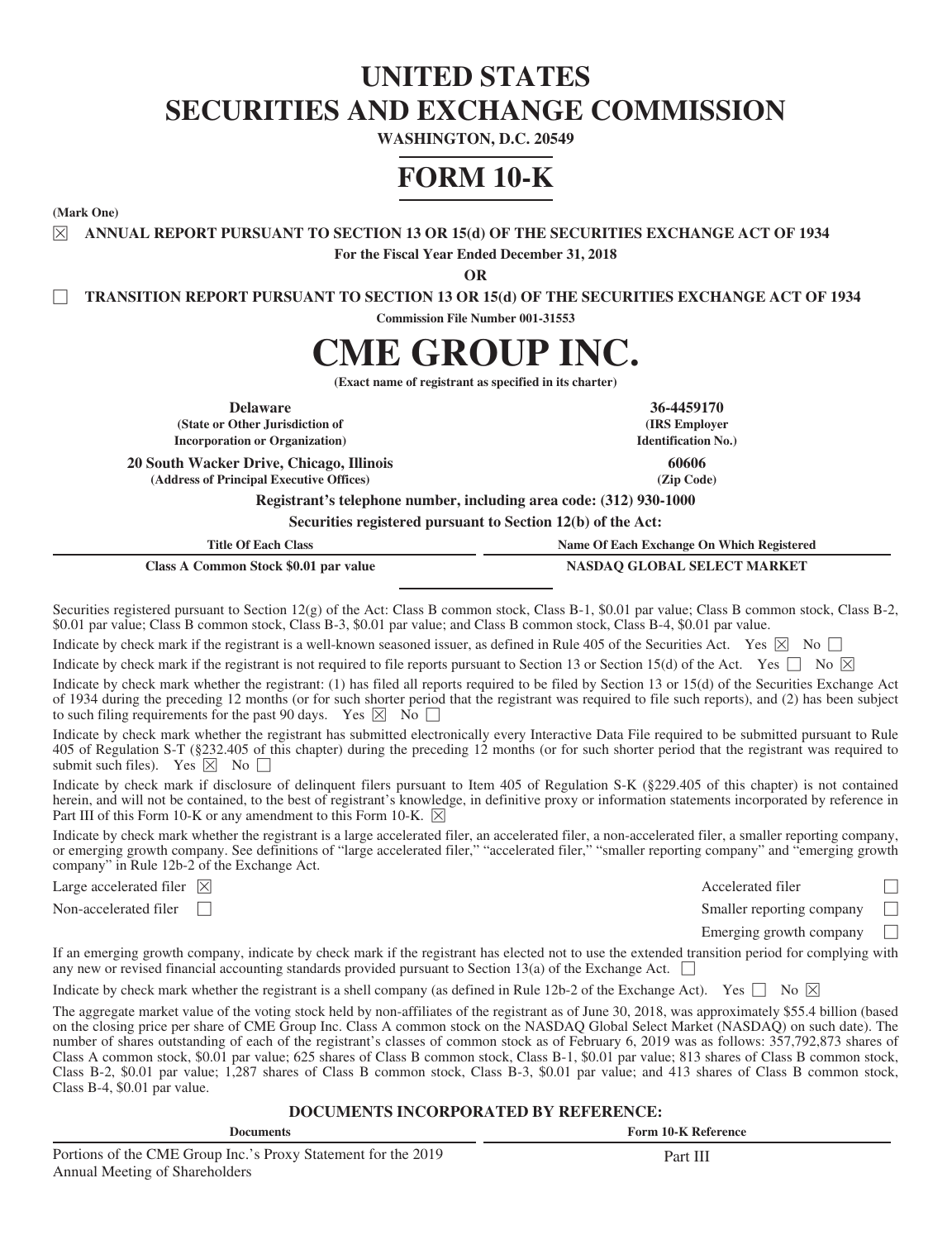## **CME GROUP INC.**

## **ANNUAL REPORT ON FORM 10-K**

## **INDEX**

|                   |                                                                               | Page           |
|-------------------|-------------------------------------------------------------------------------|----------------|
| <b>PARTI.</b>     |                                                                               | $\mathfrak{Z}$ |
| Item 1.           |                                                                               | $\overline{4}$ |
| Item 1A.          |                                                                               | 15             |
| Item 1B.          |                                                                               | 29             |
| Item 2.           |                                                                               | 30             |
| Item 3.           |                                                                               | 30             |
| Item 4.           |                                                                               | 30             |
| PART II.          |                                                                               | 31             |
| Item 5.           | Market for Registrant's Common Equity, Related Shareholder Matters and Issuer | 31             |
|                   |                                                                               | 33             |
| Item 6.           |                                                                               |                |
| Item 7.           | Management's Discussion and Analysis of Financial Condition and Results of    | 35             |
| Item 7A.          | Quantitative and Qualitative Disclosures about Market Risk                    | 55             |
| Item 8.           |                                                                               | 60             |
| Item 9.           | Changes in and Disagreements with Accountants on Accounting and Financial     |                |
|                   |                                                                               | 101            |
| <b>Item 9A.</b>   |                                                                               | 101            |
| Item 9B.          |                                                                               | 104            |
| PART III.         |                                                                               | 104            |
| Item 10.          | Directors, Executive Officers and Corporate Governance                        | 104            |
| Item 11.          |                                                                               | 104            |
| Item 12.          | Security Ownership of Certain Beneficial Owners and Management and Related    | 104            |
| Item 13.          | Certain Relationships, Related Transactions and Director Independence         | 105            |
| Item 14.          |                                                                               | 105            |
| PART IV.          |                                                                               | 105            |
| <b>Item 15.</b>   |                                                                               | 105            |
| <b>Item 16.</b>   |                                                                               | 111            |
|                   |                                                                               |                |
| <b>Signatures</b> |                                                                               | 112            |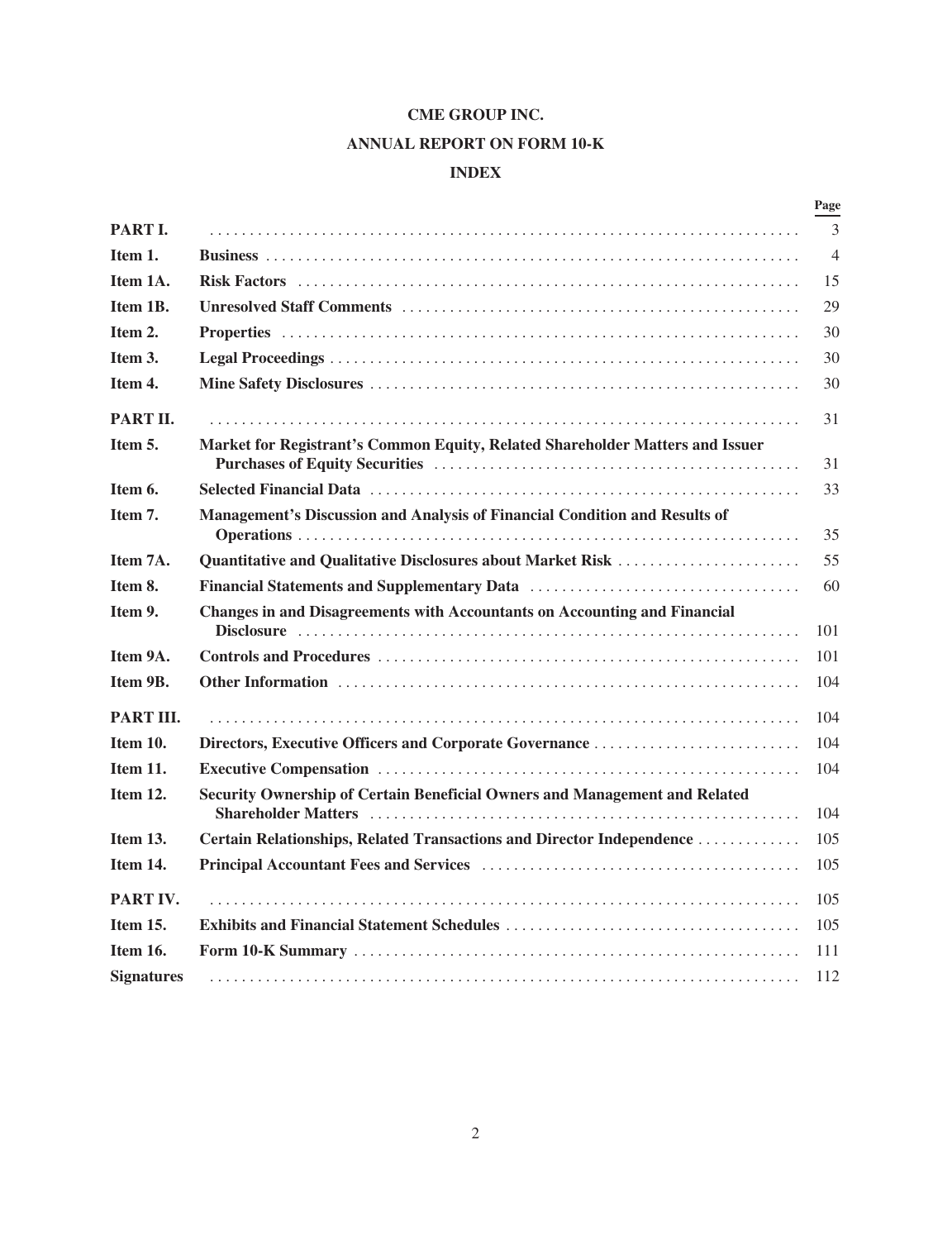#### **PART I**

#### **Certain Terms**

All references to "options" or "options contracts" in the text of this document refer to options on futures contracts.

Further information about CME Group and its products can be found at http://www.cmegroup.com. Information made available on our website does not constitute a part of this Annual Report on Form 10-K.

#### **Information about Contract Volume and Average Rate per Contract**

All amounts regarding contract volume and average rate per contract exclude our interest rate swaps and credit default swaps as well as volume data for NEX unless otherwise noted. In March 2018, we exited the credit default swaps business.

#### **Trademark Information**

CME Group, the Globe logo, CME, Chicago Mercantile Exchange, Globex, and E-mini are trademarks of Chicago Mercantile Exchange Inc. CBOT and Chicago Board of Trade are trademarks of Board of Trade of the City of Chicago, Inc. NYMEX, New York Mercantile Exchange and ClearPort are trademarks of New York Mercantile Exchange, Inc. COMEX is a trademark of Commodity Exchange, Inc. NEX, BrokerTec, EBS, TriOptima, and Traiana are trademarks of various entities that were under NEX Group plc (NEX), all of which are now owned by CME Group. Dow Jones, Dow Jones Industrial Average, S&P 500 and S&P are service and/or trademarks of Dow Jones Trademark Holdings LLC, Standard & Poor's Financial Services LLC and S&P/Dow Jones Indices LLC, as the case may be, and have been licensed for use by Chicago Mercantile Exchange Inc. All other trademarks are the property of their respective owners.

## **FORWARD-LOOKING STATEMENTS**

From time to time, in this Annual Report on Form 10-K as well as in other written reports and verbal statements, we discuss our expectations regarding future performance. These forward-looking statements are identified by their use of terms and phrases such as "believe," "anticipate," "could," "estimate," "intend," "may," "plan," "expect" and similar expressions, including references to assumptions. These forward-looking statements are based on currently available competitive, financial and economic data, current expectations, estimates, forecasts and projections about the industries in which we operate and management's beliefs and assumptions. These statements are not guarantees of future performance and involve risks, uncertainties and assumptions that are difficult to predict. Therefore, actual outcomes and results may differ materially from what is expressed or implied in any forward-looking statements. We want to caution you not to place undue reliance on any forwardlooking statements. We undertake no obligation to publicly update any forward-looking statements, whether as a result of new information, future events or otherwise. Among the factors that might affect our performance are:

- increasing competition by foreign and domestic entities, including increased competition from new entrants into our markets and consolidation of existing entities;
- our ability to keep pace with rapid technological developments, including our ability to complete the development, implementation and maintenance of the enhanced functionality required by our customers while maintaining reliability and ensuring that such technology is not vulnerable to security risks;
- our ability to continue introducing competitive new products and services on a timely, cost-effective basis, including through our electronic trading capabilities, and our ability to maintain the competitiveness of our existing products and services, including our ability to provide effective services to the swaps market;
- our ability to adjust our fixed costs and expenses if our revenues decline;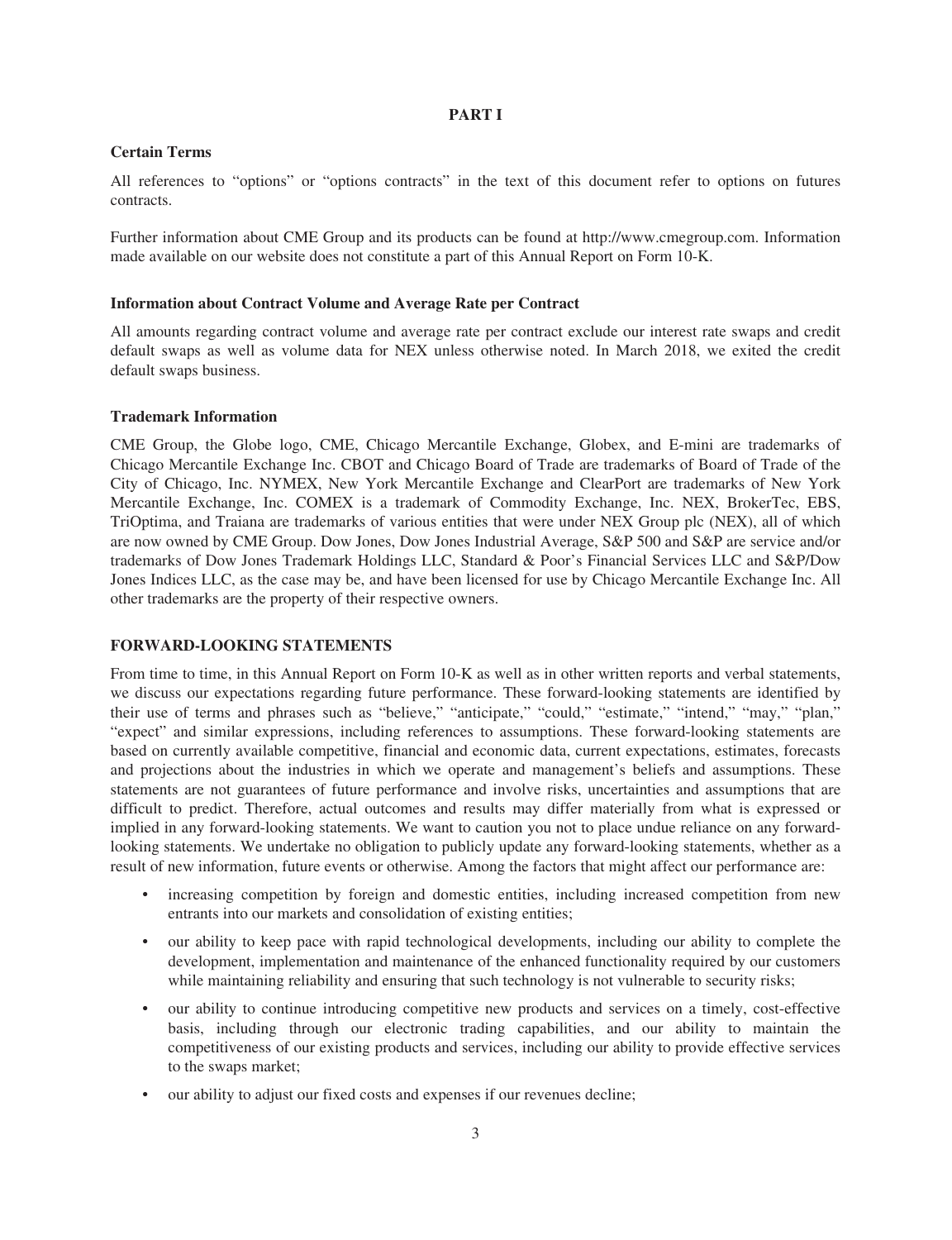- our ability to maintain existing customers, develop strategic relationships and attract new customers;
- our ability to expand and globally offer our products and services;
- changes in regulations, including the impact of any changes in laws or government policy with respect to our products or services or our industry, such as any changes to regulations and policies that require increased financial and operational resources from us or our customers;
- the costs associated with protecting our intellectual property rights and our ability to operate our business without violating the intellectual property rights of others;
- decreases in revenue from our market data as a result of decreased demand or changes to regulations in various jurisdictions;
- changes in our rate per contract due to shifts in the mix of the products traded, the trading venue and the mix of customers (whether the customer receives member or non-member fees or participates in one of our various incentive programs) and the impact of our tiered pricing structure;
- the ability of our credit and liquidity risk management practices to adequately protect us from the credit risks of clearing members and other counterparties, and to satisfy the margin and liquidity requirements associated with the BrokerTec matched principal business;
- the ability of our compliance and risk management methods to effectively monitor and manage our risks, including our ability to prevent errors and misconduct and protect our infrastructure against security breaches and misappropriation of our intellectual property assets;
- volatility in commodity, equity and fixed income prices, and price volatility of financial benchmarks and instruments such as interest rates, credit spreads, equity indices, fixed income instruments and foreign exchange rates;
- economic, political and market conditions, including the volatility of the capital and credit markets and the impact of economic conditions on the trading activity of our current and potential customers;
- our ability to accommodate increases in contract volume and order transaction traffic and to implement enhancements without failure or degradation of the performance of our trading and clearing systems;
- our ability to execute our growth strategy and maintain our growth effectively;
- our ability to manage the risks, control the costs and achieve the synergies associated with our strategy for acquisitions, investments and alliances, including those associated with the acquisition of NEX;
- our ability to continue to generate funds and/or manage our indebtedness to allow us to continue to invest in our business;
- industry and customer consolidation;
- decreases in trading and clearing activity;
- the imposition of a transaction tax or user fee on futures and options on futures transactions and/or repeal of the 60/40 tax treatment of such transactions;
- our ability to maintain our reputation; and
- the unfavorable resolution of material legal proceedings.

For a detailed discussion of these and other factors that might affect our performance, see Item 1A. of this Report beginning on page 15.

## **ITEM 1. BUSINESS**

CME Group enables clients to trade futures, options, cash and over-the-counter (OTC) markets, optimize portfolios, and analyze data **—** empowering market participants worldwide to efficiently manage risk and capture opportunities.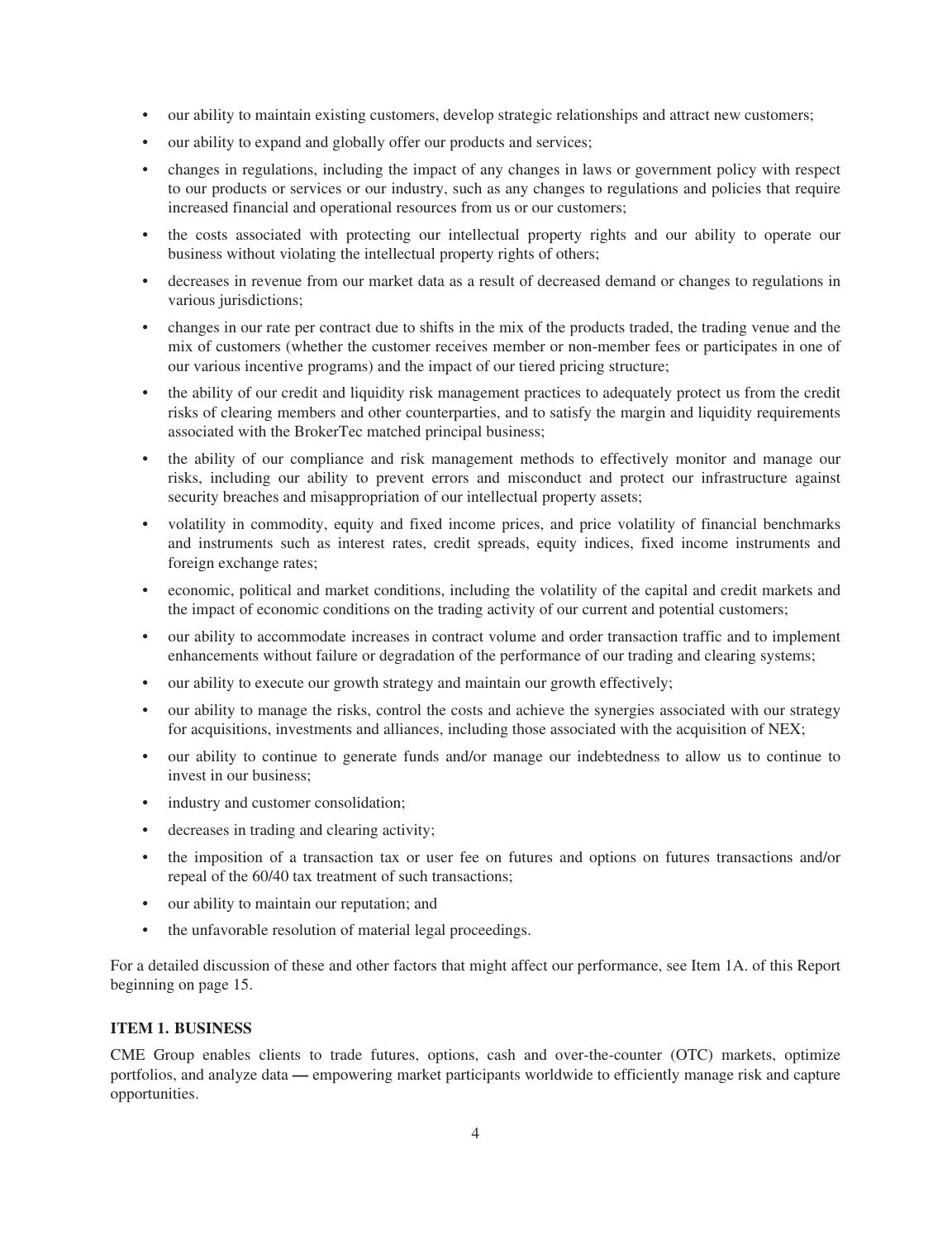#### **GENERAL DEVELOPMENT OF BUSINESS**

CME was founded in 1898 as a not-for-profit corporation. CME demutualized in 2000, and in 2002 its parent company completed its initial public offering of its Class A common stock (NASDAQ: CME). Our acquisitions include our merger with CBOT Holdings, Inc. in 2007, our acquisition of NYMEX and COMEX in 2008 and our acquisition of NEX Group plc (NEX) in November 2018. Our combination with NEX creates a leading, clientcentric, global markets company, generating significant efficiencies across futures, cash and OTC products for market participants seeking to lower their cost of trading and better manage risk. It also will improve our offerings to customers through the complementary combination of CME Group's exchange-traded derivative products and NEX's cash and OTC products. It also expands our international footprint and global client base.

Our principal executive offices are located at 20 South Wacker Drive, Chicago, Illinois 60606, and our telephone number is 312-930-1000.

#### **NARRATIVE DESCRIPTION OF BUSINESS**

CME Group exchanges offer the widest range of global benchmark products across all major asset classes based on interest rates, equity indexes, foreign exchange (FX), energy, agricultural commodities and metals. The company offers futures and options on futures trading across asset classes through the CME Globex platform, fixed income trading via BrokerTec and FX trading on the EBS platform. In addition, it operates one of the world's leading central counterparty clearing providers, CME Clearing. With a range of pre- and post-trade products and services underpinning the entire lifecycle of a trade, CME Group also offers optimization, reconciliation and processing services through TriOptima and Traiana.

*Derivatives Exchange Business:* Through our derivatives exchanges and clearing house, we offer the widest range of global benchmark products across all major asset classes. We believe our customers choose to trade on our centralized market due to its liquidity, price transparency and technological capabilities. Market liquidity  or the ability of a market to absorb the execution of large purchases or sales quickly and efficiently, whereby the market recovers quickly following the execution of large orders **—** is key to attracting customers and contributing to a market's success. Our CME Group products provide a means for hedging, speculation and asset allocation relating to the risks associated with, among other things, interest rate sensitive instruments, equity ownership, changes in the value of foreign currency and changes in the prices of agricultural, energy and metal commodities.

- *CME's* product slate includes agricultural, equities, FX and interest rate products, including contracts for Eurodollars and contracts based on the S&P, NASDAQ-100 and FTSE Russell Indexes.
- *CBOT's* product slate consists of agricultural, equities, energy and interest rate products, including contracts for U.S. Treasury futures, corn and other grains and contracts based on the Dow Jones Industrial Index.
- *NYMEX's* product slate consists of energy and metals products, including contracts for crude oil, natural gas, heating oil and gasoline.
- *COMEX's* product slate consists of metals products, including contracts for gold, silver and copper.

We believe the breadth and diversity of our product lines and the variety of their underlying contracts are beneficial to our overall performance. Our asset classes contain products designed to address differing risk management needs, and customers are able to achieve operational and capital efficiencies by accessing our diverse products through our platforms and our clearing house.

Our CME Group products are traded primarily through CME Globex and other electronic trading platforms, by open outcry auction market in Chicago, and through privately negotiated transactions. We strive to provide the most flexible and scalable platforms to support the operational and capacity needs of the business along with the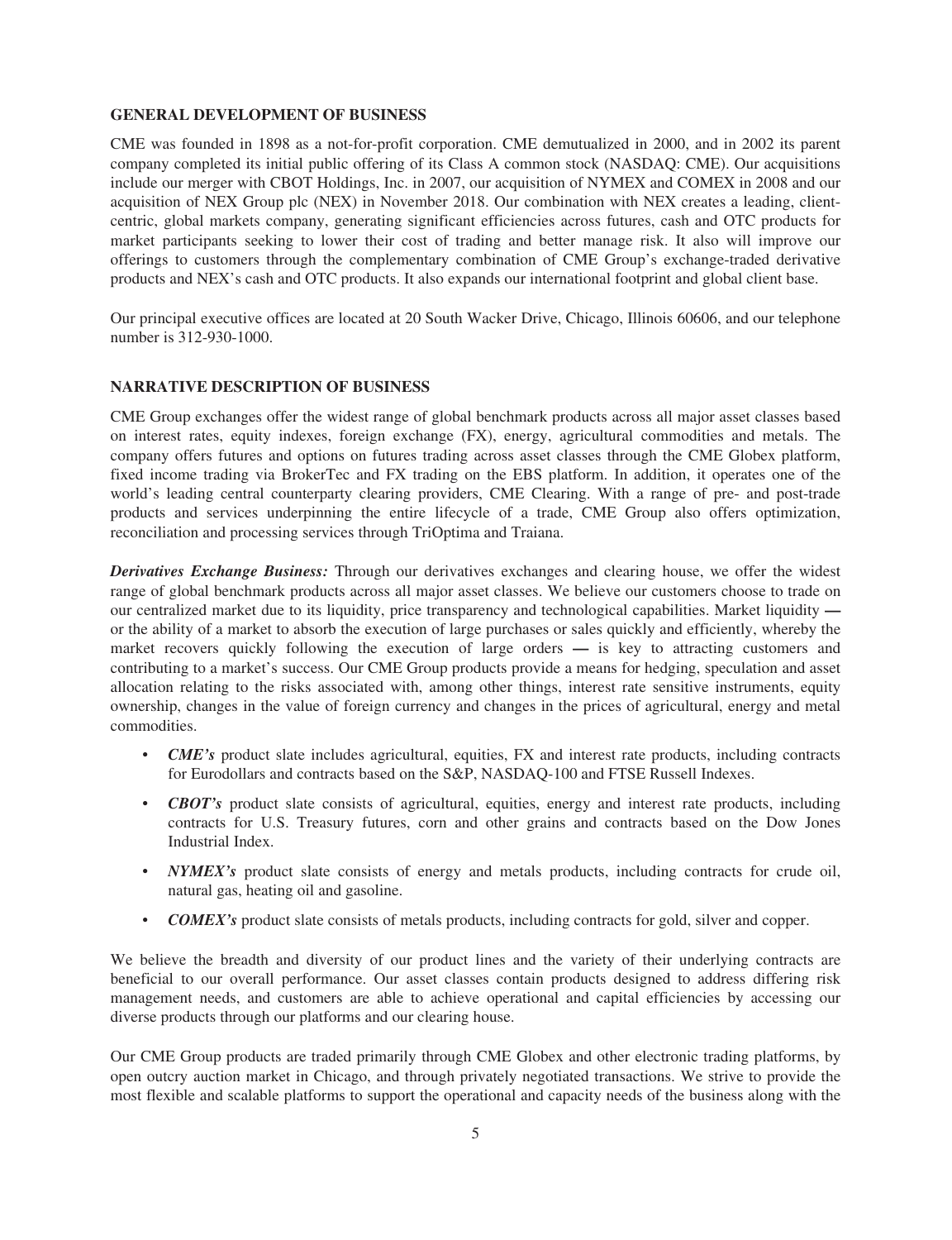delivery of innovative technology solutions to the marketplace. Our CME Globex electronic platform is the trading engine for our central limit order book markets and is available on a global basis nearly 24 hours a day throughout the trading week. The CME Globex platform is accessible through a wide variety of vendor-provided and custom-built trading systems that benefit from our open application programming interface approach. For privately negotiated markets, we offer brokers and customers the CME Direct platform for arranging, executing, recording and risk-managing trades. CME Direct includes CME One for mobile access, CME Messenger for instant-message capabilities and CME Straight-Through Processing. CME Straight-Through Processing enables direct connectivity for trade information directly with customer order management and risk management systems and is designed to reduce errors and improve efficiency.

Together, our platforms offer:

- certainty of execution;
- vast capabilities to facilitate complex and demanding trading;
- direct market access:
- fairness, price transparency and anonymity;
- convenience and efficiency;
- connectivity through highly secure, resilient and low-latency network options; and
- global distribution, including connectivity through high-speed international telecommunications hubs in key financial centers or order routing to our global partner exchanges.

We maintain comprehensive business continuity and disaster recovery plans and facilities to provide nearly continuous availability of our markets in the event of a business disruption or disaster. We also maintain incident and crisis management plans that address responses to disruptive events.

The customer base of our derivatives exchanges includes professional traders, financial institutions, institutional and individual investors, major corporations, manufacturers, producers, governments and central banks. Customers may be members of one or more of our exchanges. Rights to directly access our derivatives markets will depend upon the nature of the customer, such as whether the entity or individual is a member of one of our exchanges or has executed an agreement with us for direct access.

U.S. trading rights and privileges are exchange-specific. Open outcry trading is conducted exclusively by our members. Membership on one of our derivatives exchanges also enables a customer to trade specific products at reduced rates and lower fees. Under the terms of the organizational documents of our exchanges, our members have certain rights that relate primarily to trading right protections, certain trading fee protections and certain membership benefit protections. In 2018, 84% of our contract volume was from trades by our members.

*CME Clearing Business:* Through our clearing house, CME Clearing, which is a division of CME, we provide clearing services for all of our exchange-traded contracts, for certain cleared-only products and for certain contracts traded on other exchanges. Our integrated clearing function is designed to ensure the safety and the soundness of our exchange markets by serving as the counterparty to every trade, becoming the buyer to each seller and the seller to each buyer, and limiting counterparty credit risk. The clearing house is responsible for settling trading accounts, clearing trades, collecting and maintaining performance bond funds, regulating delivery and reporting trading data. CME Clearing marks open positions to market at least twice a day, requires payment from clearing firms whose positions have lost value and makes payments to clearing firms whose positions have gained value. For select cleared-only markets, positions are marked-to-market daily, with the capacity to mark-to-market more frequently as market conditions warrant. The CME ClearPort front-end system provides access to our flexible clearing services for block transactions and swaps. Certain BrokerTec and EBS contracts are cleared at third-party clearing houses.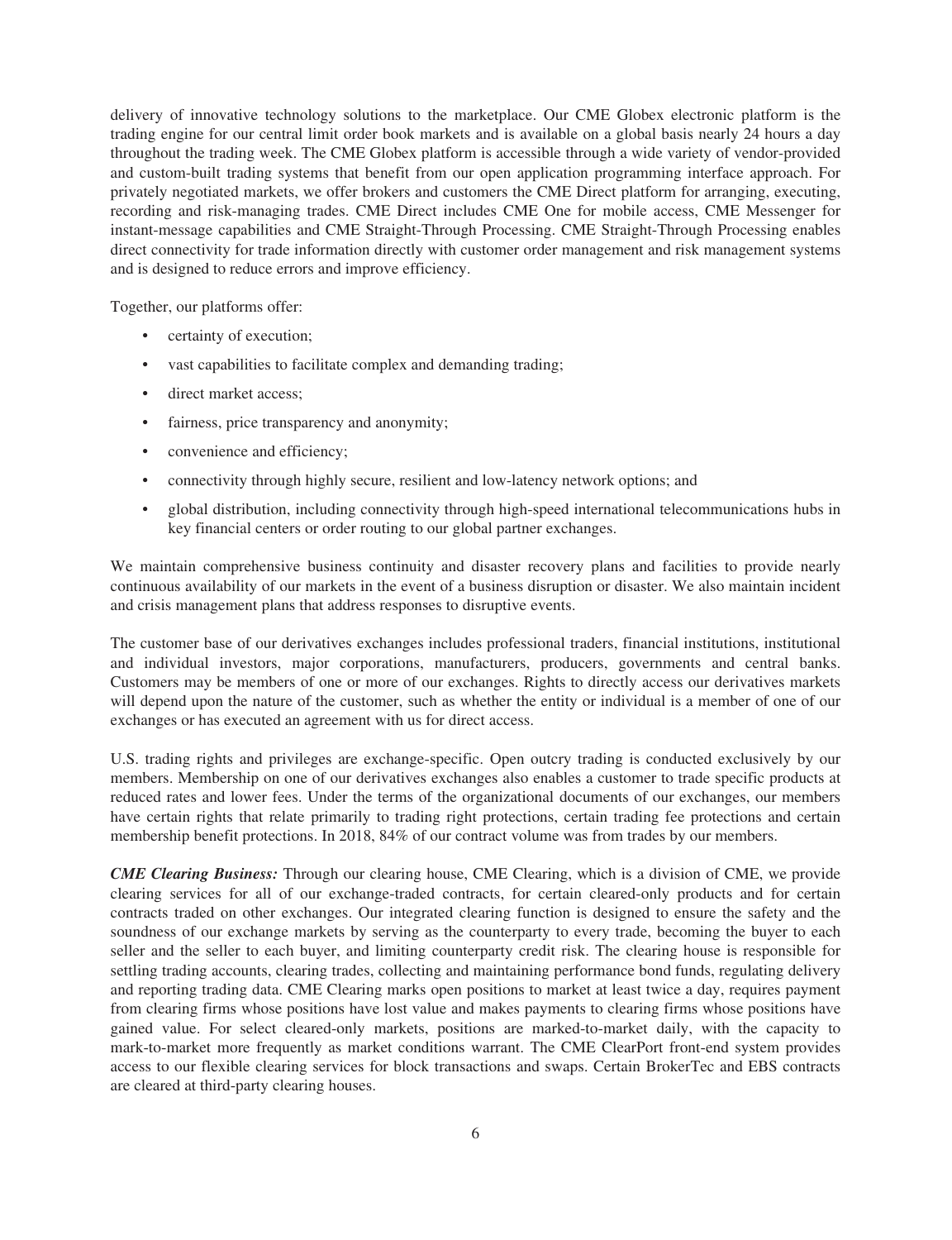The majority of clearing and transaction fees received from clearing firms represents charges for trades executed and cleared on behalf of their customers. One firm represented 10% of our clearing and transaction fees revenue for 2018. In the event a clearing firm were to withdraw, our experience indicates that the customer portion of the firm's trading activity would likely transfer to one or more other clearing firms of the exchange.

*Cash Markets Business:* Our cash markets business is comprised of the BrokerTec and EBS sub-brands, which were acquired as part of NEX in November 2018.

- *BrokerTec* is a global electronic platform for the trading of fixed income products, with a leading position in cash U.S. Treasuries, as well as activity in European government bonds and E.U. and U.S. repo fixed income instruments. It facilitates trading principally for banks and non-bank professional trading firms.
- *EBS* is a global electronic platform for the trading of FX products. It is a reliable and trusted source of executable firm liquidity across major and emerging market currencies. EBS offers anonymous and disclosed trading venues, which give clients multiple execution and distribution options and the benefit of an established and far-reaching distribution network of liquidity providers and consumers. It also offers execution of non-deliverable forwards through a CFTC-registered Swap Execution Facility.

*Optimization Business:* Our optimization services, which include the Traiana and TriOptima sub-brands acquired as part of NEX, deliver transaction lifecycle management services to help our clients simplify their workflow, optimize their capital and resources, mitigate their risk, increase efficiency and reduce their operational costs and streamline complex processes.

- *Trade and portfolio management* comprises portfolio and margin reconciliation, monitoring pre-trade risk and automating post-trade processing of financial transactions.
- *Financial resource optimization* comprises portfolio compression, basis risk mitigation, portfolio balancing and derivative pricing and risk analytics.
- *Analytics* delivers data, analytics and workflow tools that enable hedge funds and asset managers to manage their relationships with prime brokers more effectively. These tools provide a complete view of an individual hedge fund's relationships across multiple counterparties, delivering insights on counterparty credit risk, collateral management, portfolio financing and treasury.
- *Regulatory reporting* comprises trade and position reporting (including licensed MiFID agent reporting to national regulators and the public), end-to-end multi-regime regulatory reporting, data normalization, enrichment, reconciliation, validation and cross-jurisdictional matching.

*Market Data Business:* We offer a variety of market data services for the futures, equities, OTC, cash and the cleared swaps markets. Our market data platforms provide real-time and historical market data related to CME Group exchanges and our cash markets business. We also deliver independent market intelligence and pricing information for cash and OTC data to financial market participants using intelligence from our businesses and third parties.

## *Our Strategic Initiatives*

The following is a description of our strategic initiatives:

*Maximize Futures and Options on Futures Growth Globally — We continue to focus on driving growth and* new customer acquisition, growing, innovating and scaling our core offerings, and increasing participation from non-U.S. customers. We do this by cross-selling our products, expanding the strength of our existing benchmark products, launching new products and services and deepening open interest in our core futures and options on futures offerings. During this decade, our key product launches have included the Ultra U.S. Treasury Bond futures and options and most recently the Ultra 10-Year Treasury futures, short-dated options across asset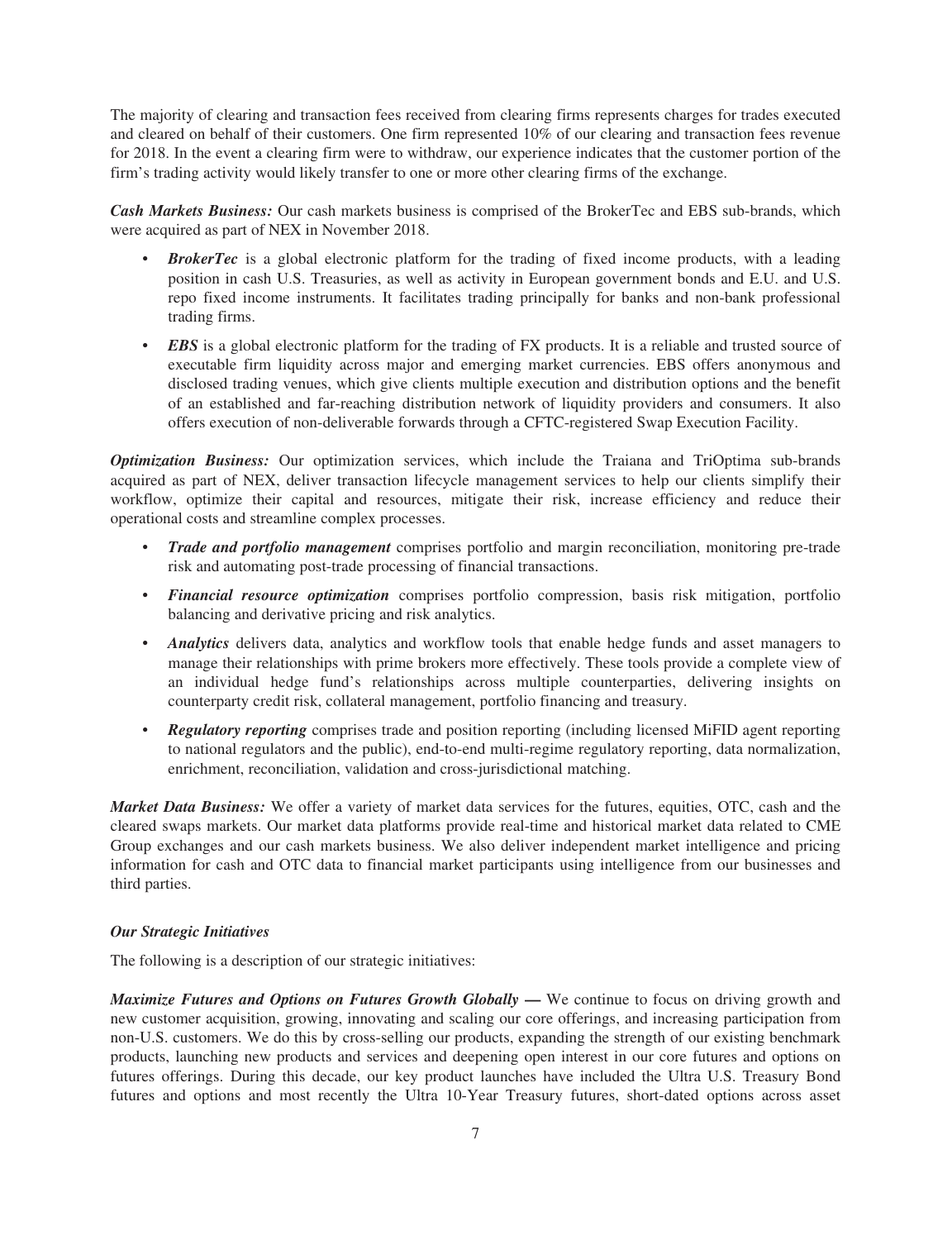classes, new base metal products, expanded crude oil grades, Basis Trade at Index Close (BTIC) transactions, S&P Dividend futures, E-mini Russell 1000 and 2000 futures, and a cash-settled bitcoin futures contract. We continued to build traction in key product launches in 2018, including our Secured Overnight Financing Rate (SOFR) futures contracts, Sterling Overnight Index Average (SONIA) futures contracts, CME FX Link, CME Eris Interest Rate Swap Futures and Physical WTI Houston Crude Oil contracts. During 2018, we experienced overall record average daily volume of 19.2 million contracts, along with multiple volume records across our core product portfolio, including interest rates, FX, agricultural commodities and metals. We also had record volume in overall options, with electronic options representing 66% of total options volume in 2018. We continued to deepen liquidity and add diverse participation as evidenced by the growth in large open interest holders with records achieved across several product lines in 2018.

We also continued to expand and diversify our customer base worldwide and offer customers around the world the most broadly diversified portfolio of benchmark products. We believe we have significant opportunity to expand the participation of our non-U.S. customer base in our markets. We are focused on core growth in global markets because we believe that Australia, Asia, Latin America, and other emerging markets will experience significant growth and development of their financial markets. In addition, we continue to expand our presence in major global financial centers (including Europe), grow our business outside the United States and penetrate emerging markets, such as China, South Korea, Brazil and Mexico. In 2018, approximately 25% of our electronic futures and options on futures volume was from transactions reported as outside the United States and approximately 50% of our market data revenue was derived from outside the United States. We also achieved 42% growth in trading volume during Asian trading hours and 29% growth during European trading hours in 2018 compared to the 2017.

We continue to target cross-asset sales across client segments, driving international sales and generating new client participation across all regions. We have a long history of providing customer value and responsiveness and believe our products and services well position us to help our customers adapt and comply with new regulations, while enabling them to efficiently manage their risks. We have a broad distribution network comprised of a combination of internal and external channels and front-end capabilities.

*Diversify our Business and Revenues* **—** Our acquisition of NEX strengthens our role in the global market infrastructure, adding complementary cash and OTC businesses and scale to our listed interest rate and FX products, while enabling new efficiencies for the derivatives marketplace. The transaction positions CME Group to take direct advantage of growth in treasury issuance, liquid treasury holdings and the trading of treasury instruments, as well as growing repo activity across geographies. The transaction significantly expands CME Group's position in the large, and highly fragmented, \$5 trillion plus per trading day global FX marketplace, offering both order book trading and relationship trading solutions for customers. The acquisition adds strength in underlying customer marketplaces, especially around regional bank customers and other market participants outside of North America. The acquisition also expands our post-trade services and market data solutions beyond futures and options on futures into cash and OTC offerings.

Our joint venture with S&P Global, Inc., S&P/DJI Indices LLC, combines the world class capabilities of S&P Indices and Dow Jones Indices, and is a significant player in the passive investing including the exchange-traded fund (ETF) industry value chain. As part of the joint venture, we acquired a long-term, ownership-linked, exclusive license to list futures and options on futures based on the S&P 500 Index and certain other S&P indices.

*Deliver Unparalleled Capital and Cost Efficiency Solutions* **—** With changing regulatory capital requirements for many of our customers and the need for greater efficiencies, we have added tools to enable customers to build and manage trading and clearing positions in our markets in an efficient manner, including through our acquisition of NEX. With the ongoing implementation of regulatory reform in the United States and in Europe, along with global implementation of Basel III capital requirements on financial institutions, we expect capital efficiencies and centralized clearing to continue to be important for our global client base.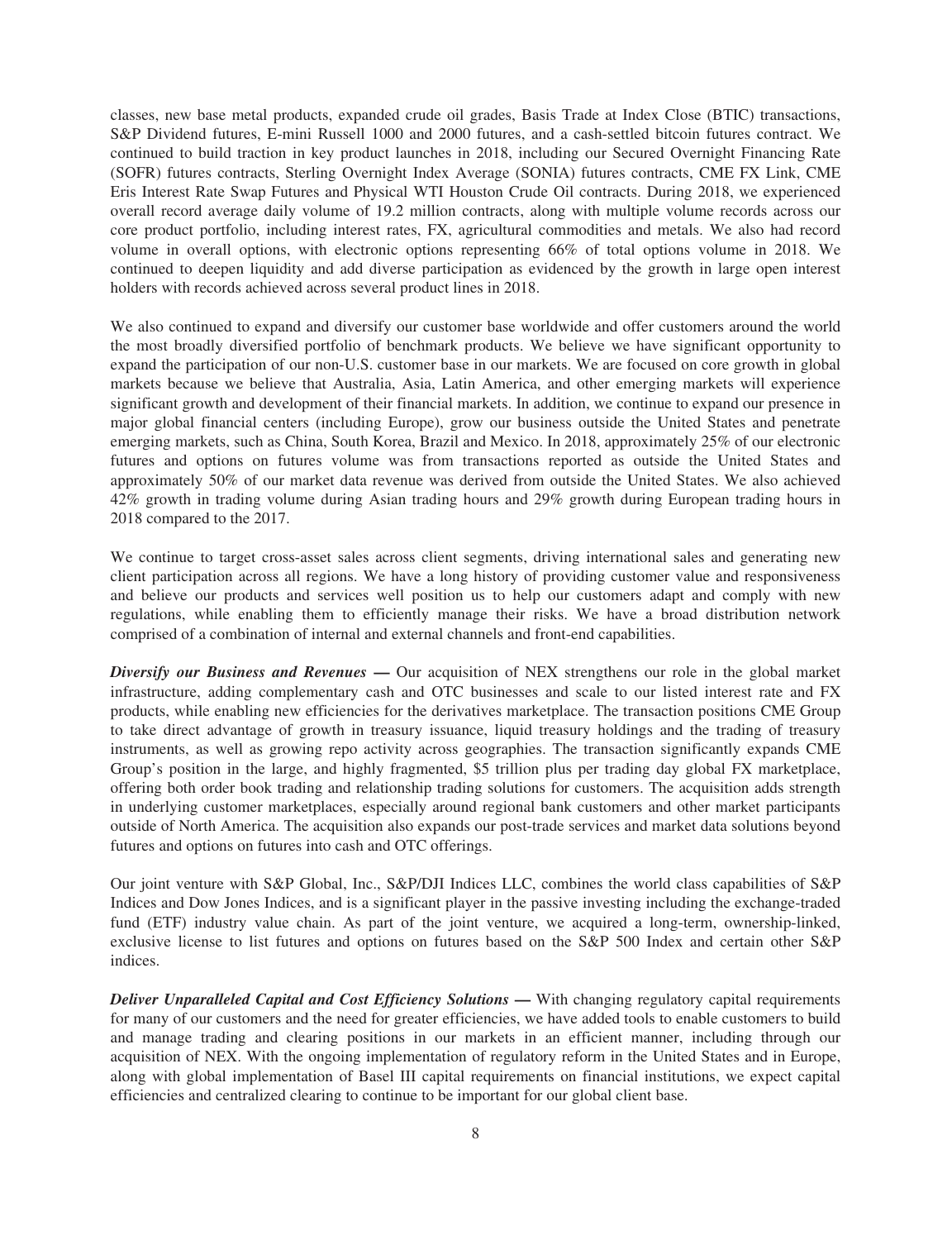We provide a comprehensive multi-asset class clearing solution to the market for maximum operational ease and the capital efficiency that comes with connecting to our clearing house. Our clearing services offer the ability to optimize collateral and capital efficiencies across portfolios within the clearing house while meeting the heightened regulatory requirements on derivatives. The majority of our clearing volumes and activities are related to our listed futures and options on futures, which also represents the majority of our open interest and collateral held against these positions. We also offer clearing services for interest rate, FX and commodity swaps. In March 2018, we extended block trading to agricultural commodity products through CME ClearPort. Also, in 2018, we extended our OTC clearing solutions to include clearing for the Chilean and Columbian Peso interest rate swaps.

CME Group continues to introduce tools and services to assist customers with portfolio margining. As of December 31, 2018, 45 unique marketplace participants utilized CME Group's portfolio margining services. In the past few years, we have introduced compression via coupon blending as well as CME CORE, an interactive margin calculator that enables clients to optimize their capital by providing insights on margin requirements prior to trading. We also offer multilateral compression for our cleared swap customers through TriOptima, and we provide trade reporting services in the United States, Europe, Canada and Australia. In 2018, we also introduced a multilateral compression service for our listed equity options.

#### **Patents, Trademarks and Licenses**

We own the rights to a large number of trademarks, service marks, domain names and trade names in the United States, Europe and other parts of the world. We have registered many of our most important trademarks in the United States and other countries. We hold the rights to a number of patents and have made a number of patent applications. Our patents cover match engine, trader user interface, trading floor support, market data, general technology and clearing house functionalities. We also own the copyright to a variety of materials. Those copyrights, some of which are registered, include printed and on-line publications, websites, advertisements, educational material, graphic presentations and other literature, both textual and electronic. We attempt to protect our intellectual property rights by relying on trademarks, patents, copyrights, database rights, trade secrets, restrictions on disclosure and other methods.

We offer equity index futures and options on key benchmarks, including S&P, NASDAQ, Dow Jones and the FTSE Russell indexes. These products are listed by us subject to license agreements with the applicable owners of the indexes, some of which are exclusive. In connection with our joint venture with S&P Global, Inc., we entered into a new license agreement (S&P License Agreement), which superseded our prior licensing arrangements and was assigned to the joint venture. CME's license for the S&P 500 Index will be exclusive for futures and options on futures until one year prior to the termination of the S&P License Agreement, and non-exclusive for the last year. The license for the other S&P stock indexes is generally exclusive for futures and options on futures. The term of the S&P License Agreement will continue until the date that is one year after the date that CME Group ceases to own at least five percent (accounting for dilution) of the outstanding joint venture interests. Upon the occurrence of certain events, including certain terminations of the joint venture, the term may be extended up to an additional ten years. CBOT has an exclusive license agreement (Dow Jones License Agreement) with CME Group Index Services LLC (CME Indexes) for certain Dow Jones indexes, which has also been assigned to the joint venture. The initial term of the agreement is through June 30, 2026. Following the initial term, the Dow Jones License Agreement shall automatically renew for renewal terms of five years thereafter so long as there is open interest in any of CBOT's or its affiliates' products based on one or more of the Dow Jones licensed indexes. In the event there is no open interest in any such products, then CME Indexes has the ability to terminate the agreement. We also have an exclusive license agreement for certain NASDAQ indexes, which was extended for an additional ten years in 2018 through 2029. In 2015, we entered into an exclusive license agreement with FTSE Russell and launched the E-mini Russell 2000 futures in 2017. We pay the applicable third party per trade fees based on contract volume under the terms of these licensing agreements. A copy of the S&P license arrangement has been filed as a material contract.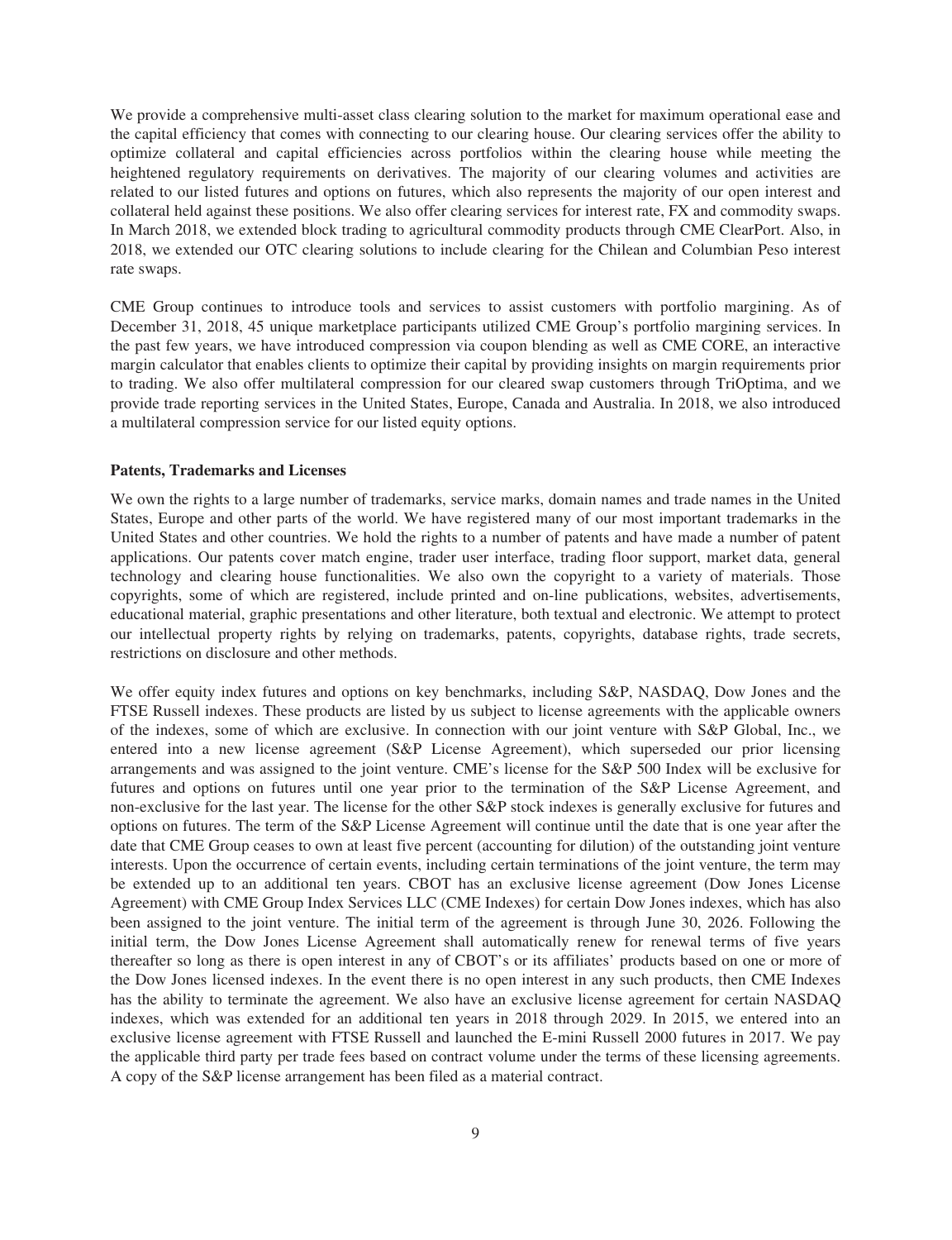We also have a long-term, non-exclusive licensing arrangement with ICE Benchmark Administration for the use of LIBOR to settle several of our interest rate products, including our Eurodollar contract.

We cannot assure you that we will be able to maintain the exclusivity of our licensing agreements with S&P, Dow Jones, NASDAQ and FTSE Russell or be able to maintain our other existing licensing arrangements beyond the term of the current agreements. In addition, we cannot assure you that others will not succeed in creating stock index futures based on information similar to that which we have obtained by license, or that market participants will not increasingly use other instruments, including securities and options based on the S&P, Dow Jones, NASDAQ or Russell indexes, to manage or speculate on U.S. stock risks. Parties also may succeed in offering indexed products that are similar to our licensed products without being required to obtain a license, or in countries that are beyond our jurisdictional reach and/or our licensors.

#### **Competition**

The industry in which we operate is highly competitive and we expect competition to continue to intensify and become more global, especially in light of changes in the financial services industry driven by regulatory reforms such as the Dodd-Frank Wall Street Reform and Consumer Protection Act (Dodd-Frank), European Market Infrastructure Regulation (EMIR), Markets in Financial Instruments Directive II (MiFID II), Capital Requirements Directive IV (CRD IV), Market Abuse Regulation, Benchmarks Regulation, Basel III, and various other laws and regulations.

Please also refer to the discussion below and in the "Risk Factors" section beginning on page 15 for a description of competitive risks and uncertainties.

#### *Competition in our Derivatives Exchange Business*

We believe competition in the derivatives business is based on a number of factors, including, among others:

- brand and reputation;
- efficient and secure settlement, clearing and support services;
- depth and liquidity of markets;
- diversity of product offerings and frequency and quality of new product development and innovative services;
- ability to position and expand upon existing products to address changing market needs;
- efficient and seamless customer experience;
- transparency, reliability, anonymity and security in transaction processing;
- regulatory environment;
- connectivity, accessibility, flexibility in execution methods, and distribution;
- technological capability and innovation; and
- overall transaction costs.

We believe that we compete favorably with respect to these factors. Our deep, liquid markets; diverse and complementary product offerings; frequency and quality of new product development, and efficient, secure settlement, clearing and support services, distinguish us from others in the industry. We believe that in order to maintain our competitive position, we must continue to expand globally; develop new and innovative products; enhance our technology infrastructure, including its reliability and functionality; maintain liquidity and low transaction costs; continue to strengthen our risk management capabilities and solutions, and implement customer protections designed to ensure the integrity of our market and the confidence of our customers.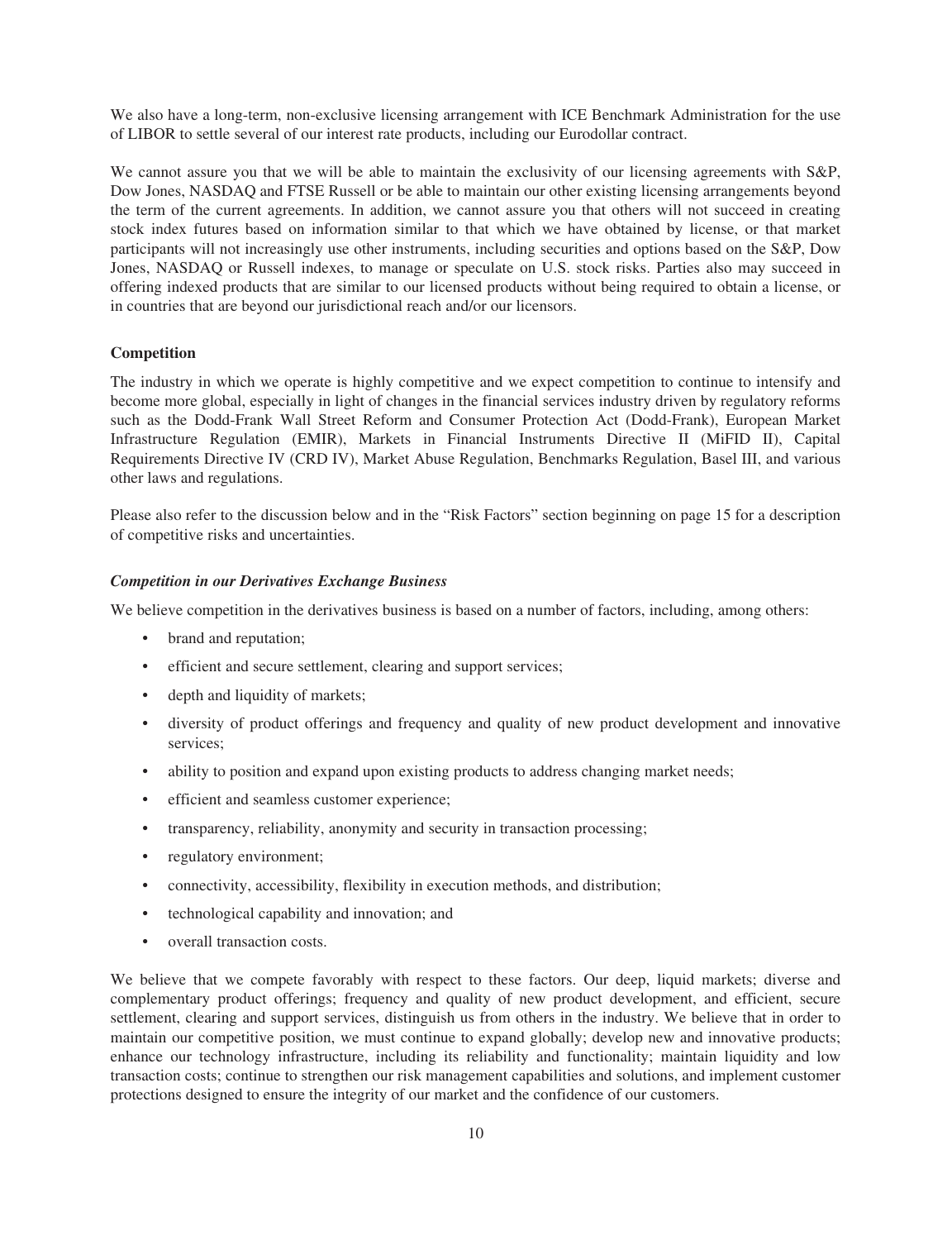We compete in a large financial services trading, clearing and settlement marketplace globally. Our competitors include, among other entities, exchanges such as Intercontinental Exchange, Inc. (ICE), the Hong Kong Exchanges and Clearing Limited, and Deutsche Börse AG. It also includes alternative means of developing exposures through alternative instruments, such as cash, OTC, ETFs, options, warrants, contracts for differences, structured products, and other offerings. New emerging competitors have targeted different segments of our industry, and new technologies may offer alternative products in the future. Competition in our industry continues to be dynamic and recent developments and alliances may result in a growing number of wellcapitalized trading service providers that compete with all or a portion of our business.

## *Competition in our CME Clearing Business*

In the past few years, there has been increased competition in the provision of clearing services and we expect competition to continue to increase in connection with compliance with Dodd-Frank, Basel III, MiFID II and other various laws and regulations.

Our competitors in the clearing services space include, among others, companies such as ICE, LCH.Group, the Options Clearing Corporation, Depository Trust & Clearing Corporation and Deutsche Börse AG. In light of the implementation of regulatory requirements and other reforms of the financial services industry, we believe that other exchanges and infrastructure providers also may undertake to provide clearing and other related post-trade services.

We believe competition in clearing services is based on, among other things, the value of providing customers with capital and margin efficiencies; quality and reliability of the services; creditworthiness of the clearing house; timely delivery of the services; reputation; diversity of the service offerings; confidentiality of positions and information security protective measures, and the fees charged for the services provided.

#### *Competition in our Cash Markets Business*

The cash markets businesses operate with significant competition across a wide array of venues. In the FX space, the marketplace is highly fragmented, and there is competition from other electronic communication networks, single dealer platforms, bank owned multi-participant platforms, streaming and request for quote services, trading venues tied to data platforms, voice brokers, other broker enabled platforms, and other venues. There is a growing array of platforms, and they are often owned by many well capitalized financial institutions and intermediaries. In the fixed income space, there are also multiple providers of treasury, European and U.S. repo, and European bond trading, and a multitude of competitors and new entrants offering single dealer liquidity, bank owned multi-participant platforms, streaming and request for quote services, and other broker and exchange-enabled platforms.

#### *Competition in our Optimization Services Business*

The optimization services business has significant competition across each of the segments in which CME Group operates. There are multiple providers of compression services, reconciliation services, trade processing, analytics, and regulatory reporting services. In addition, there is considerable innovation going on in this business, with new entrants and new technologies being developed to serve customers.

#### *Competition in our Market Data Business*

Technology companies, market data and information vendors and front-end software vendors also represent actual and potential competitors because they have their own substantial market data distribution capabilities that could serve as alternative means for receiving open market data feeds instead of connecting directly to our exchange. Distributors and consumers of our market data may also use our market data as an input into a product that competes against one of our traded or cleared products. Although we may receive license fees for such products, such fees may not offset the impact of any loss in revenue from our comparable product.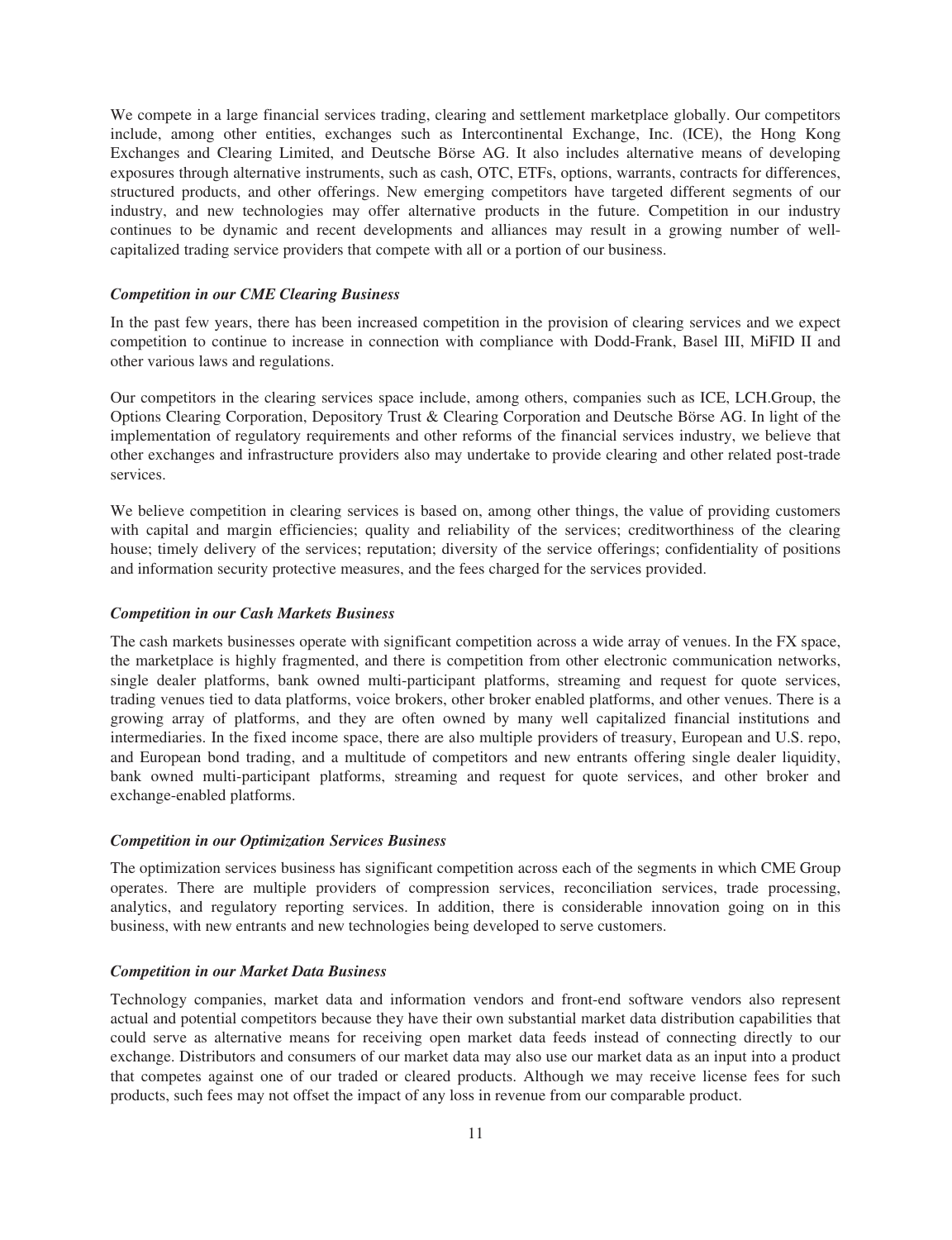#### **Regulatory Matters**

Our businesses are either regulated themselves or serving a customer-base that includes regulated institutions or individuals. Developments in the regulatory environment have the potential to significantly affect our businesses. As such, we are subject to extensive regulation primarily in the United States and Europe.

In June 2016, the U.K. held a referendum in which U.K. voters voted in favor of withdrawal from the European Union (Brexit), which continues to create a number of uncertainties for the financial services sector. We intend to establish certain businesses in a European Union jurisdiction, which will allow them to continue to provide services to European Union clients following Brexit. Separately, the European Commission, European Council, and European Parliament are considering legislation, EMIR 2.2, that could make changes to the E.U. equivalence and recognition regime for non-European Union clearing houses, including CME Clearing, as further discussed below.

Please also refer to the discussion below and in the "Risk Factors" section beginning on page 15 for a description of regulatory and legislative risks and uncertainties.

#### *Regulation of our Derivatives Business, CME Clearing and NEX SEF*

Our operation of U.S. futures exchanges, CME Clearing and the NEX swap execution facility (SEF) is subject to extensive regulation by the Commodity Futures Trading Commission (CFTC) that requires our regulated subsidiaries to satisfy the requirements of certain core principles relating to the operation and oversight of our markets and our clearing house. The CFTC carries out the regulation of the futures and swaps markets and clearing houses in accordance with the provisions of the Commodity Exchange Act as amended by, among others, the Commodity Futures Modernization Act and Dodd-Frank.

Regulations implementing Dodd-Frank include rules relating to the implementation of mandatory clearing of certain OTC derivatives, swap reporting, operation of a clearing house, anti-manipulation, large trader reporting, product definitions, the definition of an agricultural commodity and certain provisions of the rules applicable to designated contract markets, swap execution facilities and swap data repositories. We continue to believe these regulations provide opportunities for our business, which we continue to explore.

CME has been designated as a systemically important financial market utility and a systemically important derivatives clearing organization. These designations carry with them additional regulatory oversight of certain of our risk-management standards, clearing and settlement activities by the CFTC and the Federal Reserve Board.

In connection with the global offering of our products and clearing services, this business is also subject to the rules and regulations of the local jurisdictions in which we conduct business, including the European Securities and Markets Authority (ESMA) and the United Kingdom Financial Conduct Authority (FCA).

#### *Regulation of our Cash Markets Business*

The operation of our BrokerTec platform subjects us to regulation by the Financial Industry Regulatory Authority (FINRA) and the U.S. Securities and Exchange Commission (SEC) as a broker-dealer and alternative trading system operator. It is also subject to regulation by authorities in the European Union as a multilateral trading facility and regulated market and by the applicable regulators in Singapore and Canada. Our EBS business holds various permissions, approvals and exemptions globally, including those that subject certain of its activities to CFTC and FCA oversight.

#### *Regulation of our Optimization Services Business*

Certain of our optimization services, which enable clients to mitigate their risk, reduce operational costs, optimize their capital, and fulfill trade reporting obligations, are subject to the Swedish Financial Supervisory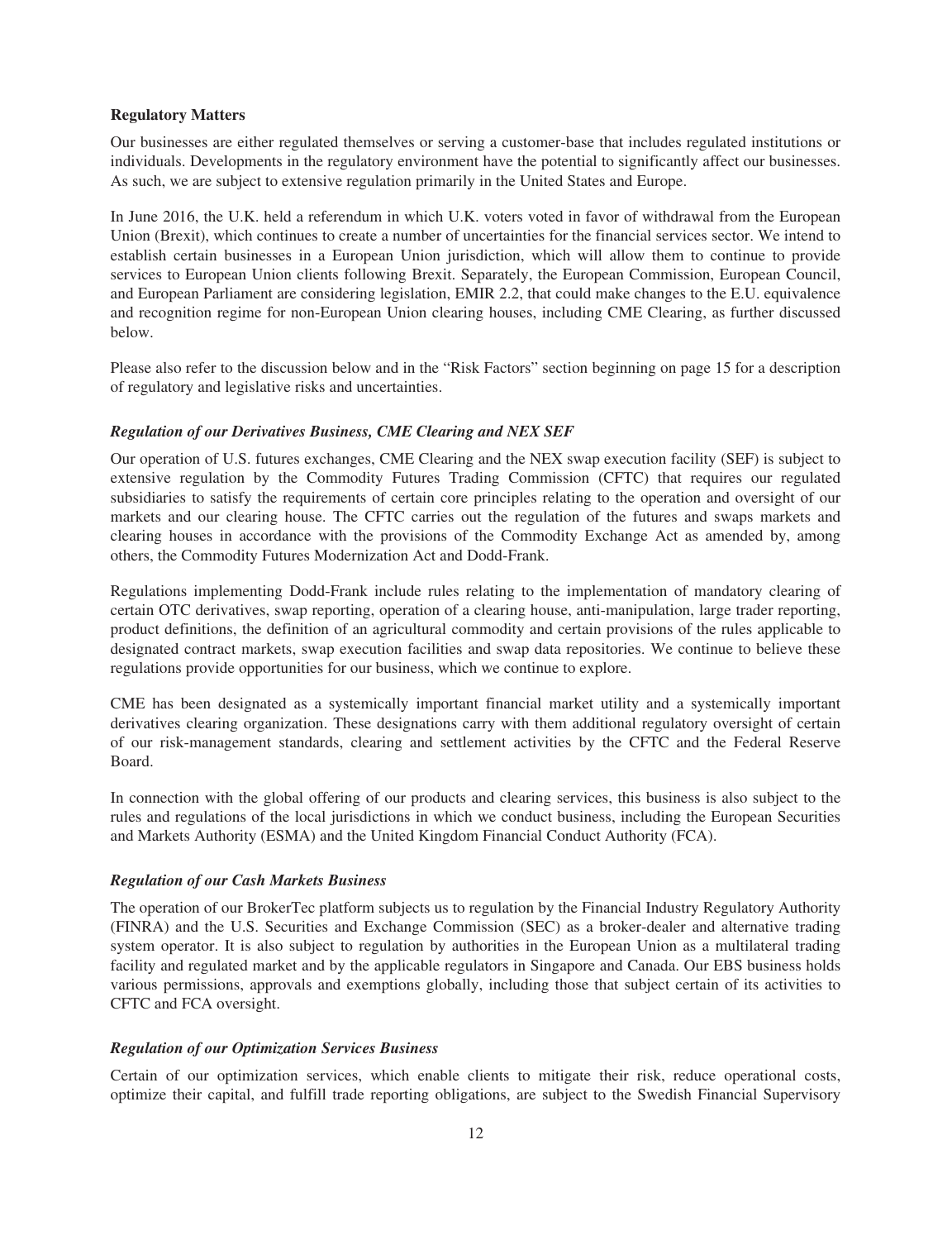Authority, the FCA, CFTC and the National Futures Association, ESMA and the Australian Securities and Investments Commission.

## *Regulation of our Market Data Business*

Our RepoFunds Rate suite of daily benchmarks for the euro, Italy, Germany, France, Spain, The Netherlands and Belgium are subject to the E.U. Benchmarks Regulations, and as such we are considered an approved Benchmark Administrator under the regulation.

#### *Key Areas of Focus*

We actively monitor and participate in the domestic and international rulemaking processes for our industry, including providing government testimony, commenting on proposed rulemakings and educating our regulators on potential impacts to the marketplace.

Our key areas of focus in the regulatory environment are:

- The potential impact of changes to the E.U. equivalence and recognition regime on non-European Union clearing houses and exchanges with customers based in Europe arising from the potential adoption of EMIR 2.2 legislation being considered by the European Commission, European Council, and European Parliament. This legislation, and the implementation of subsidiary regulations once the legislation is adopted, could require us to make changes to how our clearing house operates, subject us to greater regulatory oversight by ESMA and increase costs. A failure of our clearing house to retain its recognition may result in our clearing members and certain customers in Europe being subject to higher capital costs thus creating a disincentive to use our markets. The E.U. equivalence and recognition regime also has the potential to impact the cost and ease or difficulty for certain of NEX's OTC execution platforms to provide access to customers on a global basis.
- The adoption and implementation of position limit rules, which could have a significant impact on our commodities business if federal rules for position limit management differ significantly from current exchange-administered rules.
- Rules respecting capital charges under Basel III with respect to clearing members of central counterparties may have negative implications for the cleared derivatives markets. Additional risks could arise through inconsistent adoption of the Basel III capital charges globally, potentially leading to disparate impacts on our customers.
- The potential for further regulation stemming from industry performance disruptions and residual concerns around electronic trading activity and, in particular, "high frequency trading."
- The potential elimination of the 60/40 tax treatment of certain of our futures and options contracts, which would impose a significant increase in tax rates applicable to certain market participants and could result in a decrease in their trading activity.
- The implementation of a transaction tax or user fee in the United States or European Union, or in the State of Illinois, which could discourage institutions and individuals from using our markets or products or encourage them to trade in another less costly jurisdiction. From time to time, the proposed Presidential budget, including the currently proposed budget, has included a proposal to impose a user fee to fund the CFTC. Legislation to impose a financial transaction tax has again been proposed in the Illinois General Assembly, as it has in previous sessions of the General Assembly.
- The implementation of legislation in the European Union impacting how benchmark index prices are formed, including new requirements for price submitters, price aggregators and markets that list contracts that reference index prices.
- Concerns that European legislators will prohibit or restrict exclusive licenses for benchmark indexes, which might impact the profitability of several of our most popular contracts.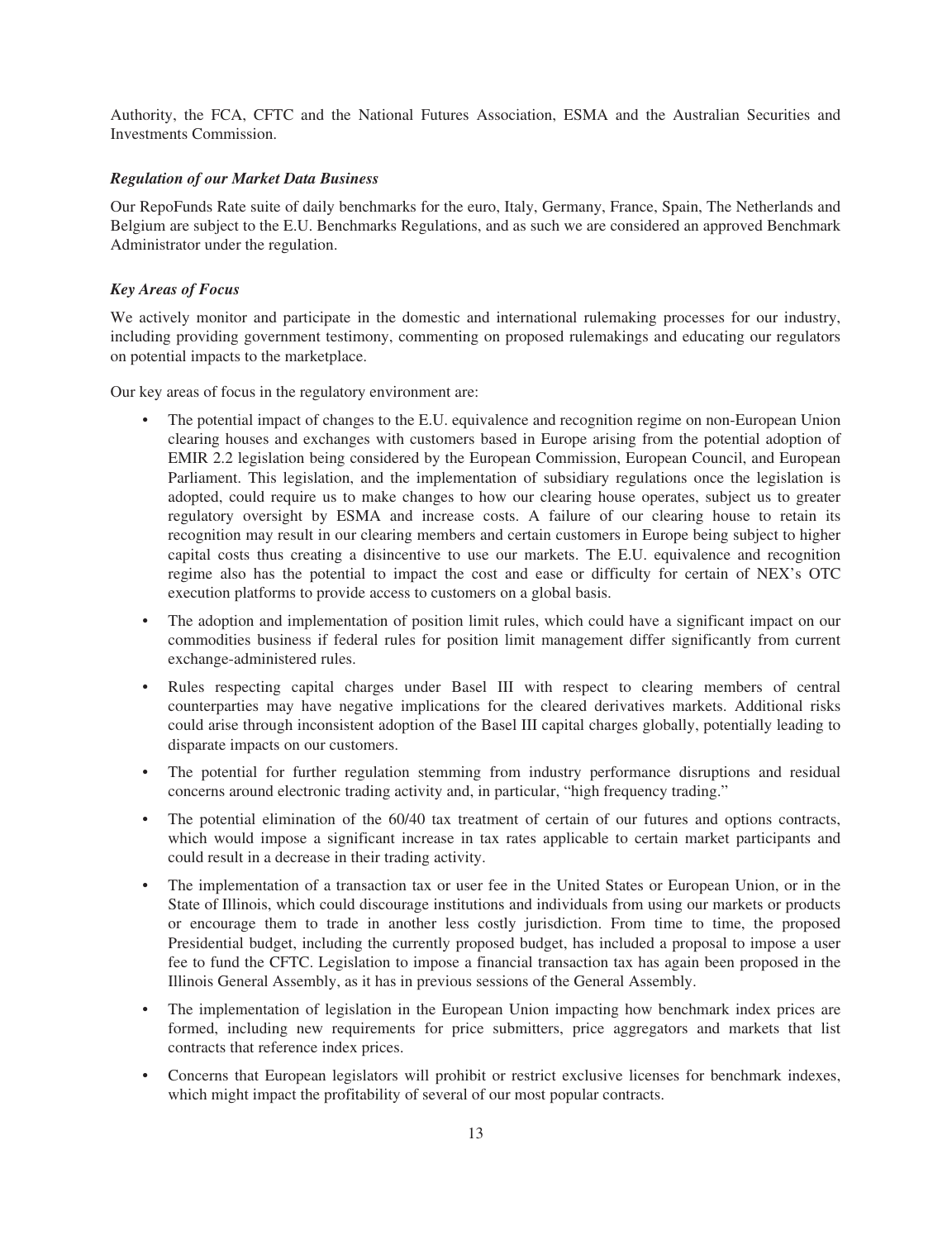- The implementation of rules resulting in negative treatment of the liquidity profile of U.S. Treasury securities, including as qualifying liquidity resources, or any potential limitation on the use of U.S. Treasury securities as collateral could result in increased costs to us and our clearing firms.
- The potential for further regulation and/or industry changes flowing from the continuing review by the official sector and industry participants of the U.S. Treasury "flash rally" of October 15, 2014 and its implications for clearing and settlement in the U.S. Treasury market.

## **Employees**

As of December 31, 2018, we had approximately 4,590 employees. We consider relations with our employees to be good.

#### *Executive Officers*

The following are CME Group's executive officers. Ages are as of February 10, 2019.

*Terrence A. Duffy, 60.* Mr. Duffy has served as our Chairman and Chief Executive Officer since November 2016. Mr. Duffy previously served as our Executive Chairman and President since 2012 and as Executive Chairman from 2006. Mr. Duffy has been a member of our board of directors since 1995. He also served as President of TDA Trading, Inc. from 1981 to 2002 and has been a member of our CME exchange since 1981.

*Kathleen M. Cronin, 55.* Ms. Cronin has served as our Senior Managing Director, General Counsel and Corporate Secretary since 2003. Prior to joining us, Ms. Cronin was a corporate attorney at Skadden, Arps, Slate, Meagher & Flom LLP from 1989 through 1995 and from 1997 through 2002. Ms. Cronin also serves as a director of Kemper Corporation.

*Sunil Cutinho***,** *47.* Mr. Cutinho has served as President of CME Clearing since September 2014. He joined CME Group in 2002 and since then has held various positions of increasing responsibility within the organization and, most recently served as Managing Director, Deputy Head of CME Clearing from April 2014 through September 2014.

*Bryan T. Durkin, 58.* Mr. Durkin has served as President since November 2016. Mr. Durkin previously served as Senior Managing Director, Chief Commercial Officer since 2014 and as our Chief Operating Officer since 2007, and also held the title of Managing Director, Products and Services from 2010 to July 2012. Mr. Durkin joined us in connection with the CBOT merger and he previously held a variety of leadership roles with CBOT from 1982 to 2007, most recently as Executive Vice President and Chief Operating Officer.

*Julie Holzrichter, 50.* Ms. Holzrichter has served as our Senior Managing Director, Chief Operating Officer since September 2014. She previously served as our Senior Managing Director, Global Operations from 2007. Ms. Holzrichter rejoined us in 2006 as our Managing Director, CME Globex Services and Technology Integration. Ms. Holzrichter previously held positions of increasing responsibility in our organization from 1986 to 2003 in trading operations.

*Kevin Kometer, 54.* Mr. Kometer has served as Senior Managing Director and Chief Information Officer since 2008. He previously served as Managing Director and Deputy Chief Information Officer from 2007 to 2008. Since joining the company most recently in 1998, he has held senior leadership positions in the Technology Division, including Managing Director, Trading Execution Systems and Director, Advanced Technology. Mr. Kometer was also with the company from 1994 to 1996.

*Hilda Harris Piell, 51.* Ms. Piell has served as Senior Managing Director and Chief Human Resources Officer since 2007. Previously she served as Managing Director and Senior Associate General Counsel, as Director and Associate General Counsel and as Associate Director and Assistant General Counsel since joining us in 2000.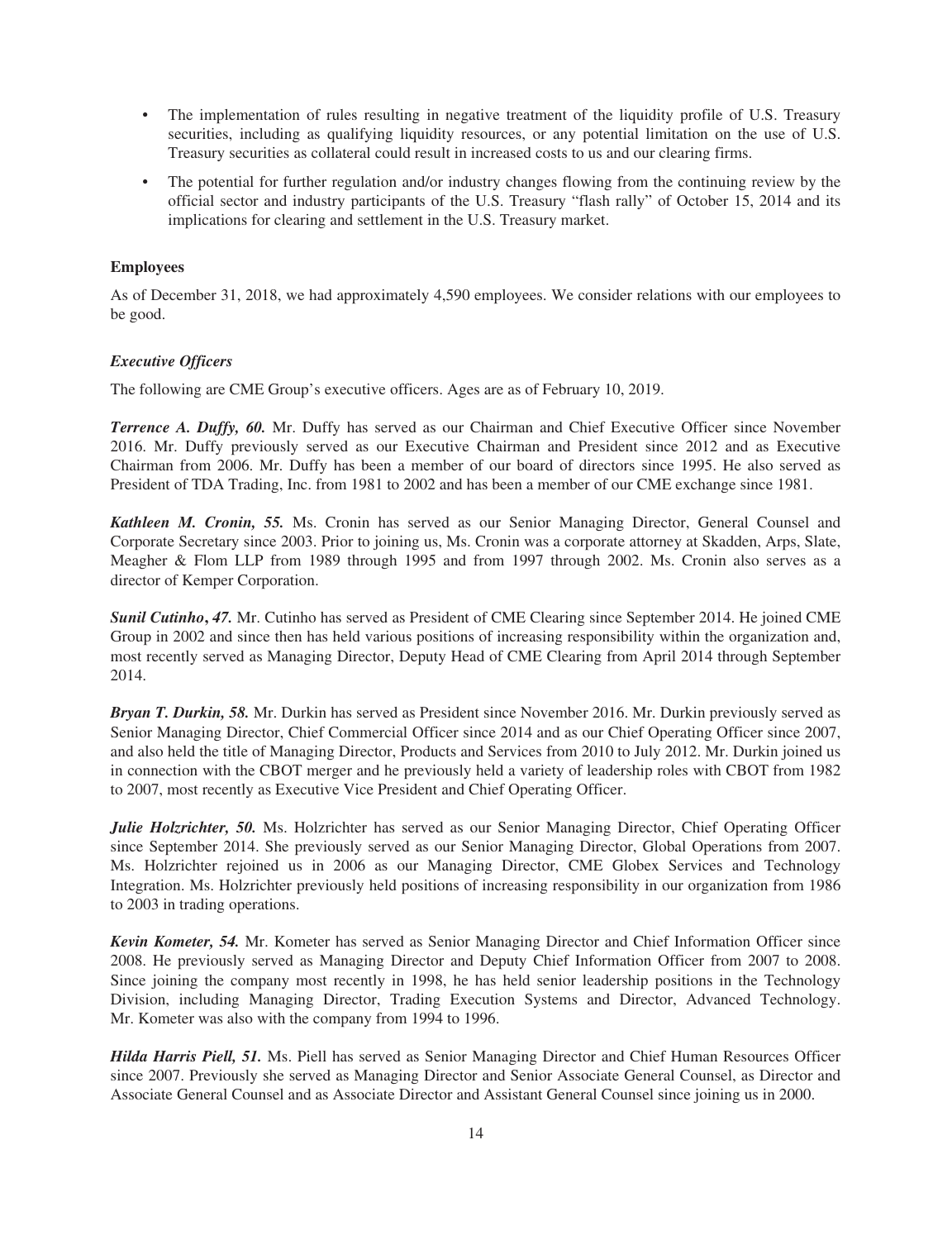*John W. Pietrowicz, 54.* Mr. Pietrowicz has served as our Chief Financial Officer since December 2014. Previously, Mr. Pietrowicz served as our Senior Managing Director, Business Development and Corporate Finance since 2010. Mr. Pietrowicz joined us in 2003 and since then has held various positions of increasing responsibility, including Managing Director and Deputy Chief Financial Officer from 2009 to 2010 and Managing Director, Corporate Finance and Treasury from 2006 to 2009. Mr. Pietrowicz also serves as a director of S&P/Dow Jones Indices LLC.

*Derek Sammann, 50.* Mr. Sammann has served as our Senior Managing Director, Commodities and Options Products since September 2014. He previously served as our Senior Managing Director, Financial Products and Services since 2009 and Global Head of Foreign Exchange Products since joining us in 2006. Prior to joining us, Mr. Sammann served as Managing Director, Global Head of FX Options and Structured Products at Calyon Corporate and Investment Bank in London from 1997 to 2006.

*Jack Tobin, 55.* Mr. Tobin has served as our Chief Accounting Officer since February 2015. Mr. Tobin most recently served as our Managing Director, Corporate Finance since 2007. Prior to our merger with CBOT Holdings, Mr. Tobin served as the Director, Corporate Finance for CBOT Holdings, Inc. and CBOT from 2002 to 2007. Prior to joining CBOT, Mr. Tobin served as a principal consultant with PricewaterhouseCoopers from 1997 to 2002. Mr. Tobin is a registered certified public accountant.

*Sean Tully, 55.* Mr. Tully has served as Senior Managing Director, Financial and OTC Products of CME Group since September 2014. He previously served as Senior Managing Director, Interest Rates and OTC Products since February 2014. Previously, he served as Managing Director, Interest Rate and OTC Products since October 2013 and as our Managing Director, Interest Products since joining us in 2011. Before joining the company, Mr. Tully most recently served as Managing Director, Global Head of Fixed Income Trading at WestLB in London.

*Julie Winkler, 44.* Ms. Winkler has served as our Senior Managing Director, Chief Commercial Officer since December 2016. She previously served as Senior Managing Director, Research and Product Development and Index Services of CME Group since 2014 and as Managing Director, Research and Product Development since 2007. Prior to our merger with CBOT Holdings, Ms. Winkler held positions of increasing responsibility for CBOT Holdings since 1996. Ms. Winkler also serves as a director of S&P/Dow Jones Indices LLC.

#### **AVAILABLE INFORMATION**

Our website is *www.cmegroup.com*. Information made available on our website does not constitute part of this document. We make available on our website our Annual Reports on Form 10-K, Quarterly Reports on Form 10-Q, Current Reports on Form 8-K and amendments to those reports as soon as reasonably practicable after we electronically file or furnish such materials to the U.S. Securities and Exchange Commission (SEC). Our corporate governance materials, including our Corporate Governance Principles, Director Conflict of Interest Policy, Board of Directors Code of Ethics, Categorical Independence Standards, Employee Code of Conduct and the charters for all the standing committees of our board, also may be found on our website. Copies of these materials also are available to shareholders free of charge upon written request to Shareholder Relations, Attention Ms. Beth Hausoul, CME Group Inc., 20 South Wacker Drive, Chicago, Illinois 60606.

#### **ITEM 1A. RISK FACTORS**

In addition to the other information contained in this Annual Report on Form 10-K, you should carefully consider the factors discussed below, which are the risks we believe are material at this time. These risks could materially and adversely affect our business, financial condition and results of operations. These risks and uncertainties are not the only ones facing us. Additional risks and uncertainties not presently known to us or that we currently believe to be immaterial may also adversely affect our business.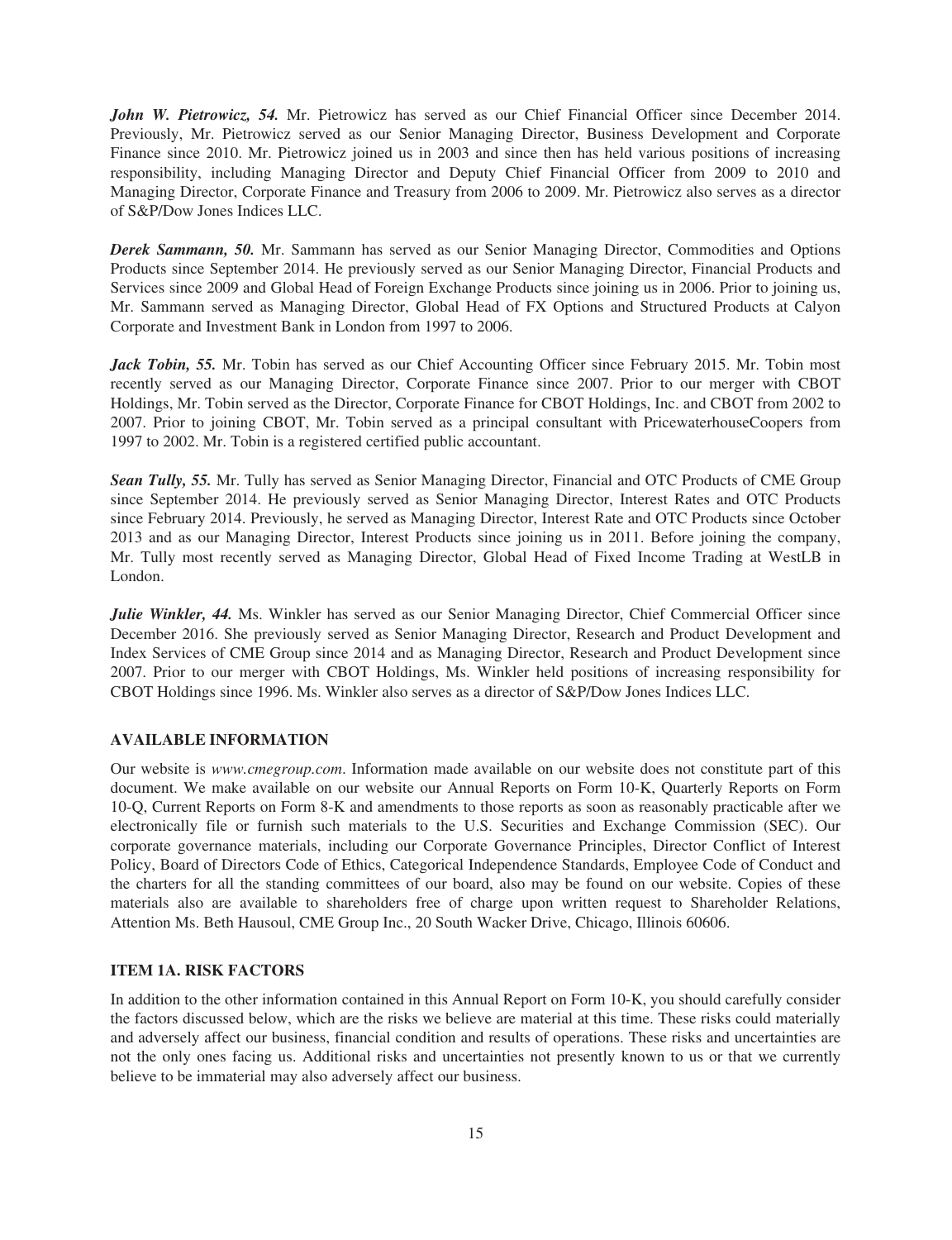#### **RISKS RELATING TO OUR INDUSTRY**

## *Our business is subject to the impact of domestic and international market, economic and political conditions that are beyond our control and that could significantly impact our business and make our financial results more volatile.*

Our revenue is substantially derived from fees for transactions executed and cleared in our markets. The trading volumes in our markets are directly affected by domestic and international factors that are beyond our control, including:

- economic, political and geopolitical market conditions;
- legislative and regulatory changes, including any direct or indirect restrictions on or increased costs associated with trading in our markets;
- broad trends in the industry and financial markets;
- changes in price levels, trading volumes and volatility in the derivatives, cash and OTC markets and in underlying equity, foreign exchange, interest rate and commodity markets;
- shifts in global or regional demand or supply in commodities underlying our products;
- competition;
- changes in government monetary policies, especially central bank decisions related to quantitative easing;
- availability of capital to our market participants and their appetite for risk-taking;
- levels of assets under management;
- volatile weather patterns, droughts, natural disasters and other catastrophes;
- pandemics affecting our customer base or our ability to operate our markets; and
- consolidation or expansion in our customer base and within our industry.

Any one or more of these factors may contribute to reduced activity in our markets. Historically, periods of heightened uncertainty have tended to increase our trading volume due to increased hedging activity and the increased need to manage the risks associated with, or speculate on, volatility in the U.S. equity markets, fluctuations in interest rates and price changes in the foreign exchange, commodity and other markets. However, as evidenced by our past performance, in the period after a material market disturbance, there may persist extreme uncertainties, which may lead to decreased volume due to factors such as reduced risk exposure, lower interest rates, central bank asset purchase programs and lack of available capital. The shifts in market trading patterns we experienced as a result of the financial crisis of 2008 may or may not recur in the future, and our business will be affected by future economic uncertainties, which may result in decreased trading volume and a more difficult business environment for us. A reduction in overall trading volume or in certain products could render our markets less attractive to market participants as a source of liquidity, which could result in further loss of trading volume and associated transaction-based revenue. Material decreases in trading volume would have a material adverse effect on our financial condition and operating results.

## *We operate in a heavily regulated environment that imposes significant costs and competitive burdens on our business.*

We are primarily subject to the jurisdiction of the regulatory agencies in the United States and Europe. As a result of our global operations, we are also subject to the rules and regulations of the local jurisdictions in which we conduct business and offer our products and services.

Due to the global financial crisis that began in 2008, the United States and numerous other governments have undertaken reviews of the legal framework governing financial markets and have either passed new laws and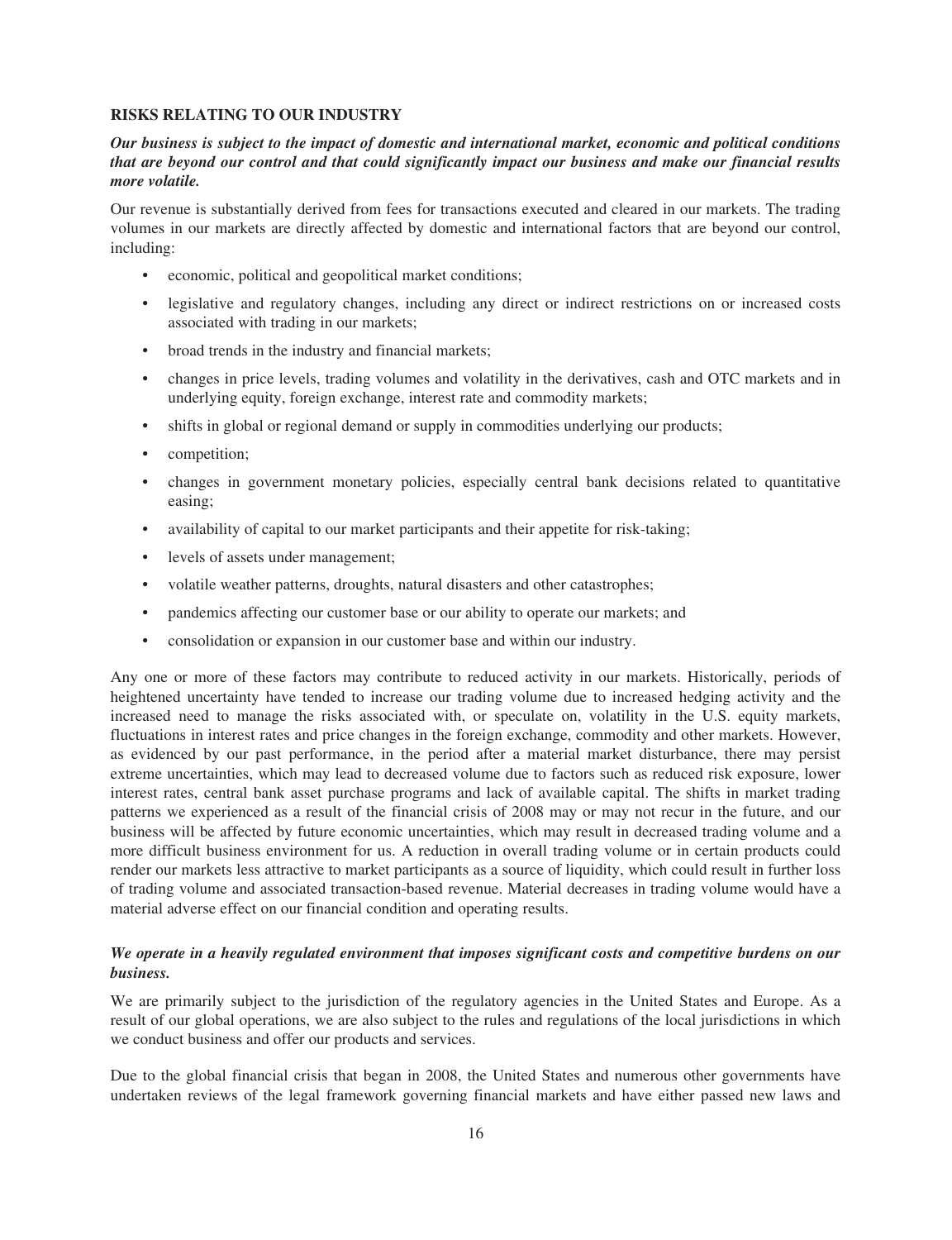regulations, or are in the process of debating or enacting new laws and regulations that will impact our business. We have incurred and expect to continue to incur significant additional costs to comply with the extensive regulations that apply to our business. Additionally, regulation imposed on financial institutions or market participants generally, such as enhanced capital requirements, may adversely impact their trading activity in our markets. Also, as noted above, EMIR 2.2, the legislation being considered by the European Commission, European Council, and European Parliament, and the implementation of the regulations under this legislation, have the potential to increase our regulatory costs and/or create a disincentive for certain clients to use our products. The EU equivalence and recognition regime also has the potential to impact the cost and ease or difficulty for certain of NEX's OTC execution platforms to provide access to customers on a global basis.

To the extent the regulatory environment is less beneficial for us or our customers, our business, financial condition and operating results could be negatively affected.

If we fail to comply with applicable laws, rules or regulations, we may be subject to censure, fines, cease-and-desist orders, suspension of our business, removal of personnel or other sanctions, including revocation of our designations as a contract market, derivatives clearing organization, swap execution facility or broker-dealer.

Legislation may be proposed, both domestically and internationally, that could add a transaction tax on our products or change the way that our market participants are taxed on the products they trade on our markets. If such proposals were to become law, they could have a negative impact on our industry and on us by making transactions more costly to market participants, which may reduce trading and could make our markets less competitive.

Please see "Item 1 — Business — Regulatory Matters" beginning on page 12 for additional information on our areas of regulatory focus.

## *We face intense competition from other companies. If we are not able to successfully compete, our business, financial condition and operating results will be materially harmed.*

The industry in which we operate is highly competitive and we expect competition to continue to intensify, especially in light of the implementation of Dodd-Frank and other reforms of the financial services industry. We believe portions of Dodd-Frank and the corresponding regulations with respect to mandatory clearing and organized trading provide opportunities for our business. However, other reforms could negatively impact our business and our ability to compete effectively. We encounter competition in all aspects of our business, including from entities having substantially greater capital and resources, offering a wide range of products and services and in some cases operating under a different and possibly less stringent regulatory regime. We face competition from other futures, securities and securities option exchanges; OTC markets; clearing organizations; consortia formed by our members and large industry participants; swap execution facilities; alternative trade execution facilities; technology firms, including market data distributors and electronic trading system developers, and others. Many of our competitors and potential competitors have greater financial, marketing, technological and personnel resources than we do.

Our competitors may:

- respond more quickly to competitive pressures, including responses based upon their corporate governance structures, which may be more flexible and efficient than our corporate governance structure;
- develop products that are preferred by our customers;
- develop risk transfer products that compete with our products;
- price their products and services more competitively;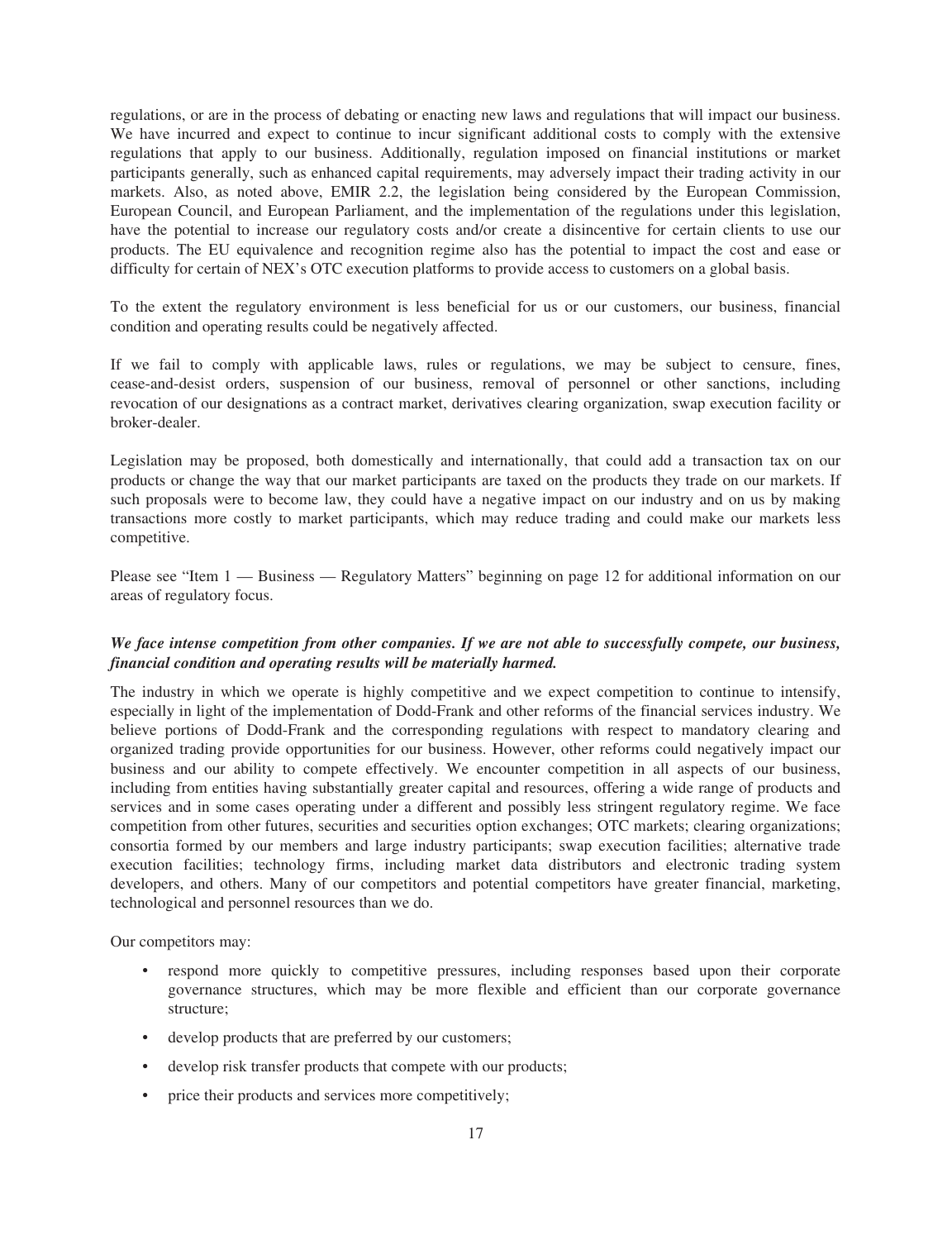- develop and expand their network infrastructure and service offerings more efficiently;
- utilize better, more user-friendly and more reliable technology;
- take greater advantage of acquisitions, alliances and other opportunities;
- more effectively market, promote and sell their products and services;
- better leverage existing relationships with customers and alliance partners or exploit better recognized brand names to market and sell their services; and
- exploit regulatory disparities between traditional, regulated exchanges and alternative markets that benefit from a reduced regulatory burden and lower-cost business model.

If our products, markets and services are not competitive, our business, financial condition and operating results will be materially harmed. A decline in our fees or loss of customers could lower our revenues, which would adversely affect our profitability.

Please see "Item  $1 -$  Business  $-$  Competition" beginning on page 10 for additional information on the competitive environment and its potential impact on our business.

## *Our trading volume, and consequently our revenues and profits, would be adversely affected if we are unable to retain our current customers or attract new customers.*

The success of our business depends, in part, on our ability to maintain and increase our trading volume in our markets. To do so, we must maintain and expand our product offerings, our customer base and our trade execution and clearing facilities. Our success also depends on our ability to offer competitive prices and services in an increasingly price-sensitive business. For example, some of our competitors have engaged in aggressive pricing strategies in the past, such as lowering the fees that they charge for taking liquidity and increasing liquidity payments or rebates. We cannot provide assurances that we will be able to continue to expand our products and services, that we will be able to retain our current customers or attract new customers or that we will not be required to modify our pricing structure to compete effectively. Changes in our pricing structure may result in a decrease in our profit margin. Additionally, from time to time, certain customers may represent a significant portion of the open interest in our individual product lines or contracts. If we fail to maintain our trading volume; expand our product offerings or execution facilities; or lose a substantial number of our current customers, or a subset of customers representing a significant percentage of trading volume in a particular product line; or are unable to attract new customers, our business and revenues will be adversely affected. Furthermore, declines in trading volume due to loss of customers may negatively impact market liquidity, which could lead to further loss of trading volume.

*Our role in the global marketplace places us at greater risk than other public companies for a cyber attack and other cyber security risks. Our technology, our people and those of our third-party service providers may be vulnerable to cyber security threats, which could result in wrongful use of our information or cause interruptions in our operations that cause us to lose customers and trading volume, and result in substantial liabilities. We also could be required to incur significant expense to protect our systems and/or investigate any alleged attack.*

We regard the secure transmission of confidential information and the ability to continuously transact and clear on our electronic trading platforms as critical elements of our operations. Our technology, our people and those of our third-party service providers and our customers may be vulnerable to targeted attacks, unauthorized access, fraud, computer viruses, denial of service attacks, terrorism, "ransom" attacks, firewall or encryption failures and other security problems. Criminal groups, political activist groups and nation-state actors have targeted the financial services industry and our role in the global marketplace places us at greater risk than other public companies for a cyber attack and other information security threats. While the company has not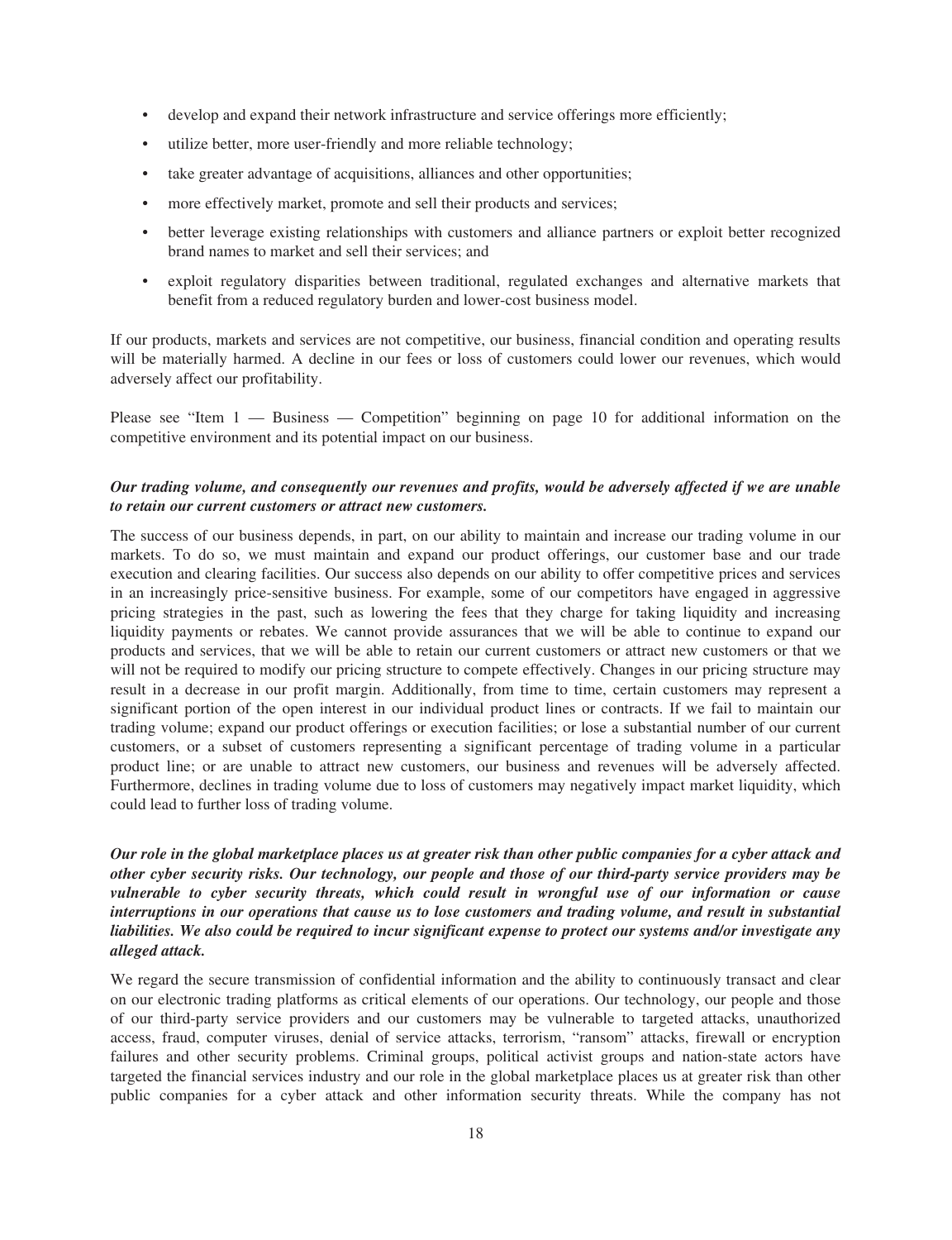experienced cyber incidents that are individually, or in the aggregate, material, the company has experienced cyber attacks of varying degrees in the past. The company has designed its cyber defense program to mitigate such attacks by preventative, detective, and responsive measures. Our usage of mobile and cloud technologies may increase our risk for a cyber attack. Our security measures may also be breached due to employee error, malfeasance, system errors or vulnerabilities. Additionally, outside parties may attempt to fraudulently induce employees, users, or customers to disclose sensitive information in order to gain access to our technology systems and data, or our customers' data. Any such breach or unauthorized access could result in significant legal and financial exposure, damage to our reputation, and a loss of confidence in the services we provide that could potentially have an adverse effect on our business, while resulting in regulatory penalties or the imposition of burdensome obligations by regulators. In addition, as the regulatory environment related to information security, data collection and use, and privacy becomes increasingly rigorous, with new and constantly changing requirements applicable to our business, including the European Union General Data Protection Regulation that went into effect in May 2018, compliance with those requirements could also result in additional costs and may carry significant penalties for non-compliance.

Additionally, the operation of our technology platforms may place us at greater risk for misappropriation of our intellectual property, and persons who circumvent security measures could wrongfully use or steal our information or cause interruptions or malfunctions in our operations. In the past, we have been the victim of trade secret theft by an employee.

As part of our global information security program, we employ resources to monitor and protect our technology infrastructure and employees against such cyber attacks, including the rapid response to zero-day vulnerabilities, and the potential misappropriation of our intellectual property assets. However, our security measures or those of our third-party providers, including any cloud-based technologies, may prove insufficient depending upon the attack or threat posed. Any security attack or breach could result in system failures and delays, loss of customers and lower trading volume, loss of competitive position, damage to our reputation, disruption of our business, legal liability or regulatory fines, significant costs, which in turn, may cause our revenues and earnings to decline. Though we have insurance against some cyber risks and attacks, we may be subject to litigation and financial losses that exceed our policy limits or are not covered under any of our current insurance policies.

## *As a financial services provider, we are subject to significant litigation risk and potential commodity and securities law liability.*

Many aspects of our business involve substantial litigation risks. While our derivatives exchange and clearing activities generally are protected by our rules limiting liability for system failures and certain forms of negligence and by statutory limits on the ability to bring private causes of actions in cases where we have not acted in bad faith, we could be exposed to substantial liability under federal and state laws and court decisions, as well as rules and regulations promulgated and/or direct actions brought by the SEC and the CFTC. These risks include, among others, potential liability from disputes over terms of a trade, the claim that a system failure or delay caused monetary losses to a customer, that we entered into an unauthorized transaction, that we provided materially false or misleading statements in connection with a transaction or that we failed to effectively fulfill our regulatory oversight responsibilities. We may be subject to disputes regarding the quality of trade execution, the settlement of trades or other matters relating to our services. We may become subject to these claims as a result of failures or malfunctions of our systems and services we provide. We could incur significant legal expenses defending claims, even those without merit. In addition, an adverse resolution of any future lawsuit or claim against us could have a material adverse effect on our business and our reputation. To the extent we are found to have failed to fulfill our regulatory obligations, we could lose our authorizations or licenses or become subject to conditions that could make future operations more costly and impair our profitability.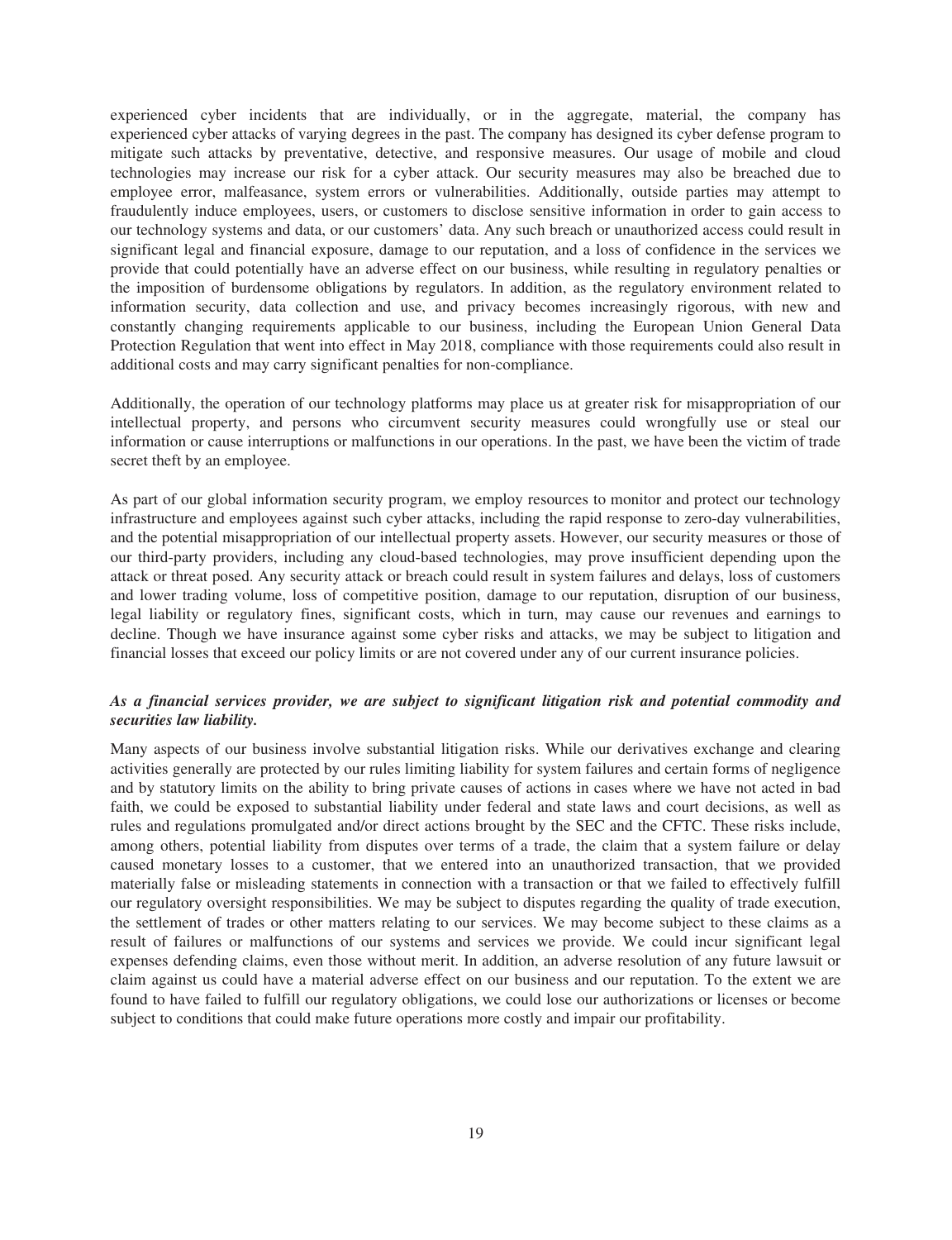*Some of CME Clearing's largest clearing firms have indicated their belief that clearing facilities should not be owned or controlled by exchanges and should be operated as utilities and not for profit. These clearing firms have sought, and may seek in the future, legislative or regulatory changes that would, if adopted, enable them to use alternative clearing services for positions established on our exchanges or to freely move open positions among clearing houses in order to take advantage of our liquidity. Even if they are not successful, these factors may cause them to limit the use of our markets.*

Our clearing house seeks to offer customers, intermediaries and clearing firms universal access in order to maximize the efficient use of capital, exercise appropriate oversight of value at risk and maintain operating leverage from clearing activities on our exchanges. Our strategic business plan is to operate an efficient and transparent vertically integrated transaction execution, clearing and settlement business for our futures and options on futures business. Some of our clearing firms have expressed the view that clearing firms should control the governance of clearing houses or that clearing houses should be operated as utilities rather than as part of for-profit enterprises. Some of these firms, along with certain industry associations, have sought, and may seek in the future, legislative or regulatory changes to be adopted that would facilitate mechanisms or policies that allow market participants to transfer positions of futures or options on futures from an exchange-owned clearing house to a clearing house owned and controlled by clearing firms. If these legislative or regulatory changes are adopted, our revenues and profits could be adversely affected.

#### *We may be at greater risk from terrorism than other companies.*

We may be more likely than other companies to be a direct target of, or an indirect casualty of, attacks by terrorists or terrorist organizations. It is impossible to accurately predict the likelihood or impact of any terrorist attack on our industry generally or on our business. While we have implemented significant physical security protection measures, business continuity plans and established backup sites, in the event of an attack or a threat of an attack, these security measures and contingency plans may be inadequate to prevent significant disruptions in our business, technology or access to the infrastructure necessary to maintain our business. Such attack may result in the closure of our facilities or render our backup data and recovery systems inoperable. Damage to our facilities due to terrorist attacks may be significantly in excess of any amount of insurance received, or we may not be able to insure against such damage at a reasonable price or at all. The threat of terrorist attacks may also negatively affect our ability to attract and retain employees. Any of these events could have a material adverse effect on our business, financial condition and operating results.

#### **RISKS RELATING TO OUR BUSINESS**

#### *Damage to our reputation could damage our business.*

Maintaining our reputation and brand is critical to attracting and retaining customers and investors and for maintaining our relationships with our regulators. Negative publicity regarding our company or actual, alleged or perceived issues regarding our products or services could give rise to reputational risk which could significantly harm our business prospects. These issues may include, but are not limited to, any of the risks discussed in this Item 1A, including risks from customer disputes, system failures or intrusions, failures to meet our regulatory obligations, failures of a clearing firm or other counterparty, issues relating to our third-party suppliers, misconduct and ineffective risk management.

## *The success of our markets depends on our ability to complete development of, successfully implement and maintain the electronic trading systems that have the functionality, performance, reliability and speed required by our customers.*

The success of our business depends in large part on our ability to create interactive electronic marketplaces, for a wide range of products, that have the required functionality, performance, capacity, security and speed to attract and retain customers. In 2018, 90% of our overall volume was generated through electronic trading on our CME Globex electronic platform. In connection with the acquisition of NEX, we acquired the BrokerTec and EBS trading platforms, which will eventually be migrated to CME Globex.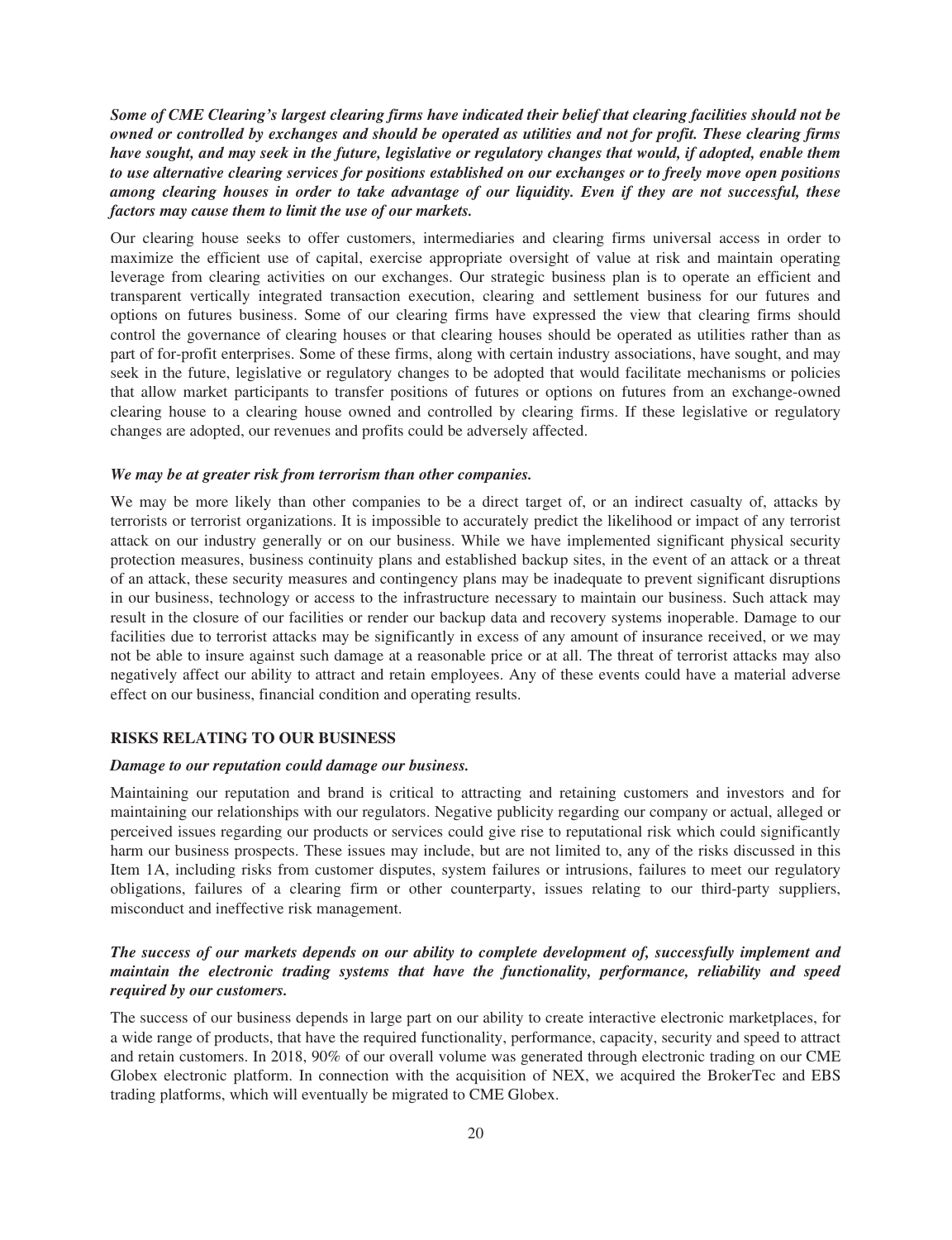We must continue to enhance our electronic trading platforms and other technology offerings to remain competitive. As a result, we will continue to be subject to risks, expenses and uncertainties encountered in the rapidly evolving market for electronic transaction services. These risks include our failure or inability to:

- provide reliable and cost-effective services to our customers;
- develop, in a timely manner, the required functionality to support electronic trading in a manner that is competitive with the functionality supported by other electronic markets;
- maintain the competitiveness of our fee structure;
- attract independent software vendors to write front-end software that will effectively access our electronic trading systems and automated order routing system;
- respond to technological developments or service offerings by competitors; and
- generate sufficient revenue to justify the substantial capital investment we have made and will continue to make to enhance our electronic trading platforms and other technology offerings.

If we do not successfully enhance our electronic trading systems and technology offerings, if we are unable to develop them to include other products and markets or if they do not have the required functionality, performance, capacity, security and speed desired by our customers, our ability to successfully compete and our revenues and profits will be adversely affected.

Additionally, we rely on our customers' ability to have the necessary back office functionality to support our new products and our trading and clearing functionality. To the extent our customers are not prepared and/or lack the resources or infrastructure, the success of our new initiatives may be compromised.

## *If we experience systems failures or capacity constraints, our ability to conduct our operations and execute our business strategy could be materially harmed and we could be subjected to significant costs and liabilities.*

Our business is highly dependent on our ability to process and monitor, on a daily basis, a large number of transactions which occur at high volume and frequencies across multiple systems. We are heavily reliant on the capacity, reliability and security of the computer and communications systems and software supporting our operations. Our systems, or those of our third-party providers, including cloud providers, may fail or be shut down or, due to capacity constraints, may operate slowly, causing one or more of the following to occur:

- unanticipated disruptions in service to our customers;
- slower response times and delays in our customers' trade execution and processing;
- failed settlement of trades:
- incomplete or inaccurate accounting, recording or processing of trades;
- financial losses;
- security breaches;
- litigation or other customer claims;
- loss of customers; and
- regulatory sanctions.

We cannot assure you that we will not experience systems failures from power or telecommunications failure, acts of God, war or terrorism, human error on our part or on the part of our vendors, natural disasters, fire, sabotage, hardware or software malfunctions or defects, computer viruses, cyber attacks, acts of vandalism or similar occurrences. If any of our systems or the systems of our third-party providers do not operate properly, are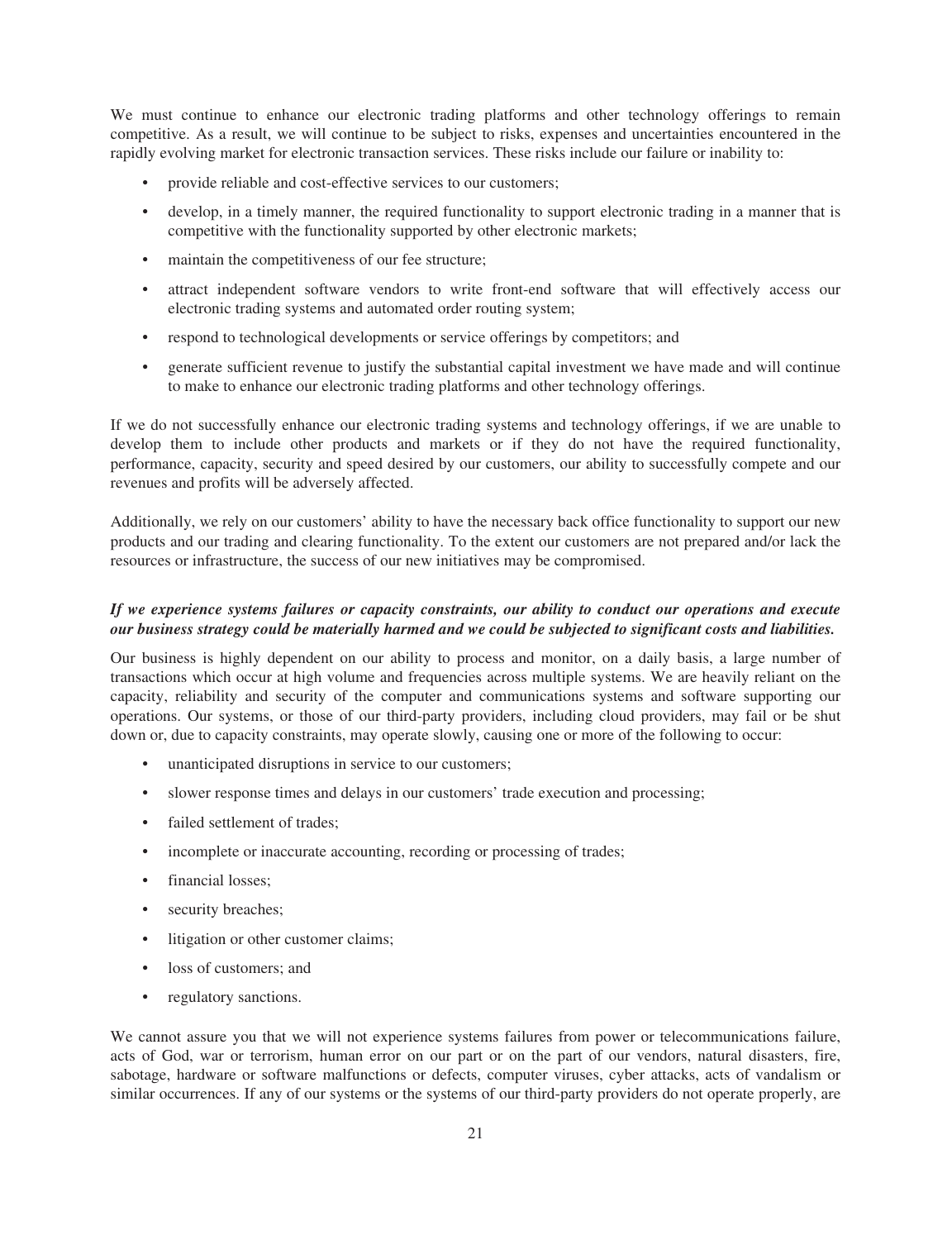compromised or are disabled, including as a result of system failure, employee or customer error or misuse of our systems, we could suffer financial loss, liability to customers, regulatory intervention or reputational damage that could affect demand by current and potential users of our market.

From time to time, we have experienced system errors and failures that have resulted in some customers being unable to connect to our electronic trading platforms and technology offerings, or that resulted in erroneous reporting, such as transactions that were not authorized by any customer or reporting of filled orders as canceled. Such errors may result in CME Group being liable or in our voluntary assumption of financial liability. We cannot assure you that if we experience system errors or failures in the future that they will not have a material adverse impact on our business. Any such system failures that cause an interruption in service or decrease our responsiveness could impair our reputation, damage our brand or have a material adverse effect on our business, financial condition and operating results.

Regulations relating to our derivatives exchange and clearing business generally require that our trade execution and communications systems be able to handle anticipated present and future peak trading volume. Similarly, our BrokerTec and EBS trading platforms are expected by our customers to be regularly available and able to handle peak volumes. Heavy use of our computer systems during peak trading times or at times of unusual market volatility could cause our systems to operate slowly or even to fail for periods of time. We constantly monitor system loads and performance, and regularly implement system upgrades to handle estimated increases in contract volume. However, we cannot assure you that our estimates of future trading volume and order messaging traffic will be accurate or that our systems will always be able to accommodate actual trading volume and order messaging traffic without failure or degradation of performance. Increased trading volume and order messaging traffic may result in connectivity problems or erroneous reports that may affect users of our platforms. System failure or degradation could lead our customers to file formal complaints with industry regulatory organizations, to file lawsuits against us or to cease doing business with us, or could lead the CFTC or other regulators to initiate inquiries or proceedings for failure to comply with applicable laws and regulations.

We will need to continue to upgrade, expand and increase the capacity of our systems as our business grows and as we execute our business strategy. Although many of our systems are designed to accommodate additional volume and products and services without redesign or replacement, we will need to continue to make significant investments in additional hardware and software to accommodate the increases in volume of transactions and order transaction traffic and to provide processing services to third parties. If we cannot increase the capacity and capabilities of our systems to accommodate an increasing volume of transactions and to execute our business strategy, our ability to maintain or expand our businesses would be adversely affected.

## *We, as well as many of our customers, depend on third-party suppliers and service providers for a number of services that are important. An interruption or cessation of an important supply or service by any third party could have a material adverse effect on our business, including revenues derived from our customers' trading activity.*

We depend on a number of suppliers, such as banking, clearing and settlement organizations, telephone companies, on-line service providers, data processors, cloud hosting providers, data center providers, and software and hardware vendors, for elements of our trading, clearing and other systems, as well as communications and networking equipment, computer hardware and software and related support and maintenance.

Many of our customers rely on third parties, such as independent software vendors, to provide them with front-end systems to access our trading platforms and other back office systems for their trade processing and risk management needs. While these service providers have undertaken to keep current with our enhancements and changes to our interfaces and functionality, we cannot guarantee that they will continue to make the necessary monetary and time investments to keep up with our changes.

To the extent any of our service providers or the organizations that provide services to our customers in connection with their trading activities cease to provide these services in an efficient, cost-effective manner or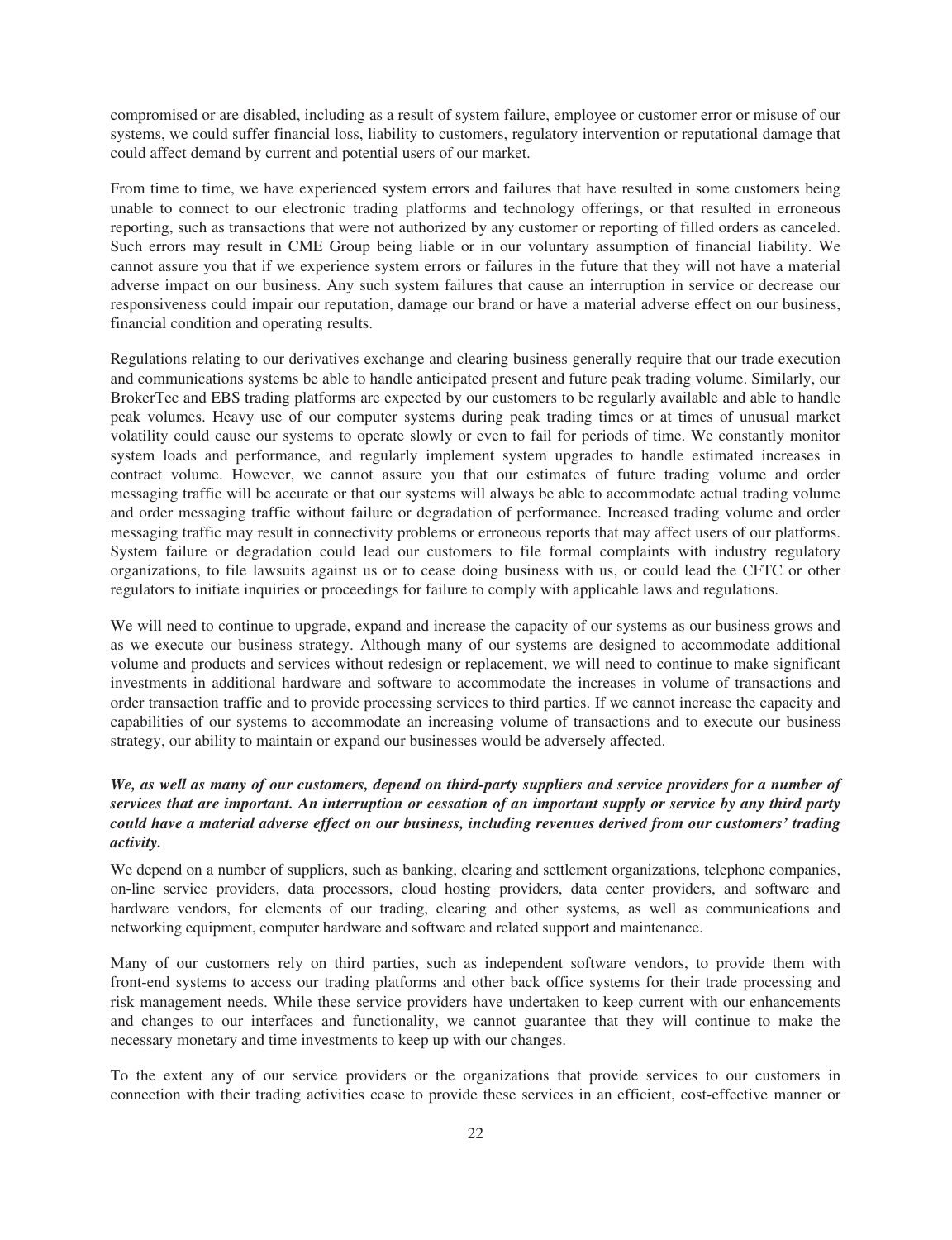fail to adequately expand their services to meet our needs and the needs of our customers, we could experience decreased trading volume, lower revenues and higher costs.

## *Certain businesses acquired from NEX subject us to compliance and regulatory risks associated with being a regulated intermediary.*

Regulatory oversight of our business has historically been extensive and focused on the adequacy of our selfregulatory oversight of our derivatives exchange and clearing activities and the security and safeguards of our systems. The broker-dealer and multilateral trading facility businesses acquired from NEX (BrokerTec and EBS) are also extensively regulated, but with a focus on their role as intermediaries, which may create compliance and regulatory risks different than those to which we previously have been subject. These regulatory obligations generally include proper licensing and qualification of the firms and individuals, substantive conduct standards, communication and disclosure rules, monitoring and surveillance, training, capital requirements, supervisory obligations, maintenance of an anti-money laundering program, suspicious activity reporting, risk management standards, trade reporting, and ongoing examinations and reviews. The risks from failing to meet these compliance and regulatory obligations include potential liability, disciplinary action against the firm and individuals, monetary penalties, and restrictions on future activities.

## *Our business exposes us to substantial credit risk of our clearing firms and other counterparties and, consequently, a decrease in their financial resources could adversely affect us.*

In our derivatives business, our clearing house operations expose us to counterparties with differing risk profiles. We routinely guarantee transactions submitted by our clearing firms with counterparties in the financial industry, including brokers and dealers, commercial banks, investment banks, mutual and hedge funds, and other institutional customers. We could be adversely impacted by the financial distress or failure of one or more of our clearing firms. Additionally, we are exposed to the risk of loss from the failure of a matched principal counterparty to settle its trades at BrokerTec.

A substantial part of our working capital may be at risk if a clearing firm defaults on its obligations to our clearing house and its margin and guaranty fund deposits are insufficient to meet its obligations. Additionally, BrokerTec is exposed to the potential risk of loss in the event a counterparty fails to meet its obligations. Although we have policies and procedures to help ensure that our clearing firms and other counterparties can satisfy their obligations, these policies and procedures may not succeed in detecting problems or preventing defaults. We also have in place various measures intended to enable us to cure any default and maintain liquidity. However, we cannot assure you that these measures will be sufficient to protect market participants from a default or that we will not be adversely affected in the event of a significant default. In addition, we have established a fund (currently \$98.0 million) to provide payments, up to certain maximum levels, to qualified family farmers, ranchers and other agricultural industry participants who use our products and who suffer losses to their segregated account balances if their derivatives clearing firm member becomes insolvent.

## *Our BrokerTec matched principal business is highly dependent on our status as a member in good standing of the Fixed Income Clearing Corporation (FICC), and our failure to maintain that status could adversely affect us.*

BrokerTec's matched principal platform facilitates anonymous trading in significant volumes from wholesale market participants who are FICC members and understand that BrokerTec is also a FICC member, such that their trades are expected to be novated promptly to FICC, who will be their ultimate counterparty. A failure of BrokerTec to maintain its membership could adversely impact the willingness of such participants to continue trading on the platform. As part of maintaining its membership, BrokerTec is required to timely and fully meet all margin calls and other obligations established by FICC, and as such must maintain ready access to sufficient liquidity to satisfy those obligations. BrokerTec maintains access to liquidity resources that it believes will satisfy these obligations in normal and stressed circumstances, but there can be no guarantee that it will never experience a shortfall.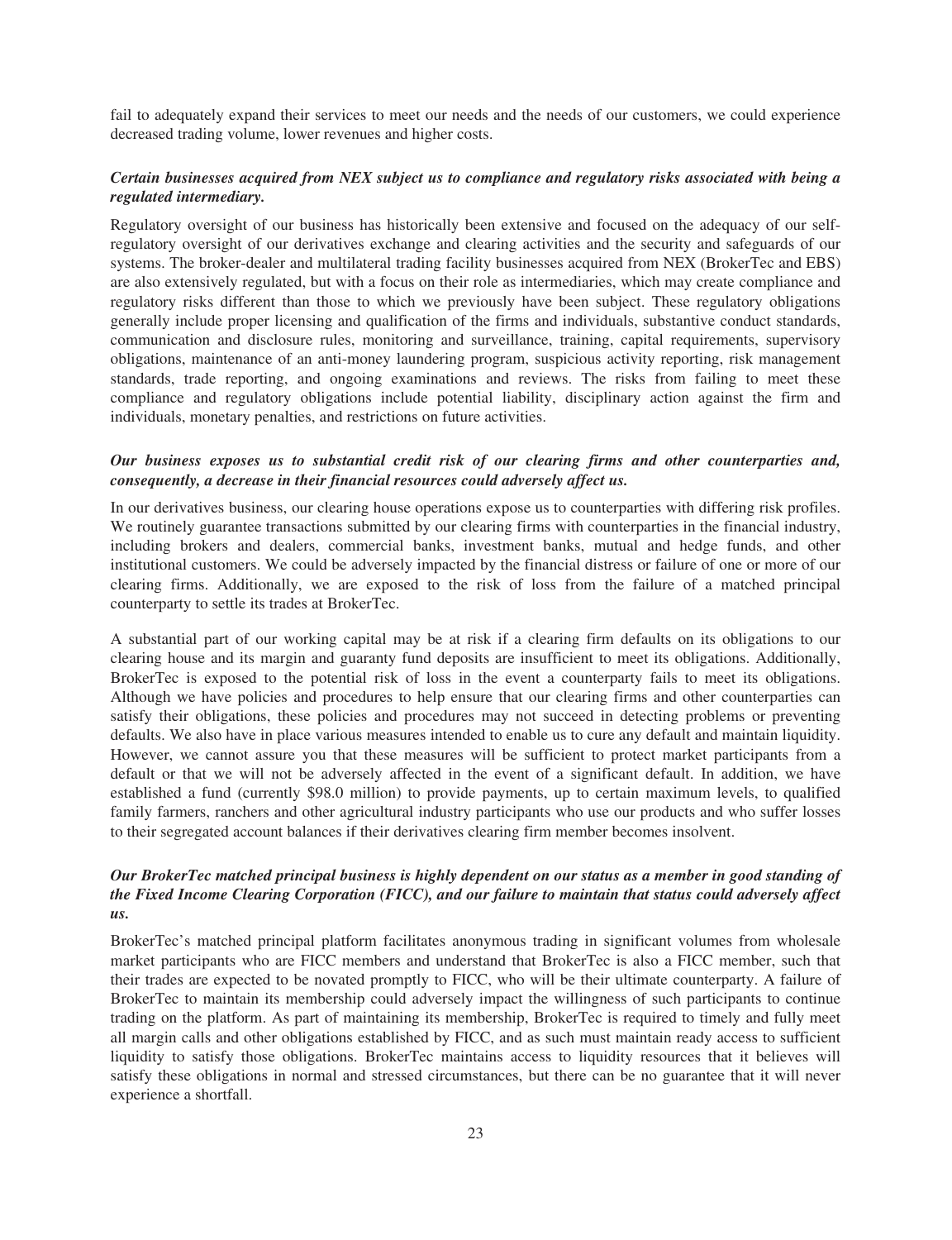## *Our Three-Month Eurodollar futures contracts are based on the three-month U.S. dollar LIBOR underlying rate. To the extent trading in Eurodollar contracts decreases and our alternative contracts are not successful, our revenues would be negatively impacted. Certain of our other businesses could also be negatively affected by changes to LIBOR.*

Our Eurodollar futures contracts are based on the three-month U.S. dollar ICE LIBOR (LIBOR) underlying rate. In 2018, average trading volume in our Eurodollar contracts was 4.5 million contracts and open interest was 53.9 million contracts. LIBOR is the subject of recent national and international proposals for reform which advocate for the transition of survey based interbank offered rates to alternative transaction-based reference rates. In particular, on July 27, 2017, the Chief Executive of the FCA, which regulates LIBOR, announced that it intends to stop persuading banks to submit rates for the calibration of LIBOR to the administrator of LIBOR after 2021. The announcement indicates that the continuation of LIBOR on the current basis cannot be guaranteed after 2021. While we are closely engaged with the industry, regulators, and market participants to launch products using alternative reference rates, including our SOFR and SONIA futures contracts launched in 2018, there is no guarantee that a transition to such contracts would be successful and would replace the revenue we derive from our Eurodollar contracts if the trading volume were to decline or discontinue altogether. Additionally, certain of our other businesses, including our Reset offering, could be negatively affected by changes to LIBOR.

## *The required capital and posted collateral of our clearing firms may lose value given the volatility of the market.*

To become a clearing member at our clearing house, a firm must meet certain minimum capital requirements and must deposit collateral to meet performance bond and guaranty fund requirements. We accept a variety of collateral to satisfy these requirements, including cash, regulated money market mutual funds, U.S. Treasury securities, U.S. Government Agency securities, letters of credit, gold, equities and select ETFs, foreign sovereign debt, Canadian Provincials and corporate bonds, and subject them to established haircuts based on the type of collateral and maturity. There is no guarantee the collateral will maintain its value. To the extent a clearing firm is not compliant with capital, margin or guaranty fund requirements, it would be required to promptly come into compliance by adding capital or collateral, decreasing its proprietary trading activity and/or transferring customer accounts to another clearing firm. These actions could result in a decrease in trading activity in our derivatives products.

## *Intellectual property rights licensed from third-party price reporting agencies form the basis for many of our products from which we derive a significant portion of our volume and revenue. Regulatory scrutiny into such benchmarks could have a negative impact on our ability to offer such products.*

We are significantly dependent on the contract volume of products which are based on intellectual property rights of indexes derived from third-party price reporting agencies. To comply with CFTC core principles, we must be able to demonstrate that our products may not be readily susceptible to manipulation. Our inability to offer products based on these indexes could have a negative impact on our contract volume and revenues.

## *Our market data revenues may be reduced by decreased demand, poor overall economic conditions, regulatory changes or a significant change in how market participants trade and use market data.*

We sell our market data to individuals, trading institutions and other organizations that use our information services to participate in our markets and/or monitor general economic conditions. Revenues from our market data and information services represented 10% and 11% of our total revenues during the years ended December 31, 2018 and 2017 respectively. A decrease in overall trading volume may lead to a decreased demand for our market data. For example, in recent years, we experienced a decrease in the average number of market data connections due to continued economic uncertainty, high unemployment levels in the financial services sector and aggressive cost cutting initiatives at customer firms and the continued impact of legacy incentive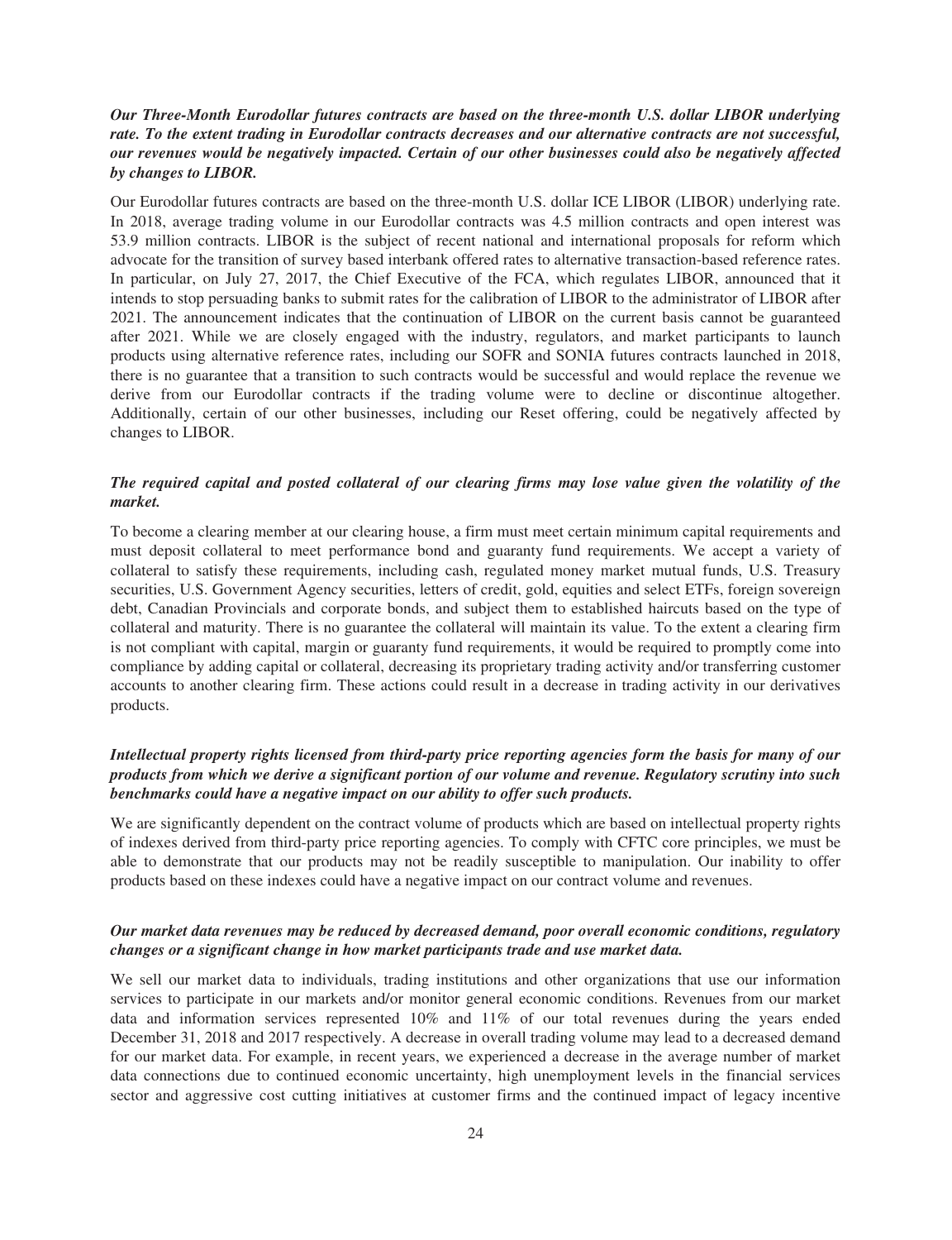programs tied to trading terminals. We could also become subject to regulatory actions, which could have the potential to restrict how we charge for our market data. We also license our market data to be used in the creation of derivative financial products, and changes to regulation, including the impact of any changes in laws or government policy, may impact the demand of our market data for such derivative works.

#### *We may have difficulty executing our growth strategy and maintaining our growth effectively.*

We continue to focus on strategic initiatives to grow our business, including our efforts to serve the OTC markets and to distribute our products and services on a global basis. There is no guarantee that our efforts will be successful. Continued growth will require additional investment in personnel, facilities, information technology infrastructure and financial and management systems and controls and may place a significant strain on our management and resources. For example, if we encounter limited resources, we may be required to increase our expenses to obtain the necessary resources, defer existing initiatives or not pursue certain opportunities. We may not be successful in implementing all of the processes that are necessary to support our growth organically or, as described below, through acquisitions, other investments or strategic alliances. Our growth strategy also may subject us to increased legal, compliance and regulatory obligations. Unless our growth results in an increase in our revenues that is proportionate to the increase in our costs associated with our growth, our future profitability could be adversely affected, and we may have to incur significant expenditures to address the additional operational and control requirements as a result of our growth.

## *We intend to continue to explore acquisitions, other investments and strategic alliances. We may not be successful in identifying opportunities or in integrating the acquired businesses. Any such transaction may not produce the results we anticipate, which could adversely affect our business and our stock price.*

We intend to continue to explore and pursue acquisitions and other strategic opportunities to strengthen our business and grow our company. We may make acquisitions or investments or enter into strategic partnerships, joint ventures and other alliances. The market for such transactions is highly competitive, especially in light of historical merger and acquisition activity in our industry. As a result, we may be unable to identify strategic opportunities or we may be unable to negotiate or finance future transactions on terms favorable to us, which could impact our ability to identify growth opportunities. We may finance future transactions by issuing additional equity and/or debt. The issuance of additional equity in connection with any future transaction could be substantially dilutive to our existing shareholders. The issuance of additional debt could increase our leverage substantially. The process of integration also may produce unforeseen regulatory and operating difficulties and expenditures and may divert the attention of management from the ongoing operation of our business. To the extent we enter into joint ventures and alliances, we may experience difficulties in the development and expansion of the business of any newly formed ventures, in the exercise of influence over the activities of any ventures in which we do not have a controlling interest, as well as encounter potential conflicts with our joint venture or alliance partners. We may not realize the anticipated growth and other benefits from our growth initiatives and investments, which may have an adverse impact on our financial condition and operating results. We also may be required to take an impairment charge in our financial statements relating to our acquisitions and/or investments, which could negatively affect our stock price. Our recent acquisition of NEX is subject to many of these risks, including the potential we may not achieve the expected cost savings, synergies and other strategic benefits from the transaction within the anticipated time frames and the integration of NEX with our operations may not be successful or may be delayed or more costly than expected, or that our customers will be negatively affected by these changes.

## *Expansion of our global operations involves special challenges that we may not be able to meet, which could adversely affect our financial results.*

We plan to continue to expand our global operations, including through our acquisition of NEX. We face certain risks inherent in doing business in international markets, particularly in our regulated businesses. These risks include:

• becoming subject to extensive regulations and oversight;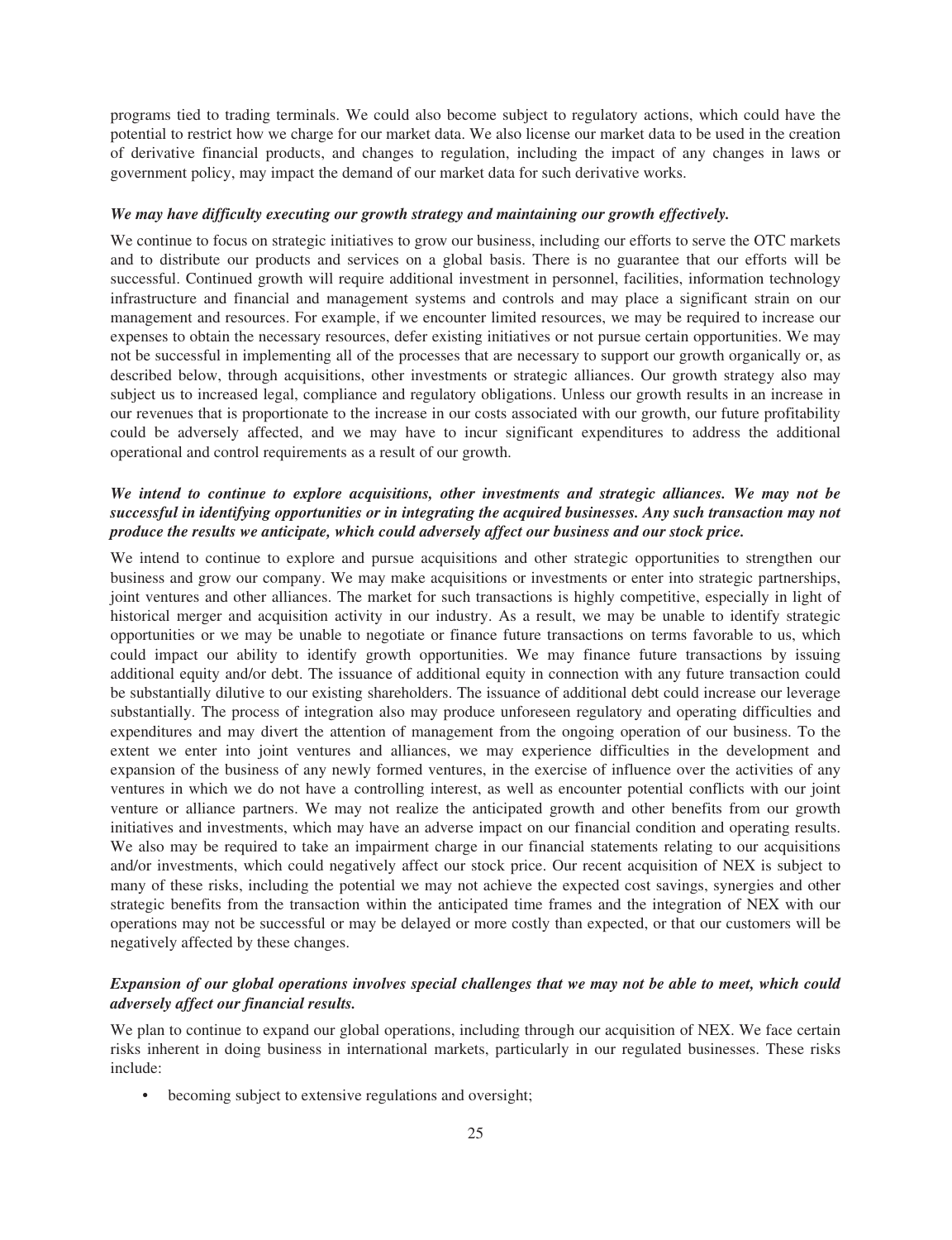- difficulties in staffing and managing international operations;
- general economic and political conditions in the countries from which our markets are accessed, which may have an adverse effect on our volume from those countries; and
- potentially adverse tax consequences.

We cannot assure you that we will be successful in marketing our products and services in international markets. We also may experience difficulty in managing our international operations because of, among other things, competitive conditions overseas, management of FX risk, established domestic markets, language and cultural differences and economic or political instability. Any of these factors could have a material adverse effect on the success of our international operations and, consequently, on our business, financial condition and operating results.

The ultimate impact of Brexit is contingent upon the terms of withdrawal and the ongoing relationship between the U.K. and the European Union. Brexit may result in legal uncertainty and potentially divergent national laws and regulations as the withdrawal process progresses. Additionally, the establishment of certain of our businesses in a European Union jurisdiction will result in increased legal, compliance and operational costs.

## *Our compliance and risk management programs might not be effective and may result in outcomes that could adversely affect our reputation, financial condition and operating results.*

In the normal course of our business, we discuss matters with our regulators including during regulatory examinations, or we may otherwise become subject to their inquiry and oversight. Our regulators have broad enforcement powers, including the power to censure, fine, issue cease-and-desist orders, prohibit us from engaging in some of our businesses or suspend or revoke our regulatory designations or the registration of any of our officers or employees who violate applicable laws or regulations. Our ability to comply with applicable laws and regulations is largely dependent on our establishment and maintenance of compliance, review and reporting systems, as well as our ability to attract and retain qualified compliance and other risk management personnel. We face the risk of significant intervention by regulatory authorities, including extensive examination and surveillance activity. In the case of alleged non-compliance with applicable laws or regulations, we could be subject to investigations and judicial or administrative proceedings that may result in substantial penalties or civil lawsuits, including by customers, for damages, which could be significant. Any of these outcomes may adversely affect our reputation, financial condition and operating results. In extreme cases, these outcomes could adversely affect our ability to conduct our business. For example, in 2013, the CFTC filed suit against NYMEX and two former employees alleging disclosure of confidential customer information in violation of the Commodity Exchange Act. Based on our review of the allegations, we believe that we have strong factual and legal defenses to the claim.

We maintain policies and procedures to prevent, detect, monitor and manage our risks, but such policies and procedures may not be fully effective. Some of our risk management processes depend upon evaluation of information regarding markets, customers, employees or other matters or potential threats that are publicly available or otherwise accessible by us. That information may not in all cases be accurate, complete, up-to-date or properly evaluated. Management of operational, financial, legal and compliance, regulatory, reputational and strategic risk requires, among other things, policies and procedures to record properly and verify a large number of transactions and events. We cannot assure you that our policies and procedures will always be effective or that we will always be successful in monitoring or evaluating the risks to which we are or may be exposed.

## *We could be harmed by misconduct or errors that are difficult to detect and deter.*

There have been a number of highly publicized cases involving fraud or other misconduct by employees of financial services firms in the past. Misconduct by our employees and agents could include hiding unauthorized activities from us, improper or unauthorized activities on behalf of customers or improper use or unauthorized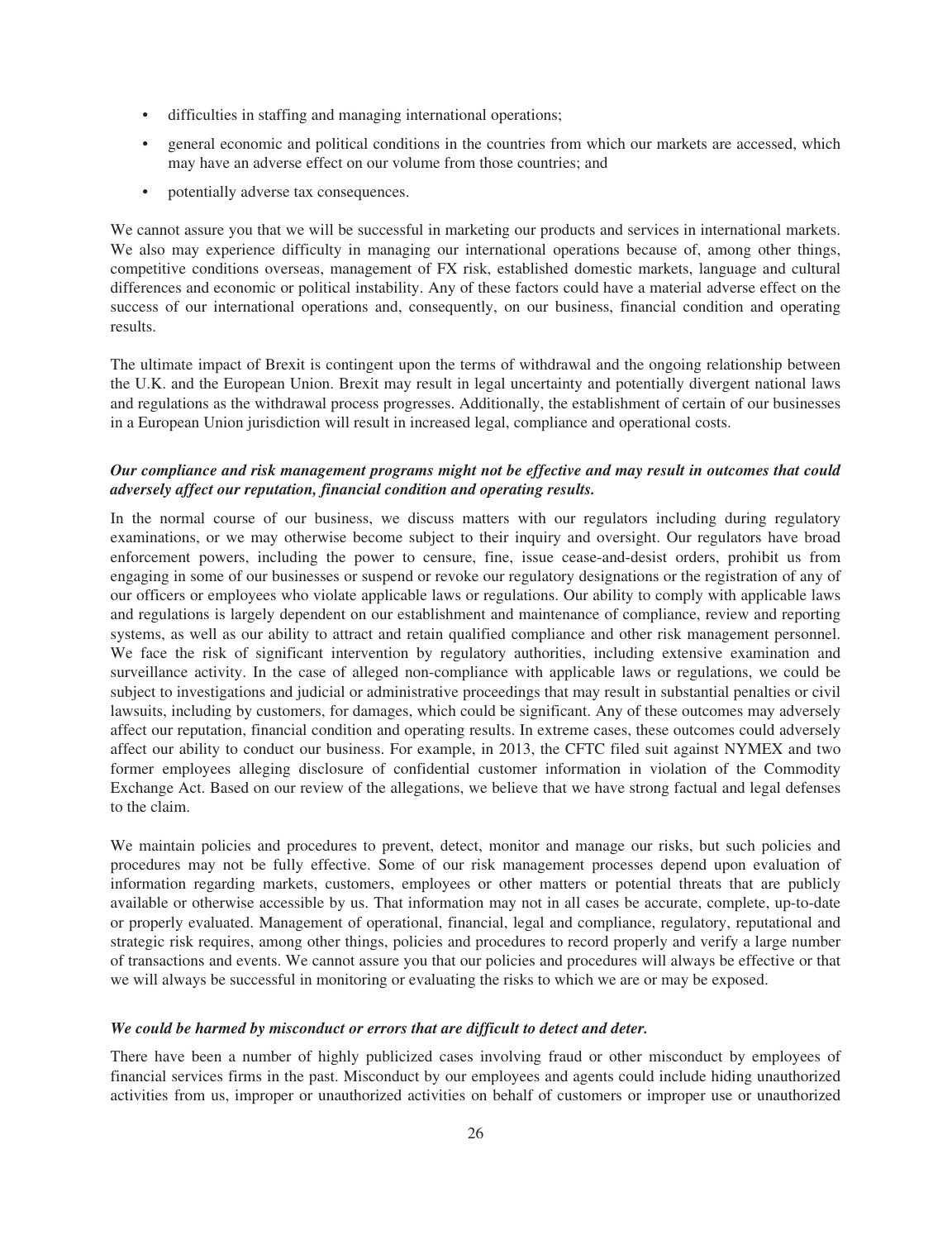disclosure of confidential information. Misconduct could subject us to financial losses or regulatory sanctions and seriously harm our reputation. It is not always possible to deter misconduct, and the precautions we take to prevent and detect this activity may not be effective in all cases. Our employees and agents also may commit errors that could subject us to financial claims for negligence, as well as regulatory actions, or result in our voluntary assumption of financial liability.

#### *We could be harmed by misconduct occurring on our OTC trading platforms.*

There have been a number of highly publicized cases involving manipulative activity or other misconduct in the OTC markets by wholesale market participants. Improper activity on our platform could include activities such as spoofing, layering, wash trading and manipulation. Such misconduct could subject us to financial losses and seriously harm our reputation, and could also result in regulatory sanctions, financial penalties, and restrictions on our activities for failure to properly identify, monitor, and respond to potentially problematic activity. It is not always possible to deter misconduct, and the precautions we take to prevent and detect this activity may not be effective in all cases.

#### *We may not be able to protect our intellectual property rights, which may materially harm our business.*

We own the rights to a large number of trademarks, service marks, domain names and trade names in the United States, Europe and other parts of the world. We have registered many of our most important trademarks in the United States and other countries. We hold the rights to a number of patents and have made a number of patent applications. Our patents cover match engine, trader user interface, trading floor support, market data, general technology and clearing house functionalities. We attempt to protect our intellectual property rights by relying on trademarks, copyright, database rights, trade secrets, restrictions on disclosure and other methods. Notwithstanding the precautions we take to protect our intellectual property rights, it is possible that third parties may copy or otherwise obtain and use our proprietary technology without authorization or otherwise infringe on our rights. For example, one of our former employees pleaded guilty to theft of our trade secrets. In addition, in the future, we may have to rely on litigation to enforce our intellectual property rights, protect our trade secrets, determine the validity and scope of the proprietary rights of others or defend against claims of infringement or invalidity. Any such litigation, whether successful or unsuccessful, could result in substantial costs to us and diversions of our resources, either of which could adversely affect our business.

## *Any infringement by us on patent rights of others could result in litigation and adversely affect our ability to continue to provide, or increase the cost of providing, our products and services.*

Patents of third parties may have an important bearing on our ability to offer certain products and services. Our competitors as well as other companies and individuals may obtain, and may be expected to obtain in the future, patents related to the types of products and services we offer or plan to offer. We cannot assure you that we are or will be aware of all patents containing claims that may pose a risk of infringement by our products and services. In addition, some patent applications in the United States are confidential until a patent is issued and, therefore, we cannot evaluate the extent to which our products and services may be covered or asserted to be covered by claims contained in pending patent applications. These claims of infringement are not uncommon in our industry.

In general, if one or more of our products or services were to infringe on patents held by others, we may be required to stop developing or marketing the products or services, to obtain licenses to develop and market the services from the holders of the patents or to redesign the products or services in such a way as to avoid infringing on the patent claims. We cannot assess the extent to which we may be required in the future to obtain licenses with respect to patents held by others, whether such licenses would be available or, if available, whether we would be able to obtain such licenses on commercially reasonable terms. If we were unable to obtain such licenses, we may not be able to redesign our products or services to avoid infringement, which could materially adversely affect our business, financial condition and operating results.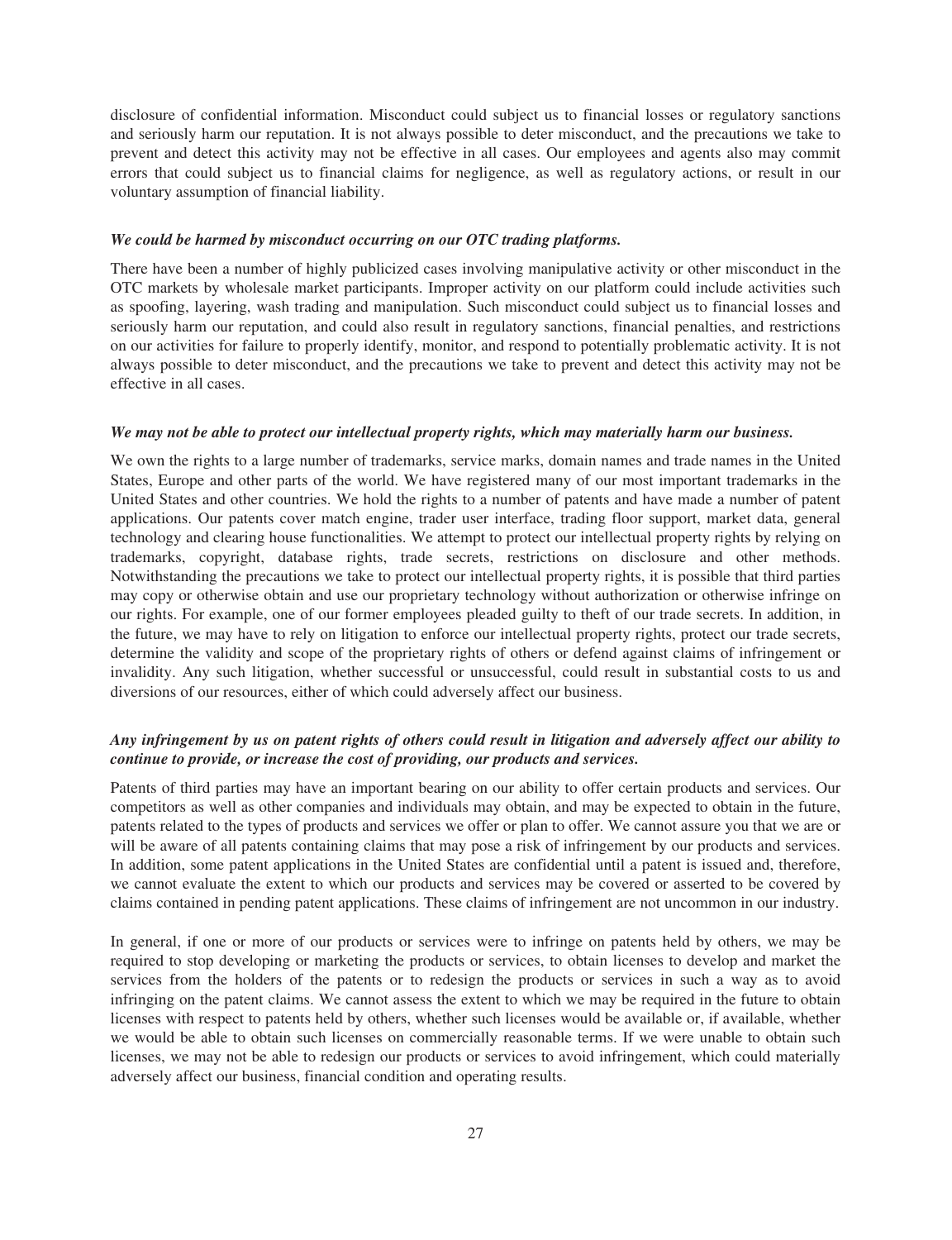#### **RISKS RELATING TO AN INVESTMENT IN OUR CLASS A COMMON STOCK**

## *Our indebtedness could adversely affect our financial condition and operations and prevent us from fulfilling our debt service obligations. We might still be able to incur more debt, intensifying these risks.*

As of December 31, 2018, we had approximately \$4.4 billion of total indebtedness and we had excess borrowing capacity for general corporate purposes under our existing facilities of approximately \$2.0 billion.

Our indebtedness could have important consequences. For example, our indebtedness may:

- require us to dedicate a significant portion of our cash flow from operations to payments on our debt, thereby reducing the availability of cash flows to fund capital expenditures, to pursue acquisitions or investments, to pay dividends and for general corporate purposes;
- increase our vulnerability to general adverse economic conditions;
- limit our flexibility in planning for, or reacting to, changes in or challenges relating to our business and industry; and
- place us at a competitive disadvantage against any less leveraged competitors.

The occurrence of any one of these events could have a material adverse effect on our business, financial condition, results of operations, prospects and ability to satisfy our debt service obligations. In addition, the agreements governing our outstanding indebtedness do not significantly limit our ability to incur additional indebtedness, which could increase the risks described above to the extent that we incur additional debt. Our U.S. exchanges, swap execution facility and clearing house also are required to maintain minimum capital levels as defined by the CFTC, and our BrokerTec broker-dealer is required to meet minimum capital requirements set by the SEC.

#### *Any reduction in our credit rating could increase the cost of our funding from the capital markets.*

Our long-term debt is currently rated investment grade by two of the major rating agencies. These rating agencies regularly evaluate us. Their ratings of our long-term debt are based on a number of factors, including our financial strength as well as factors not entirely within our control, such as conditions affecting the financial services industry generally. In light of the difficulties in the financial services industry and the financial markets over the last few years, there can be no assurance that we will maintain our current ratings. In the past, we have experienced ratings downgrades. Our failure to maintain our ratings could adversely affect the cost and other terms upon which we are able to obtain funding and increase our cost of capital. Additionally, if our ratings are downgraded below investment grade due to a change of control, we are required to make an offer to repurchase all of our fixed-rate notes at a price equal to 101% of the principal amount, plus accrued and unpaid interest.

#### *Our operations of, and investments in, businesses outside of the United States subject us to currency risk.*

As a global company with operations outside of the United States, which have expanded as a result of our NEX acquisition, portions of our revenues and expenses are denominated in the local currency of the particular subsidiary. Because our consolidated financial statements are presented in U.S. dollars, we must translate non-U.S. dollar denominated revenues, income and expenses, as well as assets and liabilities, into U.S. dollars at exchange rates in effect during or at the end of each reporting period. Therefore, increases or decreases in the value of the U.S. dollar against the other currencies may affect our operating income and the value of balance sheet items denominated in foreign currencies.

## *Our average rate per contract for our derivatives business is subject to fluctuation due to a number of factors. As a result, you may not be able to rely on our average rate per contract in any particular period as an indication of our future average rate per contract.*

Our average rate per contract for our derivatives business, which impacts our operating results, is subject to fluctuation due to shifts in the mix of products traded, the trading venue and the mix of customers (whether the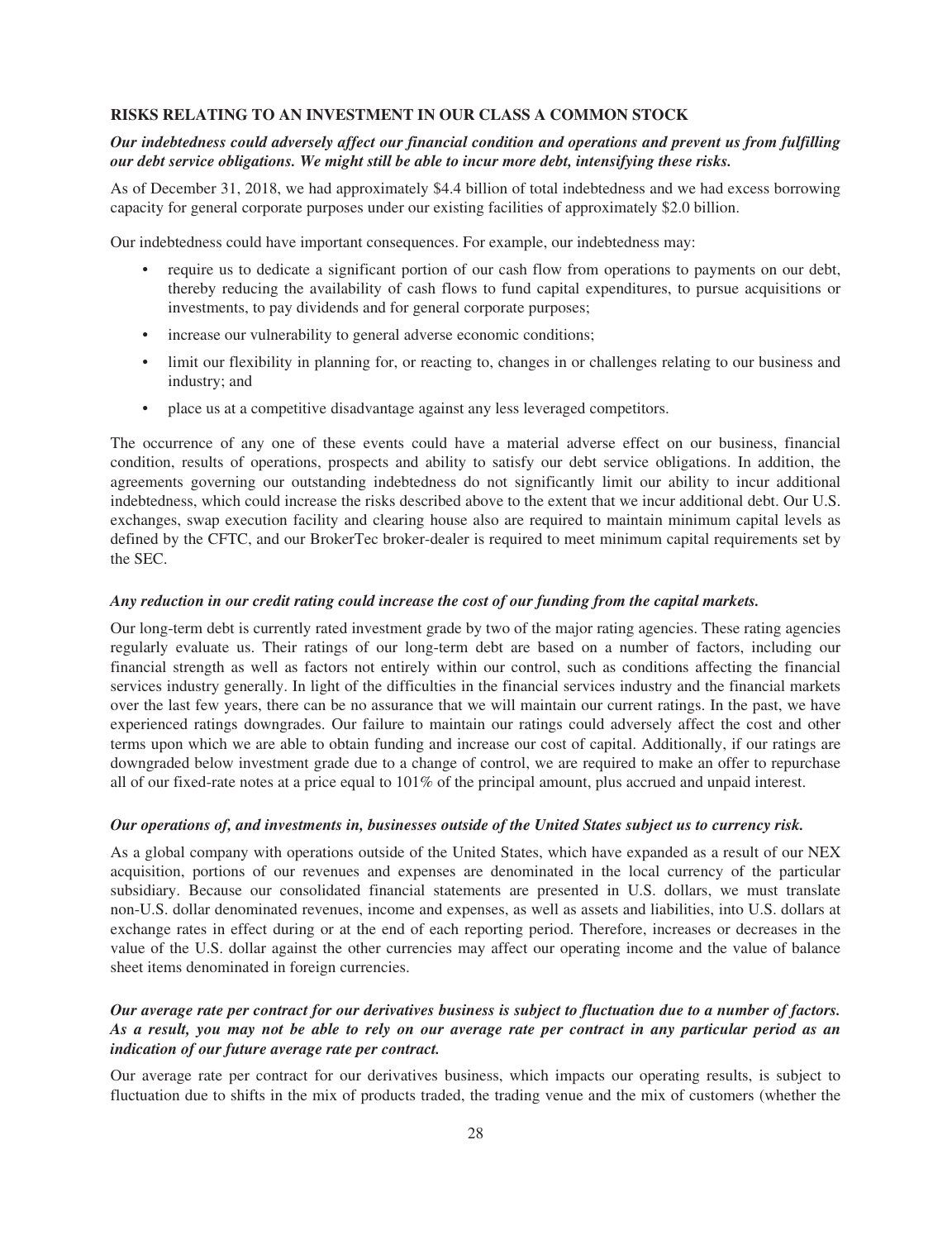customer receives member or non-member fees or participates in one of our various incentive programs) and the impact of our tiered pricing structure. In addition, our members and participants in our various incentive programs generally are charged lower fees than our non-member customers. Variation in each of these factors is difficult to predict and will have an impact on our average rate per contract in the particular period. Because of this fluctuation, you may not be able to rely on our average rate per contract in any particular period as an indication of our future average rate per contract. If we fail to meet securities analysts' expectations regarding our operating results, the price of our Class A common stock could decline substantially.

## *Our cost structure is largely fixed. If our revenues decline and we are unable to reduce our costs, our profitability will be adversely affected.*

Our cost structure is largely fixed. If demand for our products and services and our resulting revenues decline, we may not be able to adjust our cost structure on a timely basis. In that event, our profitability would be adversely affected.

## *Eleven of our board members own trading rights or are officers or directors of firms that own trading rights on our derivatives exchanges. As members, these individuals may have interests that differ from or conflict with those of shareholders who are not also members. Our dependence on the trading and clearing activities of our members, combined with the CME members' rights to elect six directors, may enable them to exert substantial influence over the operation of our business.*

Eleven of our directors own or are officers or directors of firms that own trading rights on our exchanges. We are dependent on the revenues from the trading and clearing activities of our members. In 2018, 84% of our derivatives contract volume was derived from our members. This dependence may give them substantial influence over how we operate our business.

Many of our members and clearing firms derive a substantial portion of their income from their trading or clearing activities on or through our exchanges. In addition, trading rights on our exchanges have substantial independent value. The amount of income that members derive from their trading, brokering and clearing activities and the value of their trading rights are, in part, dependent on the fees they are charged to trade, broker, clear and access our markets, and the rules and structure of our markets. As a result, members may not have the same economic interests as holders of our Class A common stock. In addition, our members may have differing interests among themselves depending on the roles they serve in our markets, their methods of trading and the products they trade. Consequently, members may advocate that we enhance and protect their clearing and trading opportunities and the value of their trading privileges over their investment in our Class A common stock, if any.

## *Our members have been granted special rights, which protect their trading privileges, require that we maintain open outcry for options products still meeting certain volume thresholds and, in the case of our Class B shareholders, provide them with special board representation.*

Under the terms of the organizational documents of our exchanges, our exchange members have certain rights that relate primarily to trading right protections, certain trading fee protections and certain membership benefit protections. Additionally, our Class B shareholders, who are members of our CME exchange, are entitled to elect six directors to our board even if their Class A share ownership interest is very small or non-existent. We have limited ability to eliminate these election rights. In 2018, we held a special meeting of shareholders to eliminate all or some of these director election rights. While the proposal received majority support, it failed to achieve the required support under Delaware law from a majority of the outstanding owners of the Class B common stock. In connection with these rights, our ability to take certain actions that we may deem to be in the best interests of the company and its shareholders, including actions relating to certain pricing decisions, may be limited by the rights of our members.

## **ITEM 1B. UNRESOLVED STAFF COMMENTS**

Not applicable.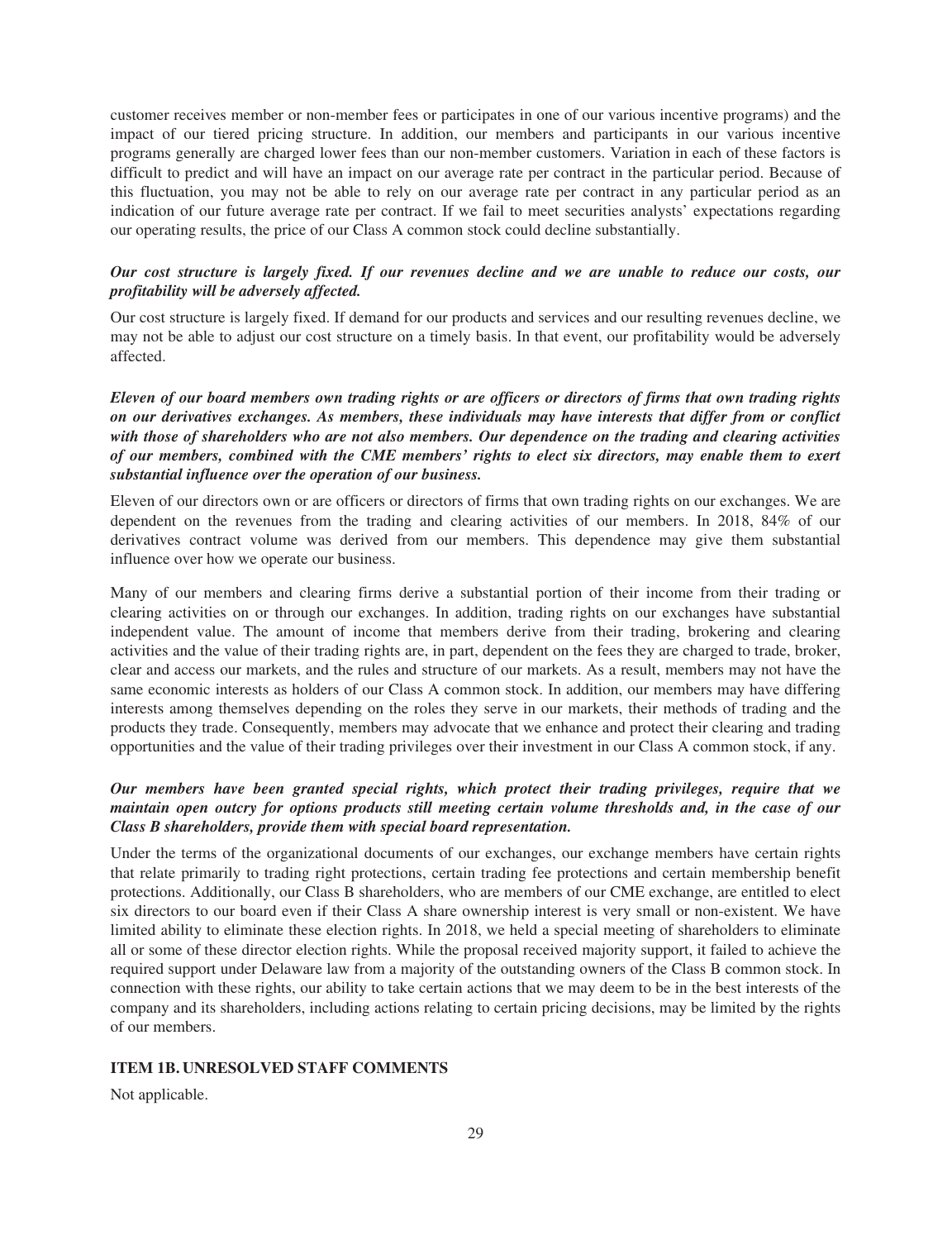## **ITEM 2. PROPERTIES**

Our corporate headquarters are located in Chicago, Illinois, at 20 South Wacker Drive. Our European headquarters are in London, where we plan to combine the NEX and CME Group offices at the London Fruit & Wool Exchange in 2019. The following is a description of our key locations and facilities.

**Approximate Size**

| Location                                   | <b>Primary Use</b>                        | Owned/Leased | <b>Lease Expiration</b> | Approximate Size<br>$(in square feet)^{(1)}$ |
|--------------------------------------------|-------------------------------------------|--------------|-------------------------|----------------------------------------------|
| 20 South Wacker Drive Chicago,<br>Illinois | Global headquarters and<br>office space   | Leased       | $2032^{(2)}$            | 512,000                                      |
| 141 West Jackson<br>Chicago, Illinois      | Office space                              | Leased       | $2027^{(3)}$            | 150,000                                      |
| 333 S. LaSalle<br>Chicago, Illinois        | Chicago trading floor<br>and office space | Owned        | N/A                     | 300,000                                      |
| 550 West Washington<br>Chicago, Illinois   | Office space                              | Leased       | 2023                    | 250,000                                      |
| One North End<br>New York, New York        | Office space                              | Leased       | $2028^{(4)}$            | 222,000                                      |
| 4 Times Square New York,<br>New York       | Office space                              | Leased       | $2032^{(5)}$            | 83,000                                       |
| 2 Broadgate<br>London                      | Office space                              | Leased       | 2019                    | 174,000                                      |
| London Fruit and Wool Exchange<br>London   | Office space                              | Leased       | 2038(6)                 | 125,000                                      |
| Data Center 3<br>Chicagoland area          | Business continuity and<br>co-location    | Leased       | $2031^{(7)}$            | 83,000                                       |
| Bagmane Tech Park Bangalore,<br>India      | Office space                              | Leased       | $2020^{(8)}$            | 72,000                                       |

(1) Size represents the amount of space leased or owned by us unless otherwise noted.

(2) The extended lease expires in 2032 with various termination, extension, expansion and contraction options.

(3) The initial lease expires in 2027 and contains options to extend the term and expand the premises.

(4) The initial lease expires in 2028 and contains options to extend the term and expand the premises.

(5) The initial lease expires in 2032 and contains options to extend the term as well as options to expand.

(6) The initial lease expires in 2038 and contains the option to renew the lease.

(7) In March 2016, the company sold its datacenter in the Chicago area for \$130.0 million. At the time of the sale, the company leased back a portion of the property.

(8) The initial lease expires in 2020 and contains an option to extend the term as well as an option to terminate early.

## **ITEM 3. LEGAL PROCEEDINGS**

See "Legal and Regulatory Matters" in note 14. Contingencies to the Consolidated Financial Statements beginning on page 92 for CME Group's legal proceedings disclosure, which is incorporated herein by reference.

#### **ITEM 4. MINE SAFETY DISCLOSURES**

Not applicable.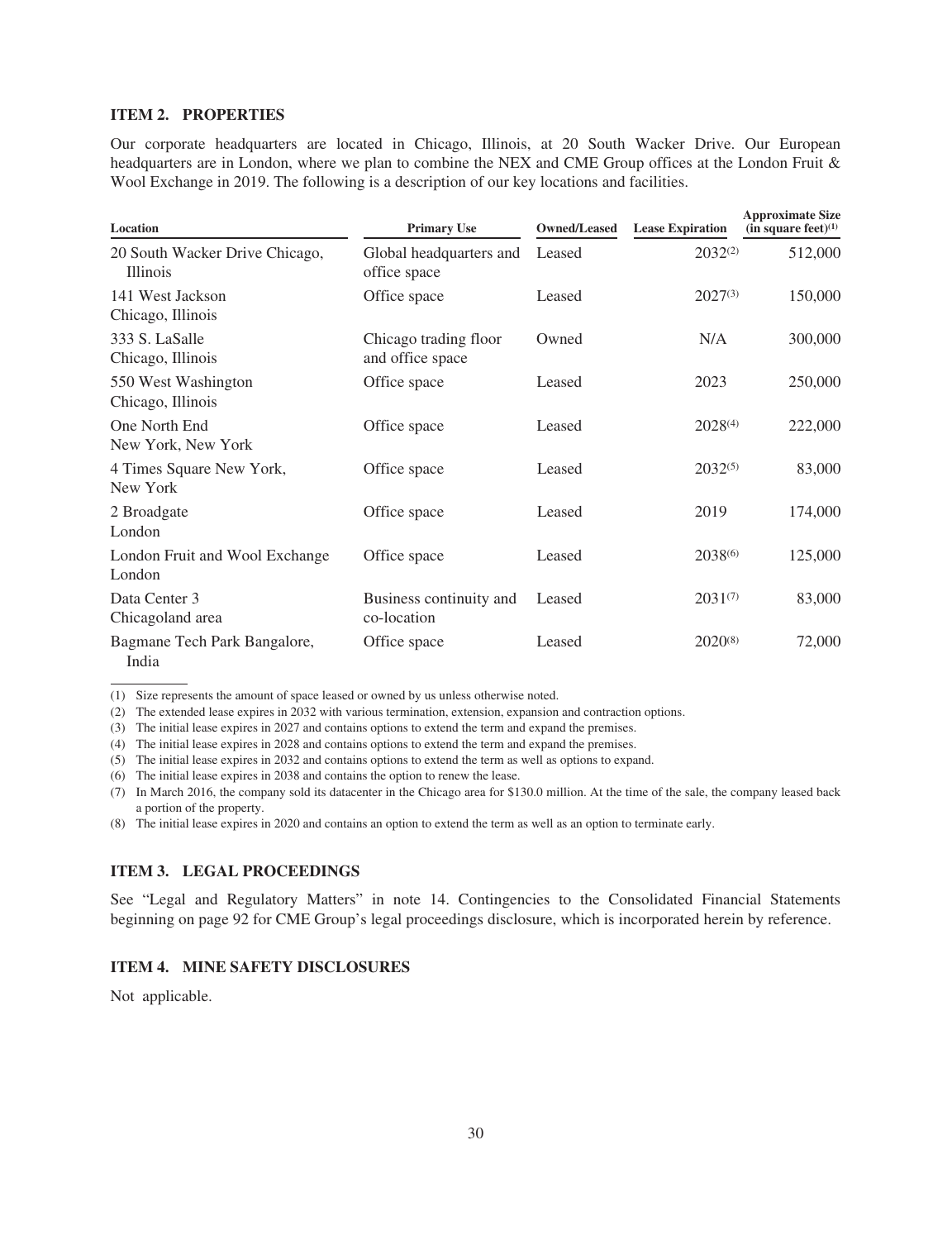#### **PART II**

## **ITEM 5. MARKET FOR REGISTRANT'S COMMON EQUITY, RELATED STOCKHOLDER MATTERS AND ISSUER PURCHASES OF EQUITY SECURITIES**

#### *Class A Common Stock*

Our Class A common stock is currently listed on NASDAQ under the ticker symbol "CME." As of February 6, 2019, there were approximately 7,100 holders of record of our Class A common stock.

#### *Class B Common Stock*

Our Class B common stock is not listed on a national securities exchange or traded in an organized over-the-counter market. Each class of our Class B common stock is associated with a membership in a specific division of our CME exchange. CME's rules provide exchange members with trading rights and the ability to use or lease these trading rights. Each share of our Class B common stock can be transferred only in connection with the transfer of the associated trading rights.

Class B shares and the associated trading rights are bought and sold or leased through our membership department. Although our Class B shareholders have special voting rights, because our Class B shares have the same equitable interest in our earnings and the same dividend payments as our Class A shares, we expect that the market price of our Class B common stock, if reported separately from the associated trading rights, would be primarily determined by the value of our Class A common stock. As of February 6, 2019, there were approximately 1,560 holders of record of our Class B common stock.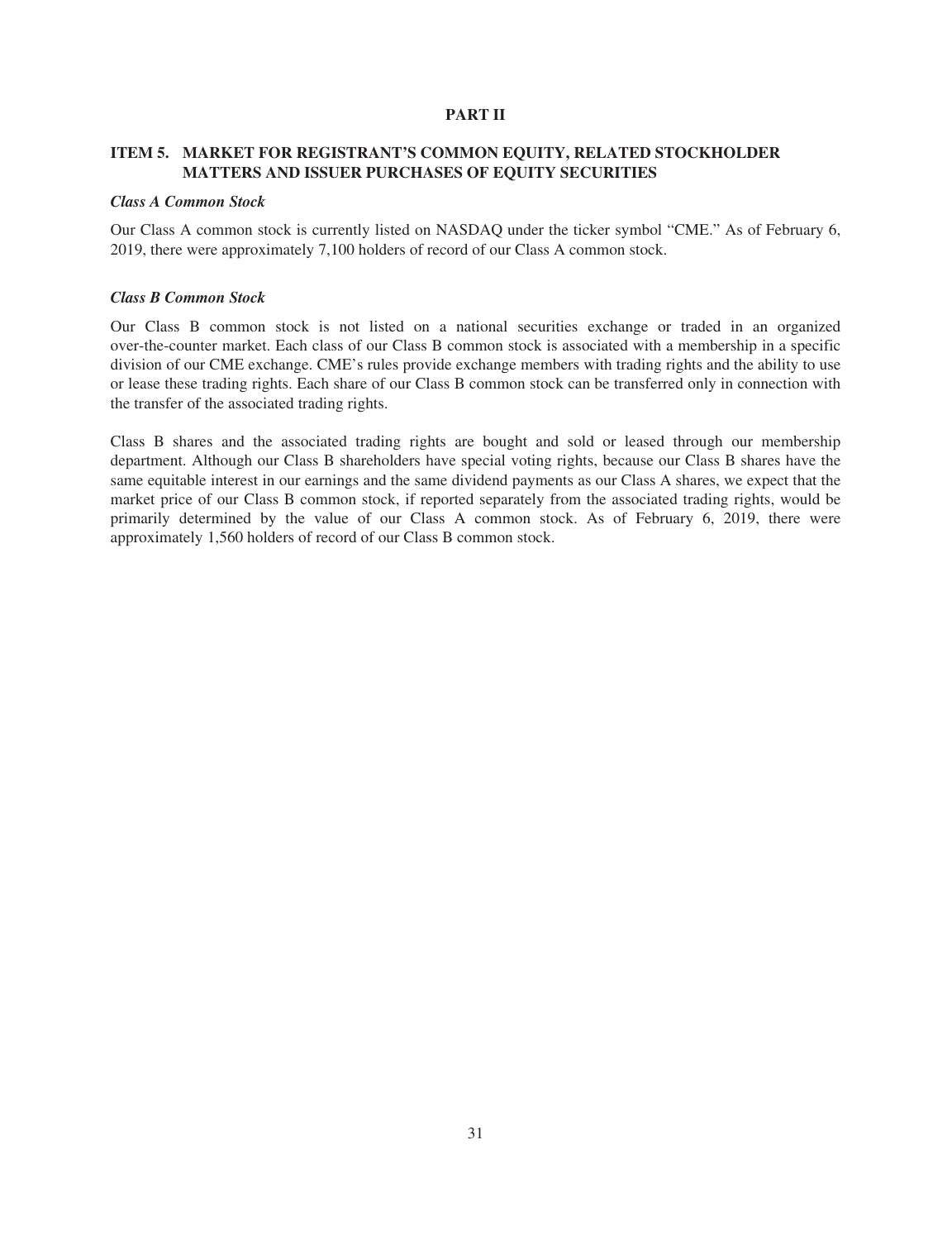#### **PERFORMANCE GRAPH**

The following graph and table compares the cumulative five-year total return provided to shareholders on our Class A common stock relative to the cumulative total returns of the S&P 500 index and our customized peer group. The peer group includes CBOE Holdings, Inc., IntercontinentalExchange Group, Inc. and Nasdaq, Inc. An investment of \$100 (with reinvestment of all dividends) is assumed to have been made in our Class A common stock, in the peer group and the S&P 500 index on December 31, 2013, and its relative performance is tracked through December 31, 2018.





\* \$100 invested on 12/31/13 in stock or index, including reinvestment of dividends. Fiscal year ending December 31.

Copyright© 2019 Standard & Poor's, a division of S&P Global. All rights reserved.

*The stock price performance included in this graph is not necessarily indicative of future stock price performance.*

|                                                                  | 2014 |  | 2015 |  | 2016 |                             | 2017 |  | 2018 |          |
|------------------------------------------------------------------|------|--|------|--|------|-----------------------------|------|--|------|----------|
| CME Group Inc. \$ 118.32 \$ 127.40 \$ 170.63 \$ 225.79 \$ 298.31 |      |  |      |  |      |                             |      |  |      |          |
|                                                                  |      |  |      |  |      | 115.26 129.05 157.22 150.33 |      |  |      |          |
|                                                                  |      |  |      |  |      | 106.16 124.56 141.16 183.02 |      |  |      | - 187.01 |

#### **Unregistered Sales of Equity Securities**

On November 2, 2018, CME Group and CME London Limited, a wholly-owned subsidiary of the company, completed their previously announced acquisition of NEX Group plc (NEX). The acquisition of NEX was effected by means of a scheme of arrangement under Part 26 of the U.K. Companies Act 2006. On November 5, 2018, as part of the consideration for the acquisition, the Company issued to NEX shareholders 16,926,582 shares of Company Class A Common Stock following the completion of the acquisition on November 2, 2018.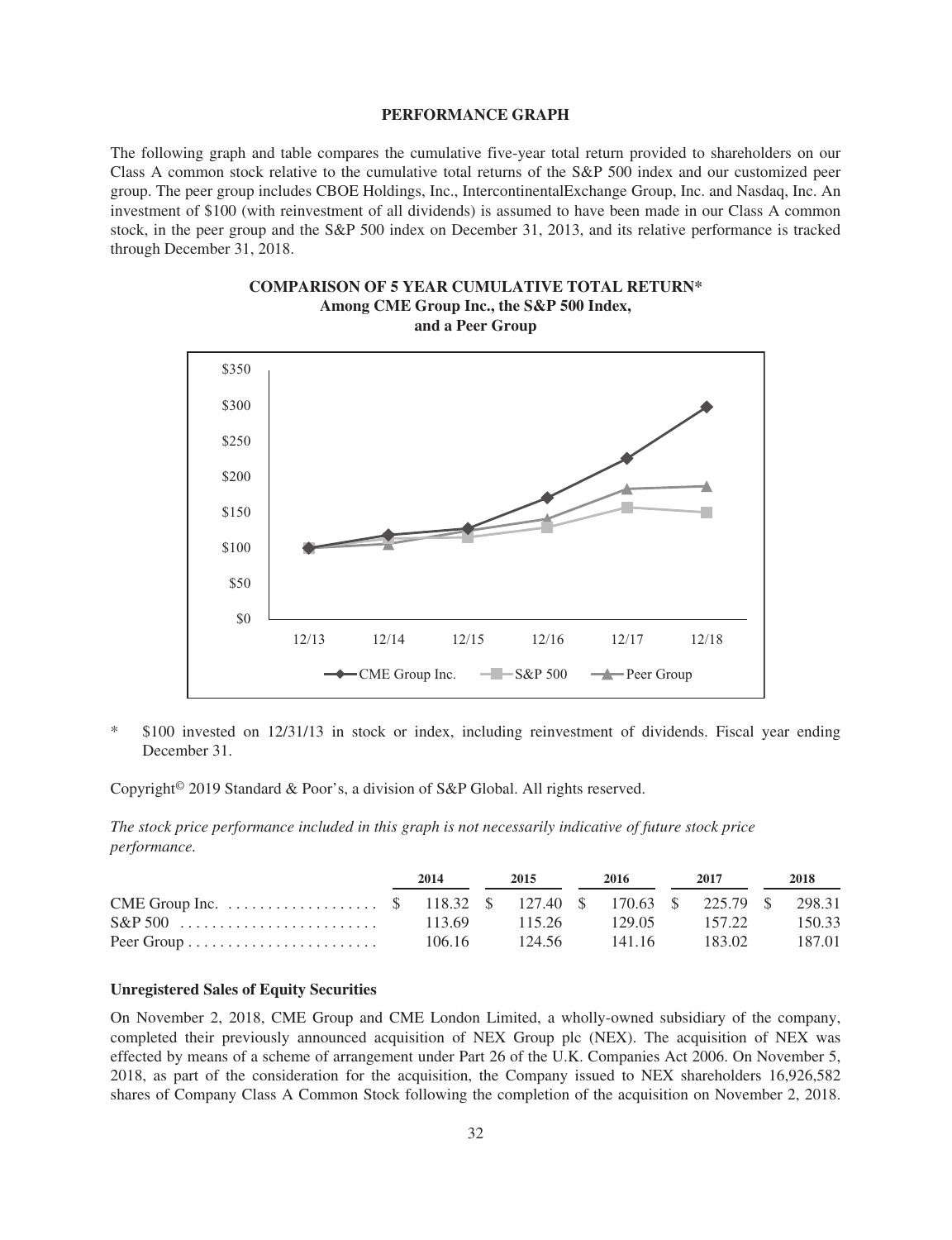The issuance of these shares was not registered under the Securities Act of 1933, as amended (Securities Act) or any state securities laws and was made in reliance on an exemption from the registration requirements of the Securities Act pursuant to Section 3(a)(10) of the Securities Act.

## **Issuer Purchases of Equity Securities**

| <u>Period</u>                               | <b>Total Number</b><br>of Shares (or<br>Units)<br>Purchased <sup>(1)</sup> | <b>Average Price</b><br><b>Paid Per Share</b><br>(or Unit) |        | <b>Total Number of</b><br><b>Shares (or Units)</b><br><b>Purchased as</b><br><b>Part of Publicly</b><br>Announced<br><b>Plans or Programs</b> | <b>Maximum Number (or</b><br><b>Approximate Dollar Value)</b><br>of Shares (or Units) that May<br><b>Yet Be Purchased Under</b><br>the Plans or Programs (in<br>millions) |  |  |
|---------------------------------------------|----------------------------------------------------------------------------|------------------------------------------------------------|--------|-----------------------------------------------------------------------------------------------------------------------------------------------|---------------------------------------------------------------------------------------------------------------------------------------------------------------------------|--|--|
| October 1 to October 31 $\dots$             |                                                                            |                                                            | 181.22 |                                                                                                                                               |                                                                                                                                                                           |  |  |
| November 1 to November 30 $\dots\dots\dots$ | 16                                                                         |                                                            | 183.75 |                                                                                                                                               |                                                                                                                                                                           |  |  |
| December 1 to December 31 $\dots\dots\dots$ | 240                                                                        |                                                            | 187.64 |                                                                                                                                               |                                                                                                                                                                           |  |  |
|                                             | 261                                                                        |                                                            |        |                                                                                                                                               |                                                                                                                                                                           |  |  |

(1) Shares purchased consist of an aggregate of 261 shares of Class A common stock surrendered to satisfy employee tax obligations upon the vesting of restricted stock.

#### **ITEM 6. SELECTED FINANCIAL DATA**

On November 2, 2018, CME Group completed its acquisition of NEX Group plc (NEX). The following data includes the financial results of NEX beginning November 3, 2018.

In the first quarter of 2018, the company adopted the Financial Accounting Standards Board's (FASB) standards update on changes to the presentation of certain components of defined benefit pension costs. Under previous accounting guidance, the components of pension costs were aggregated for reporting in the financial statements within compensation and benefits expense on the consolidated statements of income. The amendments in the update require that the service cost component is reported in the same line as other compensation costs, whereas the other components of net benefit cost are required to be presented on the consolidated statements of income separately from the service cost component. The company has included the other components within non-operating income (expense). This update was adopted as of January 1, 2018 with retrospective application to the earliest period presented, as if the new accounting policy was in effect during those periods. The change in accounting policy has been reflected in the following table.

|                                                                          | <b>Year Ended or At December 31</b> |               |            |            |            |  |  |  |  |
|--------------------------------------------------------------------------|-------------------------------------|---------------|------------|------------|------------|--|--|--|--|
| (in millions, except per share data)                                     | 2018                                | 2017          | 2016       | 2015       | 2014       |  |  |  |  |
| <b>Income Statement Data:</b>                                            |                                     |               |            |            |            |  |  |  |  |
| Total revenues $\dots\dots\dots\dots\dots\dots\dots\dots\dots\dots\dots$ | \$4,309.4                           | \$ 3,644.7    | \$3,595.2  | \$3,326.8  | \$3,112.5  |  |  |  |  |
| Operating income                                                         | 2,607.6                             | 2,310.6       | 2,200.5    | 1,984.9    | 1,764.6    |  |  |  |  |
| Non-operating income (expense)                                           | 170.2                               | 215.7         | 87.1       | (28.1)     | 6.8        |  |  |  |  |
| Income before income taxes                                               | 2,777.8                             | 2,526.3       | 2,287.6    | 1,956.8    | 1,771.4    |  |  |  |  |
| Net income attributable to CME Group                                     | 1,962.2                             | 4,063.4       | 1,534.1    | 1,247.0    | 1,127.1    |  |  |  |  |
| Earnings per common share attributable to CME                            |                                     |               |            |            |            |  |  |  |  |
| Group:                                                                   |                                     |               |            |            |            |  |  |  |  |
|                                                                          | 5.73                                | 12.00 S<br>-S | 4.55S      | 3.71       | 3.37<br>-S |  |  |  |  |
| $Diluted \dots \dots \dots \dots \dots \dots \dots \dots \dots \dots$    | 5.71                                | 11.94         | 4.53       | 3.69       | 3.35       |  |  |  |  |
|                                                                          | 4.55                                | 6.14          | 5.65       | 4.90       | 3.88       |  |  |  |  |
| <b>Balance Sheet Data:</b>                                               |                                     |               |            |            |            |  |  |  |  |
| Total assets                                                             | \$77,475.7                          | \$75,791.2    | \$69,369.4 | \$67,359.4 | \$72,228.6 |  |  |  |  |
| Short-term debt                                                          | 574.2                               |               |            |            |            |  |  |  |  |
| Long-term debt $\dots\dots\dots\dots\dots\dots\dots\dots\dots\dots\dots$ | 3,826.8                             | 2,233.1       | 2,231.2    | 2,229.3    | 2,095.0    |  |  |  |  |
| CME Group shareholders' equity                                           | 25,918.5                            | 22,411.8      | 20.340.7   | 20,551.8   | 20,923.5   |  |  |  |  |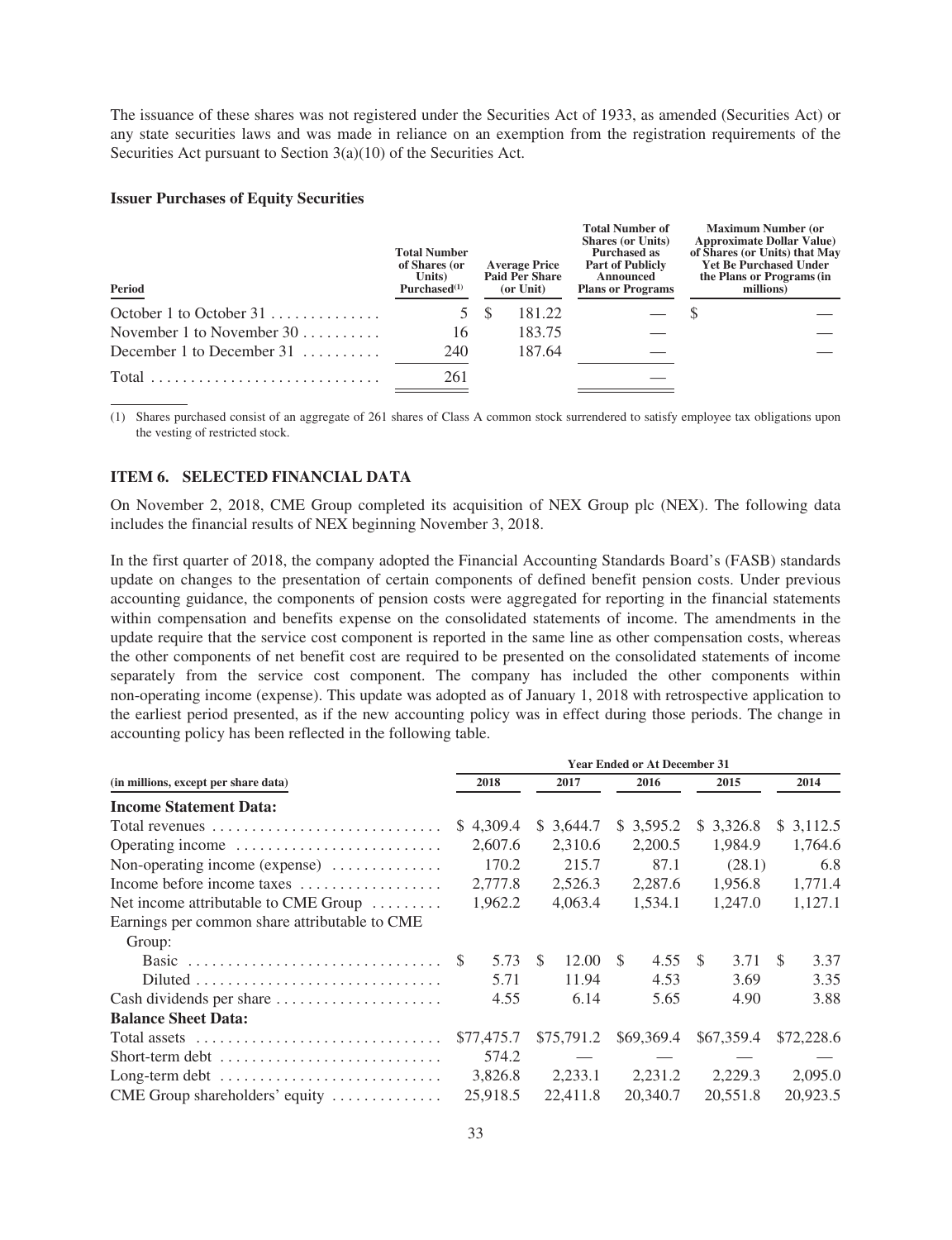The following table presents key statistical information on the volume of contracts traded, expressed in round turn trades. All amounts exclude our interest rate swaps and credit default swaps contracts as well as volume data for BrokerTec and EBS.

|                                                                     | <b>Year Ended or At December 31</b> |           |           |           |           |  |  |  |  |
|---------------------------------------------------------------------|-------------------------------------|-----------|-----------|-----------|-----------|--|--|--|--|
| (in thousands)                                                      | 2018                                | 2017      | 2016      | 2015      | 2014      |  |  |  |  |
| <b>Average Daily Volume:</b>                                        |                                     |           |           |           |           |  |  |  |  |
| <b>Product Lines:</b>                                               |                                     |           |           |           |           |  |  |  |  |
| Interest rates                                                      | 9,951                               | 8,189     | 7,517     | 6.720     | 7,009     |  |  |  |  |
|                                                                     | 3,589                               | 2,682     | 3,061     | 2,792     | 2,764     |  |  |  |  |
| Foreign exchange                                                    | 1,004                               | 922       | 858       | 872       | 803       |  |  |  |  |
| Agricultural commodities $\dots\dots\dots\dots\dots$                | 1,480                               | 1,353     | 1,321     | 1,265     | 1,120     |  |  |  |  |
|                                                                     | 2,561                               | 2,578     | 2,432     | 1,970     | 1,630     |  |  |  |  |
|                                                                     | 639                                 | 568       | 460       | 344       | 337       |  |  |  |  |
| Total Average Daily Volume                                          | 19,224                              | 16,292    | 15,649    | 13,963    | 13,663    |  |  |  |  |
| <b>Method of Trade:</b>                                             |                                     |           |           |           |           |  |  |  |  |
| CME Globex                                                          | 17,371                              | 14,513    | 13,766    | 12,185    | 11,805    |  |  |  |  |
| Open outcry $\dots \dots \dots \dots \dots \dots \dots \dots \dots$ | 1,168                               | 1,107     | 1,149     | 1,139     | 1,176     |  |  |  |  |
|                                                                     | 685                                 | 672       | 734       | 639       | 682       |  |  |  |  |
| Total Average Daily Volume                                          | 19,224                              | 16,292    | 15,649    | 13,963    | 13,663    |  |  |  |  |
| <b>Other Data:</b>                                                  |                                     |           |           |           |           |  |  |  |  |
| Total Contract Volume (round turn trades)                           | 4,844,406                           | 4,089,175 | 3,943,670 | 3,532,521 | 3,443,051 |  |  |  |  |
| Open Interest at Year End (contracts)                               | 115,669                             | 108,043   | 102,930   | 91,369    | 93,644    |  |  |  |  |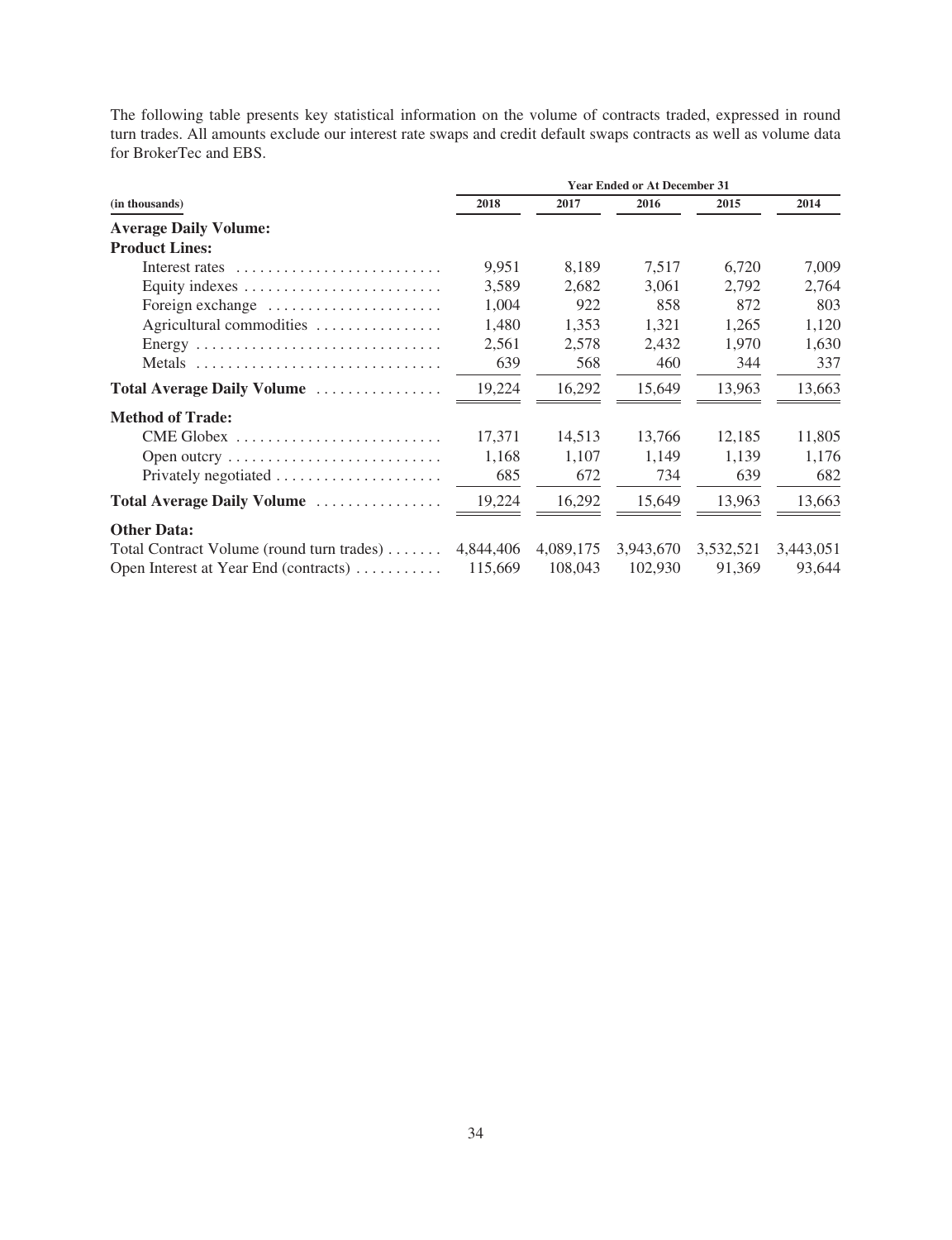## **ITEM 7. MANAGEMENT'S DISCUSSION AND ANALYSIS OF FINANCIAL CONDITION AND RESULTS OF OPERATIONS**

#### **INTRODUCTION**

Management's Discussion and Analysis of Financial Condition and Results of Operations is organized as follows:

- **Executive Summary**: Includes an overview of our business; current economic, competitive and regulatory trends relevant to our business; our current business strategy; and our primary sources of operating and non-operating revenues and expenses.
- **Critical Accounting Policies**: Provides an explanation of accounting policies which may have a significant impact on our financial results and the estimates, assumptions and risks associated with those policies.
- **Recent Accounting Pronouncements**: Includes an evaluation of recent accounting pronouncements and the potential impact of their future adoption on our financial results.
- **Results of Operations**: Includes an analysis of our 2018, 2017 and 2016 financial results and a discussion of any known events or trends which are likely to impact future results.
- **Liquidity and Capital Resources**: Includes a discussion of our future cash requirements, capital resources, significant planned expenditures and financing arrangements.

On November 2, 2018, we completed our acquisition of NEX Group plc (NEX). The following Management's Discussion and Analysis of Financial Condition and Results of Operations includes the financial results of NEX beginning on November 3, 2018.

References in this discussion and analysis to "we" and "our" are to CME Group Inc. (CME Group) and its consolidated subsidiaries, collectively. References to "exchange" are to Chicago Mercantile Exchange Inc. (CME), the Board of Trade of the City of Chicago, Inc. (CBOT), New York Mercantile Exchange, Inc. (NYMEX), Commodity Exchange, Inc. (COMEX), and NEX, collectively, unless otherwise noted.

## **EXECUTIVE SUMMARY**

#### **Business Overview**

CME Group, a Delaware stock corporation, is the holding company for CME, CBOT, NYMEX, COMEX, NEX and their respective subsidiaries. The holding company structure is designed to provide strategic and operational flexibility. CME Group's Class A common stock is listed on the NASDAQ Global Select Market (NASDAQ) under the ticker symbol "CME."

Our exchange consists of designated contract markets for the trading of futures and options on futures contracts. We also clear futures, options on futures and swaps contracts through our clearing house. Futures contracts, options on futures contracts and swaps contracts provide investors with vehicles for protecting against, and potentially profiting from, price changes in financial instruments and physical commodities.

We are a global exchange with customer access available virtually all over the world. Our customers consist of professional traders, financial derivatives institutions, individual and institutional investors, major corporations, manufacturers, producers and governments. Customers include both members of the exchange and non-members.

We offer our customers the opportunity to trade futures contracts and options on futures contracts on a range of products including those based on interest rates, equity indexes, foreign exchange, agricultural commodities, energy and metals. Through our acquisition of NEX, we now offer fixed income trading through BrokerTec and foreign currency trading through EBS, which are both included in the cash markets business. Our products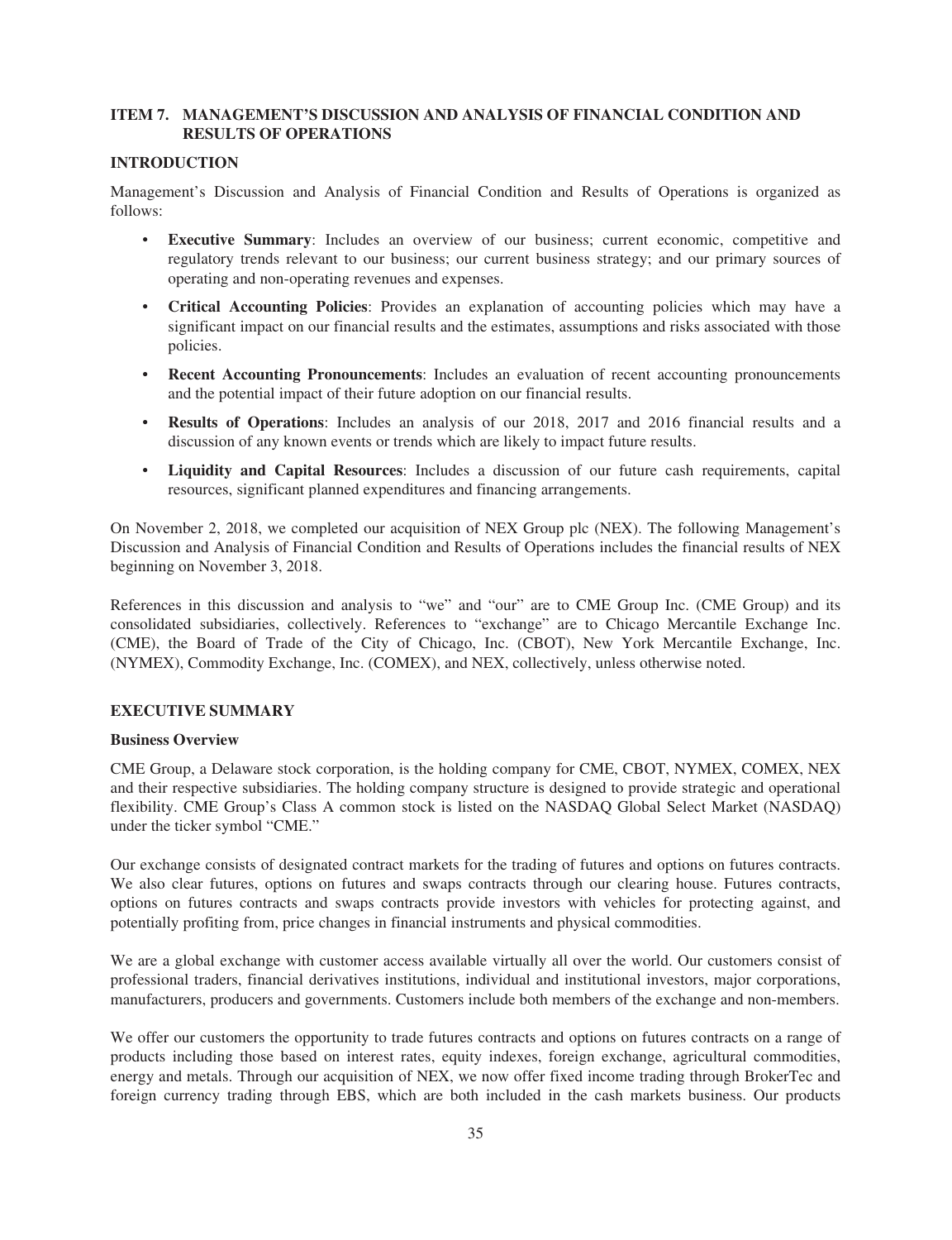provide a means for hedging, speculating and allocating assets. We identify new products by monitoring economic trends and their impact on the risk management and speculative needs of our existing and prospective customers.

Most of our products are available for trading through our electronic trading platforms. These execution facilities offer our customers immediate trade execution and price transparency. In addition, trades can be executed through privately negotiated transactions that are cleared and settled through our clearing house.

Through the acquisition with NEX, we now provide optimization services that deliver transaction lifecycle management and information services to help our customers optimize their capital, mitigate their risk and reduce operational costs. Optimization services includes Traiana and TriOptima.

Our clearing house clears, settles and guarantees futures and options contracts traded through our exchanges, in addition to cleared swaps products. Our clearing house's performance guarantee is an important function of our business. Because of this guarantee, our customers do not need to evaluate the credit of each potential counterparty or limit themselves to a selected set of counterparties. This flexibility increases the potential liquidity available for each trade. Additionally, the substitution of our clearing house as the counterparty to every transaction allows our customers to establish a position with one party and offset the position with another party. This contract offsetting process provides our customers with flexibility in establishing and adjusting positions and provides for collateral and margining efficiencies. Certain BrokerTec and EBS contracts are cleared at thirdparty clearing houses.

#### **Business Trends**

**Economic Environment.** Our customers continue to use our markets as an effective and transparent means to manage risk and meet their investment needs despite economic uncertainty and volatility. Trading activity in our centralized markets has fluctuated due to the ongoing uncertainty in the financial markets caused by the United States and European credit crises, fluctuations in the availability of credit, variations in the amount of assets under management as well as the Federal Reserve Bank's interest rate policy and quantitative easing. We continue to maintain high quality and diverse products as well as various clearing and market data services which support our customers in any economic environment.

**Competitive Environment.** Our industry is competitive and we continue to encounter competition in all aspects of our business. We expect competition to continue to intensify, especially in light of ongoing regulatory reform in the financial services industry. Competition is influenced by our brand and reputation; the efficiency and security of our services; depth and liquidity of our markets; diversity of product offerings including rate and quality of new product development and innovative services; our ability to position and expand upon existing products; efficient and seamless customer experience; transparency, reliability and anonymity of transaction processing; the regulatory environment; connectivity, accessibility, flexibility in execution methods; efficient and innovative technology and connectivity, as well as transaction costs. We believe we are very well positioned with respect to these factors. Our asset classes contain products designed to address differing risk management needs, and customers are able to achieve operational and capital efficiencies by accessing our diverse products through our platforms and our clearing house. We face competition from other futures, securities and securities option exchanges; clearing organizations; swap execution facilities; alternative trade execution facilities; technology firms, including market data distributors and electronic trading system developers; and others. As markets continue to evolve, we will continue to adapt our trading technology and clearing services to meet the needs of our customers.

**Regulatory Environment.** Exchange-traded derivatives have historically been subject to extensive regulation. Developments in the regulatory environment have the potential to significantly impact our business. Compliance with regulations may require us and our customers to dedicate significant financial and operational resources which could adversely affect our profitability. The regulatory environment to which we are subject is discussed in "Item 1. Business" on page 12.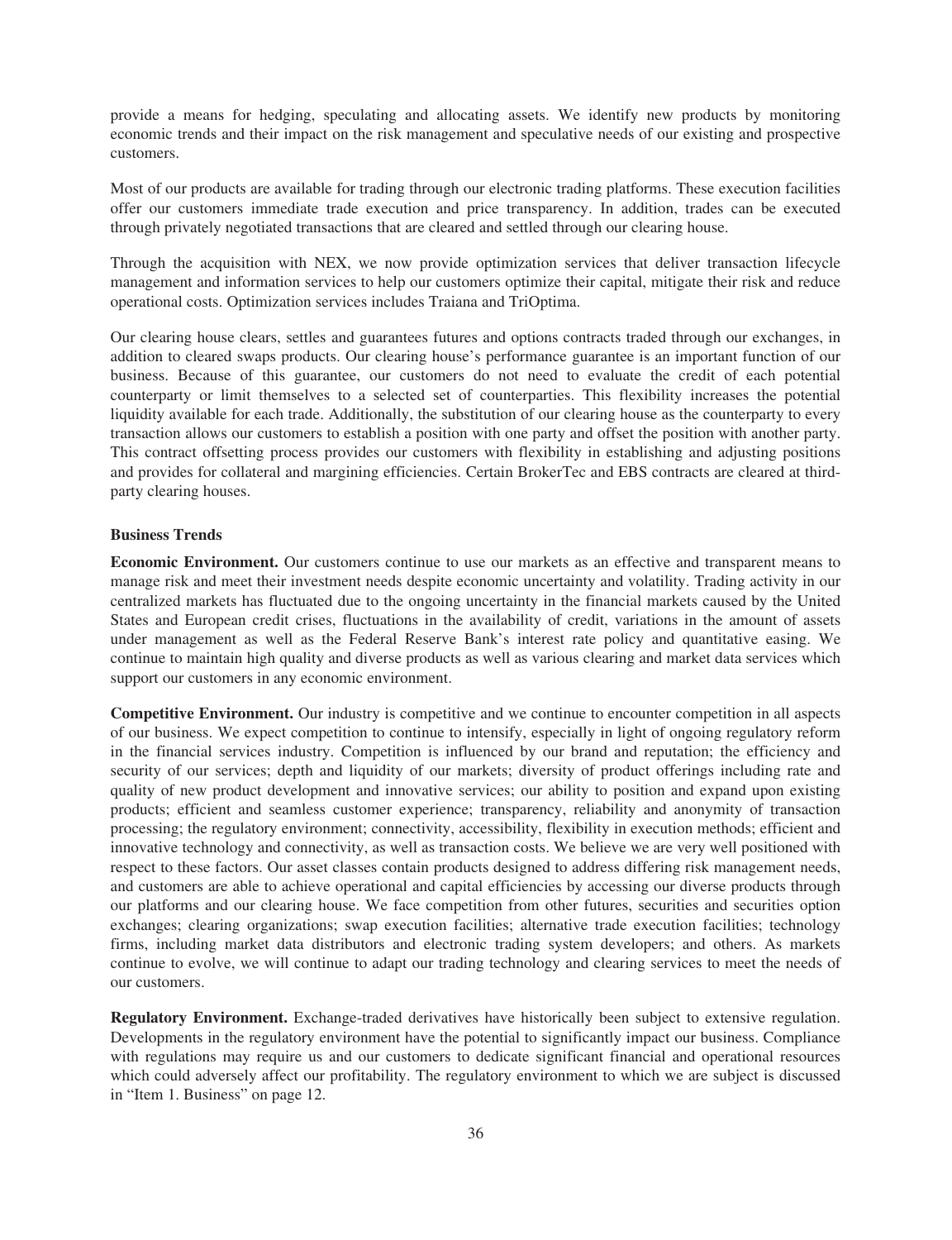### **Business Strategy**

Our strategy focuses on maximizing futures and options growth globally, diversifying our business and revenues, and delivering unparalleled capital and cost efficiency solutions. We focus specifically on opportunities created by increased market awareness and acceptance of derivatives, increased price volatility, technological advances and the increasing need for counterparty risk mitigation and clearing services. This strategy allows us to continue to develop into a more broadly diversified financial exchange that provides trading and clearing solutions across a wide range of products and asset classes. Our strategic initiatives are discussed in "Item 1. Business" on page 7.

# **Revenues**

**Clearing and transaction fees.** A majority of our revenue is derived from clearing and transaction fees, which include electronic trading fees, surcharges for privately negotiated transactions and other volume-related charges for exchange-traded and over-the-counter contracts. Because clearing and transaction fees are assessed on a per-contract or notional value basis, revenues and profitability fluctuate with changes in contract volume. In addition to the business trends noted earlier, our contract volume, and consequently our revenues, tend to increase during periods of economic and geopolitical uncertainty as our customers seek to manage their exposure to, or speculate on, the market volatility resulting from that uncertainty.

While volume has the most significant impact on our clearing and transaction fees revenue, there are four other factors that also influence this source of revenue:

- rate structure:
- product mix;
- venue, and
- the percentage of trades executed by customers who are members compared with non-member customers.

*Rate structure.* Customers benefit from volume discounts and limits on fees as part of our effort to increase liquidity in certain products. We offer various incentive programs to promote trading and clearing in various products and geographic locations. We may periodically change fees, volume discounts, fee limits and member discounts, perhaps significantly, based on our review of operations and the business environment.

*Product mix.* We offer exchange-traded futures and options on futures contracts as well as cleared-only interest rate swap contracts. Through our acquisition of NEX, we also offer foreign exchange spot and forward contracts and fixed income products. Rates are varied by product in order to optimize revenue on existing products and to encourage contract volume upon introduction of new products.

*Venue.* Our exchange and platforms are an international marketplace that brings together buyers and sellers mainly through our electronic trading as well as through open outcry trading and privately negotiated transactions. Any customer who is guaranteed by a clearing firm and who agrees to be bound by our exchange rules is able to obtain direct access to our CME electronic platforms. Open outcry trading is conducted exclusively by our members, who may execute trades on behalf of customers or for themselves.

Typically, customers submitting trades through our electronic platforms are charged fees for using the platforms in addition to the fees assessed on all transactions executed on our exchange. Customers entering into privately negotiated transactions also incur additional charges beyond the fees assessed on other transactions.

*Member/non-member mix.* Generally, member customers are charged lower fees than our non-member customers. Holding all other factors constant, revenue decreases if the percentage of trades executed by members increases, and increases if the percentage of non-member trades increases.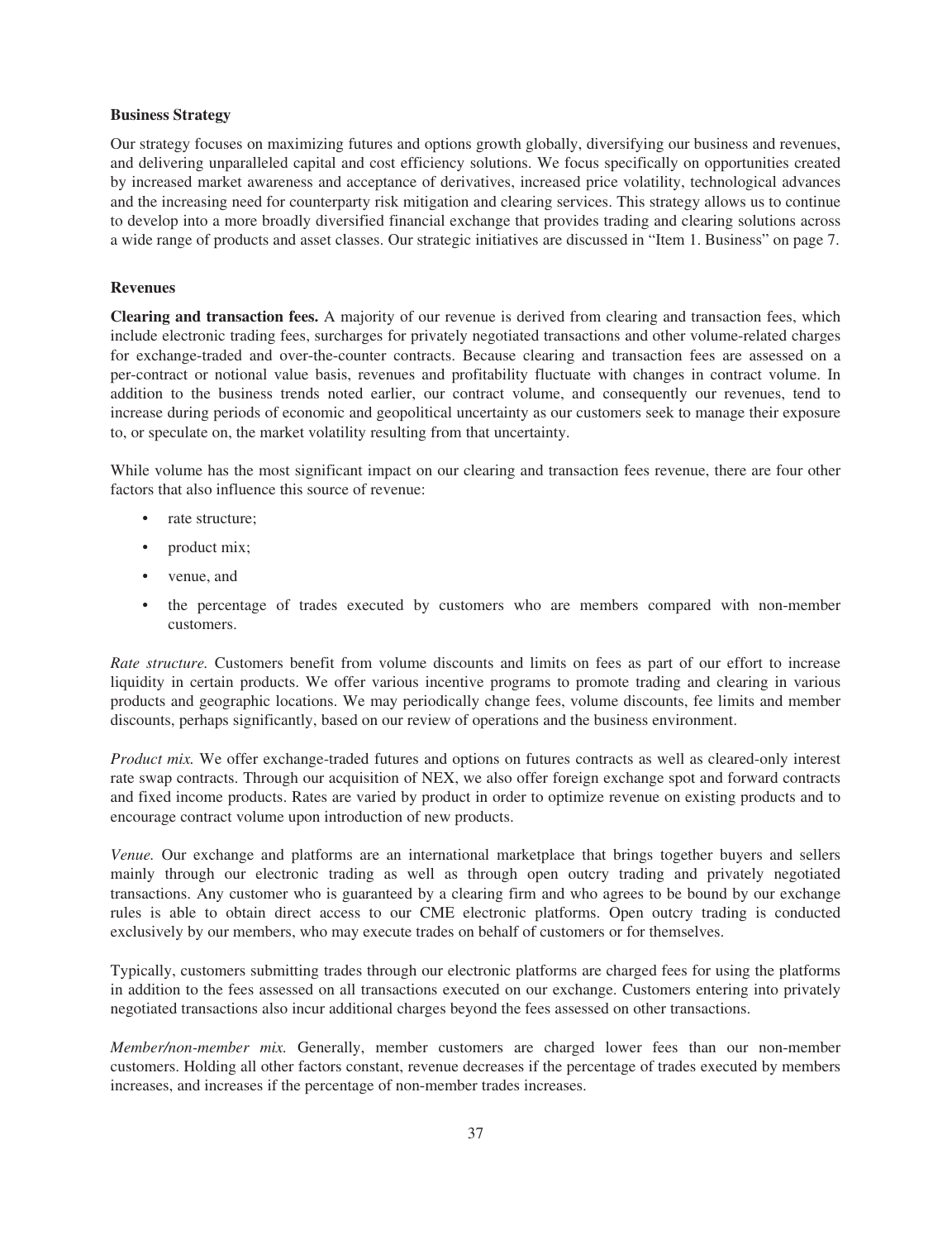*Clearing and transaction fees for cash markets business*. Our cash markets business provides matching services whereby we match a buyer and seller of financial instruments to allow both parties to complete the trade bilaterally or through a third-party clearing house. We are not involved in the settlement of the contract but charge a transaction fee generally based on volume or notional value of the trade for providing the matching service. The cash markets business also includes BrokerTec U.S., which generates revenue from a matched principal business. Matched principal trades involve BrokerTec U.S. purchasing a financial instrument from one market participant and selling it to another market participant. Revenue is generated from this business generally on a transaction fee basis.

**Other sources.** Revenue is also derived from other sources including market data and information services and other various services related to our exchange operations.

*Market data and information services.* We receive market data and information services revenue from the dissemination of our market data to subscribers. Subscribers can obtain access to our market data services either directly or through third party distributors.

Our service offerings include access to real-time, delayed and end-of-day quotations, trade and summary market data for our products and other data sources. Users of our basic service receive real-time quotes and pay a flat monthly fee for each screen, or device, displaying our market data. Alternatively, customers can subscribe to market data provided on a limited group of products. The fee for this service is also a flat rate per month.

Pricing for our market data services is based on the value of the service provided and the price of comparable services offered by our competitors. Increases or decreases in our market data and information services revenue are influenced by changes in our price structure for existing market data offerings, introduction of new market data services and changes in the number of devices in use. General economic factors that affect the financial services industry, which constitutes our primary customer base, also influence revenue from our market data services.

*Other revenues.* Other revenue includes access and communication fees. Access and communication fees are connectivity fees charged to members and clearing firms that utilize our various telecommunications networks and communications services. Our communication services include our co-location program as well as the connectivity charges to customers of the CME Globex platform. Access fee revenue varies depending on the type of connection provided to customers.

Beginning on November 3, 2018, other revenues include revenues from NEX's optimization services, which include fees for risk management and information services for the over-the-counter markets, including portfolio reconciliation and post-trade processing. Revenue earned from these services is typically generated through subscriptions or transaction fees.

Other revenues also include fees for post-trade services, fees for collateral management, equity subscription fees and fees for trade order routing through agreements from various strategic relationships as well as other services to members and clearing firms.

# **Expenses**

The majority of our expenses do not vary directly with changes in our contract volume. However, licensing and other fee agreements can vary directly with certain equity, energy and swap volumes as well as the majority of our employee bonuses vary directly with overall contract volume.

**Compensation and benefits.** Compensation and benefits expense is our most significant expense and includes employee wages, bonuses, stock-based compensation, benefits and employer taxes. Changes in this expense are driven by fluctuations in the number of employees, increases in wages as a result of inflation or labor market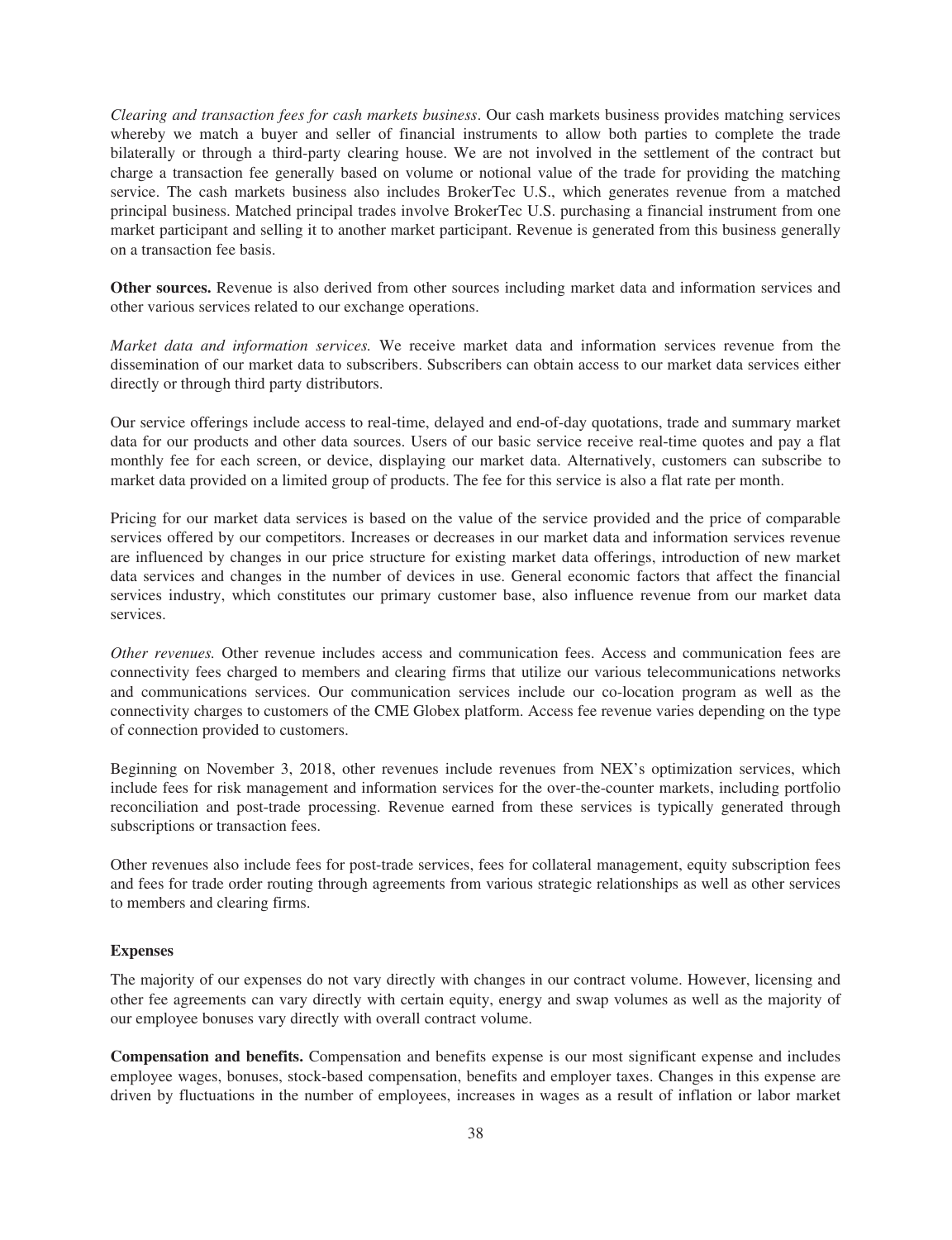conditions, changes in rates for employer taxes and other cost increases affecting benefit plans. In addition, this expense is affected by the composition of our workforce. The expense associated with our bonus and stock-based compensation plans can also have a significant impact on this expense category.

The bonus component of our compensation and benefits expense is based on our financial performance. Under the performance criteria of our annual incentive plans, the bonus funded under the plans is based on achieving certain financial performance targets established by the compensation committee of our board of directors. The compensation committee has discretion to make equitable adjustments to the cash earnings performance calculation to reflect effects of unplanned operating results or capital expenditures to meet intermediate- to longterm growth opportunities.

In general, stock-based compensation is a non-cash expense related to restricted stock and performance share grants. Stock-based compensation varies depending on the quantity and fair value of awards granted. The fair value of restricted stock awards and other performance share grants is based on either the share price on the date of the grant or a model of expected future stock prices. As part of the acquisition of NEX, some of the expense associated with NEX awards will be settled in cash.

**Professional fees and outside services.** This expense includes fees for consulting services received on strategic and technology initiatives; regulatory and other compliance matters; temporary labor as well as legal and accounting fees. This expense may fluctuate as a result of changes in services required to complete initiatives, handle legal proceedings and comply with regulatory and compliance requirements.

**Depreciation and amortization.** Depreciation and amortization expense results from the depreciation of longlived assets such as buildings, leasehold improvements, furniture, fixtures and equipment. This expense also includes the amortization of purchased and internally developed software.

**Amortization of purchased intangibles.** Amortization of purchased intangibles includes amortization of intangible assets obtained in our acquisitions of CBOT Holdings, Inc., NYMEX Holdings, Inc. and NEX as well as other asset and business acquisitions. Intangible assets subject to amortization consist primarily of clearing firm, market data and other customer relationships.

**Other expenses.** We incur additional ongoing expenses for communications, technology support services and various other activities necessary to support our operations.

- Technology expense consists of costs related to maintenance of the hardware and software required to support our technology. It also includes costs for network connections for our electronic platforms and some market data customers; telecommunications costs of our exchange, and fees paid for access to external market data. This expense may be driven by system capacity, functionality and redundancy requirements. It also may be impacted by growth in electronic contract volume and changes in the number of telecommunications hubs and connections which allow customers outside the United States to access our electronic platforms directly.
- Licensing and other fee agreements expense includes license fees paid as a result of contract volume in equity index products. This expense also includes royalty fees and broker rebates on energy and metals products as well as revenue sharing on cleared swaps contracts and some new product launches. This expense fluctuates with changes in contract volumes as well as changes in fee structures.
- Other expenses include occupancy and building operations expenses including rent, maintenance, real estate taxes, utilities and other related costs related to leased property in Chicago, New York, the United Kingdom, India as well as other smaller locations throughout the world. Other expenses also include marketing and travel-related expenses as well as general and administrative costs. Marketing, advertising and public relations expense includes media, print and other advertising costs, as well as costs associated with our product promotion. Other expenses also include litigation and customer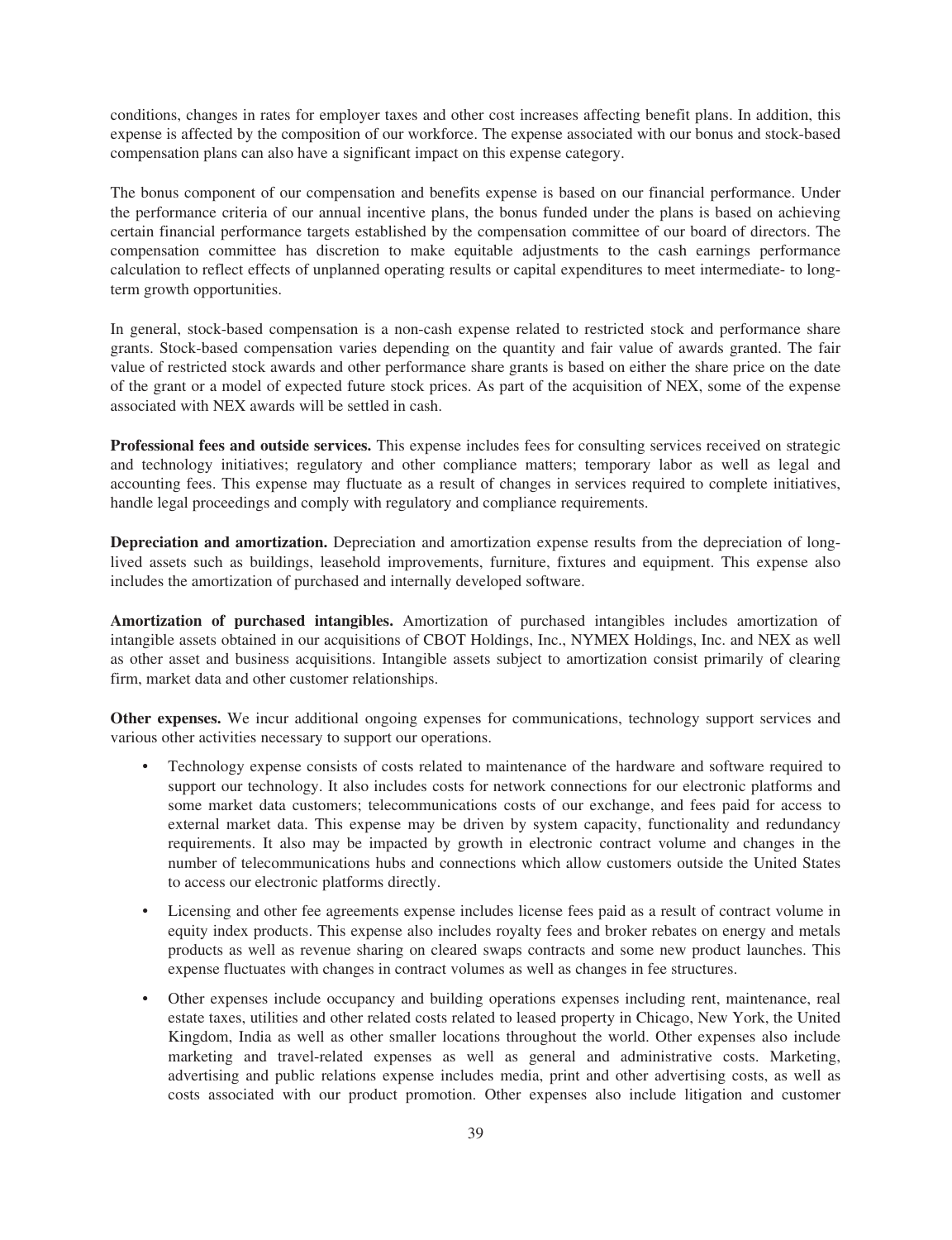settlements, impairment charges on operating assets, gains and losses on disposals of operating assets, and foreign currency transaction gains and losses resulting from changes in exchange rates on certain foreign monetary assets and liabilities.

## **Non-Operating Income and Expenses**

Income and expenses incurred through activities outside of our core operations are considered non-operating. These activities include non-core investing and financing activities.

- Investment income includes income from short-term investment of clearing firms' cash performance bonds and guaranty fund contributions as well as excess operating cash; interest income and realized gains and losses from our marketable securities; realized gains and losses as well as dividend income from our strategic equity investments, and gains and losses on trading securities in our non-qualified deferred compensation plans. Investment income is influenced by market interest rates, changes in the levels of cash performance bonds deposited by clearing firms, the amount of dividends distributed by our strategic investments and the availability of funds generated by operations.
- Interest and other borrowing costs expense includes charges associated with various short-term and long-term funding facilities, including commitment fees on lines of credit agreements.
- Equity in net earnings (losses) of unconsolidated subsidiaries includes income and losses from our investments in S&P/Dow Jones Indices LLC (S&P/DJI), Dubai Mercantile Exchange and Bursa Malaysia Derivatives Berhad.
- Other income (expense) includes expenses related to the distribution of interest earned on performance bond collateral reinvestment to the clearing firms, gains and losses on derivative contracts as well as other various income and expenses outside our core operations.

# **CRITICAL ACCOUNTING POLICIES**

The notes to our consolidated financial statements include disclosure of our significant accounting policies. In establishing these policies within the framework of accounting principles generally accepted in the United States, management must make certain assessments, estimates and choices that will result in the application of these principles in a manner that appropriately reflects our financial condition and results of operations. Critical accounting policies are those policies that we believe present the most complex or subjective measurements and have the most potential to affect our financial position and operating results. While all decisions regarding accounting policies are important, there are certain accounting policies that we consider to be critical. These critical policies, which are presented in detail in the notes to our consolidated financial statements, relate to the valuation of financial instruments, goodwill and intangible assets, revenue recognition, income taxes and internal use software costs.

**Valuation of financial instruments.** Fair value is defined as the price that would be received to sell an asset or paid to transfer a liability in an orderly transaction between market participants at the measurement date, or an exit price. We have categorized financial instruments measured at fair value into the following three-level fair value hierarchy based upon the level of judgment associated with the inputs used to measure the fair value:

- Level 1—Inputs are unadjusted, quoted prices in active markets for identical assets or liabilities at the measurement date.
- Level 2— Inputs consist of observable market data, other than level 1 inputs, such as quoted prices for similar assets and liabilities in active markets or inputs other than quoted prices that are directly observable.
- Level 3—Inputs are unobservable and reflect management's best estimate of what market participants would use in pricing the asset or liability. Assets and liabilities carried at level 3 fair value generally include assets and liabilities with inputs that require management's judgment.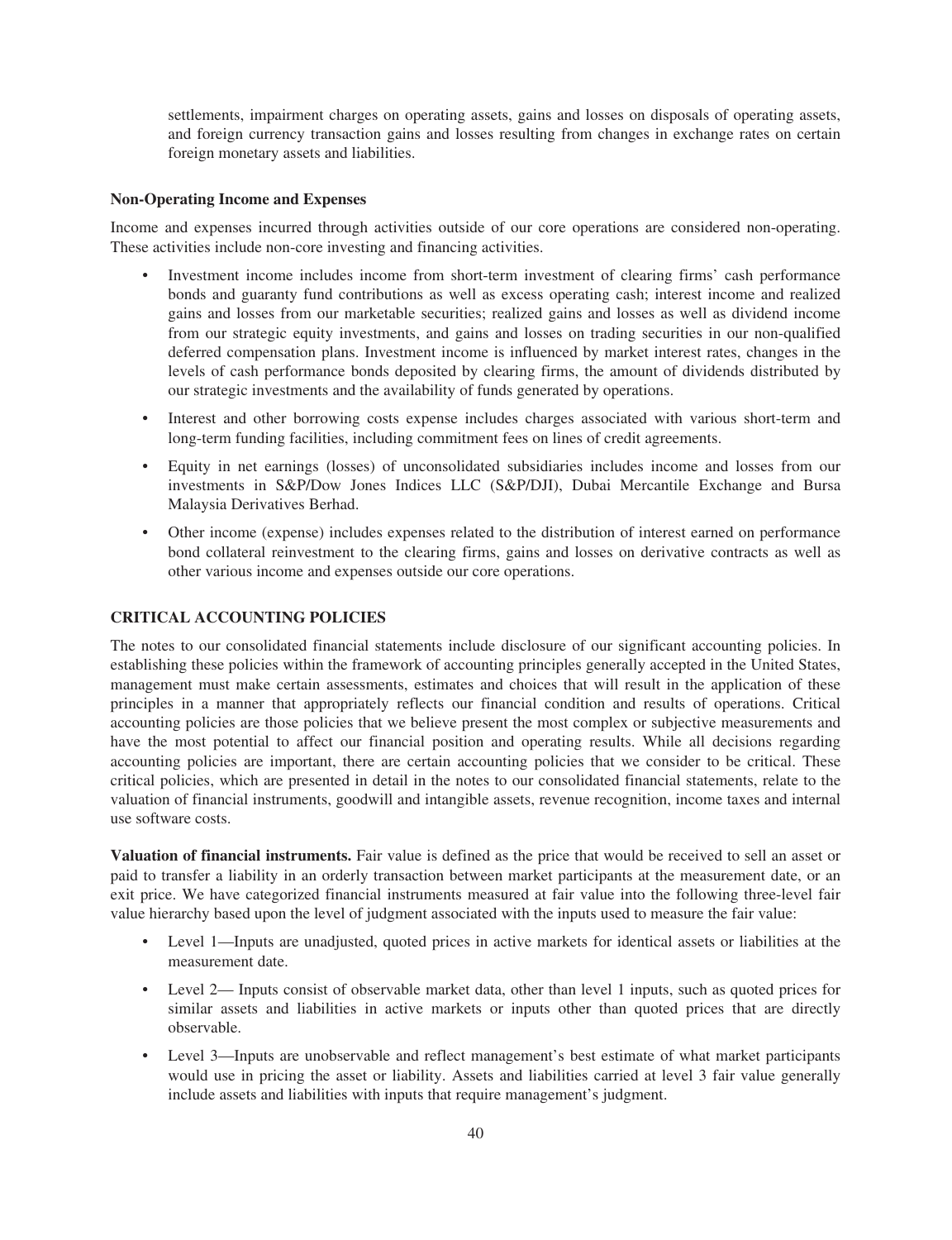For further discussion regarding the fair value of financial assets and liabilities, see note 19 of the notes to the consolidated financial statements.

**Goodwill and intangible assets.** We review goodwill for impairment on a quarterly basis and whenever events or circumstances indicate that its carrying value may not be recoverable. Goodwill may be tested quantitatively for impairment by comparing the carrying value of a reporting unit to its estimated fair value. Estimating the fair value of a reporting unit involves the use of valuation techniques that rely on significant estimates and assumptions. These estimates and assumptions may include forecasted revenue growth rates; forecasted operating margins; risk-adjusted discount rates; forecasted economic and market conditions, and industry multiples. We base our fair value estimates on assumptions we believe to be reasonable given the information that is available to us at the time of our assessment; however, actual future results may differ significantly from those estimates. Under certain favorable circumstances, goodwill may be reviewed qualitatively for indications of impairment without utilizing valuation techniques to estimate fair value. The qualitative assessment of goodwill may rely on significant assumptions about forecasts of revenue growth, operating margins and economic conditions as well as overall market and industry-specific trends.

We also review indefinite-lived intangible assets on a quarterly basis or more frequently when events and circumstances indicate that their carrying values may not be recoverable. Indefinite-lived intangible assets may be tested quantitatively for impairment by comparing their carrying values to their estimated fair values. Estimating the fair value of indefinite-lived intangible assets involves the use of valuation techniques that rely on significant estimates and assumptions. These estimates and assumptions may include forecasted revenue growth rates, forecasted allocations of expense and risk-adjusted discount rates. We base our fair value estimates on assumptions we believe to be reasonable given the information that is available to us at the time of our assessment; however, actual future results may differ significantly from those estimates. Similar to goodwill, under certain favorable circumstances, indefinite-lived intangible assets may be reviewed qualitatively for indications of impairment without utilizing valuation techniques to estimate fair value. The qualitative assessment of indefinite-lived intangible assets may rely on significant assumptions about forecasts of revenue growth, operating margins and economic conditions as well as overall market and industry-specific trends.

Intangible assets subject to amortization are also assessed for impairment on a quarterly basis or more frequently when indicated by a change in economic or operational circumstances. The impairment assessment of these assets requires management to first compare the book value of the amortizing asset to undiscounted cash flows. If the book value exceeds the undiscounted cash flows, management is then required to estimate the fair value of the assets and record an impairment loss for the excess of the carrying value over the fair value and annually challenge the useful lives.

**Revenue recognition.** A significant portion of our revenue is derived from the clearing and transaction fees we assess on each contract executed through our trading venues and cleared through our clearing house. Clearing and transaction fees are recognized as revenue when a buy and sell order are matched and when the trade is cleared. On occasion, the customer's exchange trading privileges may not be properly entered by the clearing firm and incorrect fees are charged for the transactions in the affected accounts. When this information is corrected within the time period allowed by the exchange, a fee adjustment is provided to the clearing firm. An accrual is established for estimated fee adjustments to reflect corrections to customer exchange trading privileges. The accrual is based on the historical pattern of adjustments processed as well as specific adjustment requests.

**Income taxes.** Calculation of the income tax provision includes an estimate of the income taxes that will be paid for the current year as well as an estimate of income tax liabilities or benefits deferred into future years. Deferred tax assets are reviewed to determine if they will be realized in future periods. To the extent it is determined that some deferred tax assets may not be fully realized, the assets are reduced to their realizable value by a valuation allowance. The calculation of our tax provision involves uncertainty in the application of complex tax regulations. We recognize potential liabilities for anticipated tax audit issues in the United States and other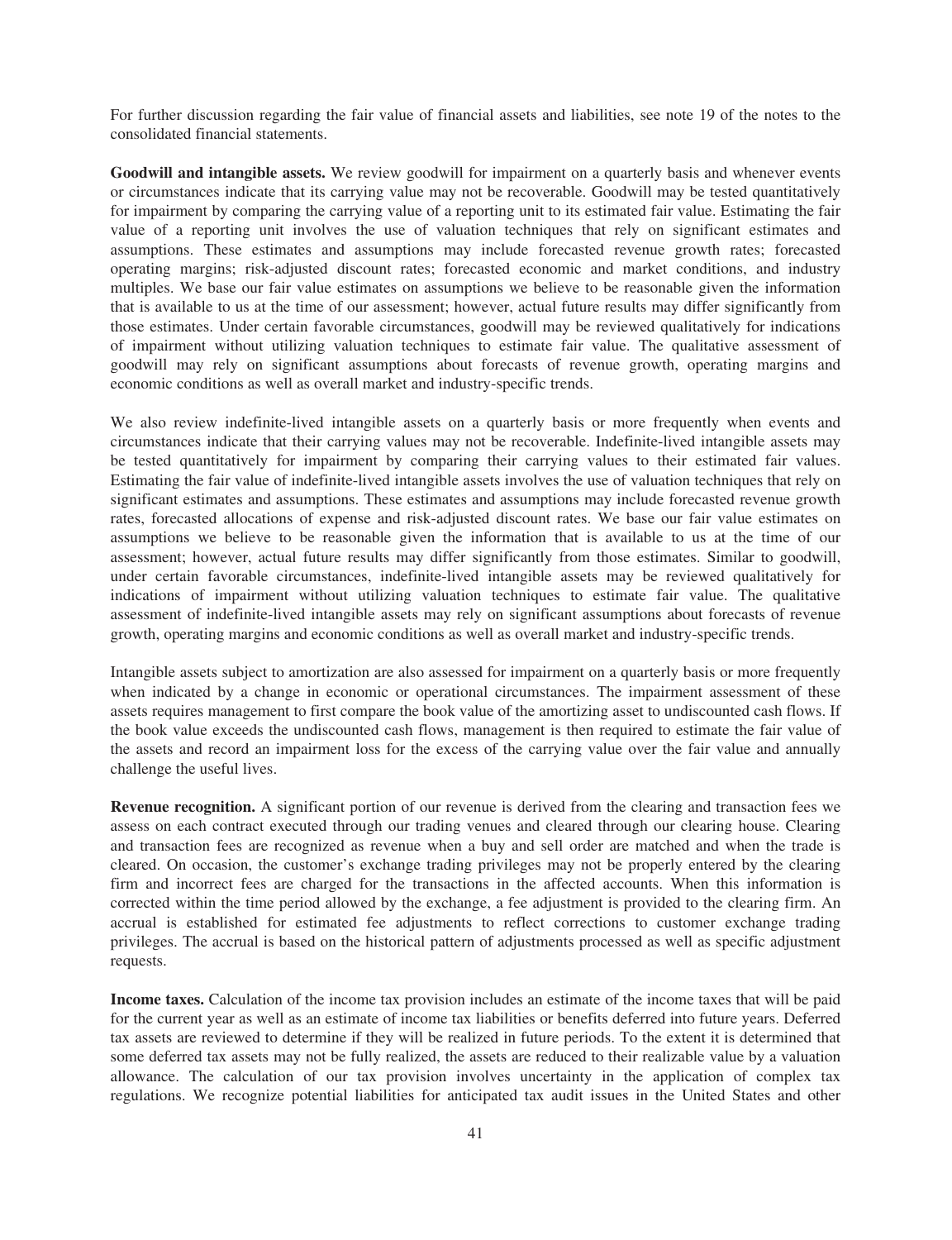applicable foreign tax jurisdictions using a more-likely-than-not recognition threshold based on the technical merits of the tax position taken or expected to be taken. If the actual obligation of these amounts varies from our estimate, our income tax provision would be reduced or increased at the time that determination is made. This determination may not be known for several years. Past tax audits have not resulted in tax adjustments that resulted in a material change to the income tax provision in the year the audit was completed. The effective tax rate, defined as the income tax provision as a percentage of income before income taxes, will vary from year to year based on changes in tax jurisdictions, tax rates and regulations. In addition, the effective tax rate will vary with changes to income that are not subject to income tax and changes in expenses or losses that are not deductible, such as the utilization of foreign net operating losses.

**Internal use software costs.** Certain internal and external costs that are incurred in connection with developing or obtaining computer software for internal use are capitalized. We also enter into software hosting arrangements for software projects maintained in the cloud. Software development costs incurred during the planning or maintenance stages of a software project are expensed as incurred, while costs incurred during the application development stage are capitalized and are amortized over the estimated useful life of the software, generally two to four years. Amortization of capitalized costs begins only when the software becomes ready for its intended use.

#### **RECENT ACCOUNTING PRONOUNCEMENTS**

Refer to Note 2 in our notes to the consolidated financial statements for information on newly adopted and recently issued accounting pronouncements that are applicable to us.

### **RESULTS OF OPERATIONS**

#### **Financial Highlights**

The following summarizes significant changes in our financial performance for the years presented.

|                                                                    |           |           |                       | <b>Year-over-Year Change</b> |           |
|--------------------------------------------------------------------|-----------|-----------|-----------------------|------------------------------|-----------|
| (dollars in millions, except per share data)                       | 2018      | 2017      | 2016                  | 2018-2017                    | 2017-2016 |
| Total revenues                                                     | \$4,309.4 | \$3,644.7 | \$3,595.2             | 18%                          | 1%        |
|                                                                    | 1.701.8   | 1.334.1   | 1.394.7               | 28                           | (4)       |
|                                                                    | 61\%      | 63%       | 61\%                  |                              |           |
| Non-operating income (expense) $\dots\dots\dots\dots\dots$         | \$ 170.2  | \$215.7   | <sup>\$</sup><br>87.1 | (21)                         | 147       |
| Effective tax expense (benefit) rate $\dots\dots\dots\dots\dots$   | 29%       | $(61)$ %  | 33%                   |                              |           |
| Net income attributable to CME Group $\dots \dots \dots$ \$1,962.2 |           | \$4,063.4 | \$1,534.1             | (52)                         | 165       |
| Diluted earnings per common share attributable to                  |           |           |                       |                              |           |
|                                                                    | 5.71      | 11.94     | 4.53                  | (52)                         | 164       |
| Cash flows from operating activities                               | 2.440.8   | 1.751.1   | 1,732.0               | 39                           |           |

## **Revenues**

|                                                                         |       |                     |           | Teal-Over-Teal Change |           |
|-------------------------------------------------------------------------|-------|---------------------|-----------|-----------------------|-----------|
| (dollars in millions)                                                   | 2018  | 2017                | 2016      | 2018-2017             | 2017-2016 |
| Clearing and transaction fees $\dots \dots \dots \dots \dots$ \$3,667.0 |       | \$3,098.6           | \$3.036.4 | 18%                   | 2%        |
| Market data and information services                                    | 449.6 | 391.8               | 406.5     |                       | (4)       |
|                                                                         | 192.8 | 1543                | 152.3     | 25.                   |           |
|                                                                         |       | \$3,644.7 \$3,595.2 |           |                       |           |

**Year-over-Year Change**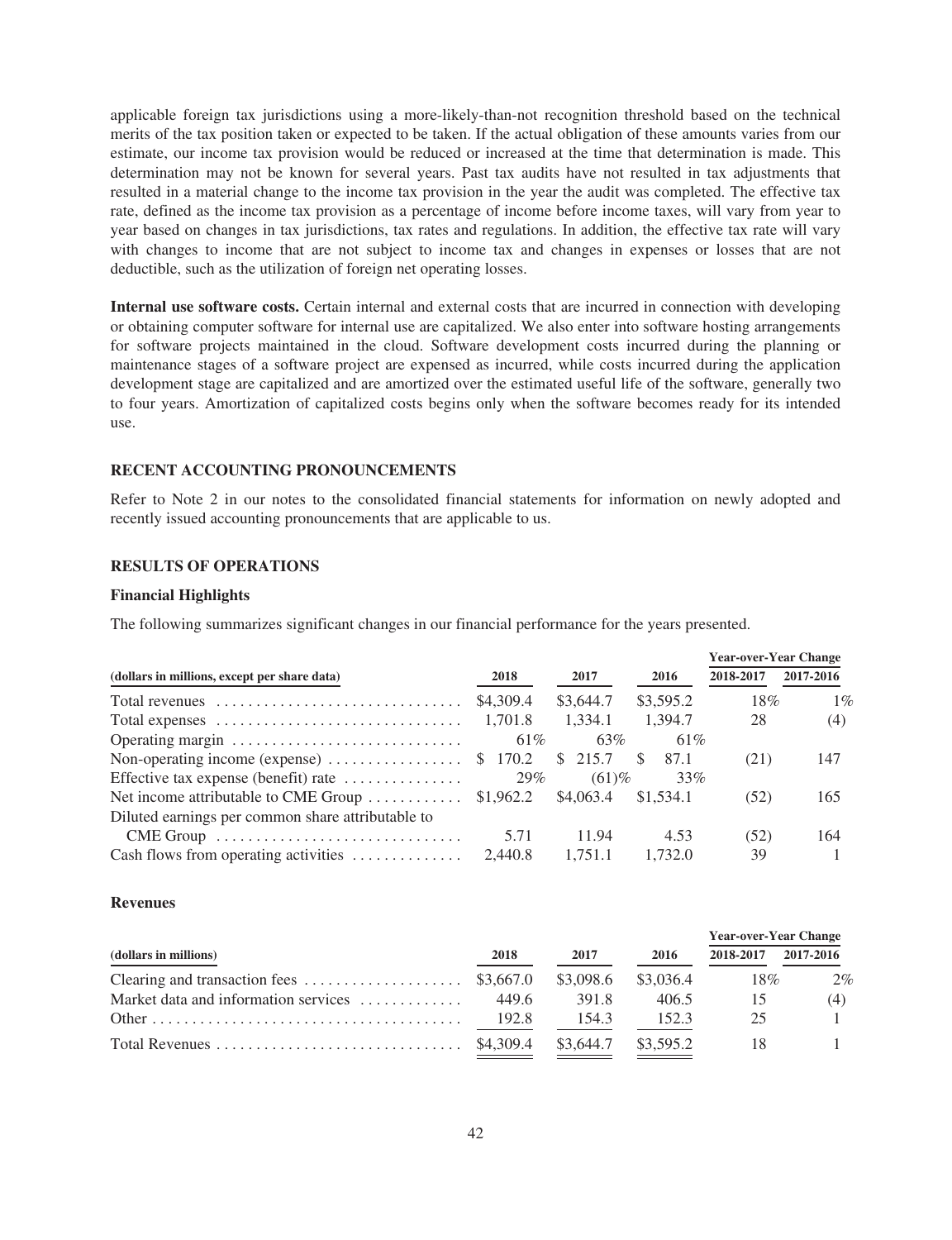# *Clearing and Transaction Fees*

# Futures and Options

The following table summarizes our total contract volume, revenue and average rate per contract for futures and options. Total contract volume includes contracts that are traded on our exchange and cleared through our clearing house and certain cleared-only contracts. Volume is measured in round turns, which is considered a completed transaction that involves a purchase and an offsetting sale of a contract. Average rate per contract is determined by dividing total clearing and transaction fees by total contract volume. Contract volume and average rate per contract disclosures below exclude trading volume for the cash markets business as well as credit default swaps and interest rate swaps.

|                                                                                           |      |       |       | <b>Year-over-Year Change</b> |           |  |
|-------------------------------------------------------------------------------------------|------|-------|-------|------------------------------|-----------|--|
|                                                                                           | 2018 | 2017  | 2016  | 2018-2017                    | 2017-2016 |  |
| Total contract volume (in millions) $\ldots \ldots \ldots \ldots$ 4,844.4 4,089.2 3,943.7 |      |       |       | 18%                          | 4%        |  |
| Clearing and transaction fees (in millions) $\ldots$ \$3,513.9 \$3,029.9 \$2,974.4        |      |       |       | 16                           |           |  |
|                                                                                           |      | 0.741 | 0.754 |                              |           |  |

We estimate the following increases (decreases) in clearing and transaction fees based on changes in total contract volume and changes in average rate per contract during 2018 compared with 2017, and during 2017 compared with 2016.

|                                                                                                  | <b>Year-over-Year Change</b> |           |  |                 |  |
|--------------------------------------------------------------------------------------------------|------------------------------|-----------|--|-----------------|--|
| (in millions)                                                                                    |                              | 2018-2017 |  | 2017-2016       |  |
| Decrease due to change in average rate per contract                                              |                              | (63.8)    |  | 109.8<br>(54.3) |  |
| Net increases in clearing and transaction fees $\dots \dots \dots \dots \dots \dots \dots \dots$ |                              | 484.0 \$  |  | 55.5            |  |

Average rate per contract is impacted by our rate structure, including volume-based incentives, product mix, trading venue and the percentage of volume executed by customers who are members compared with non-member customers. Due to the relationship between average rate per contract and contract volume, the change in clearing and transaction fees attributable to changes in each is only an approximation.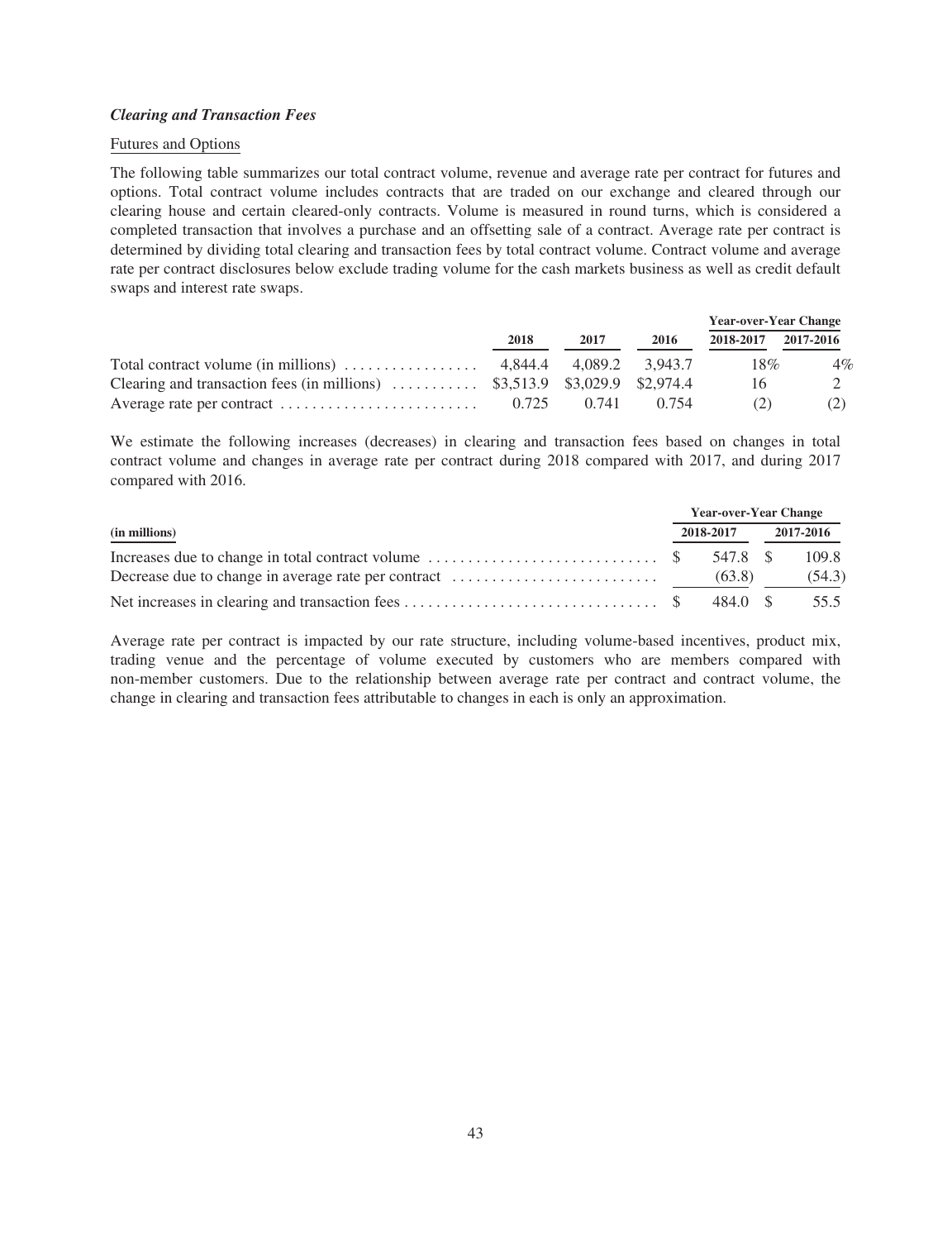#### *Contract Volume*

The following table summarizes average daily contract volume. Contract volume can be influenced by many factors, including political and economic factors, the regulatory environment and market competition.

|                                                   |        |        |        | Year-over-Year Change |           |
|---------------------------------------------------|--------|--------|--------|-----------------------|-----------|
| (amounts in thousands)                            | 2018   | 2017   | 2016   | 2018-2017             | 2017-2016 |
| <b>Average Daily Volume by Product Line:</b>      |        |        |        |                       |           |
|                                                   | 9.951  | 8.189  | 7.517  | $22\%$                | 9%        |
|                                                   | 3,589  | 2,682  | 3,061  | 34                    | (12)      |
|                                                   | 1.004  | 922    | 858    | 9                     |           |
|                                                   | 1.480  | 1.353  | 1,321  | 9                     |           |
|                                                   | 2.561  | 2,578  | 2,432  | (1)                   | 6         |
|                                                   | 639    | 568    | 460    | 12                    | 23        |
|                                                   | 19.224 | 16.292 | 15,649 | 18                    |           |
| <b>Average Daily Volume by Venue:</b>             |        |        |        |                       |           |
|                                                   | 17.371 | 14.513 | 13.766 | 20                    |           |
|                                                   | 1.168  | 1.107  | 1.149  | 6                     | (4)       |
|                                                   | 685    | 672    | 734    | 2                     | (9)       |
|                                                   | 19.224 | 16.292 | 15.649 | 18                    | 4         |
| Electronic Volume as a Percentage of Total Volume | $90\%$ | 89%    | 88%    |                       |           |

Overall contract volume increased from 2016 through 2018. Overall market volatility remained high throughout the last two years as the markets continued to experience uncertainty surrounding the Federal Reserve's interest rate policy, the United States' foreign trade policies and future rates of inflation. Throughout 2017 and 2018, the Federal Open Markets Committee raised the federal funds rate seven times, but raised the expectation of slower rate increases in 2019. We believe these factors led to the overall increases in contract volumes from 2016 to 2018.

### *Interest Rate Products*

The following table summarizes average daily contract volume for our key interest rate products. Eurodollar front 8 contracts include contracts expiring within two years. Eurodollar back 32 contracts include contracts expiring within three to ten years.

|                                                                               |       |       |       | <b>Year-over-Year Change</b> |           |
|-------------------------------------------------------------------------------|-------|-------|-------|------------------------------|-----------|
| (amounts in thousands)                                                        | 2018  | 2017  | 2016  | 2018-2017                    | 2017-2016 |
| Eurodollar futures and options:                                               |       |       |       |                              |           |
| Front 8 futures                                                               | 2.131 | 1.745 | 1.828 | 22%                          | (5)%      |
| Back 32 futures $\dots \dots \dots \dots \dots \dots \dots \dots \dots \dots$ | 839   | 769   | 729   | 9                            | 5         |
|                                                                               | 1.416 | 1.368 | 1.225 |                              |           |
| U.S. Treasury futures and options:                                            |       |       |       |                              |           |
|                                                                               | 2.363 | 1.914 | 1.717 | 23                           |           |
|                                                                               | 1.285 | 1.003 | 886   | 28                           | 13        |
|                                                                               | 560   | 396   | 331   | 41                           | 20        |
| Treasury bond                                                                 | 484   | 380   | 347   | 28                           | 9         |
| Federal Funds futures and options                                             | 259   | 191   | 133   | 36                           |           |

From 2016 to 2018, overall interest rate contract volumes increased due to volatility caused by continued uncertainty surrounding the Federal Reserve's interest rate policy, including volatility resulting from the Federal Open Markets Committee raising the federal funds rate seven times in 2017 and 2018. We also believe the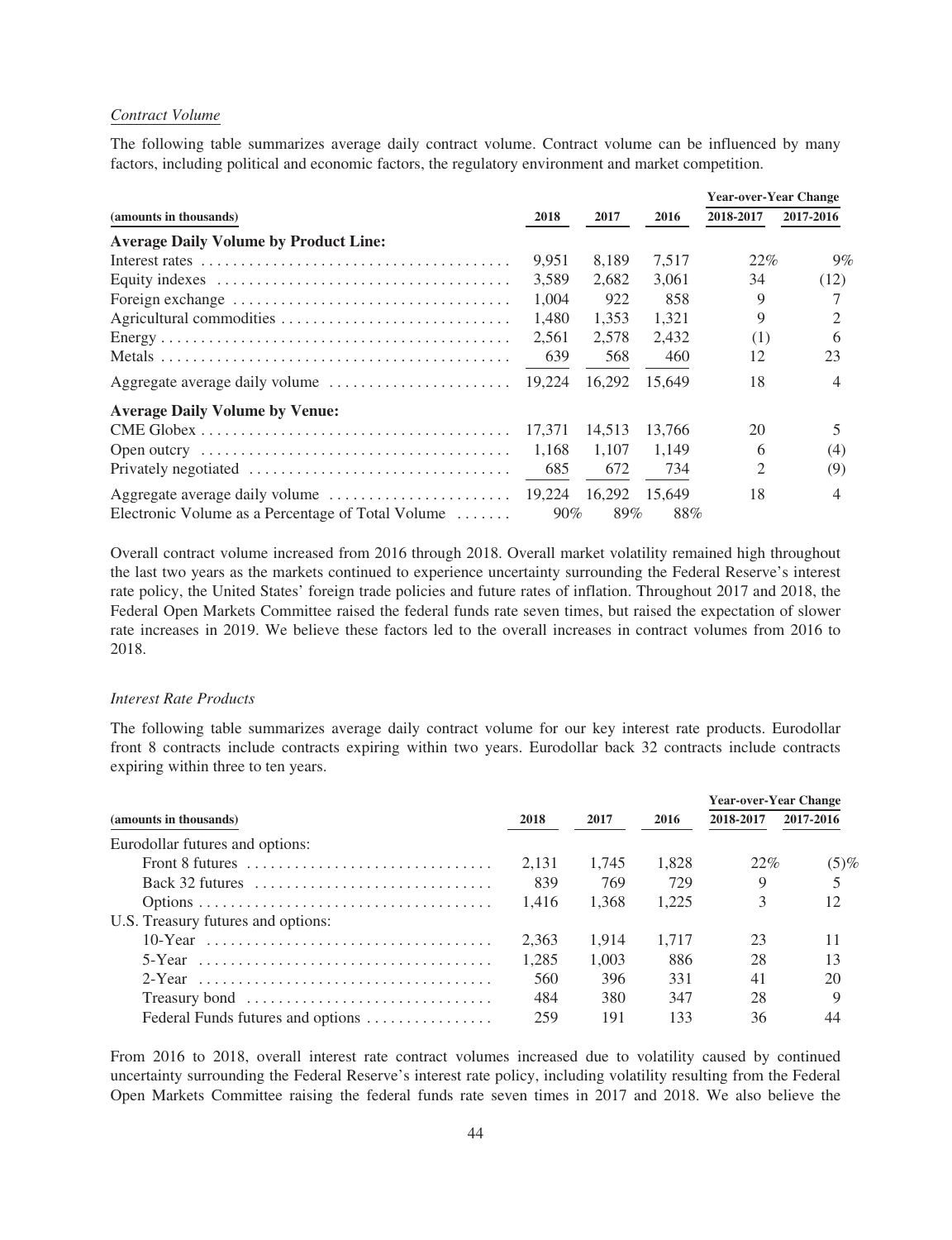increases in contract volumes were due to volatility caused by increased issuance of U.S. Treasury bills by the U.S. Department of Treasury as well as increased uncertainty surrounding the United States' foreign trade policies, future rates of inflation and the potential for increased government spending.

### *Equity Index Products*

The following table summarizes average daily contract volume for our key equity index products.

|                                       |      |      |             | <b>Year-over-Year Change</b> |          |
|---------------------------------------|------|------|-------------|------------------------------|----------|
| (amounts in thousands)                | 2018 | 2017 | 2016        | 2018-2017 2017-2016          |          |
|                                       |      |      | 2.062 2.449 | 23%                          | $(16)$ % |
| E-mini NASDAQ 100 futures and options | 504  | 289  | 271         |                              |          |

In 2018 when compared with 2017, the increase in equity index contract volume was largely attributable to periods of higher equity market volatility, as measured by the CBOE Volatility Index and the CBOE Nasdaq-100 Volatility Index, throughout 2018. We believe the higher volatility was caused by greater market uncertainty, including uncertainty surrounding the United States' foreign trade policies and other political and economic policies of the United States.

The decrease in overall equity index contract volume in 2017 when compared with 2016 resulted from periods of lower equity market volatility. The comparatively low volatility was believed to be caused by fewer marketmoving geopolitical and macro-level events that impacted these indexes in 2017. During 2016, there were periods of higher volatility within the equity markets due to uncertainty regarding the Federal Open Markets Committee's decision to start raising interest rates in 2016, the deceleration of the Chinese economy, the results of the U.S. presidential and congressional elections, and declining global crude oil prices.

# *Foreign Exchange Products*

The following table summarizes average daily contract volume for our key foreign exchange products.

|                        |      |      |      | <b>Year-over-Year Change</b> |           |  |
|------------------------|------|------|------|------------------------------|-----------|--|
| (amounts in thousands) | 2018 | 2017 | 2016 | 2018-2017                    | 2017-2016 |  |
|                        | 308  | 261  | 226  | 18%                          | 15%       |  |
|                        | 159  | 181  | 159  | (12)                         | 14        |  |
|                        | 142  | 137  | 125  |                              |           |  |
|                        | 118  | 102  | 106  |                              |           |  |
|                        |      |      |      |                              |           |  |

Foreign exchange contract volumes increased from 2016 through 2018, primarily due to higher euro contract volumes resulting from market uncertainty caused by differences in monetary policies by the European Central Bank and the Federal Reserve. We believe the increases in British pound contract volumes were attributable to the ongoing uncertainty from the United Kingdom European Union membership referendum as well as the potential for future interest rate hikes. Japanese yen contract volume increased in 2017 when compared with 2016 as market participants turned to the yen as a safe-haven currency when currency rates steadied but decreased in 2018 due to stagnant economic growth for Japan in 2018.

# *Agricultural Commodity Products*

The following table summarizes average daily volume for our key agricultural commodity products.

|                        |      |      |      | <b>Year-over-Year Change</b> |    |
|------------------------|------|------|------|------------------------------|----|
| (amounts in thousands) | 2018 | 2017 | 2016 | 2018-2017 2017-2016          |    |
|                        | 482. | 449  | 424  | $7\%$                        | 6% |
|                        | 305  | 283  | 323  |                              |    |
|                        | 248  | 2.17 | 191  |                              |    |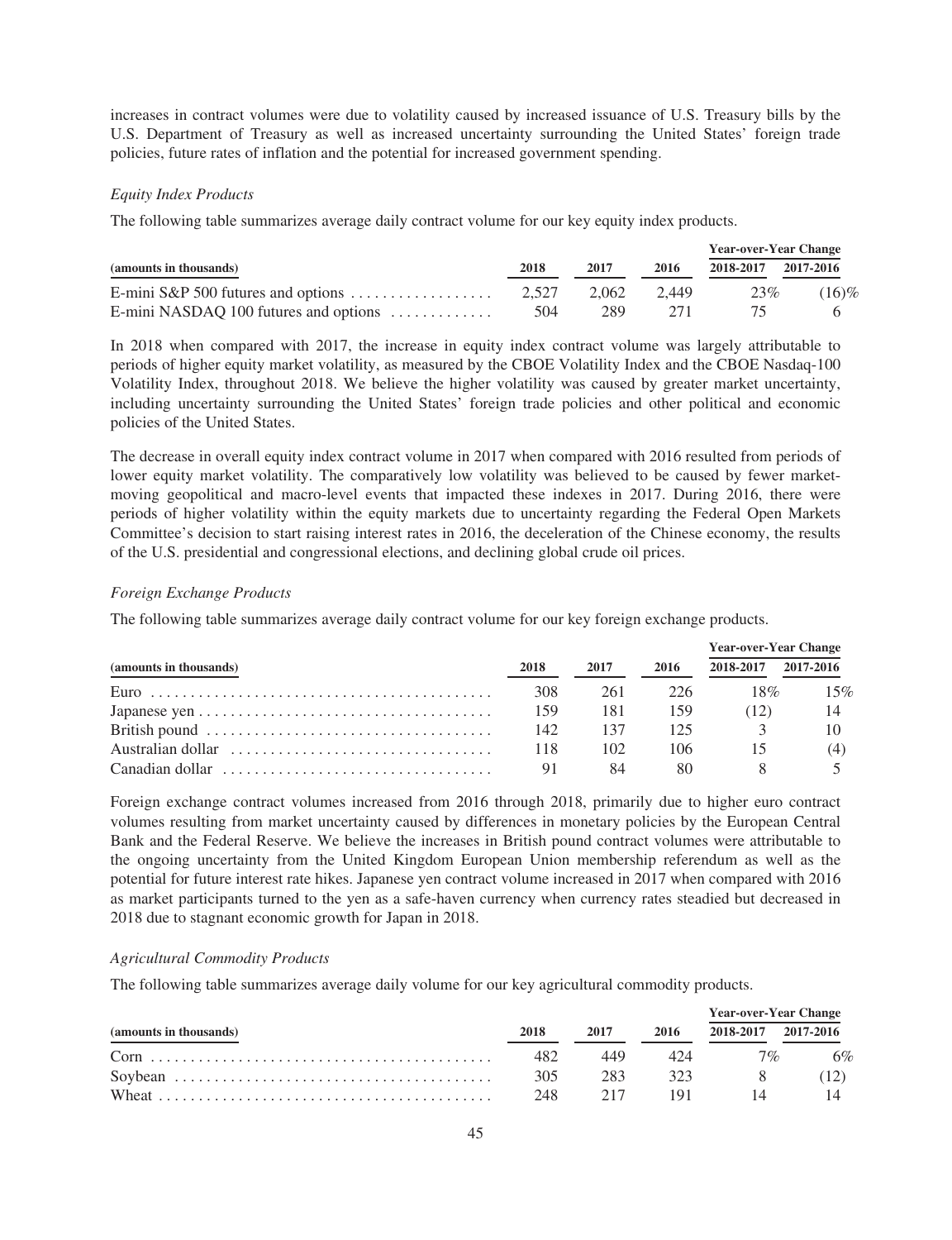In 2018 when compared with 2017, the increase in agricultural commodity contract volume was due to periods of higher price volatility throughout 2018, which we believe resulted from uncertainty surrounding crop production due to drought conditions in both South America and Australia. We also believe the increase in contract volume was attributable to volatility caused by concern surrounding the United States' foreign trade policies.

Agricultural commodity contract volume increased in 2017 when compared with 2016 largely due to higher corn and wheat volumes resulting from greater uncertainty related to weather conditions in 2017. The increase was partially offset by lower soybean volume due to lower uncertainty related to expectations of crop production versus 2016.

# *Energy Products*

The following table summarizes average daily volume for our key energy products.

|                        |      |      |      | <b>Year-over-Year Change</b> |    |
|------------------------|------|------|------|------------------------------|----|
| (amounts in thousands) | 2018 | 2017 | 2016 | 2018-2017 2017-2016          |    |
|                        |      |      |      |                              | 9% |
|                        | -594 | 597  | -549 | (1)                          |    |
|                        | -398 | 392. | 363  |                              |    |

In 2018 when compared with 2017, overall energy contract volume remained relatively flat. Crude oil contract volume remained flat due to lower price volatility, which we believe was the result of stability within the crude oil markets as supply was meeting global demand.

Overall energy contract volume increased in 2017 when compared with 2016 largely due to an increase in crude oil contract volume caused by higher volatility in 2017. We believe the increased volatility was caused by a shift in crude oil supplies as United States crude oil production rose along with the Organization of Petroleum Exporting Countries' decision to cut oil supplies in the fourth quarter of 2016. Natural gas and refined products contract volumes also increased in 2017 due to higher price volatility caused by shifts in supply and demand in the underlying markets.

### *Metal Products*

The following table summarizes average daily volume for our key metal products.

|                        |      |      |      | <b>Year-over-Year Change</b> |      |
|------------------------|------|------|------|------------------------------|------|
| (amounts in thousands) | 2018 | 2017 | 2016 | 2018-2017 2017-2016          |      |
|                        | 375  | 335  | 273  | 12%                          | -23% |
|                        |      | 108  | 86   |                              | -26  |
|                        | 103  | 98   | - 78 |                              |      |

The overall increases in metal contract volumes from 2016 to 2018 were due to investors using gold and other precious metals as safe-haven alternative investments to other markets. We believe the increases in metal contract volumes were driven by consistent periods of high price volatility within other markets caused by the uncertainties surrounding the policies of the political administration in the United States and future rates of inflation.

### *Average Rate per Contract*

The slight decrease in average rate per contract in 2018 when compared with 2017 was largely due to a shift in product mix. Interest rate and equity contract volumes collectively increased by 4 percentage points as a percentage of total volume, while energy and agricultural commodity contract volumes collectively decreased by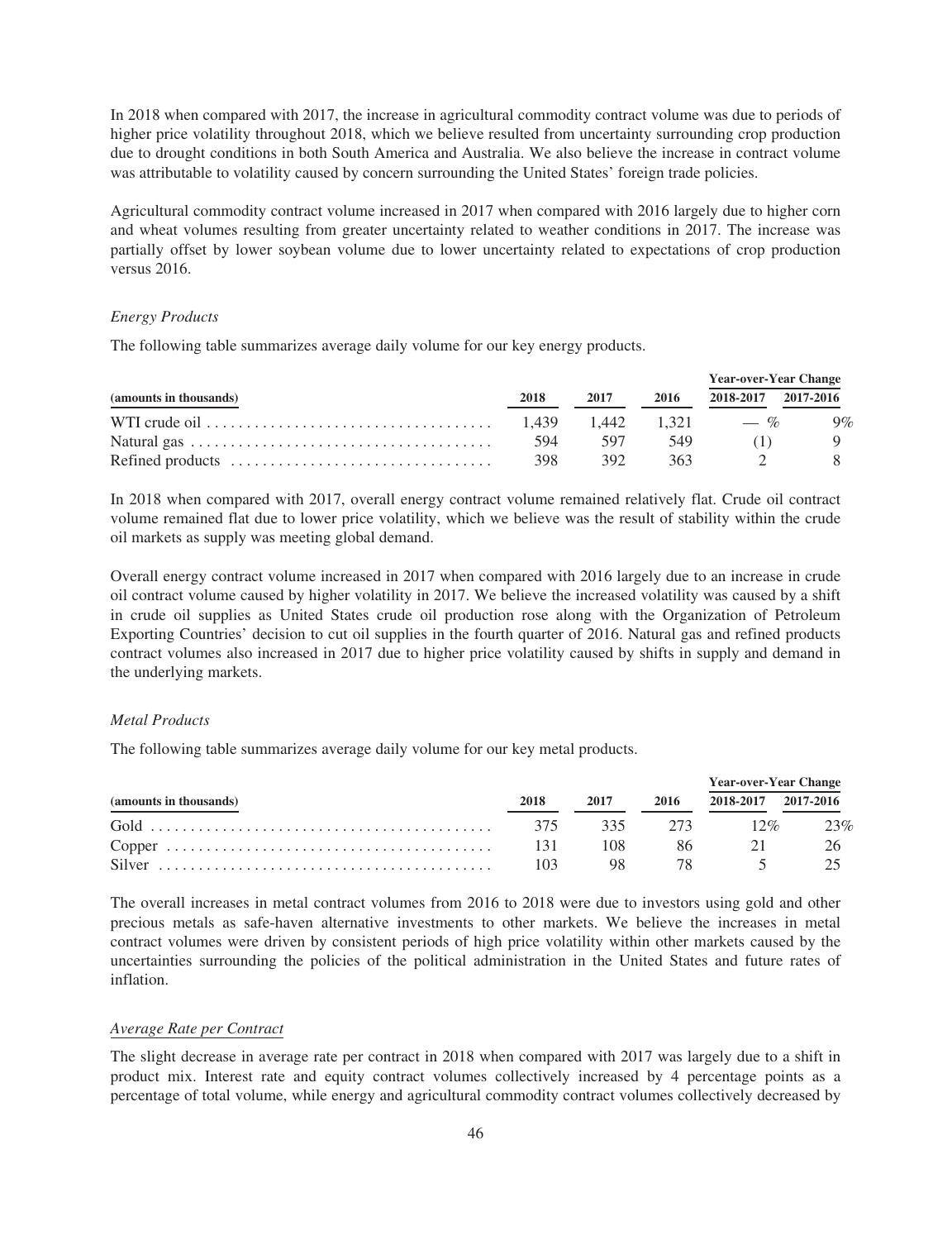3 percentage points. In general, interest rate and equity products have a lower rate per contract compared with energy and agricultural commodity products. The decrease resulting from a shift in product mix was partially offset by lower incentives.

The average rate per contract decreased in 2017 when compared with 2016 due to a shift in product mix as interest rate volume increased by 2 percentage points as a percentage of total volume, while equity contract volume decreased by 3 percentage points. In general, interest rate products have a lower rate per contract compared with equity contracts. The overall decrease in average rate per contract was partially offset by a rate increase that was effective in the first quarter of 2017 and lower incentives.

## Cash Markets Business

Total clearing and transaction fees revenue in 2018 includes transaction fees of \$91.2 million attributable to businesses acquired from NEX for the period of November 3, 2018 through December 31, 2018. This revenue includes \$32.9 million in transaction fees from BrokerTec U.S.'s fixed income volume and \$37.5 million from EBS's foreign exchange volume.

The related average daily notional value for November 3, 2018 through December 31, 2018 were as follows:

| (amounts in billions) | <b>Average Daily<br/>Notional Value</b> |       |
|-----------------------|-----------------------------------------|-------|
|                       |                                         |       |
|                       |                                         | 253.6 |
|                       |                                         | 79.0  |

# *Concentration of Revenue*

We bill a significant portion of our clearing and transaction fees to our clearing firms. The majority of clearing and transaction fees received from clearing firms represent charges for trades executed and cleared on behalf of their customers. One firm represented 10% of our clearing and transaction fee revenue in 2018. One firm represented 13% and another firm represented 12% of our clearing and transaction fees revenue in 2017. One firm represented 13% and another firm represented 11% of our clearing and transaction fees revenue in 2016. Should a clearing firm withdraw, we believe that the customer portion of the firm's trading activity would likely transfer to another clearing firm of the exchange. Therefore, we do not believe we are exposed to significant risk from an ongoing loss of revenue received from or through a particular clearing firm.

### *Other Sources of Revenue*

*Market data and information services.* In 2018 when compared with 2017, the increase in market data and information services revenue was attributable to an increase in fees for basic real-time market data service to \$105 per month from \$85 per month beginning in the second quarter of 2018. The increase was partially offset by modest declines in screen counts due to cost-cutting initiatives at member firms. The increase in market data and information services revenue was also attributable to additional market data revenue generated by NEX subsequent to the acquisition of NEX on November 2, 2018.

The decrease in market data and information services revenue in 2017 when compared with 2016 was due to a decline in screen counts from cost-cutting initiatives at member firms.

The two largest resellers of our market data represented, in aggregate, 41%, 45% and 40% of our market data and information services revenue in 2018, 2017 and 2016, respectively. Despite this concentration, we consider exposure to significant risk of revenue loss to be minimal. In the event that one of these vendors no longer subscribes to our market data, we believe the majority of that vendor's customers would likely subscribe to our market data through another reseller. Additionally, several of our largest institutional customers that utilize services from our two largest resellers report usage and remit payment of their fees directly to us.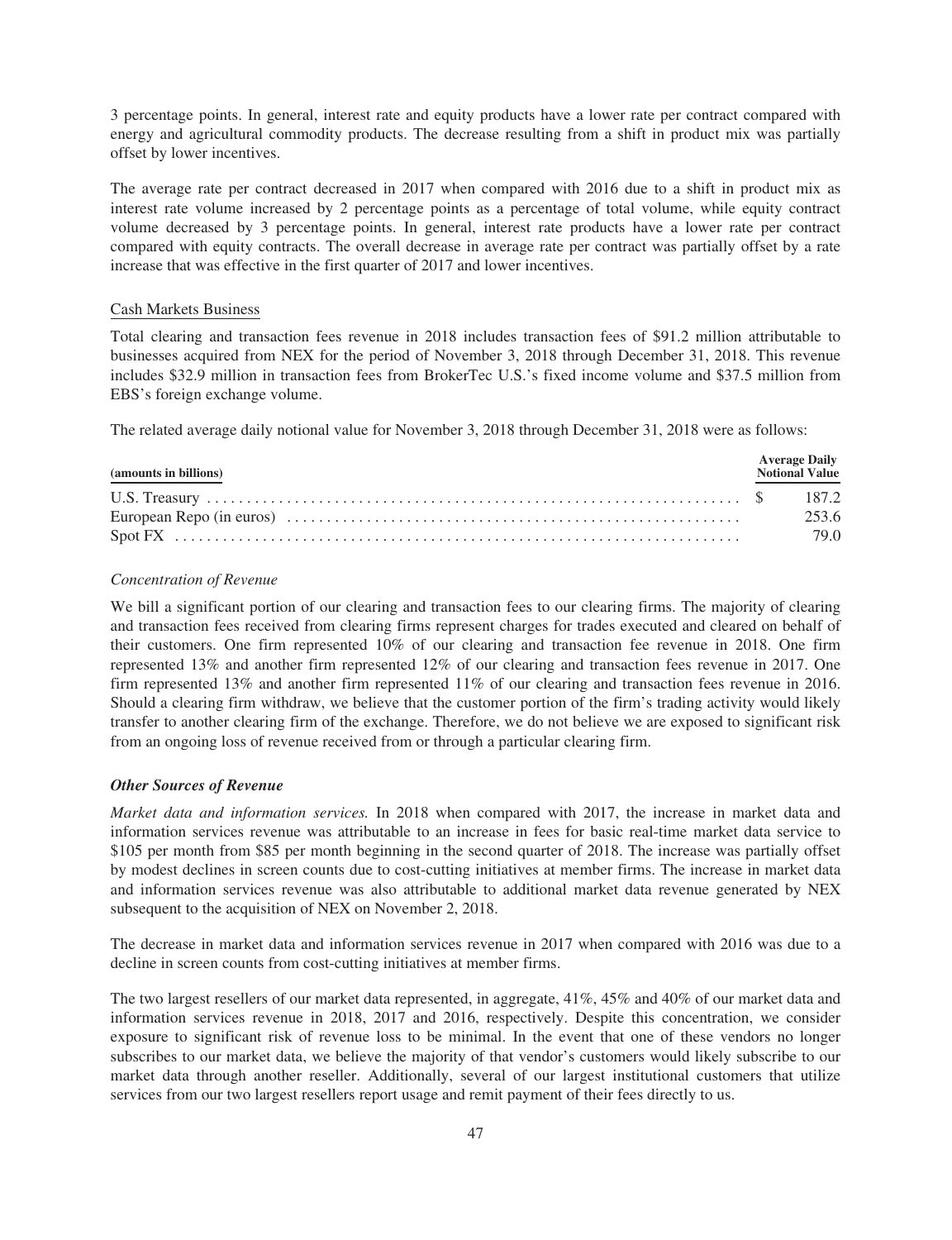*Other revenues.* The increase in other revenues for 2018 when compared with 2017 is largely attributable to the additional other revenue contributed by the NEX acquisition. Other revenues from NEX primarily include optimization services such as portfolio management, analytics, and trade and regulatory reporting.

# **Expenses**

|                                                                                        |       |                       |             | <b>Year-over-Year Change</b> |           |
|----------------------------------------------------------------------------------------|-------|-----------------------|-------------|------------------------------|-----------|
| (dollars in millions)                                                                  | 2018  | 2017                  | 2016        | 2018-2017                    | 2017-2016 |
| Compensation and benefits $\dots \dots \dots \dots \dots \dots$ \$ 672.2               |       | 563.9<br><sup>S</sup> | -S<br>543.2 | 19%                          | $4\%$     |
|                                                                                        | 117.2 | 101.6                 | 97.6        | 15                           | 4         |
| Professional fees and outside services                                                 | 166.1 | 117.6                 | 144.4       | 41                           | (19)      |
| Amortization of purchased intangibles                                                  | 130.0 | 95.5                  | 96.1        | 36                           | (1)       |
| Depreciation and amortization                                                          | 118.7 | 113.0                 | 129.2       | 5                            | (13)      |
| Licensing and other fee agreements                                                     | 170.6 | 146.3                 | 135.8       | 17                           |           |
|                                                                                        | 327.0 | 196.2                 | 248.4       | 67                           | (21)      |
| Total Expenses $\dots \dots \dots \dots \dots \dots \dots \dots \dots \dots$ \$1,701.8 |       | \$1,334.1             | \$1,394.7   | 28                           | (4)       |

## *2018 Compared With 2017*

Operating expenses increased by \$367.7 million in 2018 when compared with 2017. The following table shows the estimated impact of key factors resulting in the net increase in operating expenses.

| (dollars in millions) | Year-<br>Over-Year<br><b>Change</b> |       | Change as a<br>Percentage of<br>2017 Expenses |  |
|-----------------------|-------------------------------------|-------|-----------------------------------------------|--|
|                       |                                     |       | 12%                                           |  |
|                       |                                     | 83.0  |                                               |  |
|                       |                                     | 75.5  |                                               |  |
|                       |                                     | 23.0  |                                               |  |
|                       |                                     | 20.9  |                                               |  |
|                       |                                     | 17.9  |                                               |  |
|                       |                                     | (6.1) |                                               |  |
|                       |                                     |       | 28%                                           |  |

Overall operating expenses increased in 2018 when compared with 2017 due to the following reasons:

- In 2018, we recognized operating expenses beginning on November 3, 2018, from our operations of NEX, which was acquired on November 2, 2018.
- In 2018, we recognized a net loss of \$73.6 million primarily due to the decline in the British pound versus U.S. dollar exchange rate on \$1.6 billion of restricted cash held for the acquisition of NEX, which was denominated in British pounds, compared to a net gain of \$9.4 million on favorable changes in exchange rates on foreign cash balances in 2017. Gains and losses from exchange rate fluctuations result when subsidiaries with a U.S. dollar functional currency hold cash as well as certain other monetary assets and liabilities denominated in foreign currencies.
- Transaction costs incurred by CME Group pertaining to the NEX acquisition primarily include professional fees and transfer taxes. These costs accounted for a \$75.5 million increase in operating expenses in 2018 when compared with 2017.
- Licensing and other fee agreements expense increased during 2018 due to higher fees related to an increase in volume and an increase in license rates for certain products.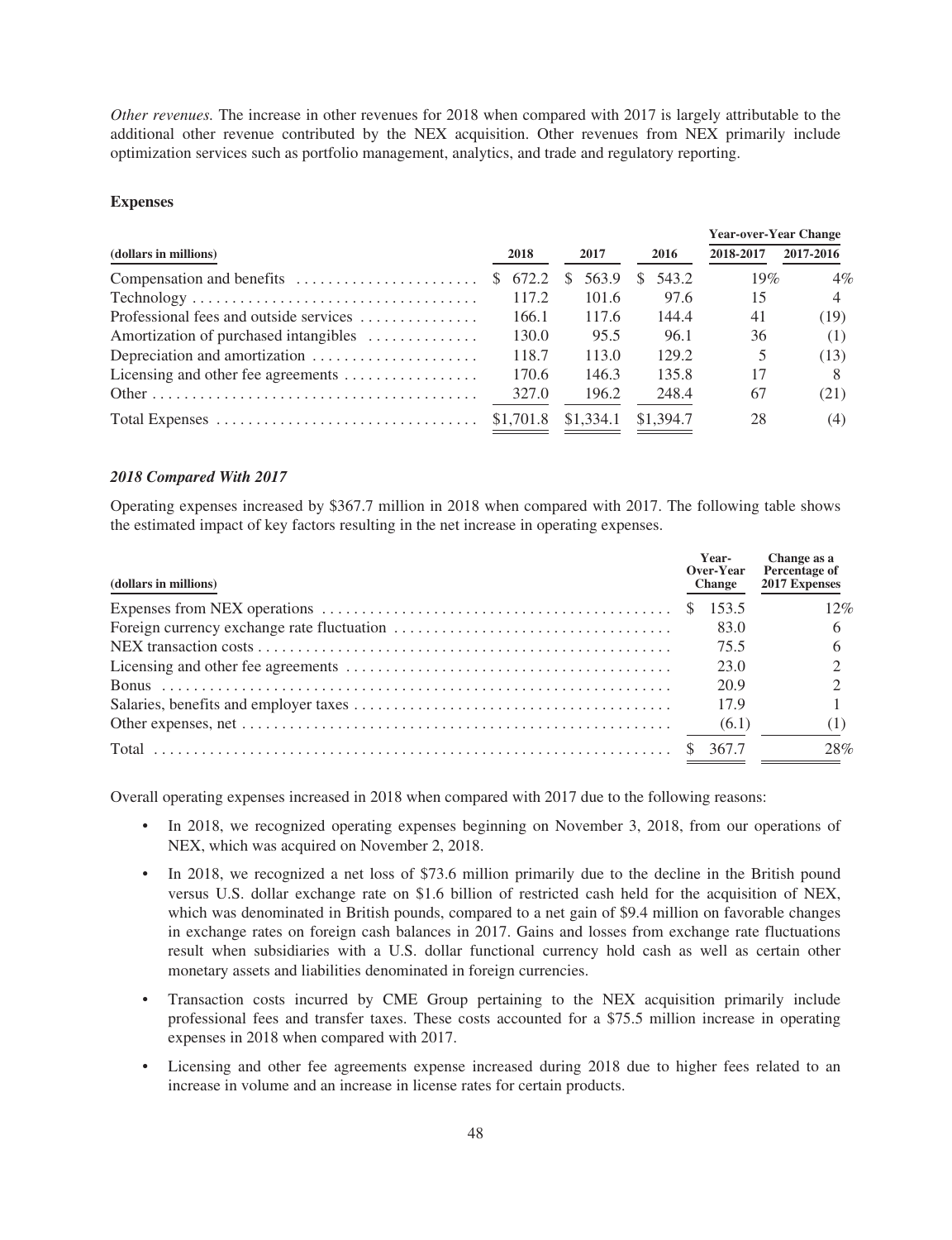- Bonus expense increased in 2018 due to improved performance relative to our cash earnings target in 2018 when compared with 2017 performance relative to our 2017 cash earnings target.
- Compensation and benefits expense increased as a result of higher average headcount primarily in our international locations as well as normal cost of living adjustments.

# *2017 Compared With 2016*

Operating expenses decreased by \$60.6 million in 2017 when compared with 2016. The following table shows the estimated impact of key factors resulting in the net decrease in operating expenses.

| (dollars in millions) | Year-<br>Over-Year<br><b>Change</b> | Change as a<br>Percentage of<br>2016 Expenses |  |
|-----------------------|-------------------------------------|-----------------------------------------------|--|
|                       |                                     | $(2)\%$                                       |  |
|                       | (28.6)                              | (2)                                           |  |
|                       | (26.8)                              | (2)                                           |  |
|                       | 10.5                                |                                               |  |
|                       | 18.8                                |                                               |  |
|                       | (0.6)                               |                                               |  |
|                       | (60.6)                              | (4)%                                          |  |

Decreases in operating expenses in 2017 when compared with 2016 were as follows:

- In 2017, we recognized a net gain of \$9.4 million due to a favorable change in exchange rates on foreign cash balances, compared with a net loss of \$24.5 million in 2016. Gains and losses from exchange rate fluctuations result when subsidiaries with a U.S. dollar functional currency hold cash as well as certain other monetary assets and liabilities denominated in foreign currencies.
- In the first quarter of 2016, we sold and leased back our datacenter in the Chicago area. The transaction was recognized under the financing method under generally accepted accounting principles. We recognized total losses and expenses of \$28.6 million, including a net loss on write-down to fair value of the assets and certain other transaction fees of \$27.1 million within other expenses and \$1.5 million of legal and other fees.
- Professional fees and outside services expense decreased in 2017 compared to 2016, largely due to higher legal and regulatory fees in 2016 related to our business activities and product offerings as well as higher professional fees related to a greater reliance on consultants for security and systems enhancement work.

The overall decrease in operating expenses in 2017 when compared with 2016 was partially offset by the following increases:

- Licensing and other fee agreements expense increased due to higher expense resulting from incentive payments made to facilitate the transition of the Russell contract open interest, as well as increased costs of revenue sharing agreements for certain licensed products. The overall increase in 2017 was partially offset by lower expense related to revenue sharing agreements for certain equity and energy contracts due to lower volume for these products compared to 2016.
- Compensation and benefits expense increased as a result of higher average headcount primarily in our international locations as well as normal cost of living adjustments.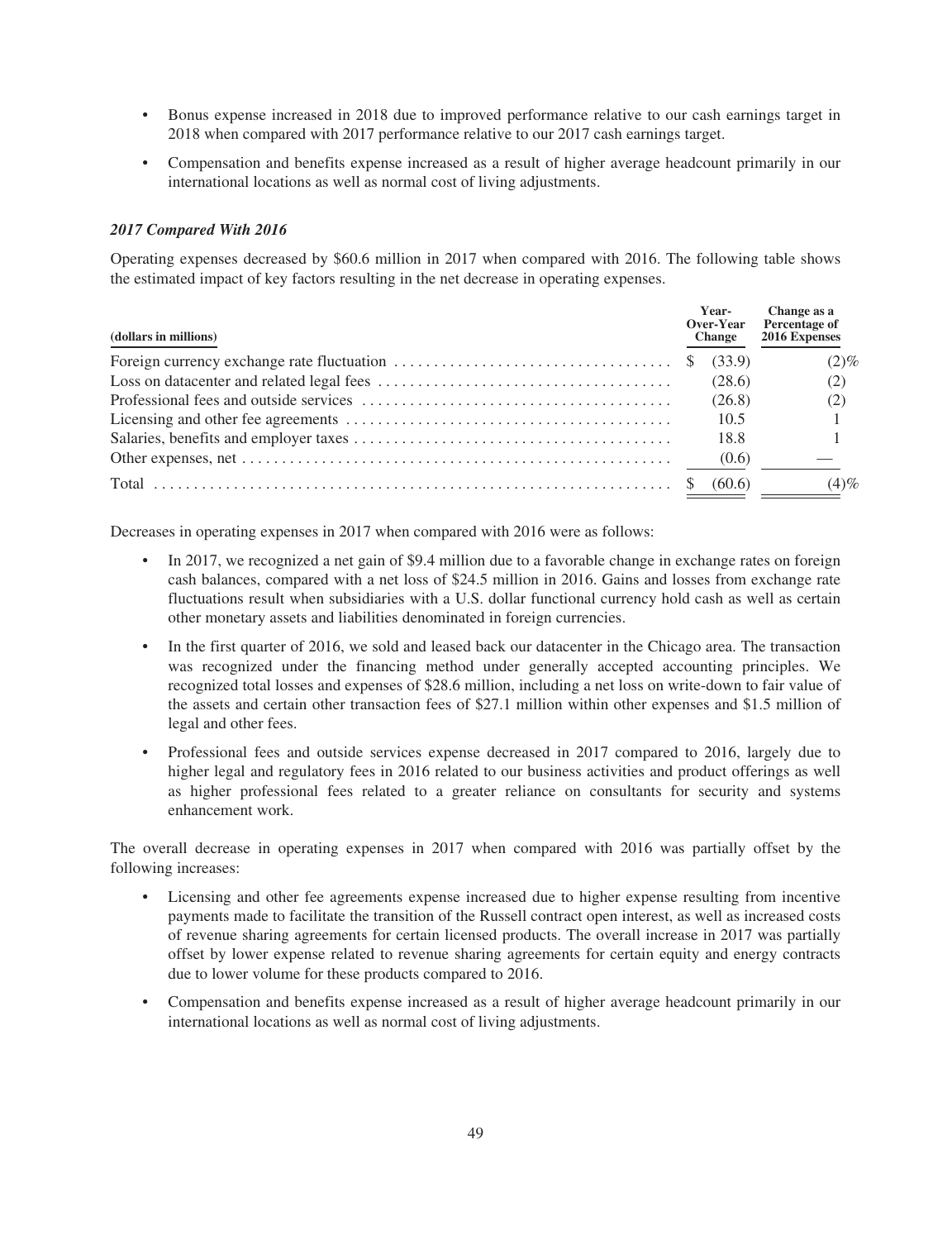## **Non-Operating Income (Expense)**

|                                                                                |         |         |        | <b>Year-over-Year Change</b> |           |
|--------------------------------------------------------------------------------|---------|---------|--------|------------------------------|-----------|
| (dollars in millions)                                                          | 2018    | 2017    | 2016   | 2018-2017                    | 2017-2016 |
|                                                                                |         |         |        | 40%                          | n.m.      |
|                                                                                |         |         |        | 35                           | (5)       |
| Equity in net earnings (losses) of unconsolidated                              |         |         |        |                              |           |
|                                                                                | 152.8   | 129.2   | 110.2  | 18                           | 17        |
| Other income (expense) $\dots \dots \dots \dots \dots \dots \dots \dots \dots$ | (570.0) | (328.2) | (41.4) | 74                           | n.m.      |
|                                                                                |         |         |        | (21)                         | 147       |

n.m. not meaningful

*Investment income.* The increases in investment income from 2016 to 2018 were largely due to increases in earnings from cash performance bond and guaranty fund contributions that are reinvested, which primarily resulted from higher rates of interest earned on the cash account at the Federal Reserve Bank of Chicago. In 2018, we recognized net realized and unrealized gains of \$97.4 million on certain privately-held equity investments. In 2017, we sold our remaining ownership interest in BM&FBOVESPA S.A. (BM&FBOVESPA) and recognized a gain of \$86.5 million, net of transaction costs. We also sold our 2% interest in Bolsa Mexicana de Valores, S.A.B. de C.V. and recognized a gain of \$2.3 million, net of transaction costs. In 2016, we recognized a net gain of \$48.4 million on sales of 28.0 million shares of our investment in BM&FBOVESPA.

*Interest and other borrowing costs.* Interest and other borrowing costs were higher in 2018 when compared with 2017 and 2016 due to the issuance of \$500.0 million of 3.75% fixed rate notes due June 2028 and \$700.0 million of 4.15% fixed rate notes due June 2048 during the second quarter of 2018. Interest and other borrowing costs were also higher due to issuance of commercial paper and the assumption of the outstanding NEX debt as part of the acquisition.

*Equity in net earnings (losses) of unconsolidated subsidiaries.* Higher income generated from our S&P/DJI business venture contributed to increases in equity in net earnings (losses) of unconsolidated subsidiaries from 2016 through 2018.

*Other income (expense).* From 2016 to 2018, we recognized higher expenses related to the distribution of interest earned on performance bond collateral reinvestment to the clearing firms. In 2018, we recognized net losses of \$62.3 million on various derivative contracts, which included our foreign exchange option and forward contracts used to mitigate certain exposure to foreign exchange rate fluctuation on the currency required to facilitate the NEX acquisition as well as derivative contracts that we assumed in our acquisition of NEX.

#### **Income Tax Provision**

The following table summarizes the effective tax rate for the periods presented:

|      |                                   |      |                     | <b>Year-over-Year Change</b> |
|------|-----------------------------------|------|---------------------|------------------------------|
| 2018 | 2017                              | 2016 | 2018-2017 2017-2016 |                              |
|      | $29.3\%$ $(60.8)\%$ $32.9\%$ n.m. |      |                     | n.m.                         |

n.m. not meaningful

In 2018 when compared with 2017, the effective tax rate increased primarily due to the remeasurement of the deferred tax liabilities recognized in 2017 from the U.S. income tax reform and state tax charges in 2018 related to the NEX acquisition.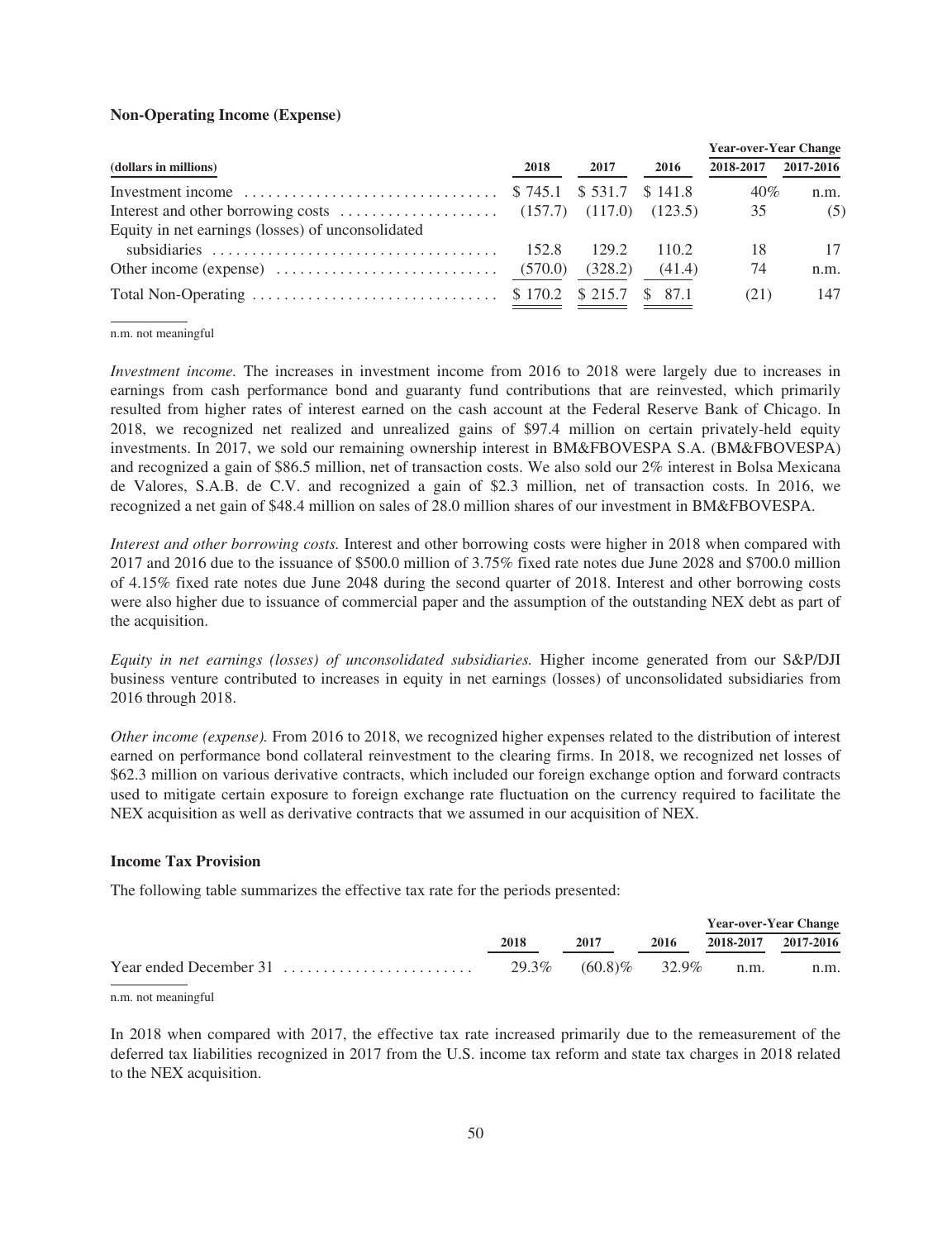The overall decrease in the effective tax rate in 2017 when compared with 2016 was primarily due to the remeasurement of the deferred tax liabilities as a result of the U.S. income tax reform. The decrease was partially offset by expense from a state and local tax law change recorded in the third quarter of 2017 as well as from reclassifying income tax expense from other comprehensive income for the sale of the remaining BM&FBOVESPA shares.

#### **LIQUIDITY AND CAPITAL RESOURCES**

#### **Cash Requirements**

We have historically met our funding requirements with cash generated by our ongoing operations. While our cost structure is fixed in the short term, our sources of operating cash are largely dependent on contract trading volume levels. We believe that our existing cash, cash equivalents, marketable securities and cash generated from operations will be sufficient to cover our working capital needs, capital expenditures and other commitments. However, it is possible that we may need to raise additional funds to finance our activities through issuances of commercial paper, future public debt offerings or by direct borrowings from financial institutions through our committed revolving credit facilities.

Cash will also be required for operating leases and non-cancellable purchase obligations as well as other obligations reflected as long-term liabilities on our consolidated balance sheet at December 31, 2018. These were as follows:

| (in millions)                                                        | <b>Operating</b><br><b>Leases</b> | Purchase<br><b>Obligations</b> | Debt<br><b>Obligations</b> | Other<br>Long-Term<br>Liabilities $(1)$ | <b>Total</b>   |
|----------------------------------------------------------------------|-----------------------------------|--------------------------------|----------------------------|-----------------------------------------|----------------|
| Year                                                                 |                                   |                                |                            |                                         |                |
|                                                                      |                                   | 24.7 \$                        | 720.4 \$                   |                                         | \$ 827.6       |
|                                                                      | 151.0                             | 34.0                           | 266.6                      | 22.7                                    | 474.3          |
|                                                                      | 154.7                             | 18.2                           | 1.401.1                    |                                         | 1.574.0        |
| Thereafter $\ldots \ldots \ldots \ldots \ldots \ldots \ldots \ldots$ | 586.2                             |                                | 4.324.9                    |                                         | 4.911.1        |
|                                                                      |                                   | 76.9 S                         | 6.713.0 \$                 |                                         | 22.7 \$7,787.0 |

(1) The liability for gross unrecognized income tax benefits, including interest and penalties, of \$459.7 million for uncertain tax positions is not included in the table due to uncertainty about the date of their settlement. It also excludes liabilities for lease arrangements as well as liabilities that have uncertainty associated with timing of payments, including liabilities for benefit plans. It also excludes liabilities that will not be settled in cash.

Operating leases include rent payments for office space in Chicago, New York and other smaller offices in the United States and in various foreign countries. The operating lease for our headquarters in Chicago expires in 2032. Annual minimum rental payments under this lease range from \$12.9 million to \$20.8 million. We also maintain operating leases for datacenter space in Chicago, which expires in March 2031. Annual minimum rental payments under this lease range from \$16.8 million to \$18.3 million. The operating lease for our office space in New York expires in December 2028. Annual minimum rental payments under this lease range from \$13.3 million to \$14.5 million.

Purchase obligations include minimum payments due under agreements for advertising, licensing, hardware, software and maintenance as well as telecommunication services. Debt obligations include repayment of principal and interest associated with the debt obligations. Other long-term liabilities include deferred payments for previous acquisitions completed by NEX before being acquired by CME Group.

Future capital expenditures for technology are anticipated as we continue to support our growth through increased system capacity, performance improvements as well as improvements to some of our office spaces. Each year, capital expenditures are incurred for improvements to and expansion of our offices, remote data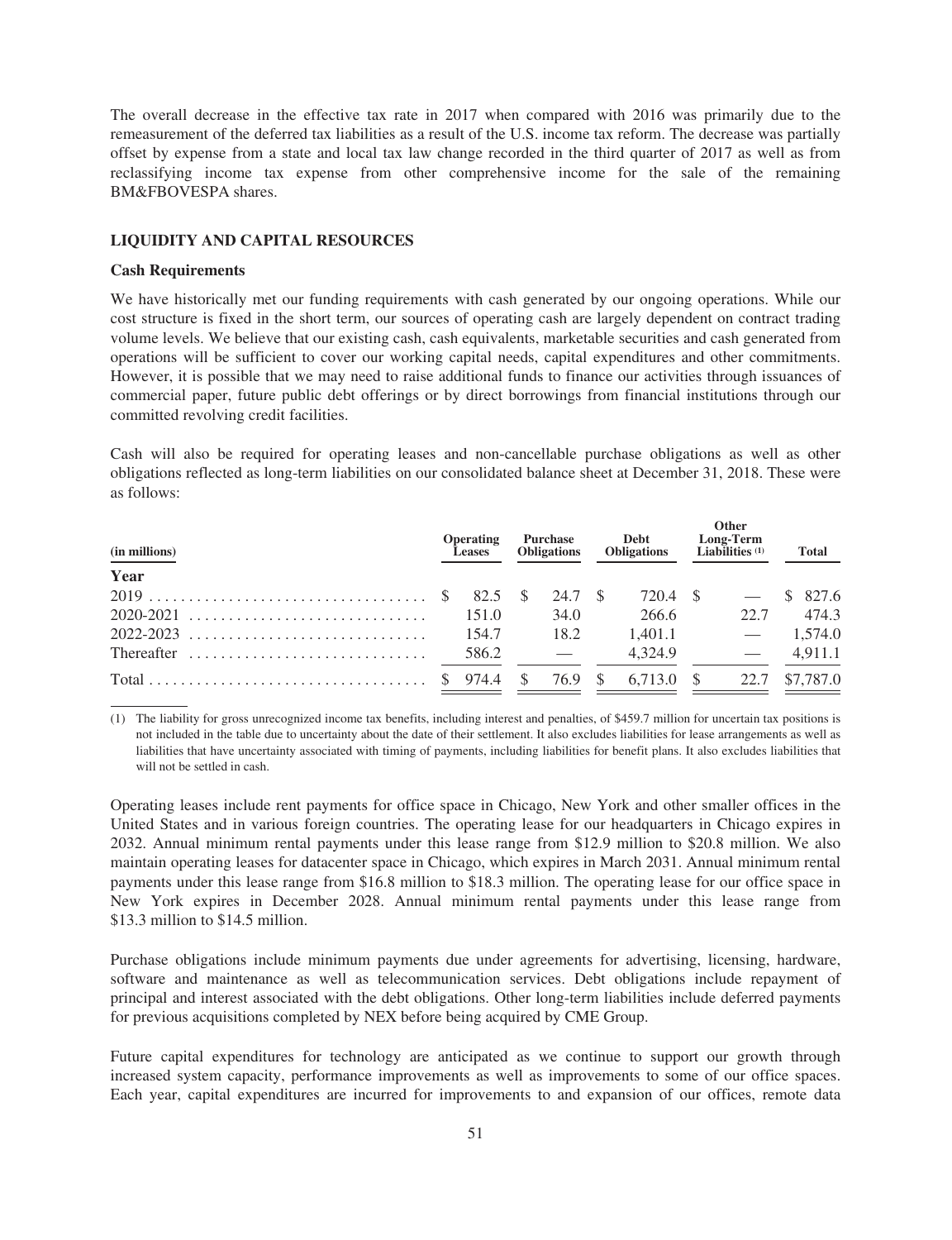centers, telecommunications network and other operating equipment. In 2019, we expect capital expenditures to total approximately \$180.0 million to \$190.0 million. We continue to monitor our capital needs and may revise our forecasted expenditures as necessary in the future.

We intend to continue to pay a regular quarterly dividend to our shareholders, which is set at between 50% to 60% of the prior year's cash earnings. The decision to pay a dividend and the amount of the dividend; however, remains within the discretion of our board of directors and may be affected by various factors, including our earnings, financial condition, capital requirements, levels of indebtedness and other considerations our board of directors deems relevant. CME Group is also required to comply with restrictions contained in the general corporation laws of its state of incorporation, which could also limit its ability to declare and pay dividends. On February 6, 2019 the board of directors declared a regular quarterly dividend of \$0.75 per share. The dividend will be payable on March 25, 2019 to shareholders of record on March 8, 2019. Assuming no changes in the number of shares outstanding, the first quarter dividend payment will total approximately \$270.0 million. The board of directors also declared an additional, annual variable dividend of \$1.75 per share on December 5, 2018 paid on January 16, 2019 to the shareholders of record on December 28, 2018. In general, the amount of the annual variable dividend will be determined by the end of each year, and the level will increase or decrease from year to year based on operating results, capitalization expenditures, potential merger and acquisition activity and other forms of capital return including regular dividends and share buybacks during the prior year.

### **Sources and Uses of Cash**

The following is a summary of cash flows from operating, investing and financing activities.

|                                                                                            |           |           |           | <b>Year-over-Year Change</b> |           |
|--------------------------------------------------------------------------------------------|-----------|-----------|-----------|------------------------------|-----------|
| (dollars in millions)                                                                      | 2018      | 2017      | 2016      | 2018-2017                    | 2017-2016 |
| Net cash provided by operating activities $\ldots \ldots$ \$ 2,440.8 \$ 1,751.1 \$ 1,732.0 |           |           |           | 39%                          | $1\%$     |
| Net cash (used by) provided by investing activities $\dots$                                | (1.889.6) | 179.9     | 53.7      | n.m.                         | n.m.      |
| Net cash used in financing activities $\ldots$                                             | (1.080.0) | (1.985.3) | (1.620.5) | (46)                         | 23        |

n.m. not meaningful

#### *Operating activities*

The increases in net cash provided by operating activities from 2016 through 2018 were largely attributable to increases in trading volumes, lower overall tax payments due to a reduction in the federal tax rate as well as higher investment income related to our reinvestment of cash performance bonds and guaranty fund collateral, net of the distribution of interest earned to the clearing firms.

#### *Investing activities*

The increase in cash used in investing activities in 2018 when compared with 2017 was largely due to the cash consideration required for the acquisition of NEX, net of cash received.

The increase in cash provided by investing activities in 2017 when compared with 2016 was due to proceeds from the sale of BM&FBOVESPA and Bolsa Mexicana de Valores, S.A.B. de C.V. shares.

#### *Financing activities*

The decrease in cash used in financing activities in 2018 when compared with 2017 was due to proceeds from the debt offering in the second quarter of 2018 as well as the net proceeds from issuance of commercial paper, which was used to finance the cash consideration for the acquisition of NEX. The decrease in cash used in financing activities was partially offset by an increase in cash dividends and the repayment of outstanding debt assumed in the acquisition of NEX.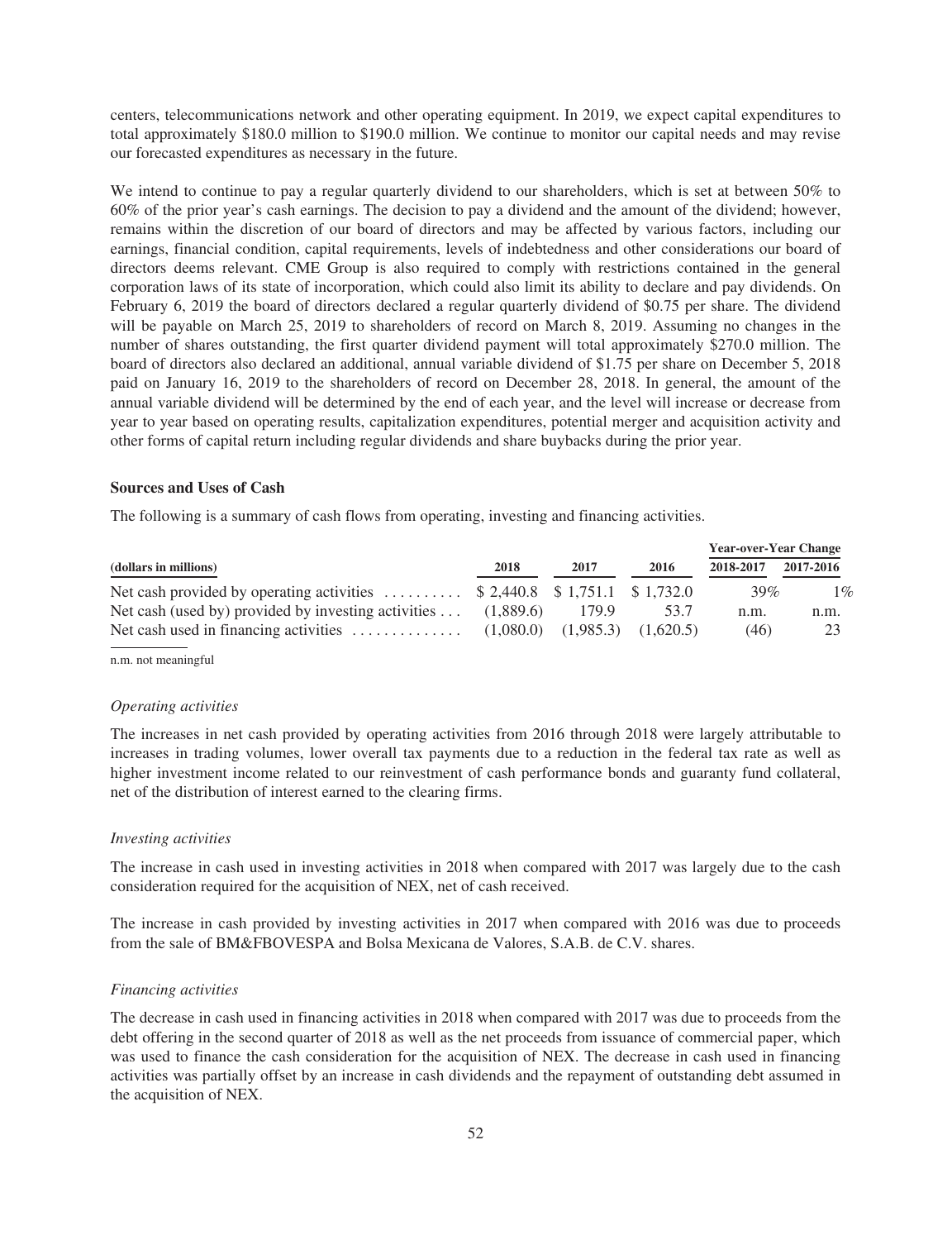The increase in cash used by financing activities in 2017 when compared with 2016 was attributable to higher cash dividends declared in 2017. The increase was partially offset by proceeds from a finance lease obligation related to the sale leaseback of the datacenter in the first quarter of 2016.

#### **Debt Instruments**

The following table summarizes our debt outstanding as of December 31, 2018:

| (in millions) | <b>Par Value</b> |
|---------------|------------------|
|               |                  |
|               |                  |
|               |                  |
|               |                  |
|               |                  |
|               |                  |
|               | 750.0            |
|               |                  |
|               |                  |

(1) We maintain a cross-currency swap contract, which swaps a euro-based stated interest rate of 3.13% for a pound-based interest rate of 4.40% and a euro-based principal repayment for a pound-based principal repayment on  $\epsilon$ 250.0 million fixed rate notes.

(2) We maintain a hedge contract to fix the exchange rate for the maturing principal and interest at a fixed British pound to Japanese yen exchange rate.

(3) We maintain a forward-starting interest rate swap agreement that modified the interest obligation associated with these notes so that the interest payable on the notes effectively became fixed at a rate of 3.32%.

(4) We maintain a forward-starting interest rate swap agreement that modified the interest obligation associated with these notes so that the interest payable on the notes effectively became fixed at a rate of 3.11%.

(5) We maintain a forward-starting interest rate swap agreement that modified the interest obligation associated with these notes so that the interest payable effectively became fixed at a rate of 4.73%.

In June 2018, we completed offerings of \$500.0 million of 3.75% fixed rate notes due June 2028 and \$700.0 million of 4.15% fixed rate notes due June 2048. We used the net proceeds from the offering, together with cash on hand, to finance the cash consideration for the acquisition of NEX. In connection with the acquisition, we issued commercial paper in the fourth quarter of 2018 and have an outstanding balance of \$389.9 million at December 31, 2018. The commercial paper is backed by the \$2.4 billion multi-currency revolving senior credit facility.

As part of our acquisition of NEX, we assumed their outstanding debt, which included a €350.0 million Eurobond maturing in March 2019, a ¥19.1 billion term loan maturing in March 2019 and a €15.0 million fixed rate note maturing in May 2023. NEX maintained a £350.0 million revolving credit facility that was paid down and terminated in November 2018.

We maintain a \$2.4 billion multi-currency revolving senior credit facility with various financial institutions, which matures in November 2022. The proceeds from this facility can be used for general corporate purposes, which includes providing liquidity for our clearing house in certain circumstances at CME Group's discretion and, if necessary, for maturities of commercial paper. As long as we are not in default under this facility, we have the option to increase it up to \$3.0 billion with the consent of the agent and lenders providing the additional funds. This facility is voluntarily pre-payable from time to time without premium or penalty. Under this facility, we are required to remain in compliance with a consolidated net worth test, which is defined as our consolidated shareholders' equity at September 30, 2017, giving effect to share repurchases made and special dividends paid during the term of the agreements (and in no event greater than \$2.0 billion in aggregate), multiplied by 0.65. We currently do not have any borrowings outstanding under this facility, but the outstanding commercial paper balance is backstopped against this facility.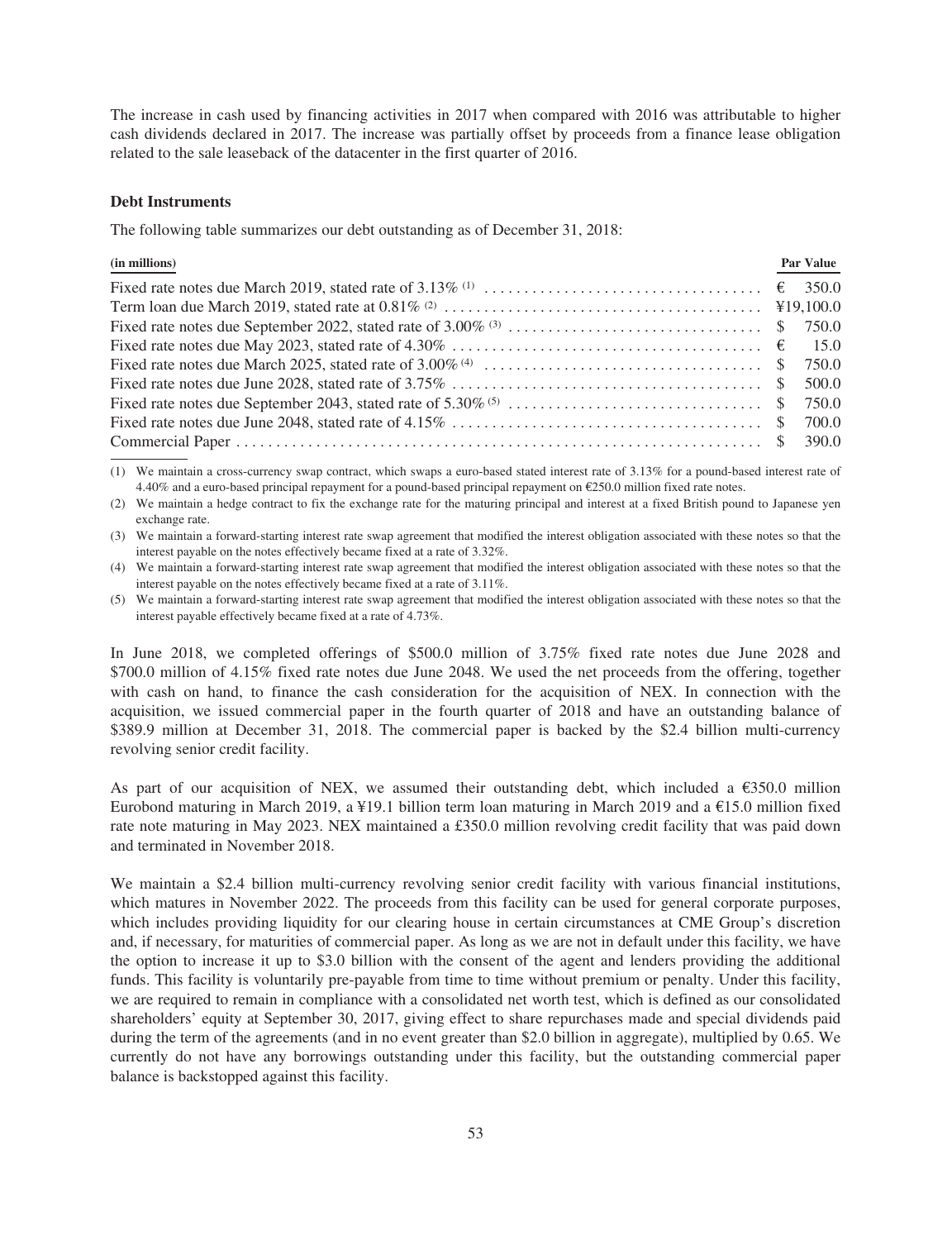We maintain a 364-day multi-currency revolving secured credit facility with a consortium of domestic and international banks to be used in certain situations by CME Clearing. The facility provides for borrowings of up to \$7.0 billion. We may use the proceeds to provide temporary liquidity in the unlikely event of a clearing firm default, in the event of a liquidity constraint or default by a depositary (custodian for our collateral), or in the event of a temporary disruption with the domestic payments system that would delay payment of settlement variation between us and our clearing firms. Clearing firm guaranty fund contributions received in the form of cash or U.S. Treasury securities as well as the performance bond assets of a defaulting firm can be used to collateralize the facility. At December 31, 2018, guaranty funds available to collateralize the facility totaled \$7.4 billion. We have the option to request an increase in the line from \$7.0 billion to \$10.0 billion. Our 364-day facility contains a requirement that CME remain in compliance with a consolidated tangible net worth test, defined as CME consolidated shareholder's equity less intangible assets (as defined in the agreement), of not less than \$800.0 million. We currently do not have any borrowings outstanding under this facility. On November 1, 2018, we amended and extended the agreement to include two extension dates, which allow us to terminate or extend the agreement within six or nine months.

The indentures governing our fixed rate notes, our \$2.4 billion multi-currency revolving senior credit facility and our 364-day multi-currency revolving secured credit facility for \$7.0 billion do not contain specific covenants that restrict the ability to pay dividends. These documents, however, do contain other customary financial and operating covenants that place restrictions on the operations of the company that could indirectly affect the ability to pay dividends.

At December 31, 2018, we have excess borrowing capacity for general corporate purposes of approximately \$2.0 billion under our multi-currency revolving senior credit facility.

At December 31, 2018, we were in compliance with the various covenant requirements of all our debt facilities.

CME Group, as a holding company, has no operations of its own. Instead, it relies on dividends declared and paid to it by its subsidiaries in order to provide a portion of the funds which it uses to pay dividends to its shareholders.

To satisfy our performance bond obligation with Singapore Exchange Limited, we may pledge CME-owned U.S. Treasury securities or U.S. dollars in lieu of, or in combination with, irrevocable letters of credit. At December 31, 2018, we had pledged letters of credit totaling \$285.0 million.

The following table summarizes our credit ratings as of December 31, 2018:

| Rating Agency | Short-Term Long-Term | Debt Rating Debt Rating Outlook |               |
|---------------|----------------------|---------------------------------|---------------|
|               | $A1+$                | $AA-$                           | - Stable      |
|               | P1                   | Aa <sup>3</sup>                 | <b>Stable</b> |

Given our cash flow generation, our ability to pay down debt levels and our ability to refinance existing debt facilities, if necessary, we expect to maintain an investment grade rating. If our ratings are downgraded below investment grade due to a change of control, we are required to make an offer to repurchase our CME Group fixed rate notes at a price equal to 101% of the principal amount, plus accrued and unpaid interest.

# **Off-Balance Sheet Arrangements**

As of December 31, 2018, we did not have any off-balance sheet arrangements as defined by Securities and Exchange Commission rules and regulations.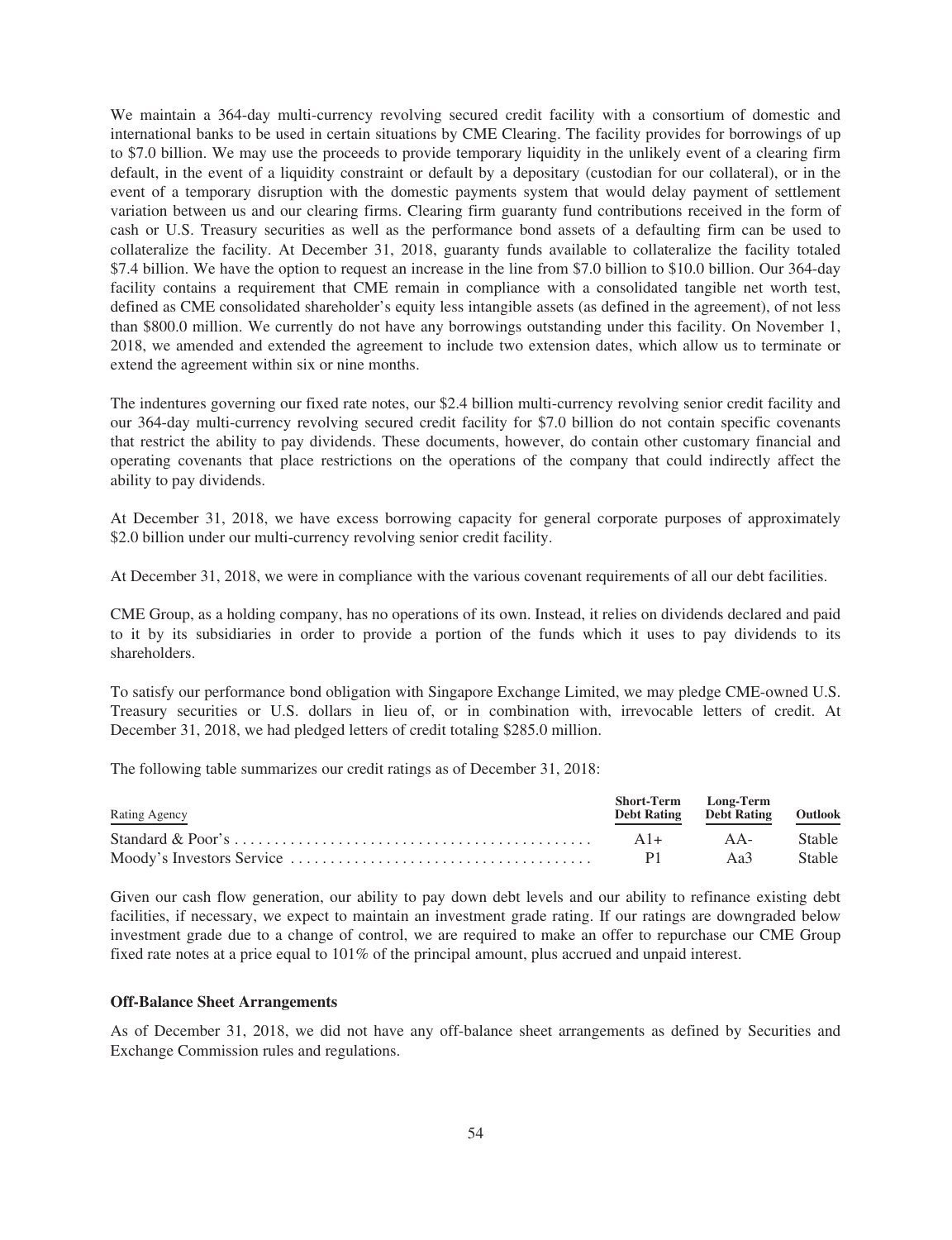# **Liquidity and Cash Management**

Cash and cash equivalents totaled \$1.4 billion at December 31, 2018 and \$1.9 billion at December 31, 2017. The balance retained in cash and cash equivalents is a function of anticipated or possible short-term cash needs, prevailing interest rates, our investment policy and alternative investment choices. A majority of our cash and cash equivalents balance is invested in money market mutual funds that invest only in U.S. Treasury securities, U.S. government agency securities and U.S. Treasury security reverse repurchase agreements. Our exposure to credit and liquidity risk is minimal given the nature of the investments. Cash that is not available for general corporate purposes because of regulatory requirements or other restrictions is classified as restricted cash and is included in other current assets or other assets on the consolidated balance sheets.

Our practice is to have our pension plan 100% funded at each year end on a projected benefit obligation basis, while also satisfying any minimum required contribution and obtaining the maximum tax deduction. Based on our actuarial projections, we estimate that no contribution will be necessary in 2019 as we exceeded our funding goal by \$50.7 million in 2018. However, the amount of the actual contribution is contingent on various factors, including the actual rate of return on our plan assets during 2019 and the December 31, 2019 discount rate.

# **Regulatory Requirements**

CME is regulated by the CFTC as a U.S. Derivatives Clearing Organization (DCO). DCOs are required to maintain capital, as defined by the CFTC, in an amount at least equal to one year of projected operating expenses as well as cash, liquid securities, or a line of credit at least equal to six months of projected operating expenses. CME was designated by the Financial Stability Oversight Council as a systemically important financial market utility under Title VIII of Dodd-Frank. As a result, CME must comply with CFTC regulations applicable to a systemically important DCO for financial resources and liquidity resources. CME is in compliance with all DCO financial requirements.

CME, CBOT, NYMEX and COMEX are regulated by the CFTC as Designated Contract Markets (DCM). DCMs are required to maintain capital, as defined by the CFTC, in an amount at least equal to one year of projected operating expenses as well as cash, liquid securities or a line of credit at least equal to six months of projected operating expenses. Our DCMs are in compliance with all DCM financial requirements.

BrokerTec Americas LLC is required to maintain sufficient net capital under Securities Exchange Act Rule 15c3-1 (the "Net Capital Rule"). The Net Capital Rule focuses on liquidity and is designed to protect securities customers, counterparties, and creditors by requiring that broker-dealers have sufficient liquid resources on hand at all times to satisfy claims promptly. Rule 15c3-3, or the customer protection rule, which complements rule 15c3-1, is designed to ensure that customer property (securities and funds) in the custody of broker-dealers is adequately safeguarded. By law, both of these rules apply to the activities of registered broker-dealers, but not to unregistered affiliates. Since the firm does not hold any customer securities or funds, the firm received approval from the Financial Industry Regulatory Authority and the SEC to become a (k)(2)(i) broker dealer in November 2017. A company operating under the  $(k)(2)(i)$  exemption is not required to lock up customer funds as would otherwise be required under Rule 15c3-3 of the Securities Exchange Act.

# **ITEM 7A.QUANTITATIVE AND QUALITATIVE DISCLOSURES ABOUT MARKET RISK**

We are subject to various market risks, including those caused by changes in interest rates, credit, foreign currency exchange rates and equity prices.

#### **Interest Rate Risk**

Debt outstanding at December 31, 2018 consisted of fixed-rate borrowings of \$4.4 billion (in U.S. dollar equivalent). Changes in interest rates impact the fair values of fixed-rate debt, but do not impact earnings or cash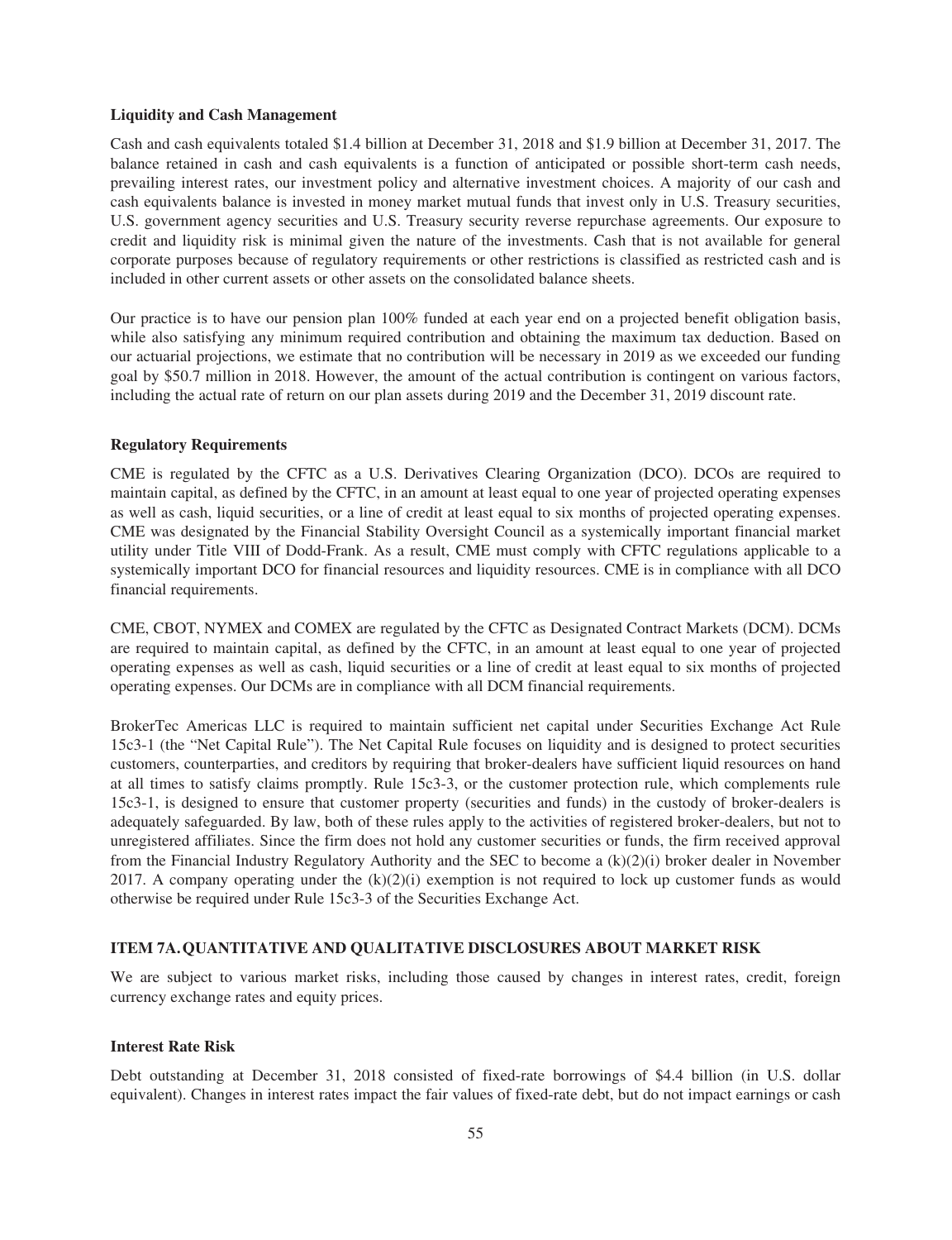flows. We did not have any variable-rate borrowings at December 31, 2018. At December 31, 2018, we maintained \$389.9 million of commercial paper. Commercial paper is considered a fixed rate borrowing; however, because maturities for commercial paper are generally less than 90 days, commercial paper is considered subject to interest rate fluctuations.

# **Credit Risk**

## *CME Clearing House*

Our clearing house acts as the counterparty to all trades consummated on our exchanges as well as through third party exchanges and swaps markets for which we provide clearing services. As a result, we are exposed to significant credit risk of third parties, including clearing firms. We are also exposed, indirectly, to the credit risk of customers of our clearing firms. These parties may default on their obligations due to bankruptcy, lack of liquidity, operational failure or other reasons.

In order to ensure performance, we establish and monitor financial requirements for our clearing firms. We set minimum performance bond requirements for exchange-traded and interest rate swaps products. For clearing firms, we establish performance bond requirements to cover at least 99% of expected price changes for a given product within a given historical period with further quantitative and qualitative considerations based on market risk. We establish haircuts applied to collateral deposited to meet performance bond requirements to cover at least 99% of expected price changes and foreign currency changes for a given asset within a given historical period with further quantitative and qualitative considerations. Haircuts vary depending on the type of collateral and maturity. We mark-to-market open positions of clearing firms at least once a day (twice a day for futures and options contracts) and require payment from clearing firms whose positions have lost value and make payments to clearing firms whose positions have gained value. We have the capability to mark-to-market more frequently as market conditions warrant. These practices allow our clearing house to quickly identify any clearing firms that may not be able to satisfy the financial obligations resulting from changes in the prices of their open positions before those financial obligations become exceptionally large and jeopardize the ability of our clearing house to ensure performance of their open positions.

Although we have policies and procedures to help ensure that our clearing firms can satisfy their obligations, these policies and procedures may not succeed in detecting problems or preventing defaults. We also have in place various measures intended to enable us to cover any default and maintain liquidity.

Despite our safeguards, we cannot assure you that these measures will be sufficient to protect us from a default or that we will not be materially and adversely affected in the event of a significant default.

We maintain two separate financial safeguard packages:

- a financial safeguard package for all futures and options contracts other than cleared interest rate swap contracts (base package); and
- a financial safeguard package for cleared interest rate swap contracts.

In the unlikely event of a payment default by a clearing firm, we would first apply assets of the defaulting clearing firm to satisfy its payment obligation. These assets include the defaulting firm's guaranty fund contributions, performance bonds and any other available assets, such as assets required for clearing membership and any associated trading rights. In addition, we would make a demand for payment pursuant to any applicable guarantee provided to us by the parent company of the clearing firm. Thereafter, if the payment default remains unsatisfied, we would use our corporate contributions designated for the respective financial safeguard package. We would then use guaranty fund contributions of other clearing firms within the respective financial safeguard package and funds collected through an assessment against solvent clearing firms within the respective financial safeguard package to satisfy the deficit.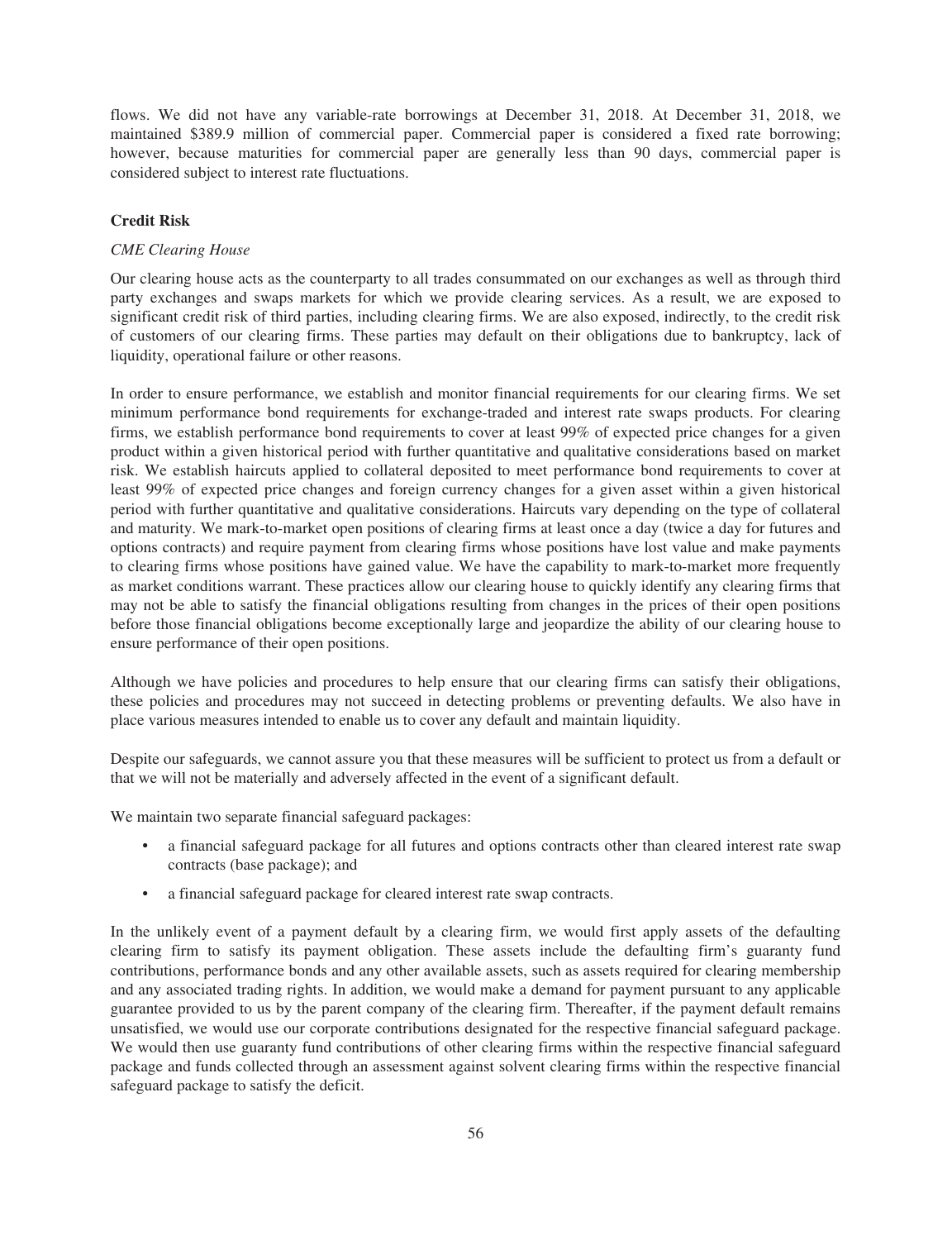We maintain a \$7.0 billion 364-day multi-currency line of credit with a consortium of domestic and international banks to be used in certain situations by CME Clearing. We have the option to request an increase in the line from \$7.0 billion to \$10.0 billion. We may use the proceeds to provide temporary liquidity in the unlikely event of a clearing firm default, in the event of a liquidity constraint or default by a depositary (custodian of the collateral) or in the event of a temporary disruption with the payments systems that would delay payment of settlement variation between us and our clearing firms. The credit agreement requires us to pledge certain assets to the line of credit custodian prior to drawing on the line of credit. Pledged assets may include clearing firm guaranty fund deposits held by us in the form of cash or U.S. Treasury securities. Performance bond collateral of a defaulting clearing firm may also be used to secure a draw on the line. In addition to the 364-day multicurrency line of credit, we also have the option to use our \$2.4 billion multi-currency revolving senior credit facility to provide liquidity for our clearing house in the unlikely event of default.

At December 31, 2018, aggregate performance bond deposits for clearing firms for both financial safeguard packages was \$143.2 billion including \$38.2 billion of cash performance bond deposits and \$2.7 billion of letters of credit. A defaulting firm's performance bond deposits can be used in the event of default of that clearing firm.

The following shows the available assets at December 31, 2018 in the event of a payment default by a clearing firm for the base financial safeguard package after first utilizing the defaulting firm's available assets:

| (in millions) | <b>CME Clearing</b><br><b>Available Assets</b> |
|---------------|------------------------------------------------|
|               |                                                |
|               | 4.096.0                                        |
|               | 11.264.0                                       |

(1) CME Clearing designates \$100.0 million of corporate contributions to satisfy a clearing firm default in the event that the defaulting clearing firm's guaranty contributions and performance bonds do not satisfy the deficit.

(2) Guaranty fund contributions of clearing firms include guaranty fund contributions required of clearing firms, but do not include any excess deposits held by us at the direction of clearing firms.

(3) In the event of a clearing firm default, if a loss continues to exist after the utilization of the assets of the defaulted firm, our corporate contribution and the non-defaulting clearing firms' guaranty fund contributions, we would assess all non-defaulting clearing members as provided in the rules governing the guaranty fund. We could assess non-defaulting clearing members 275% of their existing guaranty fund requirements up to a maximum of 550% of their existing guaranty fund requirements as provided in the rules. Assessment powers are calculated to reflect the potential obligation that each clearing member could be called for in the event clearing member defaults exhaust the guaranty fund, however the total amount available would be reduced by the defaulted clearing members assessment obligations since they would no longer be able to satisfy their obligations.

The following shows the available assets for the interest rate swap financial safeguard package at December 31, 2018 in the event of a payment default by a clearing firm that clears interest rate swap contracts, after first utilizing the defaulting firm's available assets:

| (in millions) | <b>CME Clearing</b><br><b>Available Assets</b> |
|---------------|------------------------------------------------|
|               |                                                |
|               | 3.319.5                                        |
|               | 1.121.9                                        |

<sup>(1)</sup> CME Clearing designates \$150.0 million of corporate contributions to satisfy a clearing firm default in the event that the defaulting clearing firm's guaranty contributions and performance bonds do not satisfy the deficit.

<sup>(2)</sup> Guaranty fund contributions of clearing firms for interest rate swap contracts include guaranty fund contributions required of those clearing firms.

<sup>(3)</sup> In the event of a clearing firm default, if a loss continues to exist after the utilization of the assets of the defaulted firm, our corporate contribution and the non-defaulting firms' guaranty fund contributions, we would assess non-defaulting clearing members as provided in the rules governing the interest rate swap guaranty fund.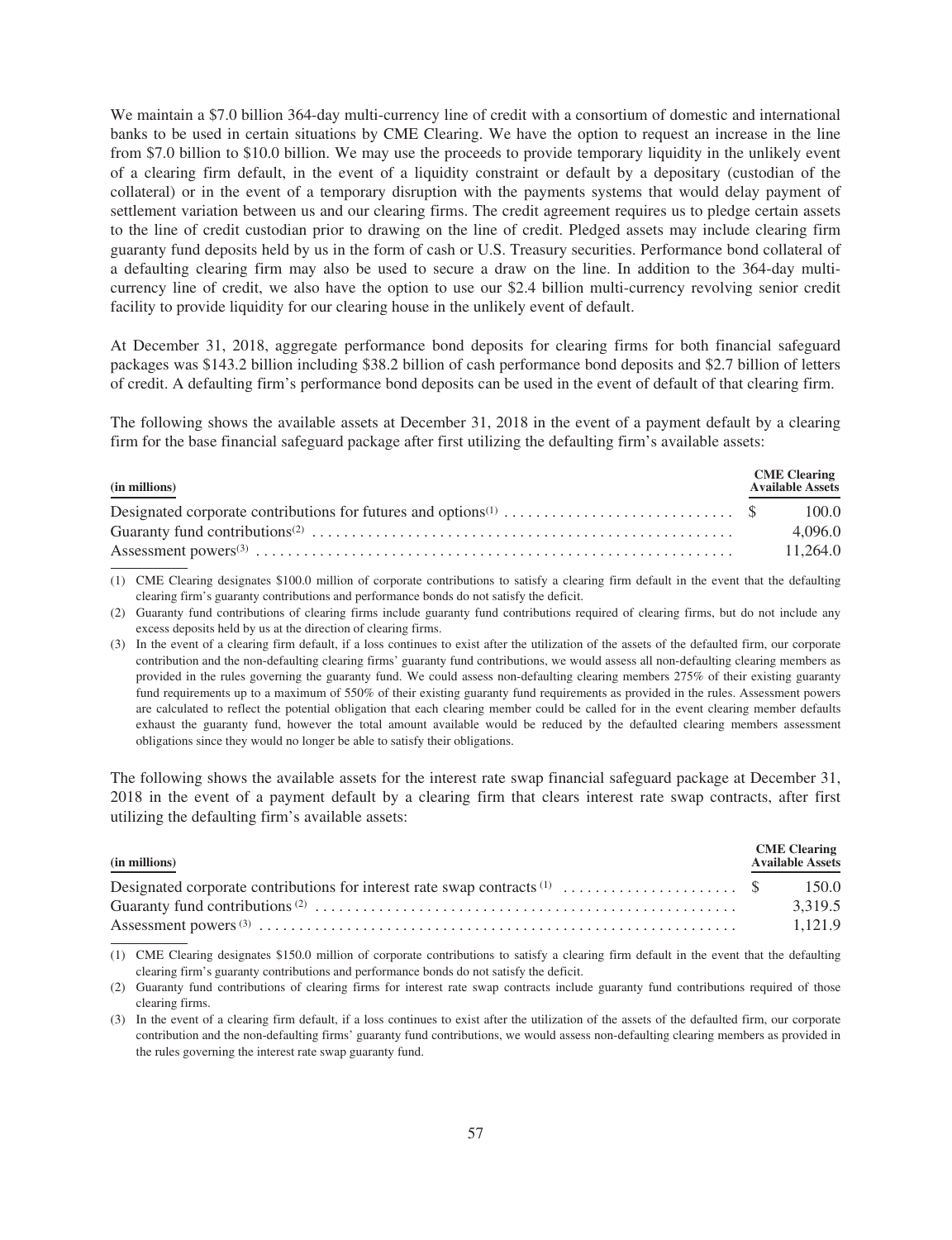#### *BrokerTec Matched Principal Business*

BrokerTec maintains a matched principal business, where it serves as a fully matched counterparty to offsetting positions entered into by clients on its electronic trading platform to facilitate anonymity and access to clearing and settlement. BrokerTec uses Fixed Income Clearing Corporation (FICC), a third-party central clearing house as well as a third-party clearing bank for the settlement of transactions and is required to post short-term margin requirements twice a day that can vary based on the size of unsettled transactions and any adverse market changes. At December 31, 2018, the balance of the collateral at FICC was \$100.0 million, which was included in other current assets on the consolidated balance sheet.

Without sufficient funds to meet its obligations, BrokerTec could be exposed to risk of breach of contract with the counterparties and the inability to continue as a member of the third-party central clearing house. Transactions with clearing house members are typically confirmed and novated shortly after execution, at which point the clearing house assumes the risk of settlement. For transactions with counterparties that are not members of the clearing house, settlement typically occurs on the day following execution and, prior to settlement, BrokerTec is exposed to the risk of loss in the event a counterparty fails to meet its obligations. If that were to occur, BrokerTec would have the right to cover or liquidate the open position but could incur a loss as a result of market movements.

# **Foreign Currency Exchange Rate Risk**

# *Foreign Currency Transaction Risk*

We have foreign currency transaction risk related to changes in exchange rates on monetary assets, liabilities, revenues and expenses held at subsidiaries where those balances and activity are denominated in a currency other than the subsidiary's functional currency. Gains and losses on foreign currency transactions result primarily from cash, debt and other monetary assets, liabilities, revenues and expenses denominated in British pounds, euros and Japanese yen. During 2018, we maintained a restricted cash balance of \$1.6 billion held for the acquisition of NEX, which was denominated in British pounds. This cash balance contributed to a significant portion of the net foreign currency transaction loss incurred in 2018.

In conjunction with the acquisition, we assumed the outstanding debt of NEX on the acquisition date, which includes a €350.0 million Eurobond maturing in March 2019, a ¥19.1 billion term loan due in March 2019 and a €15.0 million fixed rate note maturing in May 2023. Since the debt is denominated in euros and Japanese yen, we have foreign currency transaction risk related to changes in these currencies until the debt is repaid. We maintain a hedge contract on the exchange rate risk between the Japanese yen and the British pound on the maturing principal and interest payments of the Japanese yen-based term loan, but we have foreign currency transaction risk between the U.S. dollar and the British pound until the Japanese yen-based term loan is repaid. We also maintain a cross-currency swap on part of the outstanding par value on our €350.0 million Eurobond maturing in March 2019, which swaps our euro-based principal and interest payments for British pound-based payments.

Aggregate transaction gains (losses) for 2018, 2017 and 2016 were \$(73.6) million, \$9.4 million and \$(24.5) million, respectively. We expect the foreign currency gain/loss to continue to fluctuate as long as we continue to hold monetary assets and liabilities at those subsidiaries.

#### *Foreign Currency Translation Risk*

We have foreign currency translation risk related to the translation of our foreign subsidiaries' assets, liabilities, revenues and expenses from their respective functional currencies to the U.S. dollar at each reporting date. Fluctuations in exchange rates may impact the amount of assets, liabilities, revenues and expenses we report on our consolidated balance sheets and consolidated statements of income. The financial statements of those foreign subsidiaries with functional currencies other than the U.S. dollar are translated into U.S. dollars using a current exchange rate. Gains and losses resulting from this translation are recognized as a foreign currency translation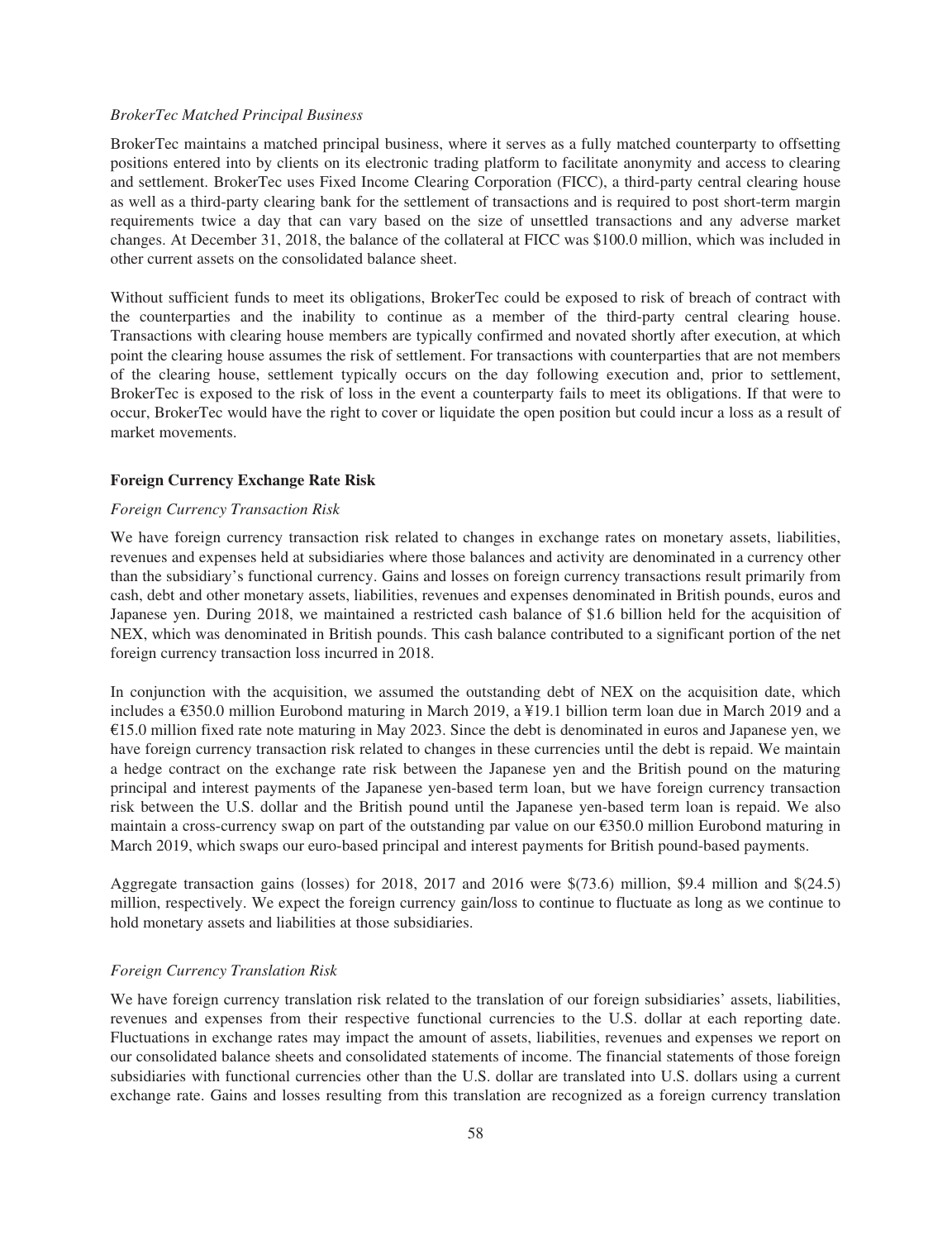adjustment within accumulated other comprehensive income, which is a component of shareholders' equity and comprehensive income. Aggregate translation gains (losses), net of tax, for 2018, 2017 and 2016 were \$(2.5) million, \$7.5 million and \$(6.9) million, respectively.

# *Foreign Currency Exchange Risk Related to Customer Collateral*

A portion of performance bond deposits is denominated in various foreign currencies. We mark-to-market all deposits daily and require payment from clearing firms whose collateral has lost value due to changes in foreign currency rates and price. Therefore, our exposure to foreign currency risk related to performance bond deposits is considered minimal and is not expected to be material to our financial condition or operating results.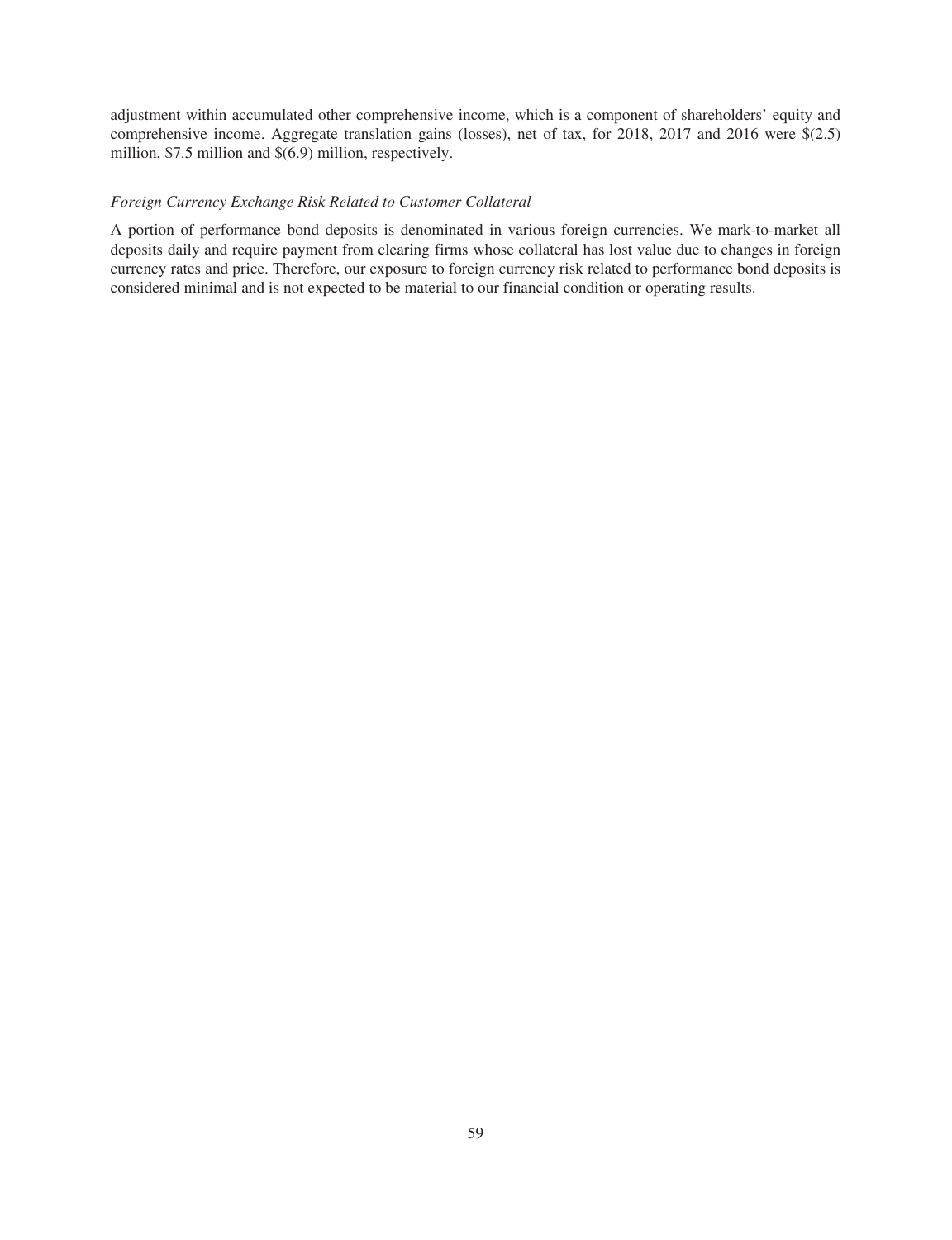# **ITEM 8. FINANCIAL STATEMENTS AND SUPPLEMENTARY DATA**

# **CME GROUP INC. AND SUBSIDIARIES CONSOLIDATED BALANCE SHEETS**

(dollars in millions, except per share data; shares in thousands)

|                                                                                                                               | December 31,          |            |
|-------------------------------------------------------------------------------------------------------------------------------|-----------------------|------------|
|                                                                                                                               | 2018                  | 2017       |
| <b>Assets</b>                                                                                                                 |                       |            |
| <b>Current Assets:</b>                                                                                                        |                       |            |
|                                                                                                                               | \$1,374.5             | \$1,903.6  |
|                                                                                                                               | 72.9                  | 90.1       |
|                                                                                                                               | 553.3                 | 359.7      |
| Other current assets (includes $$1.5$ and $$0$ in restricted cash)                                                            | 430.5                 | 367.8      |
| Performance bonds and guaranty fund contributions                                                                             | 39,455.5              | 44,185.3   |
|                                                                                                                               | 41,886.7              | 46,906.5   |
|                                                                                                                               | 448.7                 | 399.7      |
|                                                                                                                               | 17,175.3              | 17,175.3   |
|                                                                                                                               | 5,500.1               | 2,346.3    |
|                                                                                                                               | 10,805.3              | 7,569.0    |
|                                                                                                                               | 1,659.6               | 1,394.4    |
|                                                                                                                               | \$77,475.7            | \$75,791.2 |
| <b>Liabilities and Equity</b>                                                                                                 |                       |            |
| <b>Current Liabilities:</b>                                                                                                   |                       |            |
|                                                                                                                               | 116.0<br><sup>S</sup> | \$<br>31.3 |
|                                                                                                                               | 574.2                 |            |
|                                                                                                                               | 1,126.9               | 1,456.3    |
| Performance bonds and guaranty fund contributions                                                                             | 39,455.5              | 44,185.3   |
|                                                                                                                               | 41,272.6              | 45,672.9   |
|                                                                                                                               | 3,826.8               | 2,233.1    |
|                                                                                                                               | 5,665.9               | 4,857.7    |
|                                                                                                                               | 745.1                 | 615.7      |
|                                                                                                                               | 51,510.4              | 53,379.4   |
| Shareholders' Equity:                                                                                                         |                       |            |
| Preferred stock, \$0.01 par value, 10,000 shares authorized as of December 31, 2018                                           |                       |            |
| and 2017; none issued $\dots \dots \dots \dots \dots \dots \dots \dots \dots \dots \dots \dots \dots \dots \dots \dots \dots$ |                       |            |
| Class A common stock, \$0.01 par value, 1,000,000 shares authorized as of                                                     |                       |            |
| December 31, 2018 and 2017, 356,824 and 339,235 shares issued and                                                             |                       |            |
| outstanding as of December 31, 2018 and 2017, respectively                                                                    | 3.6                   | 3.4        |
| Class B common stock, \$0.01 par value, 3 shares authorized, issued and                                                       |                       |            |
|                                                                                                                               |                       |            |
|                                                                                                                               | 21,054.3              | 17,896.9   |
|                                                                                                                               | 4,855.3               | 4,497.2    |
| Accumulated other comprehensive income (loss)                                                                                 | 5.3                   | 14.3       |
|                                                                                                                               | 25,918.5              | 22,411.8   |
|                                                                                                                               | 46.8                  |            |
|                                                                                                                               | 25,965.3              | 22,411.8   |
|                                                                                                                               | \$77,475.7            | \$75,791.2 |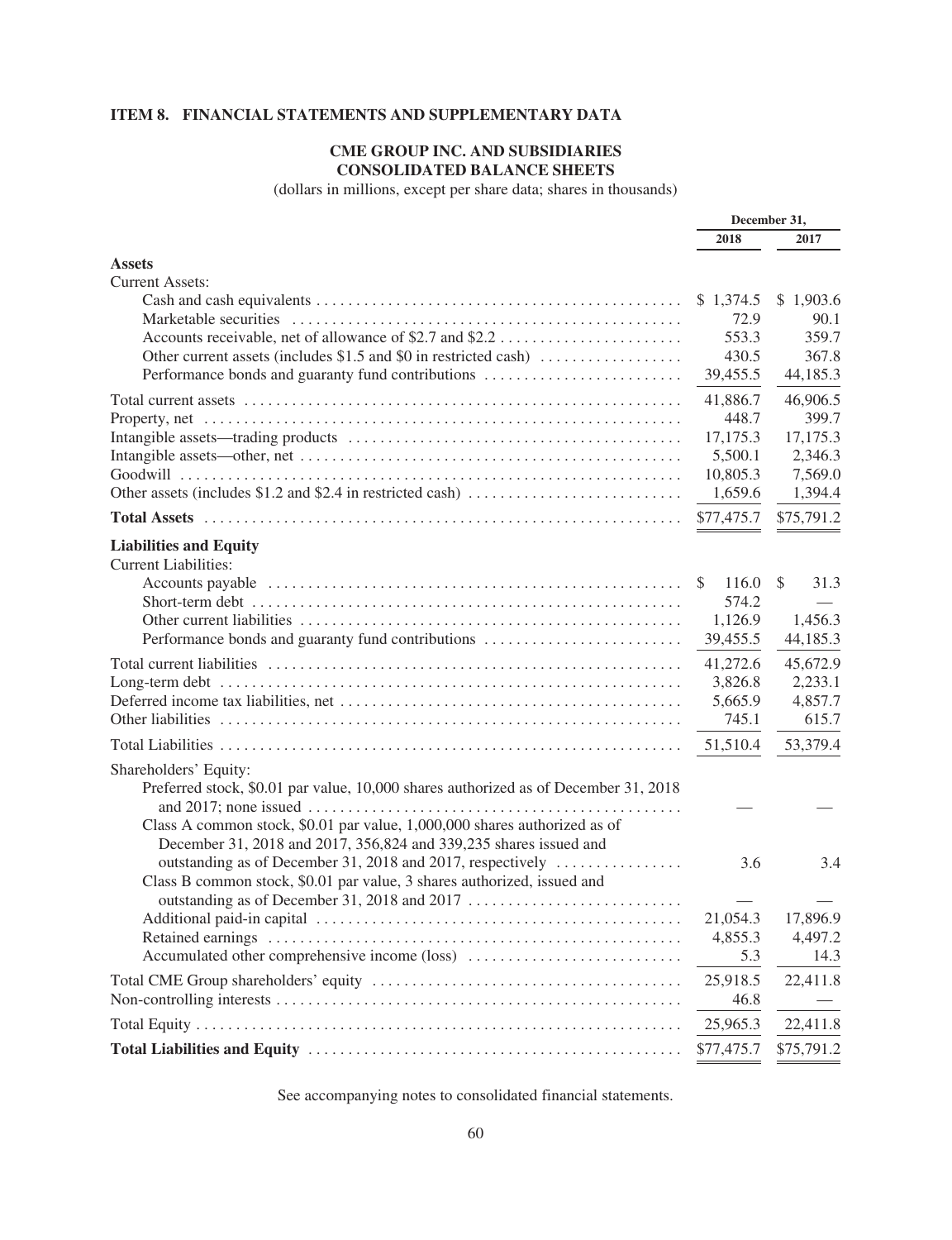# **CME GROUP INC. AND SUBSIDIARIES CONSOLIDATED STATEMENTS OF INCOME**

(dollars in millions, except per share data; shares in thousands)

|                                                                   | <b>Year Ended December 31,</b> |             |                      |
|-------------------------------------------------------------------|--------------------------------|-------------|----------------------|
|                                                                   | 2018                           | 2017        | 2016                 |
| <b>Revenues</b>                                                   |                                |             |                      |
|                                                                   | \$3,667.0                      | \$ 3,098.6  | \$3,036.4            |
|                                                                   | 449.6                          | 391.8       | 406.5                |
|                                                                   | 192.8                          | 154.3       | 152.3                |
|                                                                   | 4,309.4                        | 3,644.7     | 3,595.2              |
| <b>Expenses</b>                                                   |                                |             |                      |
|                                                                   | 672.2                          | 563.9       | 543.2                |
|                                                                   | 117.2                          | 101.6       | 97.6                 |
|                                                                   | 166.1                          | 117.6       | 144.4                |
|                                                                   | 130.0                          | 95.5        | 96.1                 |
|                                                                   | 118.7                          | 113.0       | 129.2                |
|                                                                   | 170.6                          | 146.3       | 135.8                |
|                                                                   | 327.0                          | 196.2       | 248.4                |
|                                                                   | 1,701.8                        | 1,334.1     | 1,394.7              |
|                                                                   | 2,607.6                        | 2,310.6     | 2,200.5              |
| <b>Non-Operating Income (Expense)</b>                             |                                |             |                      |
|                                                                   | 745.1                          | 531.7       | 141.8                |
|                                                                   | (157.7)                        | (117.0)     | (123.5)              |
| Equity in net earnings (losses) of unconsolidated subsidiaries    | 152.8                          | 129.2       | 110.2                |
|                                                                   | (570.0)                        | (328.2)     | (41.4)               |
|                                                                   | 170.2                          | 215.7       | 87.1                 |
|                                                                   | 2,777.8                        | 2,526.3     | 2,287.6              |
|                                                                   | 814.1                          | (1,537.1)   | 753.5                |
|                                                                   | 1,963.7                        | 4,063.4     | 1,534.1              |
| Less: net (income) loss attributable to non-controlling interests | (1.5)                          |             |                      |
| Net Income Attributable to CME Group                              | \$1,962.2                      | \$4,063.4   | \$1,534.1            |
| Earnings per Common Share Attributable to CME Group:              |                                |             |                      |
|                                                                   | \$<br>5.73                     | \$<br>12.00 | $\mathbb{S}$<br>4.55 |
|                                                                   | 5.71                           | 11.94       | 4.53                 |
| <b>Weighted Average Number of Common Shares:</b>                  |                                |             |                      |
|                                                                   | 342,344                        | 338,707     | 337,496              |
|                                                                   | 343,737                        | 340,226     | 338,966              |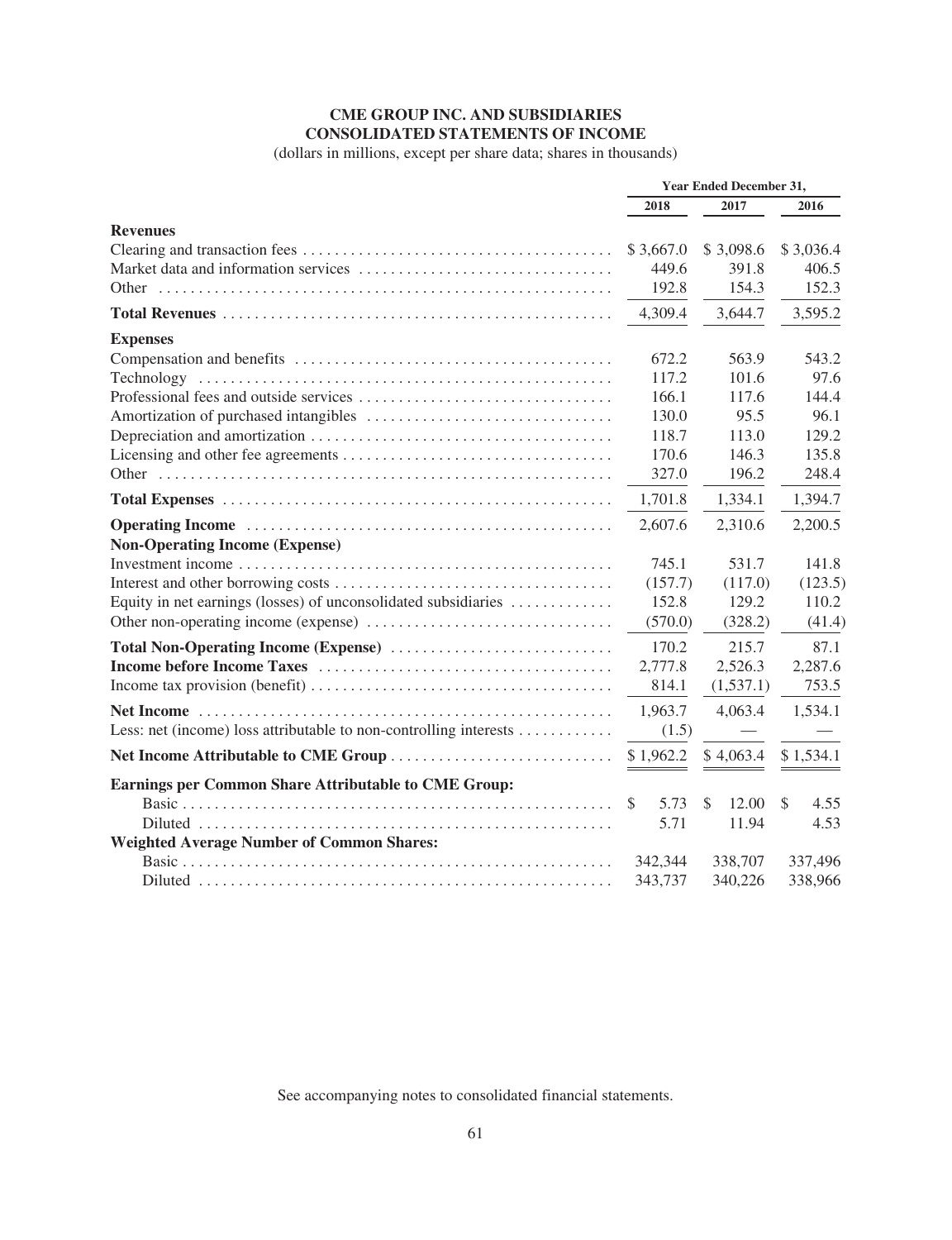# **CME GROUP INC. AND SUBSIDIARIES CONSOLIDATED STATEMENTS OF COMPREHENSIVE INCOME**

(in millions)

|                                                                                                                                                    | Year Ended December 31, |           |           |
|----------------------------------------------------------------------------------------------------------------------------------------------------|-------------------------|-----------|-----------|
|                                                                                                                                                    | 2018                    | 2017      | 2016      |
| Other comprehensive income, net of tax:                                                                                                            | \$1,963.7               | \$4,063.4 | \$1,534.1 |
| Investment securities:                                                                                                                             |                         |           |           |
| Net unrealized holding gains (losses) arising during the period $\dots$ .<br>Reclassification of gains (losses) on sale included in investment     | (0.8)                   | 30.2      | 170.0     |
|                                                                                                                                                    |                         | (89.5)    | (48.7)    |
|                                                                                                                                                    | 0.2                     | 79.4      | (45.8)    |
| Defined benefit plans:                                                                                                                             | (0.6)                   | 20.1      | 75.5      |
| Net change in defined benefit plans arising during the period $\dots\dots$<br>Amortization of net actuarial (gains) losses and prior service costs | (15.3)                  | 0.3       | (5.1)     |
| included in compensation and benefits expense                                                                                                      | 2.6                     | 2.9       | 3.2       |
|                                                                                                                                                    | 3.2                     | (1.5)     | 0.7       |
| Derivative investments:                                                                                                                            | (9.5)                   | 1.7       | (1.2)     |
| Net unrealized holding gains (losses) arising during the period $\dots$ .<br>Amortization of effective portion of net (gains) losses on cash flow  | 0.9                     |           |           |
|                                                                                                                                                    | (1.2)                   | (1.2)     | (1.2)     |
|                                                                                                                                                    | 0.1                     | 0.3       | 0.5       |
| Foreign currency translation:                                                                                                                      | (0.2)                   | (0.9)     | (0.7)     |
| Foreign currency translation adjustments                                                                                                           | (2.5)                   | 10.4      | (8.2)     |
|                                                                                                                                                    |                         | (2.9)     | 1.3       |
|                                                                                                                                                    | (2.5)                   | 7.5       | (6.9)     |
|                                                                                                                                                    | (12.8)                  | 28.4      | 66.7      |
|                                                                                                                                                    | 1,950.9                 | 4,091.8   | 1,600.8   |
| Less: comprehensive (income) loss attributable to non-controlling interest                                                                         | (1.5)                   |           |           |
| Comprehensive income attributable to CME Group                                                                                                     | \$1,949.4               | \$4,091.8 | \$1,600.8 |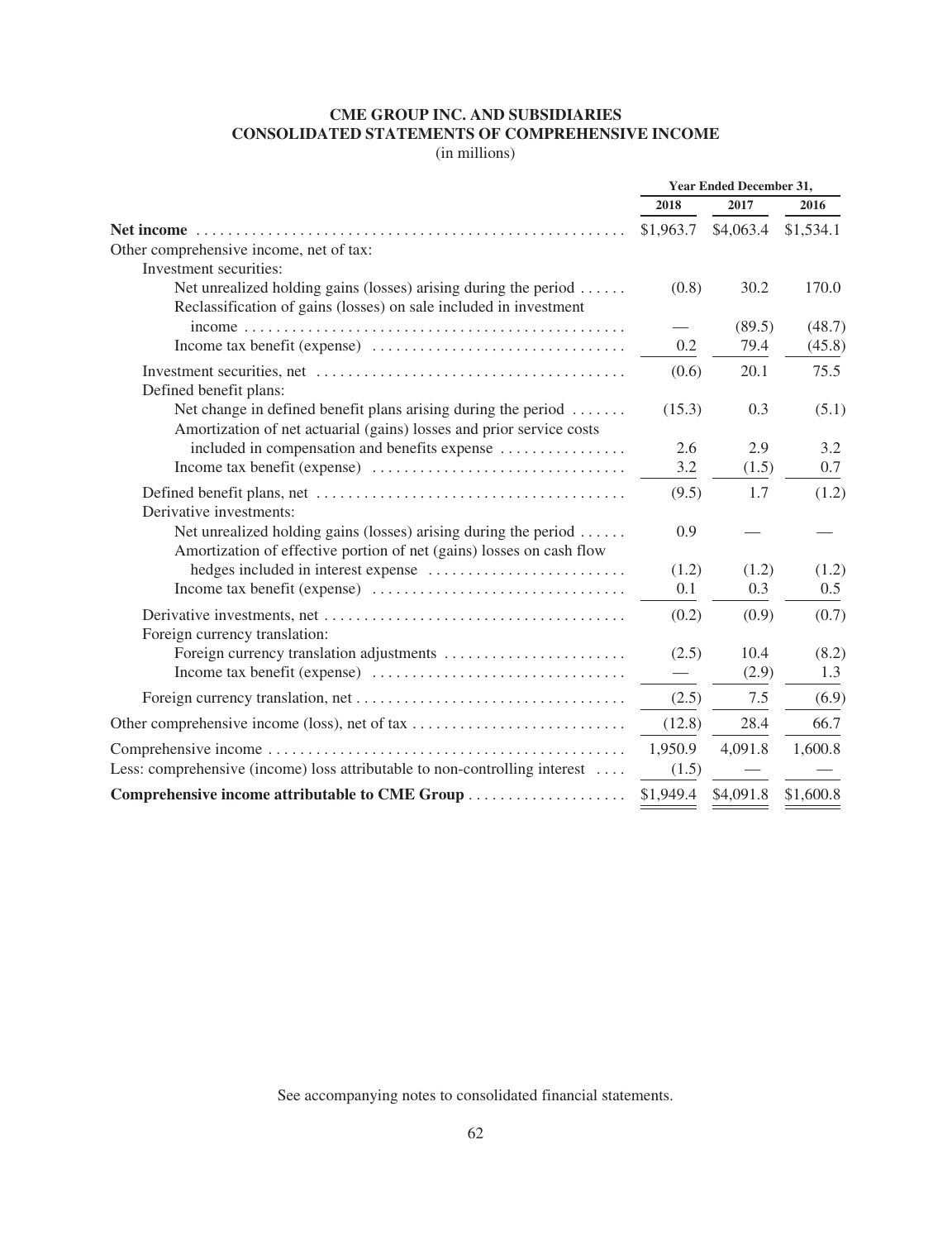# **CME GROUP INC. AND SUBSIDIARIES CONSOLIDATED STATEMENTS OF EQUITY**

(dollars in millions, except per share data; shares in thousands)

|                                                                    | <b>Class A</b><br>Common<br><b>Stock</b><br>(Shares) | Class B<br>Common<br><b>Stock</b><br>(Shares) | Common<br><b>Stock and</b><br><b>Additional</b><br>Paid-in<br>Capital | <b>Retained</b><br><b>Earnings</b> | <b>Accumulated</b><br><b>Other</b><br>Comprehensive Shareholders'<br>Income (Loss) | <b>Total</b><br>Equity |
|--------------------------------------------------------------------|------------------------------------------------------|-----------------------------------------------|-----------------------------------------------------------------------|------------------------------------|------------------------------------------------------------------------------------|------------------------|
| Balance at December 31, 2015 336,938                               |                                                      |                                               | 3 \$17,725.0 \$ 2,907.6 \$                                            |                                    | $(80.8)$ \$                                                                        | 20,551.8               |
| Net income $\dots \dots \dots \dots \dots \dots \dots \dots \dots$ |                                                      |                                               |                                                                       | 1,534.1                            |                                                                                    | 1,534.1                |
| Other comprehensive income $\dots \dots \dots$                     |                                                      |                                               |                                                                       |                                    | 66.7                                                                               | 66.7                   |
| Dividends on common stock of \$5.65 per                            |                                                      |                                               |                                                                       |                                    |                                                                                    |                        |
| share $\ldots \ldots \ldots \ldots \ldots \ldots \ldots \ldots$    |                                                      |                                               |                                                                       | (1,917.2)                          |                                                                                    | (1,917.2)              |
| Exercise of stock options                                          | 686                                                  |                                               | 51.8                                                                  |                                    |                                                                                    | 51.8                   |
| Excess tax benefits from option exercises                          |                                                      |                                               |                                                                       |                                    |                                                                                    |                        |
| and restricted stock vesting                                       |                                                      |                                               | 9.5                                                                   |                                    |                                                                                    | 9.5                    |
| Vesting of issued restricted Class A                               |                                                      |                                               |                                                                       |                                    |                                                                                    |                        |
|                                                                    | 570                                                  |                                               | (26.8)                                                                |                                    |                                                                                    | (26.8)                 |
| Shares issued to Board of Directors $\dots \dots$                  | 26                                                   |                                               | 2.5                                                                   |                                    |                                                                                    | 2.5                    |
| Shares issued under Employee Stock                                 |                                                      |                                               |                                                                       |                                    |                                                                                    |                        |
| Purchase Plan                                                      | 20                                                   |                                               | 2.1                                                                   |                                    |                                                                                    | 2.1                    |
| Stock-based compensation $\dots\dots\dots\dots$                    |                                                      |                                               | 66.2                                                                  |                                    |                                                                                    | 66.2                   |
| <b>Balance at December 31, 2016</b> 338,240                        |                                                      |                                               | 3 \$17,830.3 \$ 2,524.5 \$                                            |                                    | $(14.1)$ \$                                                                        | 20,340.7               |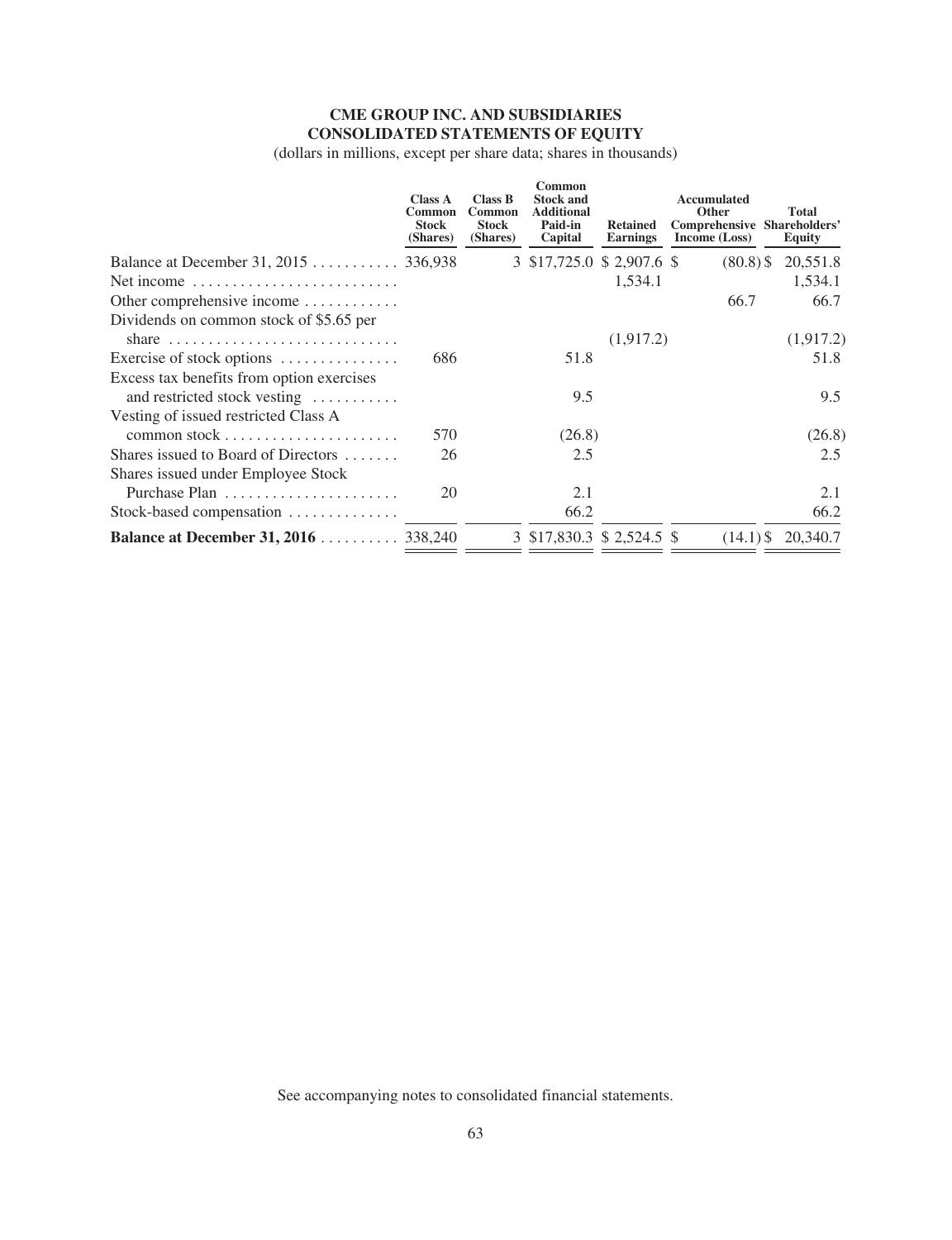# **CME GROUP INC. AND SUBSIDIARIES CONSOLIDATED STATEMENTS OF EQUITY** (continued)

(dollars in millions, except per share data; shares in thousands)

|                                                                                    | <b>Class A</b><br>Common<br><b>Stock</b><br>(Shares) | <b>Class B</b><br><b>Common</b><br><b>Stock</b><br>(Shares) | Common<br><b>Stock and</b><br><b>Additional</b><br>Paid-in<br>Capital | <b>Retained</b><br><b>Earnings</b> | Accumulated<br>Other<br>Comprehensive Shareholders'<br>Income (Loss) | <b>Total</b><br>Equity |
|------------------------------------------------------------------------------------|------------------------------------------------------|-------------------------------------------------------------|-----------------------------------------------------------------------|------------------------------------|----------------------------------------------------------------------|------------------------|
|                                                                                    |                                                      |                                                             | 3 \$17,830.3 \$ 2,524.5 \$                                            |                                    | $(14.1)$ \$                                                          | 20,340.7               |
| Net income $\dots \dots \dots \dots \dots \dots \dots \dots \dots$                 |                                                      |                                                             |                                                                       | 4,063.4                            |                                                                      | 4,063.4                |
| Other comprehensive income                                                         |                                                      |                                                             |                                                                       |                                    | 28.4                                                                 | 28.4                   |
| Dividends on common stock of \$6.14 per                                            |                                                      |                                                             |                                                                       |                                    |                                                                      |                        |
| share $\ldots \ldots \ldots \ldots \ldots \ldots \ldots \ldots \ldots$             |                                                      |                                                             |                                                                       | (2,088.5)                          |                                                                      | (2,088.5)              |
| Impact of adoption of standards update on<br>employee share-based payments, net of |                                                      |                                                             |                                                                       |                                    |                                                                      |                        |
|                                                                                    |                                                      |                                                             | 1.4                                                                   | (2.2)                              |                                                                      | (0.8)                  |
| Exercise of stock options $\dots \dots \dots \dots$                                | 444                                                  |                                                             | 36.7                                                                  |                                    |                                                                      | 36.7                   |
| Vesting of issued restricted Class A                                               |                                                      |                                                             |                                                                       |                                    |                                                                      |                        |
| common stock $\dots\dots\dots\dots\dots\dots\dots\dots$                            | 511                                                  |                                                             | (31.3)                                                                |                                    |                                                                      | (31.3)                 |
| Shares issued to Board of Directors                                                | 20                                                   |                                                             | 2.4                                                                   |                                    |                                                                      | 2.4                    |
| Shares issued under Employee Stock                                                 |                                                      |                                                             |                                                                       |                                    |                                                                      |                        |
| Purchase Plan                                                                      | 20                                                   |                                                             | 2.8                                                                   |                                    |                                                                      | 2.8                    |
| Stock-based compensation $\dots \dots \dots$                                       |                                                      |                                                             | 58.0                                                                  |                                    |                                                                      | 58.0                   |
| <b>Balance at December 31, 2017</b> 339,235                                        |                                                      |                                                             | 3 \$17,900.3 \$4,497.2 \$                                             |                                    | 14.3 $\sqrt{ }$                                                      | 22,411.8               |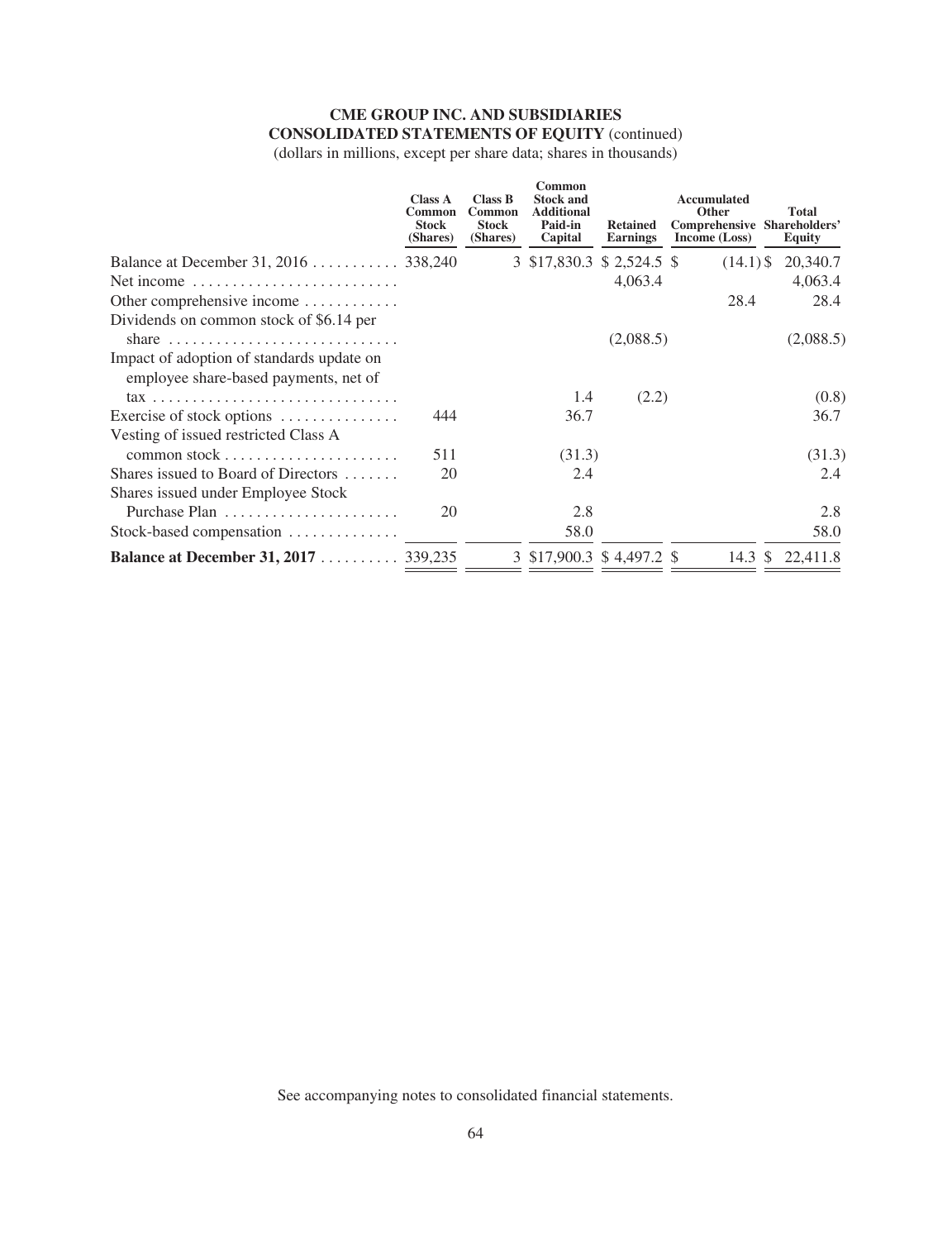# **CME GROUP INC. AND SUBSIDIARIES CONSOLIDATED STATEMENTS OF EQUITY** (continued)

(dollars in millions, except per share data; shares in thousands)

|                                                      | <b>Class A</b><br>Common<br><b>Stock</b><br>(Shares) | <b>Class B</b><br>Common<br><b>Stock</b><br>(Shares) | Common<br><b>Stock and</b><br><b>Additional</b><br>Paid-in<br>Capital | Retained<br><b>Earnings</b> | Accumulated<br>Other<br>Comprehensive<br>Income (Loss) |        | <b>Total CME</b><br>Group<br>Shareholders'<br>Equity | Non-<br><b>Interest</b> | <b>Total</b><br>controlling Shareholders'<br>Equity |
|------------------------------------------------------|------------------------------------------------------|------------------------------------------------------|-----------------------------------------------------------------------|-----------------------------|--------------------------------------------------------|--------|------------------------------------------------------|-------------------------|-----------------------------------------------------|
| <b>Balance</b>                                       |                                                      |                                                      |                                                                       |                             |                                                        |        |                                                      |                         |                                                     |
| at December 31,                                      |                                                      |                                                      |                                                                       |                             |                                                        |        |                                                      |                         |                                                     |
| 2017                                                 | 339,235                                              |                                                      | 3 \$ 17,900.3 \$ 4,497.2 \$                                           |                             |                                                        | 14.3   | \$<br>22,411.8 \$                                    |                         | 22,411.8<br>\$                                      |
| Net income $\dots\dots$                              |                                                      |                                                      |                                                                       | 1,962.2                     |                                                        |        | 1,962.2                                              | 1.5                     | 1,963.7                                             |
| Other comprehensive<br>income $\ldots \ldots \ldots$ |                                                      |                                                      |                                                                       |                             |                                                        | (12.8) | (12.8)                                               |                         | (12.8)                                              |
| Dividends on common                                  |                                                      |                                                      |                                                                       |                             |                                                        |        |                                                      |                         |                                                     |
| stock of \$4.55                                      |                                                      |                                                      |                                                                       |                             |                                                        |        |                                                      |                         |                                                     |
| $per share \ldots \ldots$                            |                                                      |                                                      |                                                                       | (1,591.6)                   |                                                        |        | (1,591.6)                                            |                         | (1,591.6)                                           |
| Impact of adoption of                                |                                                      |                                                      |                                                                       |                             |                                                        |        |                                                      |                         |                                                     |
| standards update on                                  |                                                      |                                                      |                                                                       |                             |                                                        |        |                                                      |                         |                                                     |
| tax effects related                                  |                                                      |                                                      |                                                                       |                             |                                                        |        |                                                      |                         |                                                     |
| to accumulated                                       |                                                      |                                                      |                                                                       |                             |                                                        |        |                                                      |                         |                                                     |
| other                                                |                                                      |                                                      |                                                                       |                             |                                                        |        |                                                      |                         |                                                     |
| comprehensive                                        |                                                      |                                                      |                                                                       |                             |                                                        |        |                                                      |                         |                                                     |
| income and revenue                                   |                                                      |                                                      |                                                                       |                             |                                                        |        |                                                      |                         |                                                     |
| recognition $\dots \dots$                            |                                                      |                                                      |                                                                       | (12.5)                      |                                                        | 3.8    | (8.7)                                                |                         | (8.7)                                               |
| Common stock issued                                  |                                                      |                                                      |                                                                       |                             |                                                        |        |                                                      |                         |                                                     |
| to complete the                                      |                                                      |                                                      |                                                                       |                             |                                                        |        |                                                      |                         |                                                     |
| acquisition of                                       |                                                      |                                                      |                                                                       |                             |                                                        |        |                                                      |                         |                                                     |
| NEX<br>Non-controlling                               | 16,927                                               |                                                      | 3,105.8                                                               |                             |                                                        |        | 3,105.8                                              |                         | 3,105.8                                             |
| interest resulting                                   |                                                      |                                                      |                                                                       |                             |                                                        |        |                                                      |                         |                                                     |
| from the acquisition                                 |                                                      |                                                      |                                                                       |                             |                                                        |        |                                                      |                         |                                                     |
| of $NEX$                                             |                                                      |                                                      |                                                                       |                             |                                                        |        |                                                      | 45.3                    | 45.3                                                |
| Exercise of stock                                    |                                                      |                                                      |                                                                       |                             |                                                        |        |                                                      |                         |                                                     |
| options                                              | 175                                                  |                                                      | 11.5                                                                  |                             |                                                        |        | 11.5                                                 |                         | 11.5                                                |
| Vesting of issued                                    |                                                      |                                                      |                                                                       |                             |                                                        |        |                                                      |                         |                                                     |
| restricted Class A                                   |                                                      |                                                      |                                                                       |                             |                                                        |        |                                                      |                         |                                                     |
| common stock                                         | 449                                                  |                                                      | (35.0)                                                                |                             |                                                        |        | (35.0)                                               |                         | (35.0)                                              |
| Shares issued to                                     |                                                      |                                                      |                                                                       |                             |                                                        |        |                                                      |                         |                                                     |
| Board of                                             |                                                      |                                                      |                                                                       |                             |                                                        |        |                                                      |                         |                                                     |
| Directors $\dots\dots$                               | 16                                                   |                                                      | 2.8                                                                   |                             |                                                        |        | 2.8                                                  |                         | 2.8                                                 |
| Shares issued under                                  |                                                      |                                                      |                                                                       |                             |                                                        |        |                                                      |                         |                                                     |
| <b>Employee Stock</b>                                |                                                      |                                                      |                                                                       |                             |                                                        |        |                                                      |                         |                                                     |
| Purchase Plan                                        | 22                                                   |                                                      | 4.0                                                                   |                             |                                                        |        | 4.0                                                  |                         | 4.0                                                 |
| Stock-based                                          |                                                      |                                                      |                                                                       |                             |                                                        |        | 68.5                                                 |                         | 68.5                                                |
| compensation                                         |                                                      |                                                      | 68.5                                                                  |                             |                                                        |        |                                                      |                         |                                                     |
| <b>Balance at</b>                                    |                                                      |                                                      |                                                                       |                             |                                                        |        |                                                      |                         |                                                     |
| December 31,                                         |                                                      |                                                      |                                                                       |                             |                                                        |        |                                                      |                         |                                                     |
| $2018$ 356,824                                       |                                                      |                                                      | 3 \$21,057.9 \$4,855.3 \$                                             |                             |                                                        | 5.3    | \$<br>25,918.5 \$                                    |                         | 46.8 \$ 25,965.3                                    |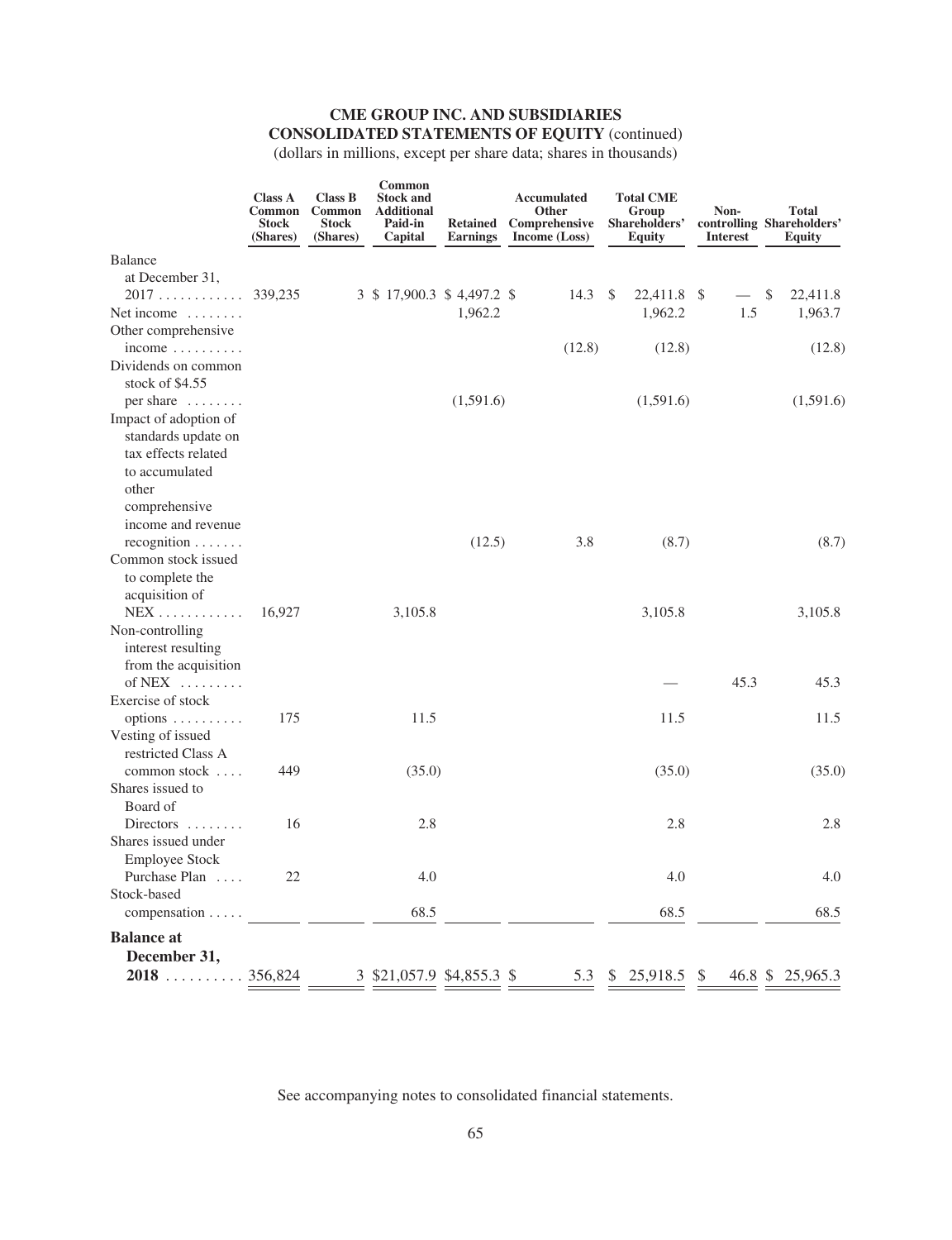# **CME GROUP INC. AND SUBSIDIARIES CONSOLIDATED STATEMENTS OF CASH FLOWS**

(in millions)

|                                                                                                      | <b>Year Ended December 31,</b> |           |           |
|------------------------------------------------------------------------------------------------------|--------------------------------|-----------|-----------|
|                                                                                                      | 2018                           | 2017      | 2016      |
| <b>Cash Flows from Operating Activities</b>                                                          |                                |           |           |
|                                                                                                      | \$1,963.7                      | \$4,063.4 | \$1,534.1 |
| Adjustments to reconcile net income to net cash provided by operating                                |                                |           |           |
| activities:                                                                                          |                                |           |           |
|                                                                                                      | 96.5                           | 58.0      | 66.2      |
|                                                                                                      | 130.0                          | 95.5      | 96.1      |
|                                                                                                      | 118.7                          | 113.0     | 129.2     |
|                                                                                                      |                                |           | 27.1      |
|                                                                                                      |                                | (86.5)    | (48.4)    |
| Gain on sale of Bolsa Mexicana de Valores, S.A.B de C.V.                                             |                                | (2.3)     |           |
| Income tax expense reclassified from accumulated other comprehensive                                 |                                |           |           |
| income upon final sale of BM&FBOVESPA shares                                                         | $\overbrace{\phantom{aaaaa}}$  | 87.8      |           |
|                                                                                                      | 62.3                           |           |           |
| Net realized and unrealized gains on privately-held equity                                           |                                |           |           |
|                                                                                                      | (97.4)                         |           |           |
| Undistributed earnings, net of losses, of unconsolidated subsidiaries                                | (8.3)                          | (26.8)    | (2.3)     |
|                                                                                                      | 114.3                          | (2,445.6) | (83.0)    |
| Change in:                                                                                           |                                |           |           |
| Accounts receivable $\ldots, \ldots, \ldots, \ldots, \ldots, \ldots, \ldots, \ldots, \ldots, \ldots$ | (65.5)                         | 6.0       | (8.1)     |
|                                                                                                      | (84.9)                         | (26.1)    | 1.2       |
|                                                                                                      | 29.7                           | (77.1)    | (3.4)     |
|                                                                                                      | 32.3                           | 5.1       | (2.6)     |
|                                                                                                      | 195.4                          | 3.5       | 60.5      |
|                                                                                                      | (36.8)                         | (8.9)     | (12.4)    |
|                                                                                                      | (20.5)                         | (8.5)     | (22.5)    |
|                                                                                                      | 11.3                           | 0.6       | 0.3       |
|                                                                                                      |                                |           |           |
|                                                                                                      | 2,440.8                        | 1,751.1   | 1,732.0   |
| <b>Cash Flows from Investing Activities</b>                                                          |                                |           |           |
| Proceeds from maturities and sales of available-for-sale marketable                                  |                                |           |           |
|                                                                                                      | 11.8                           | 2.5       | 41.7      |
| Purchases of available-for-sale marketable securities                                                | (10.0)                         | (3.0)     | (45.9)    |
|                                                                                                      | (116.7)                        | (81.9)    | (91.8)    |
|                                                                                                      |                                | (5.3)     | (9.1)     |
|                                                                                                      | 20.7                           | 4.0       | 8.8       |
|                                                                                                      |                                | 244.0     | 150.0     |
| Proceeds from sale of Bolsa Mexicana de Valores, S.A.B de C.V.                                       |                                | 19.6      |           |
| Cash paid to acquire NEX, net of cash received                                                       | (1,795.4)                      |           |           |
| Net Cash (Used in) Provided by Investing Activities                                                  | (1,889.6)                      | 179.9     | 53.7      |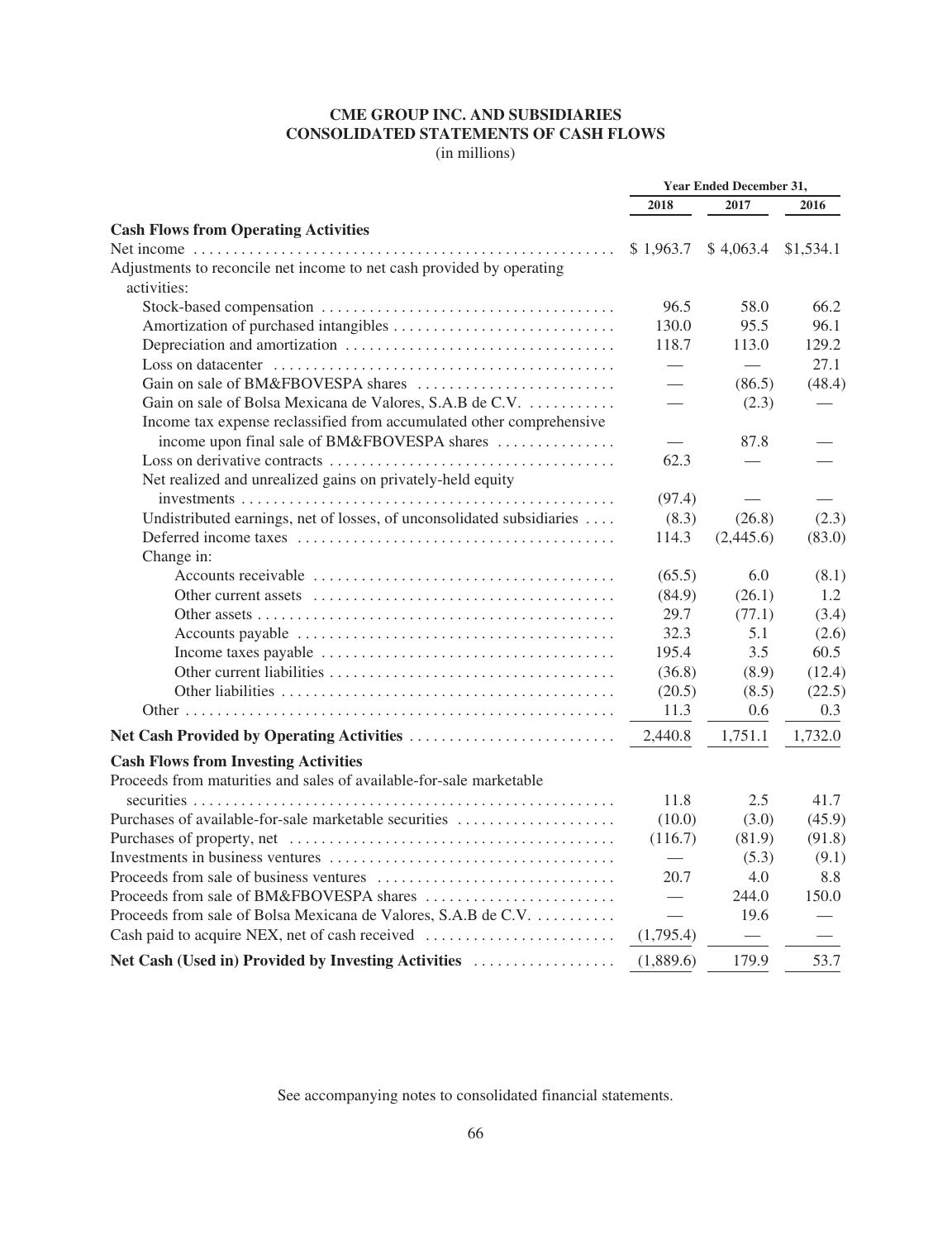# **CME GROUP INC. AND SUBSIDIARIES CONSOLIDATED STATEMENTS OF CASH FLOWS** (continued)

(in millions)

|                                                                               | <b>Year Ended December 31,</b> |                        |             |
|-------------------------------------------------------------------------------|--------------------------------|------------------------|-------------|
|                                                                               | 2018                           | 2017                   | 2016        |
| <b>Cash Flows from Financing Activities</b>                                   |                                |                        |             |
|                                                                               | 386.9<br>S.                    | <sup>\$</sup>          | S.          |
| Proceeds from other borrowings, net of issuance costs                         | 1,185.0                        |                        |             |
|                                                                               | (452.5)                        |                        |             |
|                                                                               | (2,149.9)                      | (1,993.5)              | (1,787.2)   |
|                                                                               | (30.0)                         |                        |             |
|                                                                               | 11.5                           | 36.7                   | 51.8        |
|                                                                               |                                |                        | 130.0       |
| Excess tax benefits related to employee option exercises and restricted stock |                                |                        |             |
|                                                                               |                                |                        | 9.5         |
| Employee taxes paid on restricted stock vesting                               | (35.0)                         | (31.3)                 | (26.8)      |
|                                                                               | 4.0                            | 2.8                    | 2.2         |
|                                                                               | (1,080.0)                      | (1,985.3)              | (1,620.5)   |
| Net change in cash, cash equivalents and restricted cash                      | (528.8)                        | (54.3)                 | 165.2       |
| Cash, cash equivalents and restricted cash, beginning of period               | 1,906.0                        | 1,960.3                | 1,795.1     |
| Cash, Cash Equivalents and Restricted Cash, End of Period                     | \$1,377.2                      | \$1,906.0              | \$1,960.3   |
| Reconciliation of cash, cash equivalents and restricted cash:                 |                                |                        |             |
|                                                                               | \$1,374.5                      | \$1,903.6              | \$1,868.6   |
|                                                                               | 1.5                            |                        | 30.0        |
|                                                                               | 1.2                            | 2.4                    | 61.7        |
|                                                                               | \$1,377.2                      | \$1,906.0              | \$1,960.3   |
| <b>Supplemental Disclosure of Cash Flow Information</b>                       |                                |                        |             |
|                                                                               | <sup>\$</sup><br>577.4         | <sup>\$</sup><br>762.8 | \$<br>706.7 |
|                                                                               | 108.3                          | 84.8                   | 84.8        |
| Non-cash financing activities:                                                |                                |                        |             |
| Common stock issued for the acquisition of NEX                                | 3,105.8                        |                        |             |
| Declaration of annual variable dividend, payable in January 2019,             |                                |                        |             |
| January 2018 and January 2017                                                 | 624.4                          | 1,187.3                | 1.099.3     |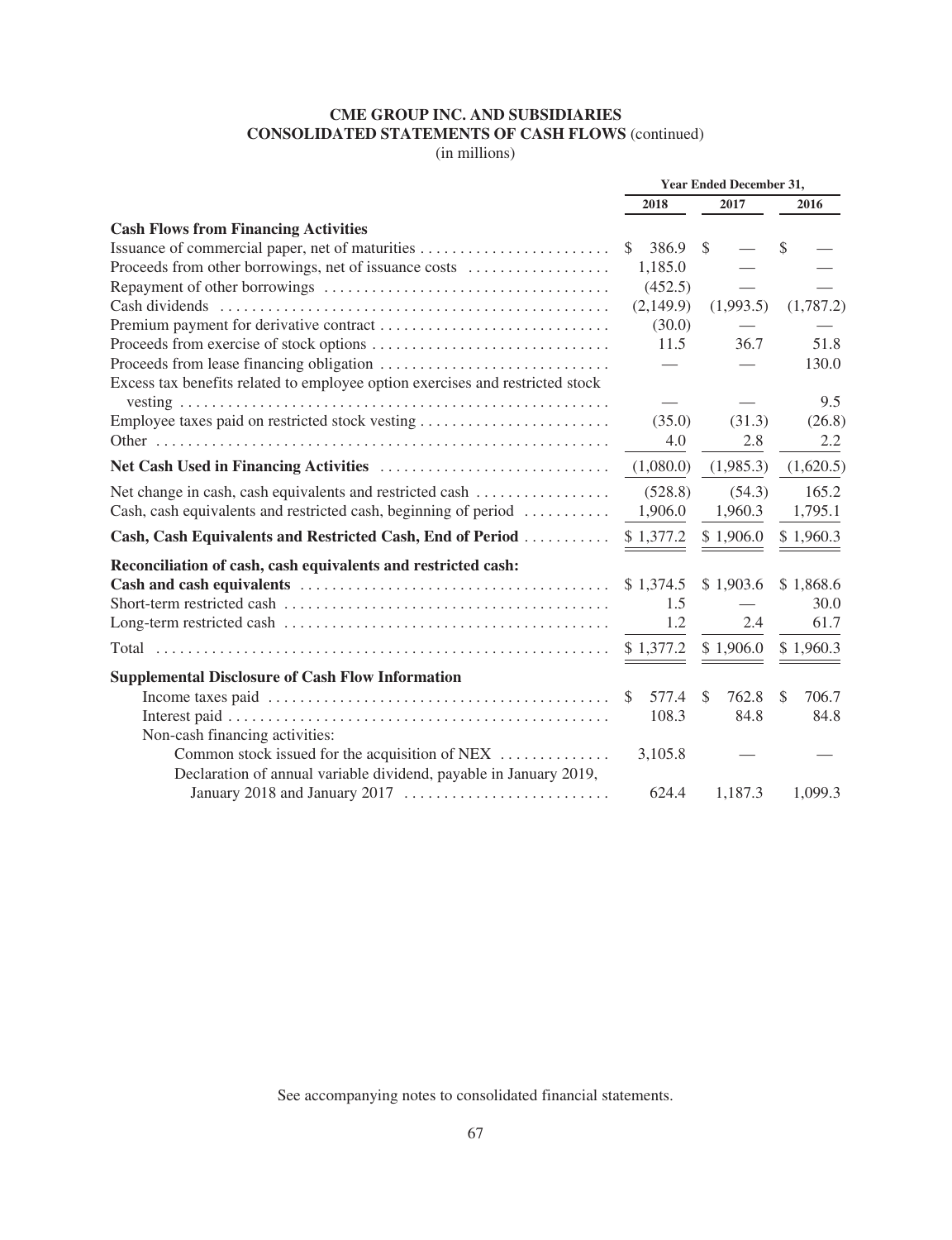# **CME GROUP INC. AND SUBSIDIARIES NOTES TO CONSOLIDATED FINANCIAL STATEMENTS**

# **1. ORGANIZATION AND BUSINESS**

CME Group Inc. (CME Group) offer the widest range of global benchmark products across all major asset classes based on interest rates, equity indexes, foreign exchange, energy, agricultural commodities and metals. The company offers futures and options on futures trading across asset classes through the CME Globex platform, fixed income trading via BrokerTec and FX trading on the EBS platform. In addition, it operates one of the world's leading central counterparty clearing houses. Through its clearing house, CME Group offers clearing, settlement and guarantees for all products cleared through the clearing house.

Chicago Mercantile Exchange Inc. (CME), the Board of Trade of the City of Chicago, Inc. (CBOT), New York Mercantile Exchange, Inc. (NYMEX) and Commodity Exchange, Inc. (COMEX), wholly-owned subsidiaries of CME Group, are designated contract markets for the trading of futures and options on futures contracts.

Effective November 2, 2018, CME Group completed its acquisition of NEX Group plc (NEX). NEX offers electronic trade execution platforms for the foreign exchange and fixed income over-the-counter markets as well as other services across the transaction lifecycle, including trade and portfolio management and portfolio compression. The financial statements and accompanying notes presented in this report include the financial results of NEX and its subsidiaries beginning on November 3, 2018.

CME Group and its subsidiaries are referred to collectively as "the company" in the notes to the consolidated financial statements.

# **2. SUMMARY OF SIGNIFICANT ACCOUNTING POLICIES**

**Basis of Presentation.** The accompanying consolidated financial statements are prepared in accordance with accounting principles generally accepted in the United States and include the accounts of the company and its subsidiaries. All intercompany transactions and balances have been eliminated.

**Use of Estimates.** The preparation of consolidated financial statements requires management to make estimates and assumptions that affect the reported amounts and the disclosure of contingent amounts on the consolidated financial statements and accompanying notes. Estimates are based on historical experience, where applicable, and assumptions management believes are reasonable under the circumstances. Due to the inherent uncertainty involved with estimates, actual results may differ.

**Cash and Cash Equivalents.** Cash and cash equivalents consist of cash and highly liquid investments with a maturity of three months or less at the time of purchase.

**Financial Investments.** The company maintains short-term and long-term investments, classified as equity method investments, equity securities, available-for-sale debt securities, and trading securities. Available-for-sale debt securities are carried at fair value, with unrealized gains and losses, net of deferred income taxes, reported as a component of accumulated other comprehensive income. Trading securities held in connection with non-qualified deferred compensation plans and equity securities are recorded at fair value, with net realized and unrealized gains and losses and dividend income reported as investment income. For equity investments in privately-held entities that do not have a readily determinable fair value, our accounting policy is to utilize the measurement alternative for valuation of these investments, which permits the company to estimate fair value at cost minus impairment, plus or minus changes resulting from observable price movements. Also, the company maintains long-term investments accounted for under the equity method, which requires that the company recognize our share of net income (loss) in the investee as an adjustment to the carrying amount of the investment each reporting period.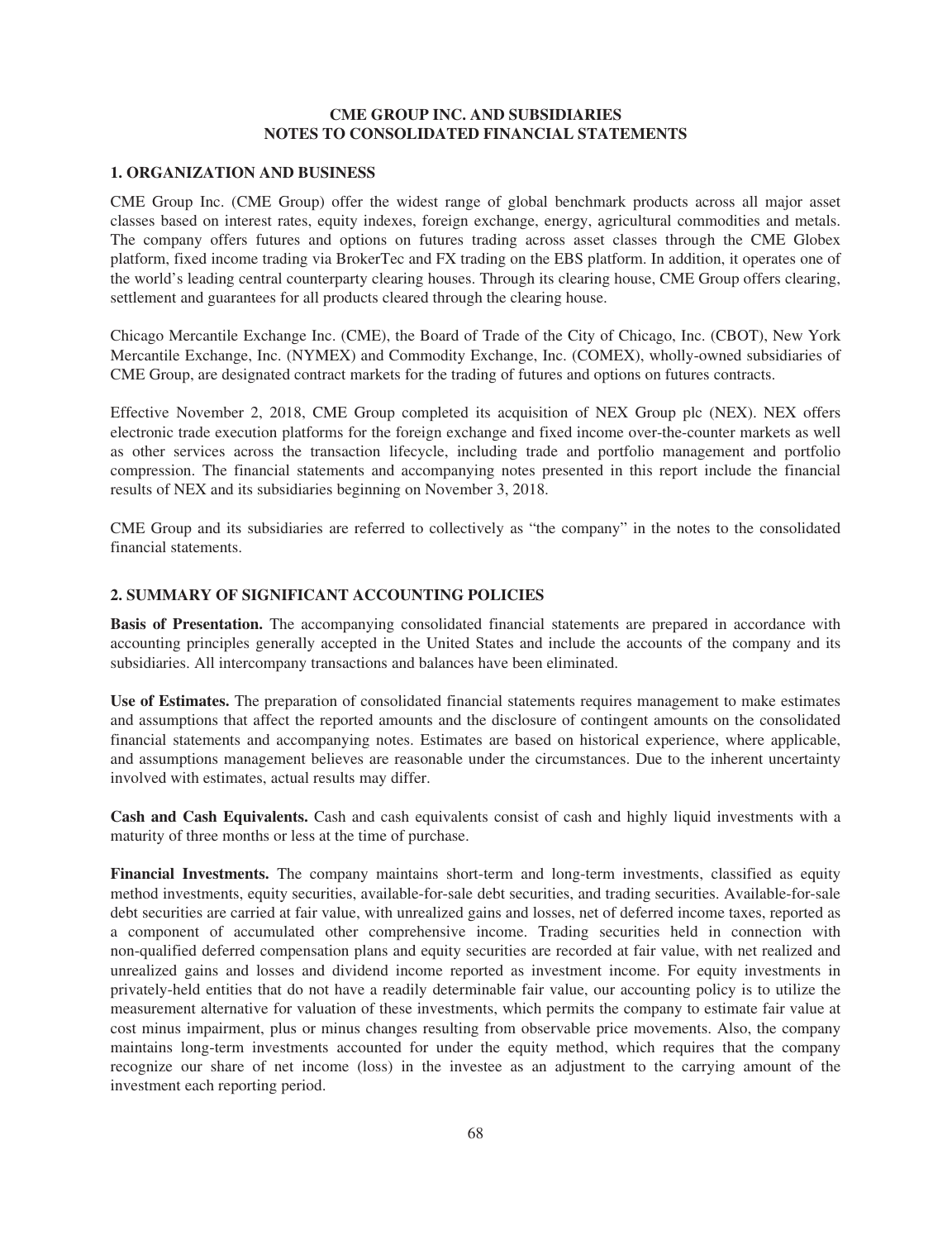The company reviews its investment portfolio to determine whether a decline in fair value below the carrying value is other-than-temporary. If events and circumstances indicate that a decline in the value of one or more assets has occurred and is deemed to be other-than-temporary, the carrying value of the investment is reduced to its fair value and a corresponding impairment expense is charged to earnings.

**Fair Value of Financial Instruments.** The company uses a three-level classification hierarchy of fair value measurements that establishes the quality of inputs used to measure fair value. The fair value of a financial instrument is the amount that would be received to sell an asset or paid to transfer a liability in an orderly transaction between market participants at the measurement date. The fair value of financial instruments is determined using various techniques that involve some level of estimation and judgment, the degree of which is dependent on the price transparency and the complexity of the instruments.

**Derivative Investments.** The company uses derivative instruments to limit exposure to changes in interest rates and foreign currency exchange rates. Derivatives are recorded at fair value on the consolidated balance sheets. For those derivatives that meet the criteria for hedge accounting and are classified as effective cash flow hedges, changes in the fair value of the hedges is deferred in accumulated other comprehensive income. Any realized gains and losses from effective hedges are classified within the same financial statement line item on the consolidated statements of income as the hedge risk. For any hedges no longer deemed effective or for which hedge accounting is not applied, changes in fair value of the derivative instruments are recognized in earnings immediately.

**Accounts Receivable.** Accounts receivable are comprised of trade receivables and unbilled revenue. All accounts receivable are stated at cost. Exposure to losses on receivables for clearing and transaction fees and other amounts owed by clearing and trading firms is dependent on each firm's financial condition. With respect to clearing firms, our credit loss exposure is mitigated by the memberships that collateralize fees owed to the company. The company retains the right to liquidate clearing firm memberships to satisfy an outstanding receivable. The allowance for doubtful accounts is calculated based on historical losses and management's assessment of probable future collections.

**Performance Bonds and Guaranty Fund Contributions.** Performance bonds and guaranty fund contributions held for clearing firms may be in the form of cash, securities or other non-cash deposits.

Performance bonds and guaranty fund contributions received in the form of cash held by CME may be invested in U.S. government securities, U.S. government agency securities and certain foreign government securities acquired through and held by a bank or broker-dealer subsidiary of a bank, a cash account at the Federal Reserve Bank of Chicago, reverse repurchase agreements secured with highly rated government securities, money market funds or through CME's Interest Earning Facility (IEF) program. Any interest earned on CME investments accrues to CME and is included in investment income on the consolidated statements of income. CME may distribute any interest earned on its investments to the clearing firms at its discretion. Because CME has control of the cash collateral and the benefits and market risks of ownership accrue to CME, cash performance bonds and guaranty fund contributions are reflected on the consolidated balance sheets. Performance bonds and guaranty fund contributions assets on the consolidated balance sheets can include reinvestments in U.S. Treasury and U.S. government agency securities. U.S. Treasury and U.S. government agency securities can be purchased by CME, at its discretion, using cash collateral.

Securities and other non-cash deposits may include U.S. Treasury securities, U.S. government agency securities, Eurobonds, corporate bonds, other foreign government securities and gold bullion. Securities and other non-cash deposits are held in safekeeping by a custodian bank. Interest and gains or losses on securities deposited to satisfy performance bond and guaranty fund requirements accrue to the clearing firm. Because the benefits and risks of ownership accrue to the clearing firm, non-cash performance bonds and guaranty fund contributions are not reflected on the consolidated balance sheets.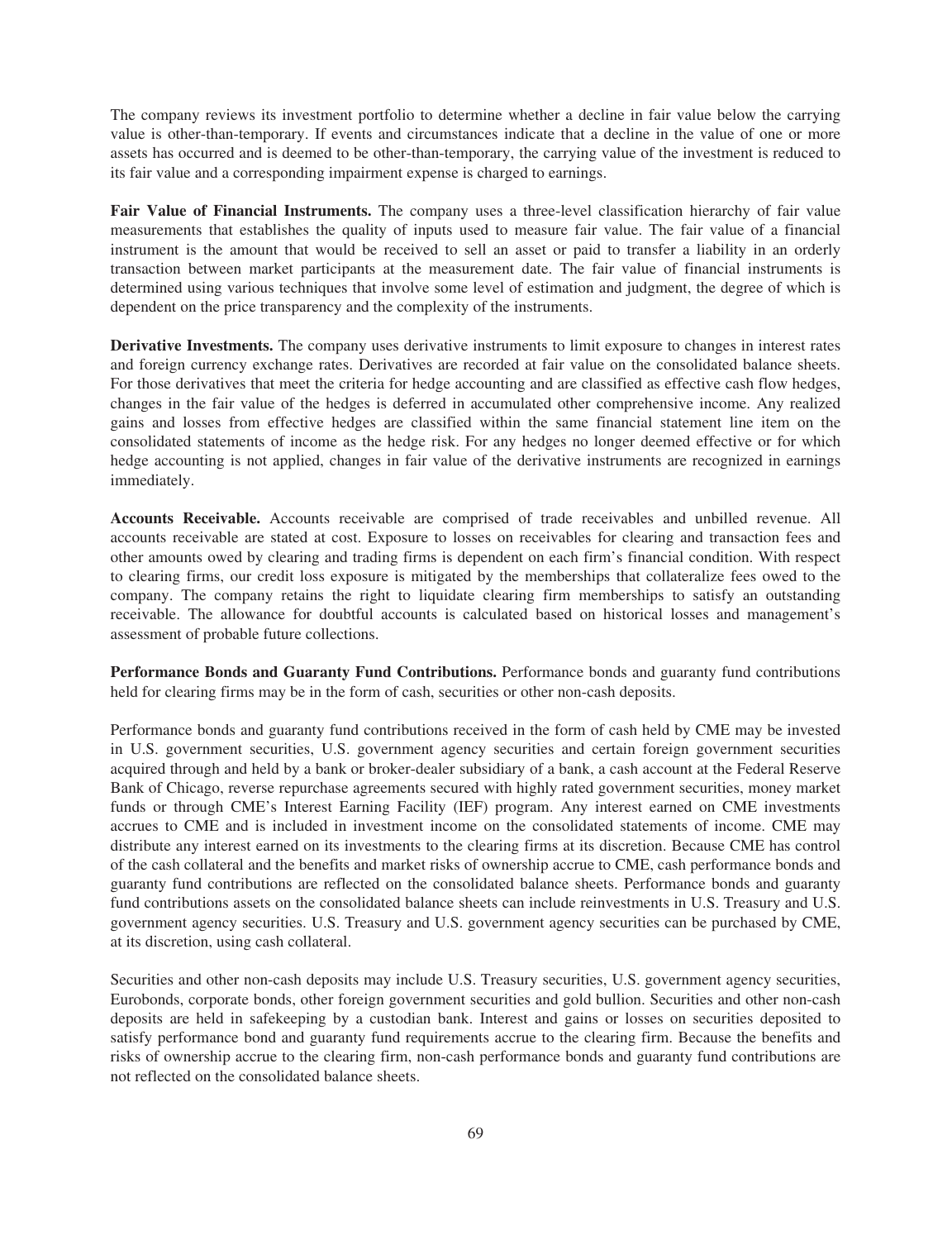**Property, Equipment and Leasehold Improvements.** Property, equipment and leasehold improvements are stated at cost, less accumulated depreciation and amortization. Depreciation and amortization are calculated using the straight-line method, generally over two to thirty-nine years. Property and equipment are depreciated over their estimated useful lives. Leasehold improvements are amortized over the shorter of the remaining term of the respective lease to which they relate or the remaining useful life of the leasehold improvement. Land is reported at cost. Internal and external costs incurred in developing or obtaining computer software for internal use which meet the requirements for capitalization are amortized on a straight-line basis over the estimated useful life of the software, generally two to four years.

**Operating Leases.** The company accounts for our leases of office space as operating leases. Landlord allowances are recorded as a reduction to rent expense on a straight-line basis over the term of the lease. For sale leaseback transactions, the company evaluates the sale and the lease arrangement based on the company's continuing involvement and recognizes the sale leaseback as either a sale leaseback transaction or under the financing method, which requires the asset to remain on the consolidated balance sheets throughout the term of the lease and the proceeds to be recognized as a financing obligation. A portion of the lease payments is recognized as a reduction of the financing obligation and a portion is recognized as interest expense based on an imputed interest rate.

**Goodwill and Other Intangible Assets.** Goodwill represents the excess of the purchase price over the fair value of the net assets acquired in a business combination. The company reviews goodwill and indefinite-lived intangible assets for impairment at least quarterly and whenever events or circumstances indicate that their carrying values may not be recoverable. The company may test goodwill quantitatively for impairment by comparing the carrying value of a reporting unit to its estimated fair value. Estimating the fair value of a reporting unit involves significant judgments inherent in the analysis including estimating the amount and timing of future cash flows and the selection of appropriate discount rates and long-term growth rate assumptions. Changes in these estimates and assumptions could materially affect the determination of fair value for the reporting unit. If the carrying amount exceeds fair value, an impairment loss is recorded. In certain circumstances, goodwill may be reviewed qualitatively for indications of impairment without utilizing valuation techniques to estimate fair value.

The company evaluates the recoverability of indefinite-lived intangible assets at least quarterly by comparing the estimated fair value of the intangible asset to its carrying value. If the indefinite-lived intangible asset carrying value exceeds its fair value, an impairment loss is recognized in an amount equal to that excess. Estimating the fair value of indefinite-lived intangible assets involves the use of valuation techniques that rely on significant estimates and assumptions including forecasted revenue growth rates, forecasted allocations of expense and riskadjusted discount rates. Changes in these estimates and assumptions could materially affect the determination of fair value for indefinite-lived intangible assets. In certain circumstances, indefinite-lived intangible assets may be reviewed qualitatively for indications of impairment without utilizing valuation techniques to estimate fair value.

Intangible assets subject to amortization are also assessed for impairment at least quarterly or when indicated by a change in economic or operational circumstances. The impairment assessment of these assets requires management to first compare the book value of the amortizing asset to undiscounted cash flows. If the book value exceeds the undiscounted cash flows, management is then required to estimate the fair value of the assets and record an impairment loss for the excess of the carrying value over the fair value and annually challenge the useful lives.

**Business Combinations.** The company accounts for business combinations using the acquisition method. The method requires the acquirer to recognize the assets acquired, liabilities assumed, and any non-controlling interest in the acquiree at the acquisition date, measured at their fair values as of that date. The company may use independent valuation services to assist in determining the estimated fair values.

**Employee Benefit Plans.** The company recognizes the funded status of defined benefit postretirement plans on its consolidated balance sheets. Changes in that funded status are recognized in the year of change in other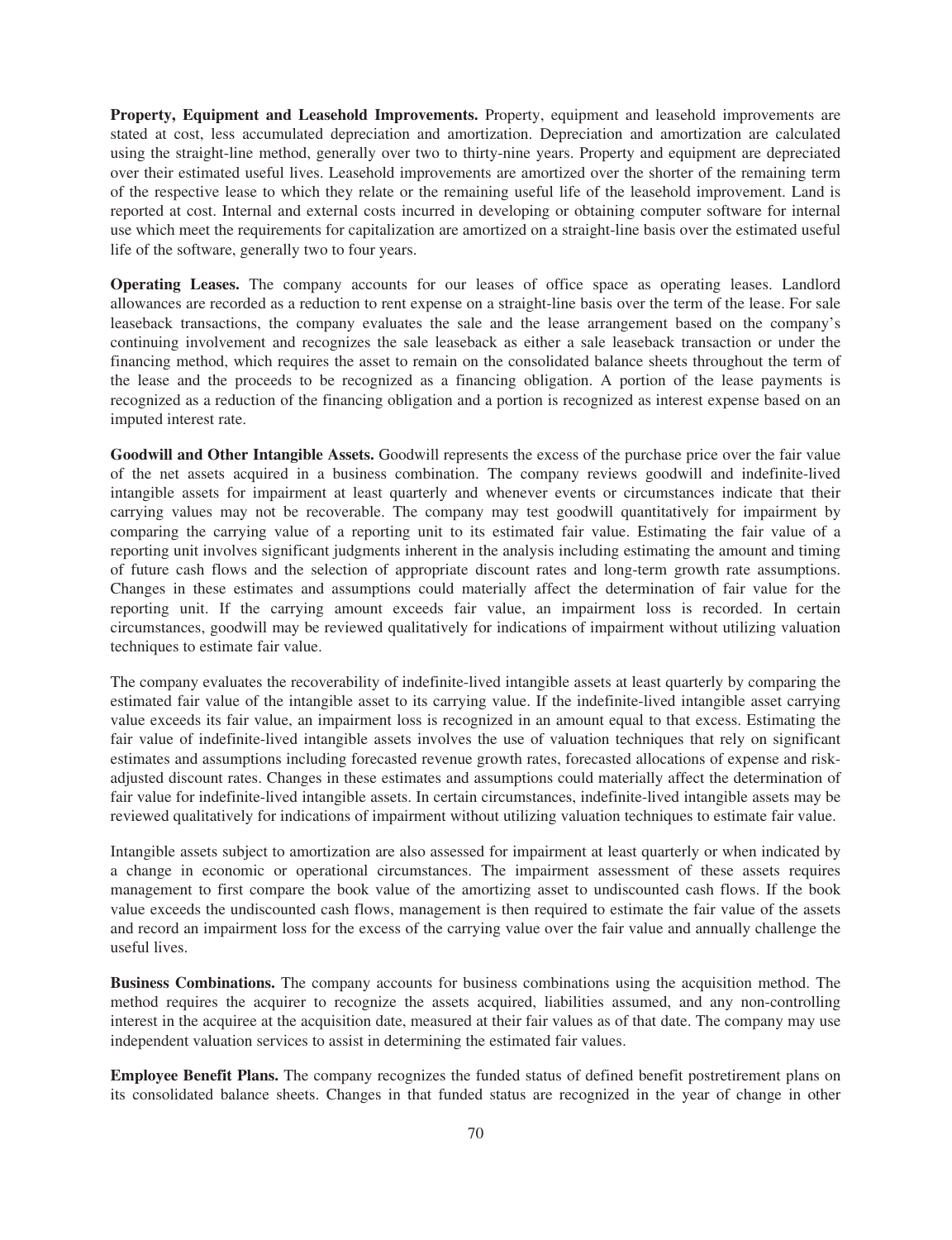comprehensive income (loss). Plan assets and obligations are measured at year end. The company recognizes future changes in actuarial gains and losses and prior service costs in the year in which the changes occur through accumulated other comprehensive income (loss).

**Foreign Currency Translation**. Foreign currency denominated assets and liabilities are re-measured into the functional currency using period-end exchange rates. Gains and losses from foreign currency transactions are included in other expense on the accompanying consolidated statements of income. When the functional currency differs from the reporting currency, revenues and expenses of foreign subsidiaries are translated from their functional currencies into U.S. dollars using weighted-average exchange rates while their assets and liabilities are translated into U.S. dollars using period-end exchange rates. Gains and losses resulting from foreign currency translations are included in accumulated other comprehensive income (loss) within shareholders' equity.

**Revenue Recognition.** Revenue recognition policies for specific sources of revenue are discussed below.

*Clearing and Transaction Fees.* Clearing and transaction fees include per-contract charges for trade execution, clearing, trading on the company's electronic trading platform, portfolio reconciliation and compression services, risk mitigation, and other fees. Fees are charged at various rates based on the product traded, the method of trade, the exchange trading privileges of the customer making the trade and the type of contract. The majority of our clearing and transaction fees are recognized as revenue when a buy and sell order are matched. Therefore, unfilled or canceled buy and sell orders have no impact on revenue. On occasion, the customer's exchange trading privileges may not be properly entered by the clearing firm and incorrect fees are charged for the transactions. When this information is corrected within the time period allowed by the the company, a fee adjustment is provided to the clearing firm. A reserve is established for estimated fee adjustments to reflect corrections to customer exchange trading privileges. The reserve is based on the historical pattern of adjustments processed as well as specific adjustment requests. The company believes the allowances are adequate to cover estimated adjustments.

*Market Data and Information Services.* Market data and information services represent revenue earned for the dissemination of market information. Revenues are accrued each month based on the number of devices reported by vendors or over a straight line basis in accordance with the market data subscription contract term. The company conducts periodic examinations of the number of devices reported and assesses additional fees as necessary. On occasion, customers will pay for services in a lump sum payment; however, revenue is recognized as services are provided.

*Other Revenues.* Other revenues include access and communication fees, fees for collateral management and fees for trade order routing through agreements from various strategic relationships as well as other services to members and clearing firms. Revenue is recognized as services are provided.

*Concentration of Revenue.* One firm represented 10% of the company's clearing and transaction fee revenue in 2018. One firm represented 13% and another firm represented 12% of clearing and transaction fees revenue in 2017. One firm represented 13% and another firm represented 11% of clearing and transaction fees revenue in 2016. Should a clearing firm withdraw from the company, management believes that the customer portion of that firm's trading activity would likely transfer to another clearing firm. Therefore, management does not believe that the company is exposed to significant risk from the ongoing loss of revenue received from a particular clearing firm.

The two largest resellers of market data represented approximately 41% of market data and information services revenue in 2018, 45% in 2017, and 40% in 2016. Should one of these vendors no longer subscribe to the company's market data, management believes that the majority of that firm's customers would likely subscribe to the market data through another reseller. Therefore, management does not believe that the company is exposed to significant risk from a loss of revenue received from any particular market data reseller.

**Share-Based Payments.** The company accounts for share-based payments at fair value, which is based on the grant date price of the equity awards issued. The company recognizes expense relating to stock-based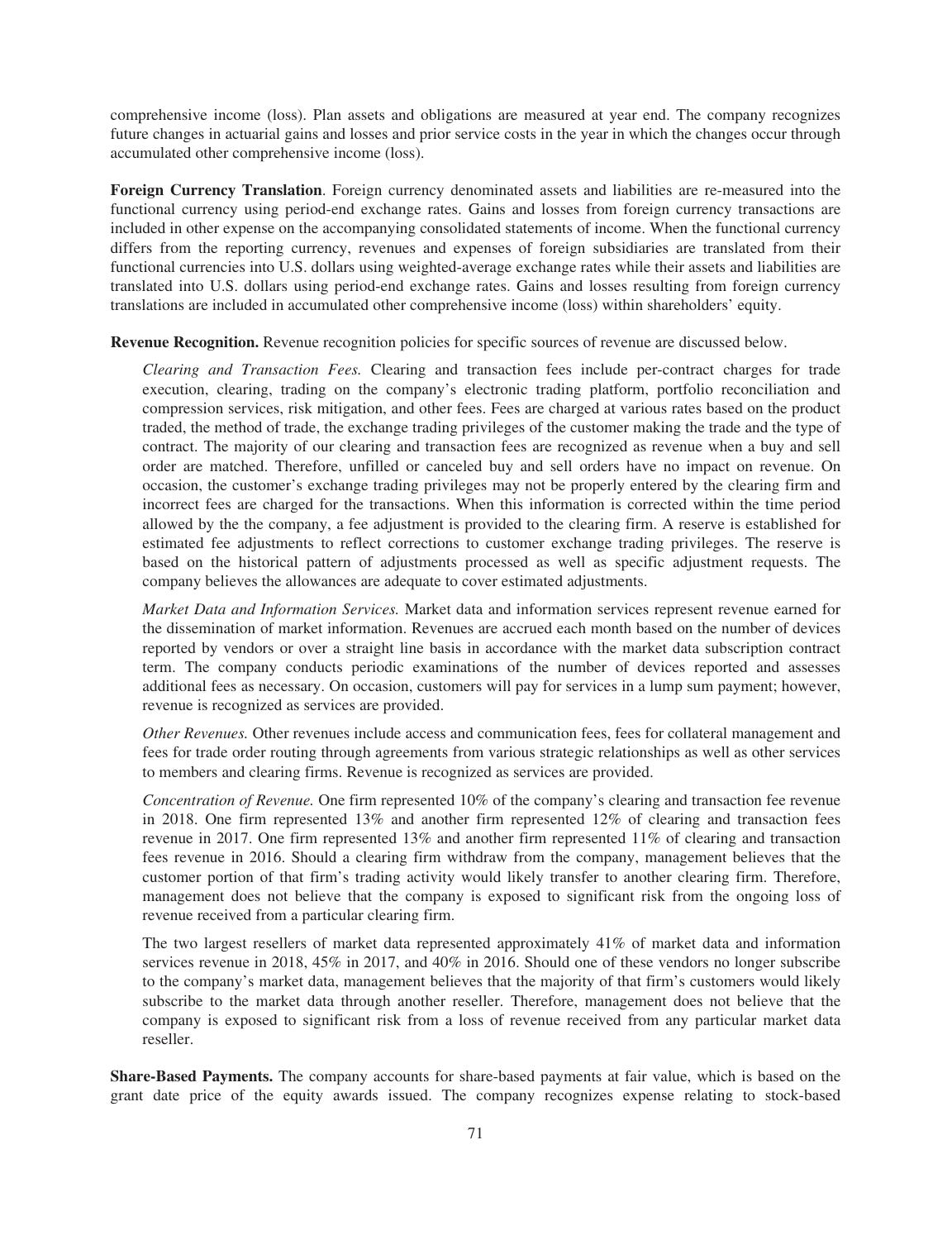compensation on an accelerated basis. As a result, the expense associated with each vesting date within a stock grant is recognized over the period of time that each portion of that grant vests. Beginning in 2017, the company recognizes expense for forfeitures of stock grants as they occur.

**Marketing Costs.** Marketing costs are incurred for the production and communication of advertising as well as other marketing activities. These costs are expensed when incurred, except for costs related to the production of broadcast advertising, which are expensed when the first broadcast occurs.

**Income Taxes.** Deferred income taxes arise from temporary differences between the tax basis and book basis of assets and liabilities. A valuation allowance is recognized if it is anticipated that some or all of a deferred tax asset may not be realized. The company accounts for uncertainty in income taxes recognized in its consolidated financial statements by using a more-likely-than-not recognition threshold based on the technical merits of the tax position taken or expected to be taken. The company classifies interest and penalties related to uncertain tax positions in income tax expense.

**Segment Reporting.** The company reports the results of its operations as one operating segment primarily comprised of the businesses of CME, CBOT, NYMEX, COMEX, and NEX. The remaining operations do not meet the thresholds for reporting separate segment information.

**Newly Adopted Accounting Policies.** In May 2014, the Financial Accounting Standards Board (FASB) issued a new standard on revenue recognition that replaces numerous, industry-specific requirements and converges U.S. accounting standards with International Financial Reporting Standards. The new standard introduces a framework for recognizing revenue that focuses on the transfer of control rather than risks and rewards. The new standard also requires significant additional disclosures about the nature, amount, timing and uncertainty of revenue and cash flows arising from customer contracts, including significant judgments, changes in judgments and assets recognized from costs incurred to obtain or fulfill a contract. The company implemented this standard as of January 1, 2018 using the modified retrospective approach with the cumulative effect of initially applying the guidance recognized at the date of initial adoption. Management recognized an \$8.7 million reduction to the opening balance of retained earnings as of January 1, 2018, which it believes to be an immaterial impact to the consolidated financial statements. The adjustment to the opening balance of retained earnings primarily relates to a deferral of a portion of clearing and transaction fees revenue earned and recognized subsequent to the contract trade execution date. The on-going application of the new standard has not resulted in a material impact on the company's financial statements.

In January 2016, the FASB issued a standards update that changes how entities measure certain equity investments. It does not change the guidance for classifying and measuring investments in debt securities, loans and equity method investments. Under the new guidance, entities will have to measure many other equity investments at fair value and recognize any changes in fair value in net income, unless the investments qualify for a practicability exception. Entities will no longer be able to recognize unrealized holding gains and losses on equity securities previously classified as available-for-sale in other comprehensive income. For equity investments in privately-held entities that do not have a readily determinable fair value, our accounting policy is to utilize the measurement alternative for valuation of these investments, which permits the company to estimate fair value at cost minus impairment, plus or minus changes resulting from observable price movements. The company adopted this guidance on January 1, 2018. During 2018, the company recorded an increase to the fair values of some of its privately-held equity investments of \$82.6 million and also recognized impairment charges of \$4.7 million, both of which are presented in investment income on the consolidated statements of income.

In November 2016, the FASB issued a standards update aimed at promoting consistency in the classification and presentation of changes in restricted cash on the statement of cash flows. Previously, there was diversity in practice as to whether the change in restricted cash was included in the reconciliation of beginning-of-period and end-of-period total cash amounts shown on the statements of cash flows. The amendments require that statements of cash flows explain the change during the period in the total of cash, cash equivalents, as well as amounts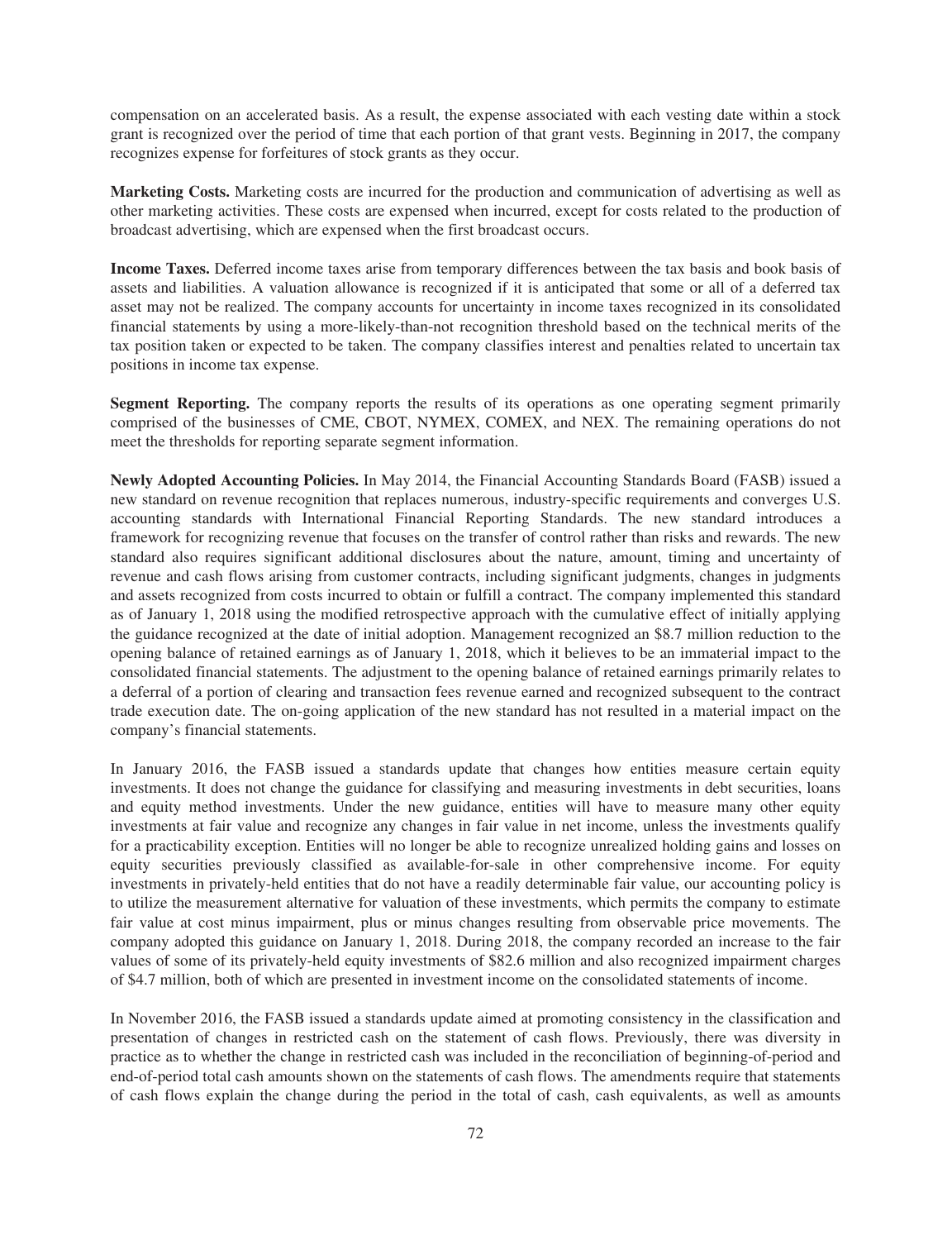described as restricted cash on the consolidated balance sheets. This guidance was adopted on January 1, 2018 using the retrospective approach. The statements of cash flows show a decrease in cash balances of \$528.8 million for 2018, a decrease in cash balances of \$54.3 million for 2017 and an increase in cash balances of \$165.2 million for 2016.

In March 2017, the FASB issued a standards update that changes certain presentation and disclosure requirements for employers that sponsor defined benefit pension as well as other postretirement benefit plans. Defined benefit pension cost and postretirement benefit cost (net benefit cost) are comprised of several components that reflect different aspects of an employer's financial arrangements as well as the cost of benefits provided to the employees. Under previous accounting guidance, those components were aggregated for reporting in the financial statements within compensation and benefits on the consolidated statements of income. The amendments in the update require that the service cost component is reported in the same line as other compensation costs, whereas the other components of net benefit cost are required to be presented on the consolidated statements of income separately from the service cost component. This update was adopted on January 1, 2018 with retrospective application to the earliest period presented. Total net pension expense remains unchanged upon adoption of the standards update. Following the reclassification, pension expense consists of the following for the periods presented:

| (in millions)                                                                                                               | 2018 | 2017                    | 2016 |
|-----------------------------------------------------------------------------------------------------------------------------|------|-------------------------|------|
|                                                                                                                             |      |                         |      |
| Other components of pension expense recognized in other non-operating income                                                |      |                         |      |
|                                                                                                                             |      | $(8.9)$ $(1.4)$ $(2.2)$ |      |
| Total net pension expense $\dots \dots \dots \dots \dots \dots \dots \dots \dots \dots \dots \dots$ \$ 10.2 \$ 17.3 \$ 14.5 |      |                         |      |

In August 2017, the FASB issued a standards update that amends the existing hedge accounting model to enable entities to better reflect their risk management activities in the financial statements. The amendments expand an entity's ability to hedge nonfinancial and financial risk components and reduce complexity in fair value hedges of interest rate risk. The guidance eliminates the requirement to separately measure and report hedge ineffectiveness and generally requires the entire change in the fair value of a hedging instrument to be presented in the same financial statement line as the hedged item. The guidance also eases certain documentation and assessment requirements and modifies the accounting for components excluded from the assessment of hedge effectiveness. The company early adopted this guidance on October 1, 2018 and believes the impact upon adoption of this standard to be immaterial to the financial statements.

In February 2018, the FASB issued guidance that gives entities the option to reclassify to retained earnings the tax effects related to items in accumulated other comprehensive income (AOCI) that were previously stranded within AOCI as a result of applying the Tax Cuts and Jobs Act (2017 Tax Act). An entity that elects to reclassify these amounts must reclassify stranded tax effects related to the change in federal tax rate for all items accounted for within AOCI. Entities can also elect to reclassify other stranded tax effects that relate to the 2017 Tax Act but do not directly relate to the change in federal tax rate. Tax effects that are stranded in AOCI for other reasons may not be reclassified. These amendments should be applied either in the period of adoption as a cumulative adjustment to the opening balance of retained earnings or retrospectively to each period in which the effect of the 2017 Tax Act is recognized. This guidance is effective for entities with fiscal years beginning after December 15, 2018. The company early adopted this guidance as of January 1, 2018, resulting in an adjustment of \$3.8 million to reduce beginning retained earnings and increase AOCI. Tax effects from previously stranded items are released from AOCI when the entire portfolio of similar items is liquidated.

In August 2018, the FASB issued a standards update that modifies the disclosure requirements for fair value measurements of financial and nonfinancial assets and liabilities. Under the new guidance, entities must disclose the changes in unrealized gains and losses for the period reported in AOCI for recurring level 3 fair value measurements held at the end of the reporting period. In addition, entities must provide the range and weighted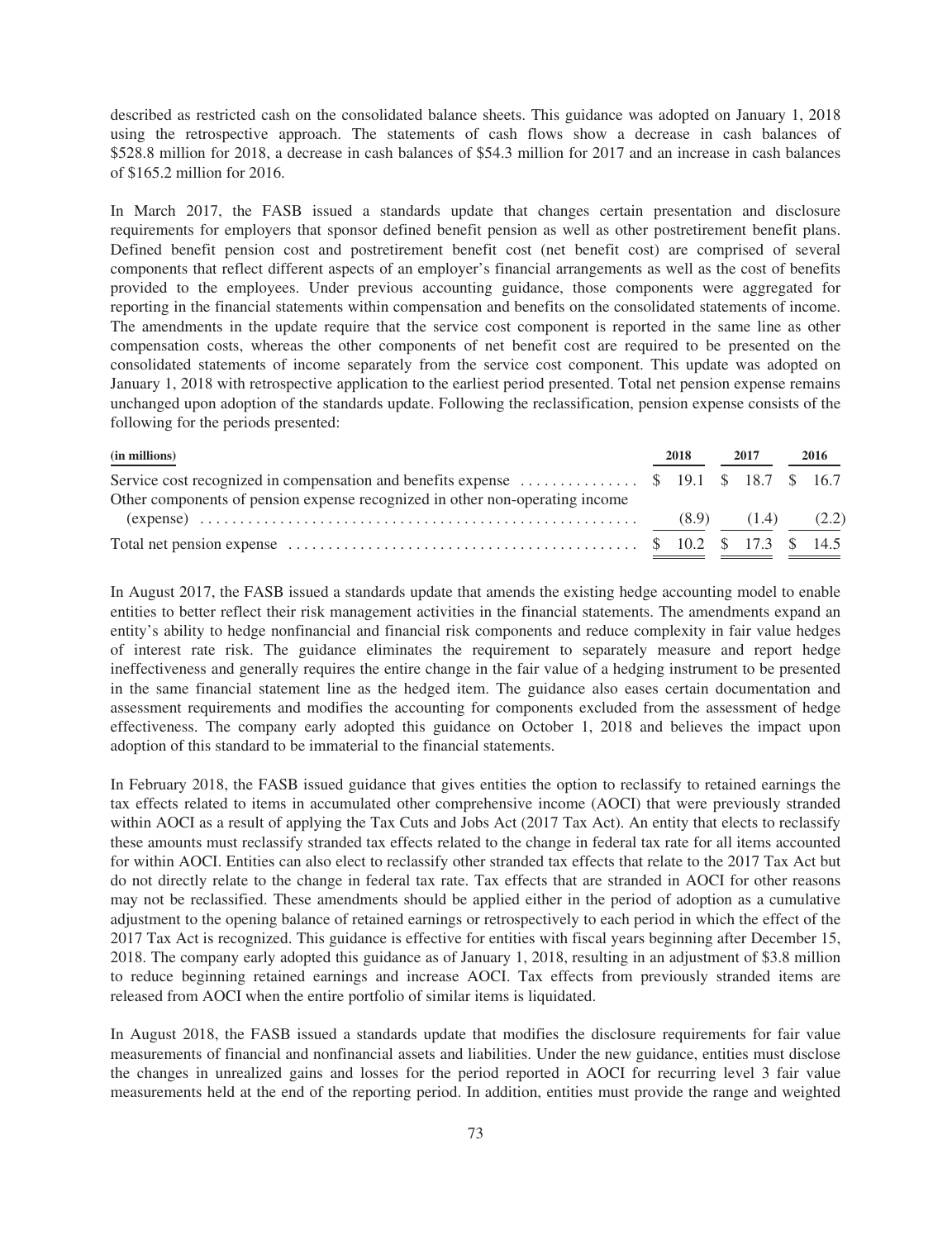average of significant unobservable inputs used to develop level 3 fair value measurements. Entities are no longer required to disclose the amount of and reasons for transfers between level 1 and level 2 of the fair value hierarchy, as well as the valuation processes for level 3 fair value measurements. This standards update is effective for reporting periods beginning in 2020, with early adoption permitted for the eliminated or modified disclosure requirements. The amendments on changes in unrealized gains and losses, and the range and weighted average of significant unobservable inputs used to develop level 3 fair value measurements should be applied prospectively for only the most recent reporting period presented in the initial year of adoption. All other amendments should be applied retrospectively to all periods presented upon their effective date. The company early adopted the disclosure requirements from this standards update starting in the third quarter of 2018 by updating the disclosures in the fair value measurements footnote.

In August 2018, the Securities and Exchange Commission (SEC) released guidance aimed at expanding certain disclosures while also eliminating outdated or duplicative disclosure requirements. Specifically, the guidance amends the interim financial statement requirements to require a reconciliation of changes in shareholders' equity in the notes or as a separate statement. This statement should reconcile the beginning balance to the ending balance of each component of shareholders' equity for each period where an income statement is required. The guidance is effective for SEC filings beginning on November 5, 2018. As a result, the company will provide a reconciliation of shareholders' equity for the quarter and year-to-date period and comparable periods beginning in the 2019 quarterly reports. The company has also adopted the disclosure requirements from this guidance as applied to disclosures within this annual report by eliminating some duplicative and outdated disclosure requirements.

**Recently Issued Accounting Pronouncements.** In February 2016, the FASB issued a standards update that requires lessees to recognize on the balance sheet the assets and liabilities associated with the rights and obligations created by those leases. The guidance for lessors is largely unchanged from current accounting rules. Under the new guidance, a lessee will be required to recognize assets and liabilities for leases with lease terms of more than 12 months. Consistent with current accounting standards, the recognition, measurement, and presentation of expenses and cash flows arising from a lease by a lessee primarily will depend on its classification as a finance or operating lease. The update is effective for reporting periods beginning after December 15, 2018. Management is on course to comply with the guidance by the effective date as the project team has substantially completed review of the lease agreements and implementation phases. Adoption of this guidance on January 1, 2019 will result in a gross-up of our balance sheet with both a lease asset and lease liability. Presentation of lease expense and the pattern of expense recognition on the consolidated statements of income are expected to remain materially consistent with existing lease accounting guidance.

In June 2016, the FASB issued guidance that changes how credit losses are measured for most financial assets measured at amortized cost and certain other instruments. The standard requires an entity to estimate its lifetime expected credit loss and record an allowance, that when deducted from the amortized cost basis of the financial asset, presents the net amount expected to be collected on the financial asset. This forward-looking expected loss model generally will result in the earlier recognition of allowances for losses. The standard also amends the impairment model for available-for-sale debt securities and requires entities to determine whether all or a portion of the unrealized loss on an available-for-sale debt security is a credit loss. Severity and duration of the unrealized loss are no longer permissible factors in concluding whether a credit loss exists. Entities will recognize improvements to estimated credit losses on available-for-sale debt securities immediately in earnings rather than as interest income over time. The standard is effective for reporting periods beginning after December 15, 2019. The standard's provisions must be applied as a cumulative adjustment to retained earnings as of the beginning of the first reporting period in which the guidance is effective. Early adoption is permitted for reporting periods beginning in 2019. The company does not believe that the adoption of this guidance will have a material impact on the consolidated financial statements.

In August 2018, the FASB issued a standards update that modifies the disclosure requirements for employers that sponsor defined pension or other postretirement plans. The guidance clarifies certain existing disclosures and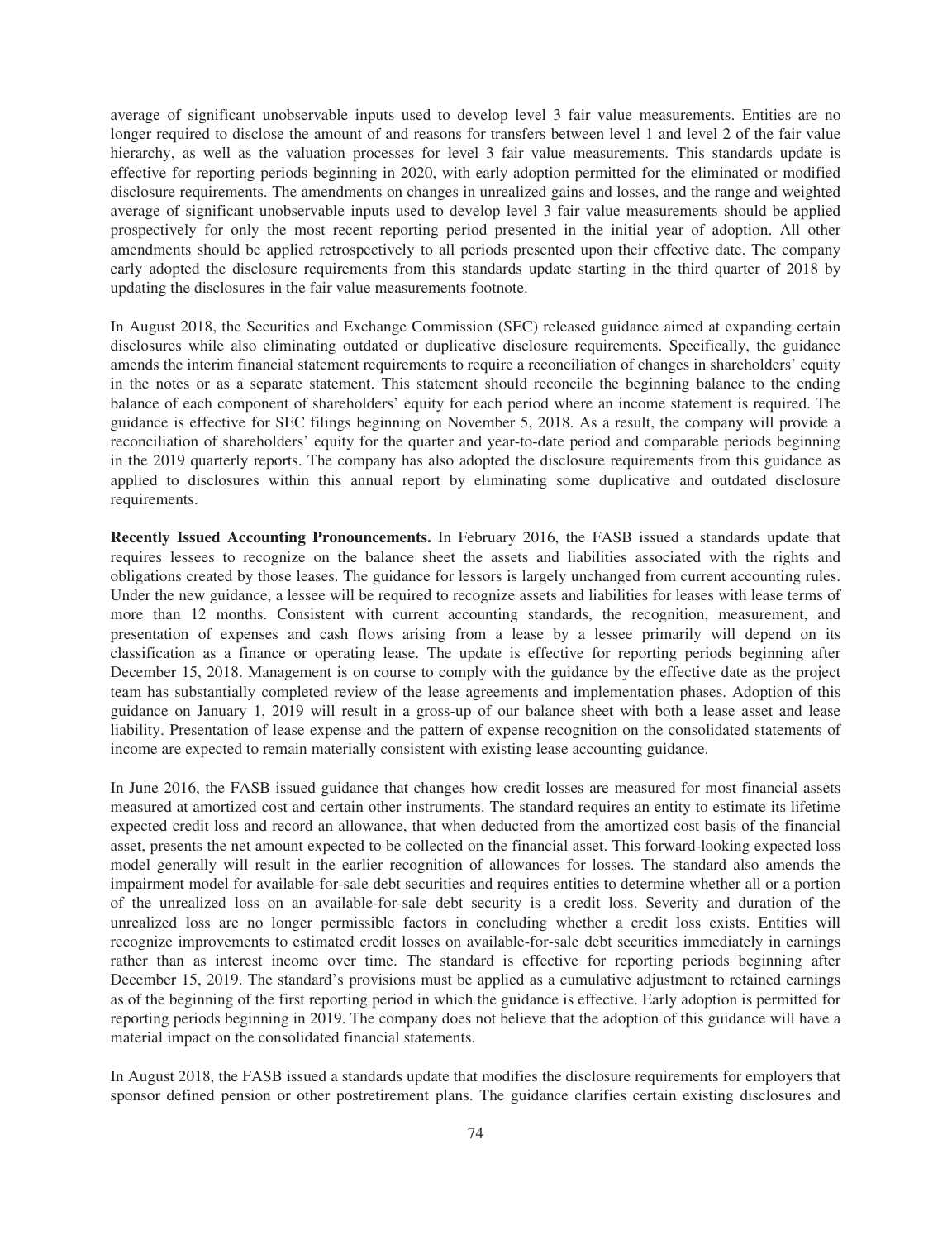expands the requirements for others. Disclosures that are not considered cost beneficial are removed by the update. Also, there is a new disclosure requirement to include an explanation of the reasons for significant gains and losses related to changes in the benefit obligation for the period. This guidance is effective for reporting periods beginning in 2021. Early adoption is permitted. The company plans to update the disclosures for these changes upon adoption of the guidance in 2021.

#### **3. BUSINESS COMBINATIONS**

On November 2, 2018, the company completed its acquisition of NEX and its subsidiaries in a transaction valued at £11.28 per share (\$14.63 per share based on the CME Group share price of \$183.75 and the exchange rate of US\$1.30:£1 on November 2, 2018), consisting of £5.00 per share in cash and 0.0444 CME Group shares. The total equity value of the transaction is approximately £4.3 billion (\$5.6 billion), including the issuance of 16.9 million CME Group class A shares and \$2.5 billion of cash consideration. As part of the acquisition, the company also assumed \$1.0 billion of existing debt of NEX. The cash consideration was funded with \$1.2 billion of net proceeds received from a debt offering of fixed rate notes in June 2018, borrowings from commercial paper and cash on hand. The company entered into this acquisition primarily as a means to expand its product base, further leverage its existing operating model, extend its presence in the over-the-counter market and better position itself to compete on a global scale.

*Preliminary Purchase Price Allocation.* The preliminary purchase price has been allocated to NEX's net tangible and identifiable intangible assets based on their estimated fair values as of November 2, 2018. The allocation of the purchase price was based on certain preliminary valuations and estimates and assumptions are subject to change. The goodwill generated from the acquisition was primarily attributable to synergies expected to arise after the acquisition. The company expects to finalize its purchase price allocation within the first year. The preliminary purchase price allocation is as follows:

### **(in millions)**

The preliminary fair values of identifiable intangible assets acquired were estimated as follows (in U.S. dollar equivalent):

| (in millions) | <b>Fair Value</b><br>in USD | <b>Estimated</b><br>Useful Life |
|---------------|-----------------------------|---------------------------------|
|               |                             |                                 |
|               |                             |                                 |
|               |                             |                                 |
|               |                             |                                 |

NEX maintains a 86.7% ownership interest in Traiana Inc and its subsidiaries, resulting in nonredeemable non-controlling interests included in the company's consolidated statements of equity beginning on November 3, 2018.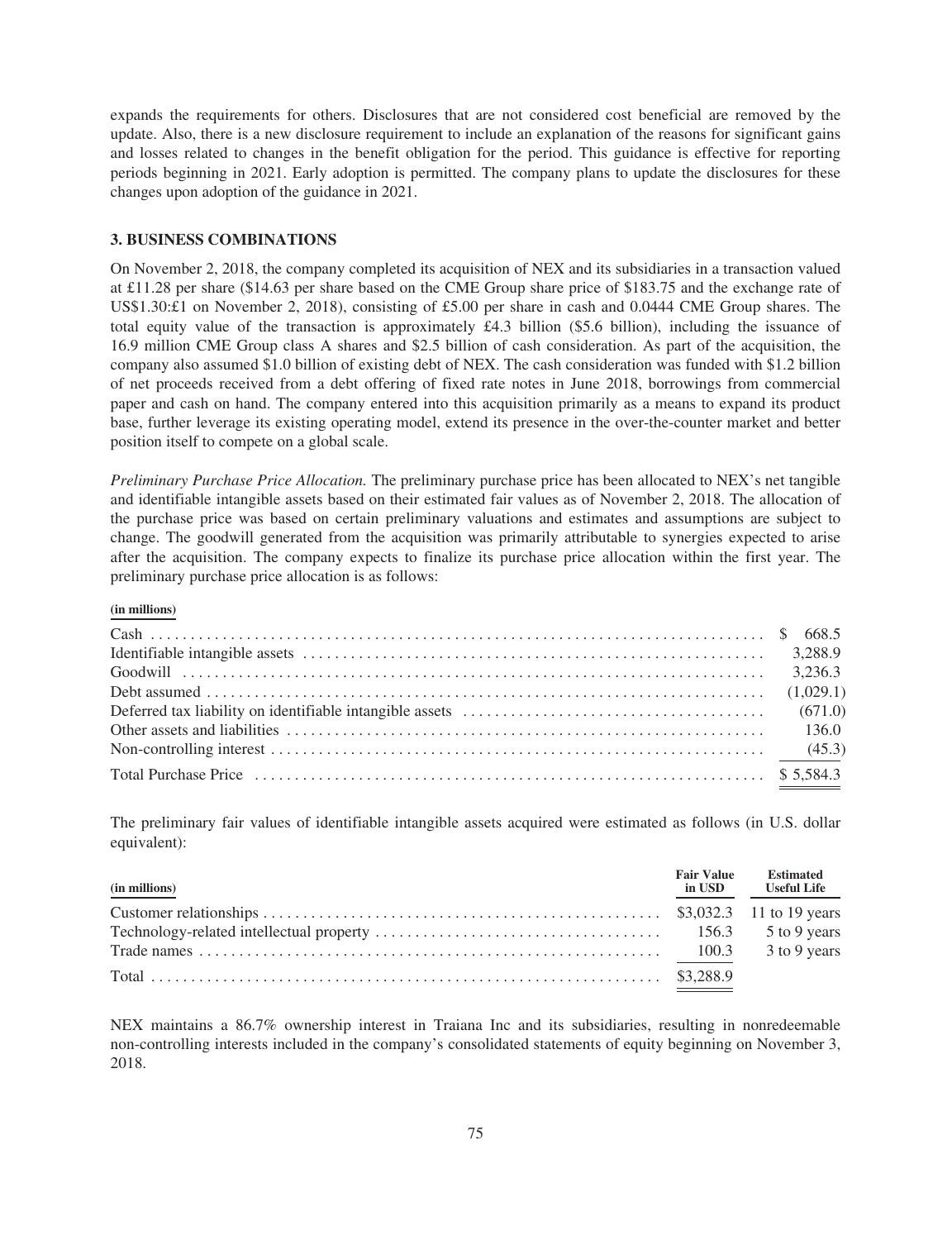#### **4. MARKETABLE SECURITIES**

We have equity securities and available-for-sale debt securities classified as marketable securities on our consolidated balance sheets. The amortized cost and fair value of these securities at December 31 were as follows:

|               |  |                                            | 2018 |                      |  | 2017                            |  |                      |  |
|---------------|--|--------------------------------------------|------|----------------------|--|---------------------------------|--|----------------------|--|
| (in millions) |  | <b>Amortized</b><br>Cost                   |      | Fair<br><b>Value</b> |  | Amortized<br>Cost               |  | Fair<br><b>Value</b> |  |
|               |  |                                            |      |                      |  |                                 |  | \$20.8               |  |
|               |  |                                            |      |                      |  |                                 |  |                      |  |
|               |  | 0.6                                        |      | (0.3)                |  | 0.6                             |  | 0.3                  |  |
|               |  | <b>Contract Contract Contract Contract</b> |      | (0.1)                |  |                                 |  | 0.1                  |  |
|               |  |                                            |      | $\frac{\$}{20.2}$    |  | $\frac{\$}{20.6}$ \, \, \, 21.2 |  |                      |  |

(1) The corporate debt securities are maintained for a non-qualified retirement and benefit plan under the COMEX Members' Recognition and Retention Plan (MRRP) (note 12).

Net unrealized gains (losses) on marketable debt securities classified as available-for-sale are reported as a component of other comprehensive income (loss) and included on the accompanying consolidated statements of comprehensive income and consolidated statements of equity. Changes in the fair value of equity securities are recognized within investment income on the consolidated statements of income.

The fair value and gross unrealized losses of the corporate debt securities and asset-backed security were \$12.9 million and \$0.6 million, respectively, at December 31, 2018. These corporate debt securities and the assetbacked security were in an unrealized loss position for more than 12 months at December 31, 2018 and were deemed not to be other-than-temporarily impaired. The company does not intend to sell and is not required to sell these securities prior to maturity.

The amortized cost and fair value of the corporate debt securities, asset-backed security, and municipal debt securities at December 31, 2018, by contractual maturity, were as follows:

| (in millions) |  | <b>Amortized</b><br>Cost |  | Fair<br><b>Value</b> |  |
|---------------|--|--------------------------|--|----------------------|--|
|               |  |                          |  |                      |  |
|               |  | 9.1                      |  | 9.2                  |  |
|               |  | 4.0                      |  | 3.9                  |  |
|               |  | 5.4                      |  | 5.2                  |  |
|               |  |                          |  |                      |  |

The company maintains additional investments in a diverse portfolio of mutual funds related to its non-qualified deferred compensation plans (note 12). The fair value of these securities was \$52.7 million and \$68.9 million at December 31, 2018 and 2017, respectively.

#### **5. REVENUE RECOGNITION**

**Revenue from Contracts with Customers.** The majority of revenue consists of clearing and transaction fees. The company accounts for revenue in accordance with "Revenue from Contracts with Customers," which was adopted on January 1, 2018, using the modified retrospective approach. The new standard introduces a framework for recognizing revenue that focuses on the transfer of control rather than risks and rewards. The company recognized a one-time adjustment of \$8.7 million within the opening balance of retained earnings as of January 1, 2018 as a result of adopting this standard. This deferral of revenue is primarily related to the outstanding performance obligations for clearing and transaction fees for longer-term cleared swap products.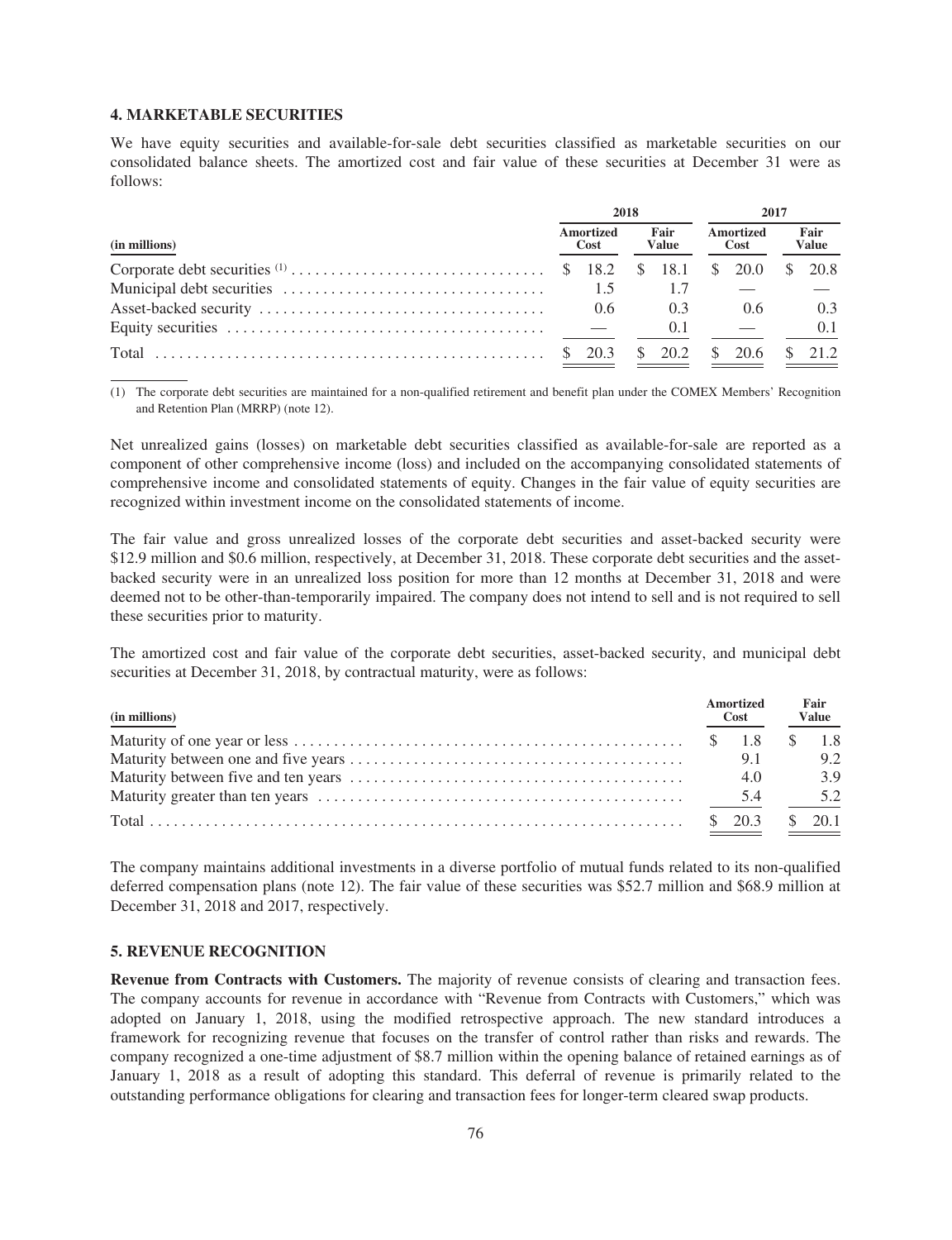*Clearing and transaction fees*. Clearing and transaction fees include electronic trading fees and brokerage commissions, surcharges for privately-negotiated transactions, portfolio reconciliation and compression services, risk mitigation and other volume-related charges for trade contracts. Clearing and transaction fees are assessed upfront at the time of trade execution. As such, the company recognizes the majority of the fee revenue upon successful execution of the trade. The minimal remaining portion of the fee revenue related to settlement activities performed after the trade execution is recognized over the short-term period that the contract is outstanding, based on management's estimates of the average contract lifecycle. These estimates are based on various assumptions to approximate the amount of fee revenue to be attributed to services performed through contract settlement, expiration, or termination. For cleared trades, these assumptions include the average number of days that a contract remains in open interest, contract turnover, average revenue per day, and revenue remaining in open interest at the end of each period.

The nature of contracts gives rise to several types of variable consideration, including volume-based pricing tiers, customer incentives associated with market maker programs and other fee discounts. The company includes fee discounts and incentives in the estimated transaction price when there is a basis to reasonably estimate the amount of the fee. These estimates are based on historical experience, anticipated performance, and best judgment at the time. Because of the company's certainty in estimating these amounts, they are included in the transaction price of contracts.

*Market data and information services.* Market data and information services represents revenue from the dissemination of market data to subscribers, distributors, and other third-party licensees of market data. Pricing for market data is primarily based on the number of reportable devices used as well as the number of subscribers enrolled under the arrangement. Fees for these services are generally billed monthly. Market data services are satisfied over time and revenue is recognized on a monthly basis as the customers receive and consume the benefit of the market data services. However, the company also maintains certain annual license arrangements with one-time upfront fees. The fees for annual licenses are initially recorded as a contract liability and recognized as revenue monthly over the term of the annual period.

*Other.* Other revenues include access and communication fees, fees for collateral management, fees for trade order routing through agreements from various strategic relationships, as well as other post-trade services to customers and clearing firms. Access and communication fees are charges to members and clearing firms that utilize various telecommunications networks and communications services. Fees for these services are generally billed monthly and the associated fee revenue is recognized as billed. Collateral management fees are charged to clearing firms that have collateral on deposit with CME to meet their minimum performance bond and guaranty fund obligations on the exchange. These fees are calculated based on daily collateral balances and are billed monthly. This fee revenue is recognized as billed as the customers receive and consume the benefits of the services. Pricing for strategic relationships may be driven by customer levels and activity. There are fee arrangements which provide for monthly as well as quarterly payments in arrears. Revenue is recognized monthly for strategic relationship arrangements as the customers receive and consume the benefits of the services.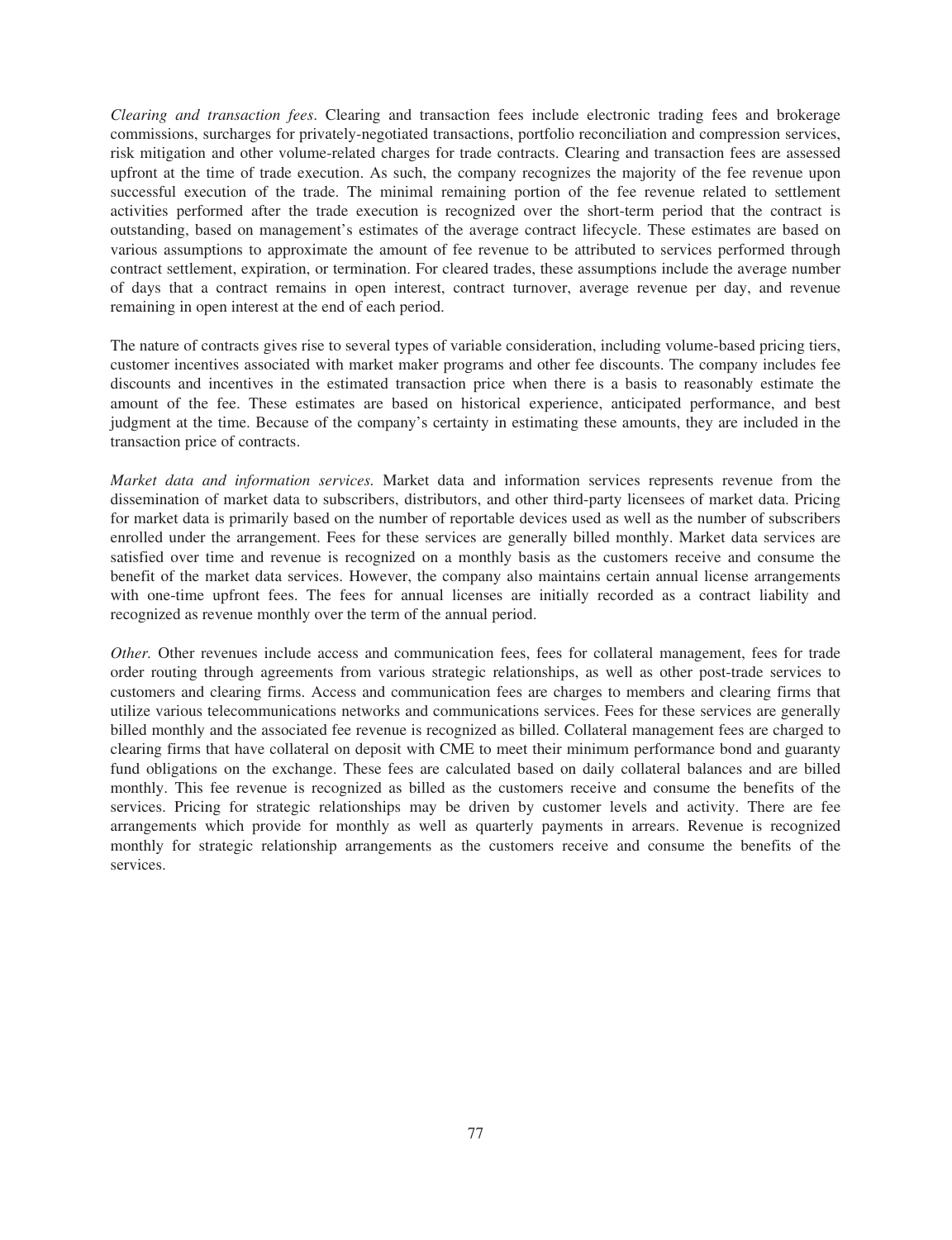| (in millions)                        | 2018      | 2017        | 2016        |
|--------------------------------------|-----------|-------------|-------------|
|                                      | \$1,201.0 | 995.4<br>S. | 944.5<br>S. |
|                                      | 687.0     | 497.1       | 541.3       |
|                                      | 187.8     | 185.6       | 171.6       |
|                                      | 470.0     | 436.0       | 438.6       |
|                                      | 744.2     | 716.2       | 699.5       |
|                                      | 223.9     | 200.2       | 179.2       |
|                                      | 61.9      | 68.1        | 61.7        |
|                                      | 91.2      |             |             |
|                                      | 3,667.0   | 3.098.6     | 3,036.4     |
|                                      | 449.6     | 391.8       | 406.5       |
|                                      | 192.8     | 154.3       | 152.3       |
|                                      | \$4,309.4 | \$3,644.7   | \$3,595.2   |
| <b>Timing of Revenue Recognition</b> |           |             |             |
|                                      | 3.561.5   | 3,052.1     | 2.991.6     |
|                                      | 738.8     | 579.9       | 592.1       |
|                                      | 9.1       | 12.7        | 11.5        |
|                                      | \$4,309.4 | \$3,644.7   | \$3,595.2   |

The following table represents a disaggregation of revenue from contracts with customers for the years ended December 31, 2018, 2017 and 2016:

The timing of revenue recognition, billings and cash collections results in billed accounts receivable, and customer advances and deposits (contract liabilities) on the consolidated balance sheets. Certain fees for transactions, annual licenses, and other revenue arrangements are billed upfront before revenue is recognized, which results in the recognition of contract liabilities. These liabilities are reported on the consolidated balance sheets on a contract-by-contract basis at the end of each reporting period. For annual licenses and upfront fee arrangements, the company generally bills customers upon contract execution. These payments are recognized as revenue over time as the obligations under the contracts are satisfied. In connection with the NEX acquisition on November 2, 2018, our contract liabilities balance reported an increase related to certain upfront billing arrangements for post-trade services. The contract liability balances during 2018 were not materially impacted by any other factors. The balance of contract liabilities was \$44.4 million and \$3.9 million as of December 31, 2018 and 2017, respectively.

#### **6. PERFORMANCE BONDS AND GUARANTY FUND CONTRIBUTIONS**

The clearing house clears and guarantees the settlement of contracts traded in the futures and options and interest rate swap markets. In its guarantor role, the clearing house has precisely equal and offsetting claims to and from clearing firms on opposite sides of each contract, standing as an intermediary on every contract cleared. In the U.S., clearing firm positions are held according to Commodity and Futures Trading Commission (CFTC) regulatory account segregation standards. To the extent that funds are not otherwise available to satisfy an obligation under the applicable contract, the clearing house bears counterparty credit risk in the event that future market movements create conditions that could lead to clearing firms failing to meet their obligations to the clearing house. The clearing house reduces the exposure through risk management programs that include initial and ongoing financial standards for designation as a clearing firm, performance bond requirements, daily mark-to-market, mandatory guaranty fund contributions and intra-day monitoring.

Each clearing firm is required to deposit and maintain balances in the form of cash, U.S. government securities, certain foreign government securities, bank letters of credit or other approved investments to satisfy performance bond and guaranty fund requirements. All non-cash deposits are marked-to-market and haircut on a daily basis.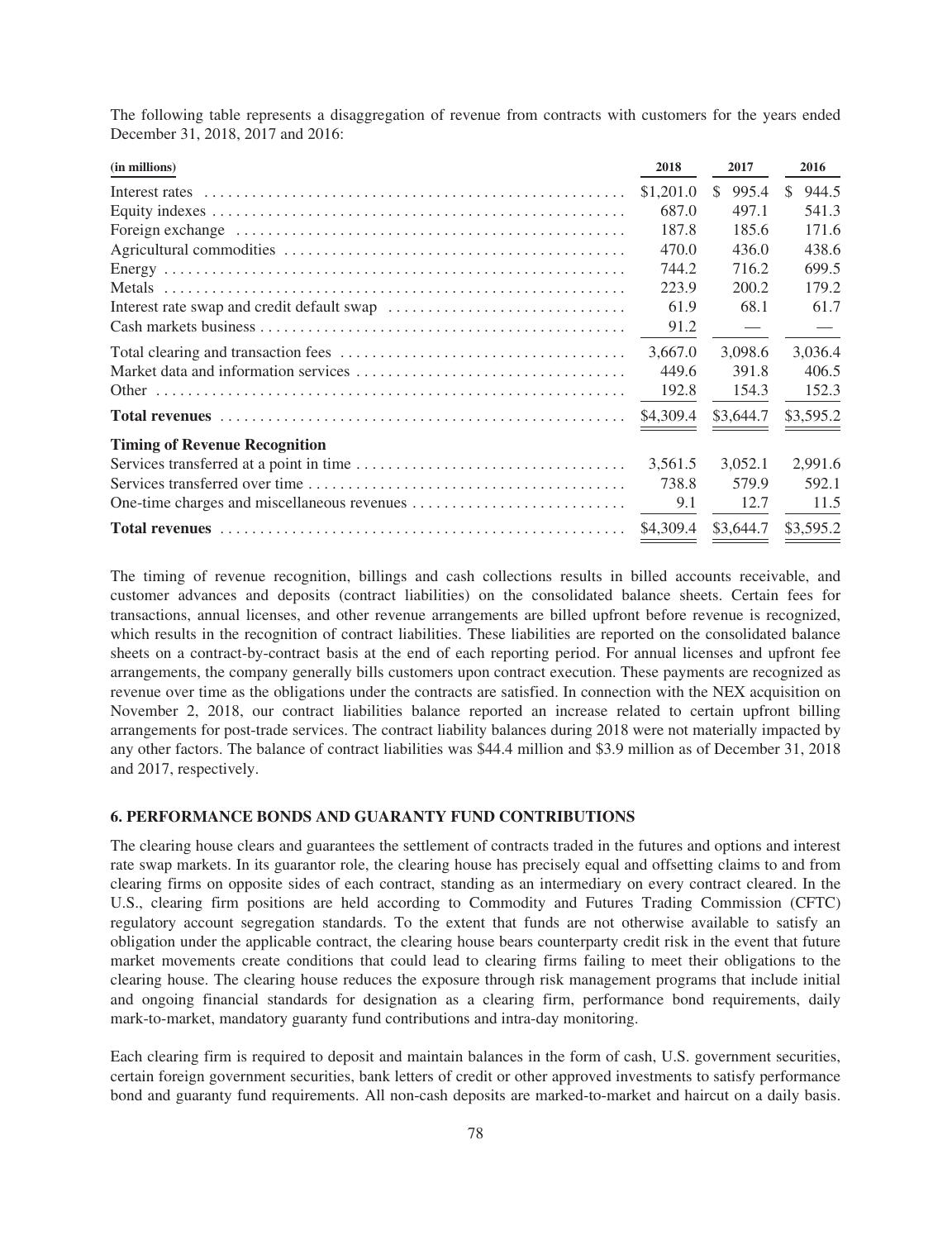Securities deposited by the clearing firms are not reflected on the consolidated financial statements and the clearing house does not earn any interest on these deposits. These balances may fluctuate significantly over time due to investment choices available to clearing firms and changes in the amount of contributions required.

The clearing house marks-to-market open positions at least once a day (twice a day for futures and options contracts), and requires payment from clearing firms whose positions have lost value and make payments to clearing firms whose positions have gained value. The clearing house has the capability to mark-to-market more frequently as market conditions warrant.

Under the extremely unlikely scenario of simultaneous default by every clearing firm who has open positions with unrealized losses, the maximum exposure related to positions other than interest rate swap contracts would be one half day of changes in fair value of all open positions, before considering the clearing house's ability to access defaulting clearing firms' collateral deposits. For cleared interest rate swap contracts, the maximum exposure related to CME's guarantee would be one full day of changes in fair value of all open positions, before considering CME's ability to access defaulting clearing firms' collateral. During 2018, the clearing house transferred an average of approximately \$3.2 billion a day through the clearing system for settlement from clearing firms whose positions had lost value to clearing firms whose positions had gained value. The clearing house reduces the guarantee exposure through initial and maintenance performance bond requirements and mandatory guaranty fund contributions. The company believes that the guarantee liability is immaterial and therefore has not recorded any liability at December 31, 2018.

CME has been designated as a systemically important financial market utility by the Financial Stability Oversight Council and maintains a cash account at the Federal Reserve Bank of Chicago. At December 31, 2018 and 2017, CME maintained \$24.7 billion and \$34.2 billion, respectively, within the cash account at the Federal Reserve Bank of Chicago. The cash deposit at the Federal Reserve Bank of Chicago is included within performance bonds and guaranty fund contributions on the consolidated balance sheets.

Clearing firms, at their option, may instruct CME to deposit the cash or securities held by CME into one of the IEF programs. The total principal in the IEF programs was \$3.1 billion at December 31, 2018 and \$1.1 billion at December 31, 2017.

CME and The Options Clearing Corporation (OCC) have a perpetual cross-margin arrangement, whereby a clearing firm may maintain a cross-margin account in which a clearing firm's positions in certain equity index futures and options are combined with certain positions cleared by OCC for purposes of calculating performance bond requirements. The performance bond deposits are held jointly by CME and OCC. Cross-margin cash, securities and letters of credit jointly held with OCC under the cross-margin agreement are reflected at 50% of the total, or CME's proportionate share per that agreement. If a participating firm defaults, the gain or loss on the liquidation of the firm's open position and the proceeds from the liquidation of the cross-margin account would be allocated 50% each to CME and OCC. The company believes that the guarantee liability is immaterial and therefore has not recorded any liability at December 31, 2018.

In addition, CME has perpetual cross-margin agreements with Fixed Income Clearing Corporation (FICC) whereby the clearing firms' offsetting positions with CME and FICC are subject to reduced performance bond requirements. Clearing firms maintain separate performance bond deposits with each clearing house, but depending on the net offsetting positions between CME and FICC, each clearing house may reduce that firm's performance bond requirements. In the event of a firm default, the total liquidation net gain or loss on the firm's offsetting open positions and the proceeds from the liquidation of the performance bond collateral held by each clearing house's supporting offsetting positions would be divided evenly between CME and FICC. Additionally, if, after liquidation of all the positions and collateral of the defaulting firm at each respective clearing organization, and taking into account any cross-margining loss sharing payments, any of the participating clearing organizations has a remaining liquidating surplus, and any other participating clearing organization has a remaining liquidating deficit, any additional surplus from the liquidation would be shared with the other clearing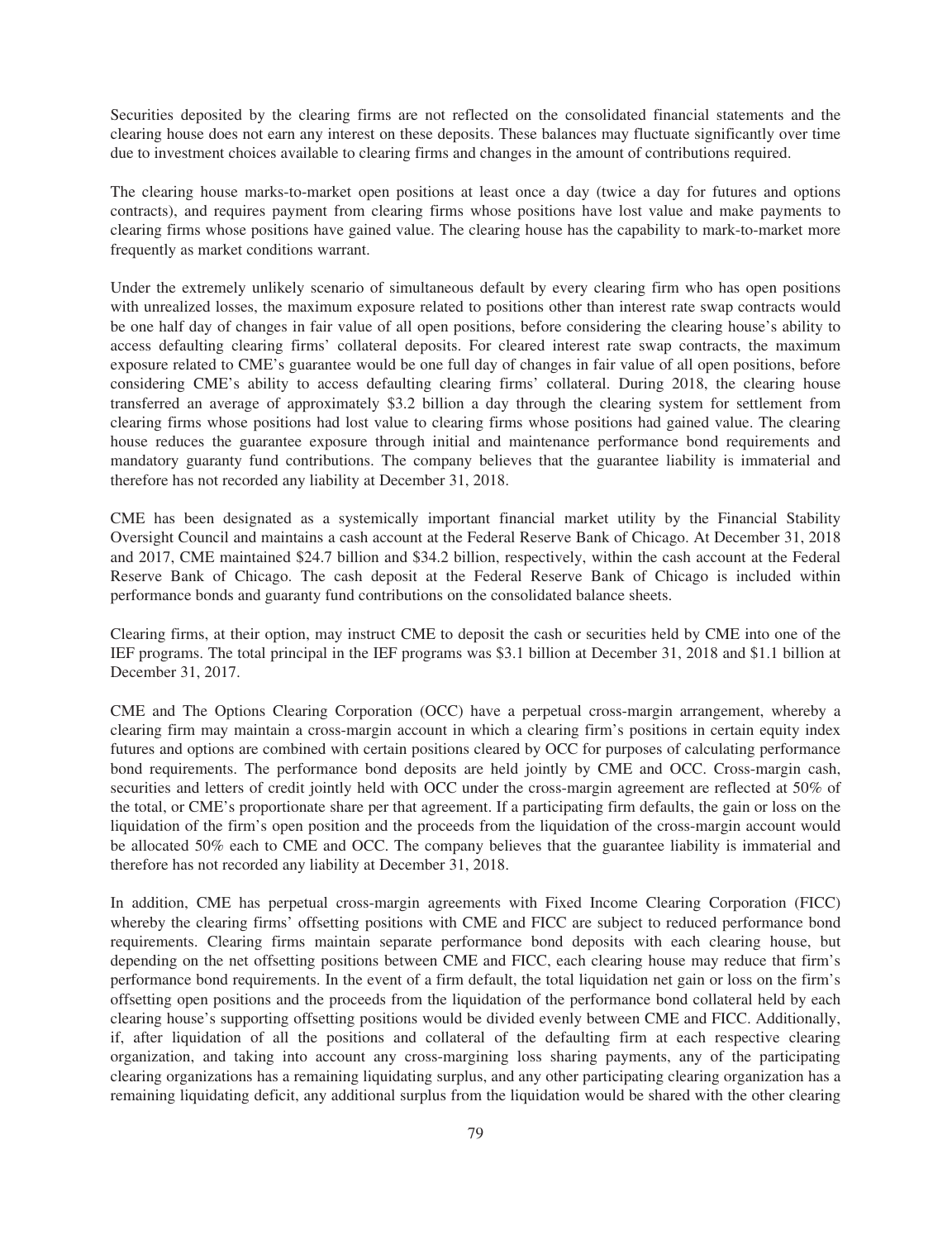house to the extent that it has a remaining liquidating deficit. Any remaining surplus funds would be passed to the bankruptcy trustee. The company believes that the guarantee liability is immaterial and therefore has not recorded any liability at December 31, 2018.

Each CME clearing firm for futures and options is required to deposit and maintain specified guaranty fund contributions in the form of cash or approved securities. In the event that performance bonds, guaranty fund contributions and other assets required to support clearing membership of a defaulting CME clearing firm are inadequate to fulfill that clearing firm's outstanding financial obligation, the base guaranty fund for contracts other than interest rate swaps is available to cover potential losses after first utilizing \$100.0 million of corporate contributions designated by CME to be used in the event of a default of a clearing firm for the base guaranty fund.

CME maintains a separate guaranty fund to support the clearing firms that clear interest rate swap products. The funds for interest rate swaps are independent of the base guaranty fund and are isolated to clearing firms for products in the respective asset class. Each clearing firm for cleared interest rate swaps is required to deposit and maintain specified guaranty fund contributions in the form of cash or approved securities. In the event that performance bonds, guaranty fund contributions and other assets required to support clearing membership of a defaulting clearing firm for cleared interest rate swap contracts are inadequate to fulfill that clearing firm's outstanding financial obligation, the interest rate swaps contracts guaranty fund is available to cover potential losses after first utilizing \$150.0 million of corporate contributions designated by CME to be used in the event of a default of a cleared interest rate swap clearing firm.

CME maintains a 364-day multi-currency line of credit with a consortium of domestic and international banks to be used in certain situations by the clearing house. CME may use the proceeds to provide temporary liquidity in the unlikely event of a clearing firm default, in the event of a liquidity constraint or default by a depositary (custodian of the collateral), or in the event of a temporary disruption with the domestic payments system that would delay payment of settlement variation between CME and its clearing firms. Clearing firm guaranty fund contributions received in the form of cash or U.S. Treasury securities as well as the performance bond assets of a defaulting firm can be used to collateralize the facility. The line of credit provides for borrowings of up to \$7.0 billion. At December 31, 2018, guaranty fund contributions available for CME clearing firms were \$7.4 billion. CME has the option to request an increase in the line from \$7.0 billion to \$10.0 billion, subject to the approval of participating banks. In addition to the 364-day fully secured, committed multi-currency line of credit, the company also has the option to use the \$2.4 billion multi-currency revolving senior credit facility to provide liquidity for the clearing house in the unlikely event of default.

CME is required under the Commodity Exchange Act in the United States to segregate cash and securities deposited by clearing firms on behalf of its customers. In addition, CME requires segregation of all funds deposited by its clearing firms from operating funds.

Cash and non-cash deposits held as performance bonds and guaranty fund contributions at fair value at December 31 were as follows:

|                                          |            | 2018                                                          | 2017       |                                                        |  |  |
|------------------------------------------|------------|---------------------------------------------------------------|------------|--------------------------------------------------------|--|--|
| (in millions)                            | Cash       | <b>Non-Cash</b><br><b>Deposits</b><br>and<br><b>IEF Funds</b> | Cash       | Non-Cash<br><b>Deposits</b><br>and<br><b>IEF Funds</b> |  |  |
|                                          | \$38,211.4 | \$102,264.8                                                   | \$41,809.5 | \$86,730.4                                             |  |  |
|                                          |            | 6.935.9                                                       | 2.281.2    | 6,102.4                                                |  |  |
|                                          | 22.3       | 202.3                                                         | 93.4       | 21.5                                                   |  |  |
| Performance bond collateral for delivery | 35.9       |                                                               | 1.2        |                                                        |  |  |
| Total                                    |            | \$39,455.5 \$109,403.0 \$44,185.3                             |            | \$92,854.3                                             |  |  |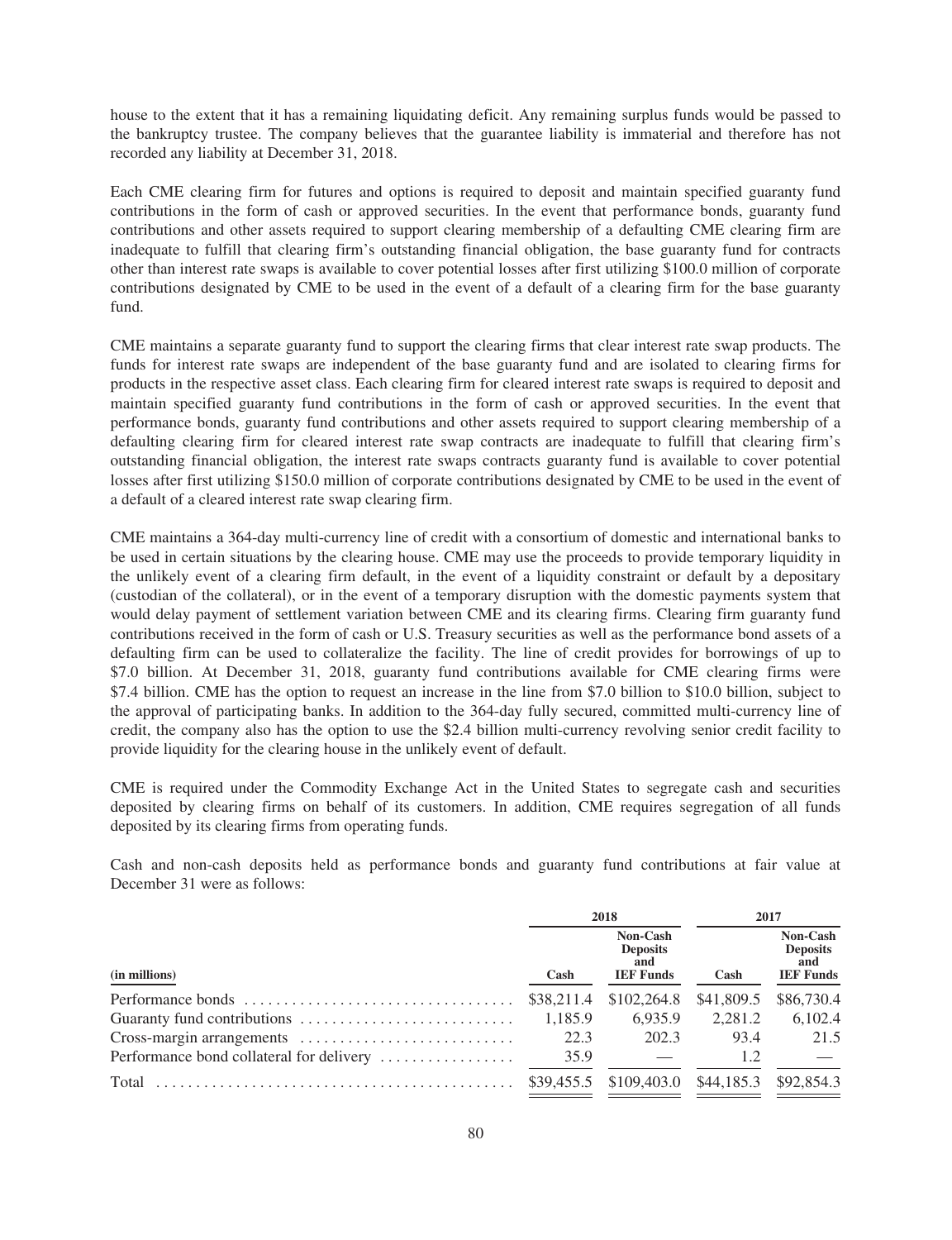Cross-margin arrangements include collateral for the cross-margin accounts with OCC and FICC.

Cash performance bonds may include intraday settlement, if any, that is owed to the clearing firms and paid the following business day. The balance of intraday settlements was \$206.8 million and \$111.0 million at December 31, 2018 and 2017, respectively. Intraday settlements may be invested on an overnight basis and are offset by an equal liability owed to clearing firms.

In addition to cash, securities and other non-cash deposits, irrevocable letters of credit may be used as performance bond deposits for clearing firms. At December 31, these letters of credit, which are not included in the accompanying consolidated balance sheets, were as follows:

| (in millions) | 2018 2017 |
|---------------|-----------|
|               |           |
|               |           |
|               |           |
|               |           |

All cash, securities and letters of credit posted as performance bonds are only available to meet the financial obligations of that clearing firm to the clearing house.

# **7. PROPERTY**

A summary of the property accounts at December 31 is presented below:

| (in millions)                                  | 2018    | 2017        | <b>Estimated Useful</b><br>Life |
|------------------------------------------------|---------|-------------|---------------------------------|
|                                                | 7.8 \$  | 7.8         | 10 - 20 years <sup>(1)</sup>    |
|                                                | 174.1   | 173.8       | $3 - 39$ years                  |
|                                                | 215.6   | 180.5       | $3 - 24$ years                  |
|                                                | 371.6   | 309.9       | $2 - 7$ years                   |
|                                                | 440.7   | 404.3       | $2 - 4$ years                   |
|                                                | 1.209.8 | 1,076.3     |                                 |
| Less accumulated depreciation and amortization | (761.1) | (676.6)     |                                 |
|                                                | \$448.7 | 399.7<br>S. |                                 |

(1) Estimated useful life applies only to land improvements.

#### **8. INTANGIBLE ASSETS AND GOODWILL**

On November 2, 2018, the company completed its acquisition of NEX. In connection with the acquisition, the company recognized goodwill and identifiable intangible assets. Amortizable intangible assets related to the acquisition include customer relationships, technology-related intellectual property and trade names. The values of goodwill and intangible assets are based on a preliminary purchase price allocation as of December 31, 2018.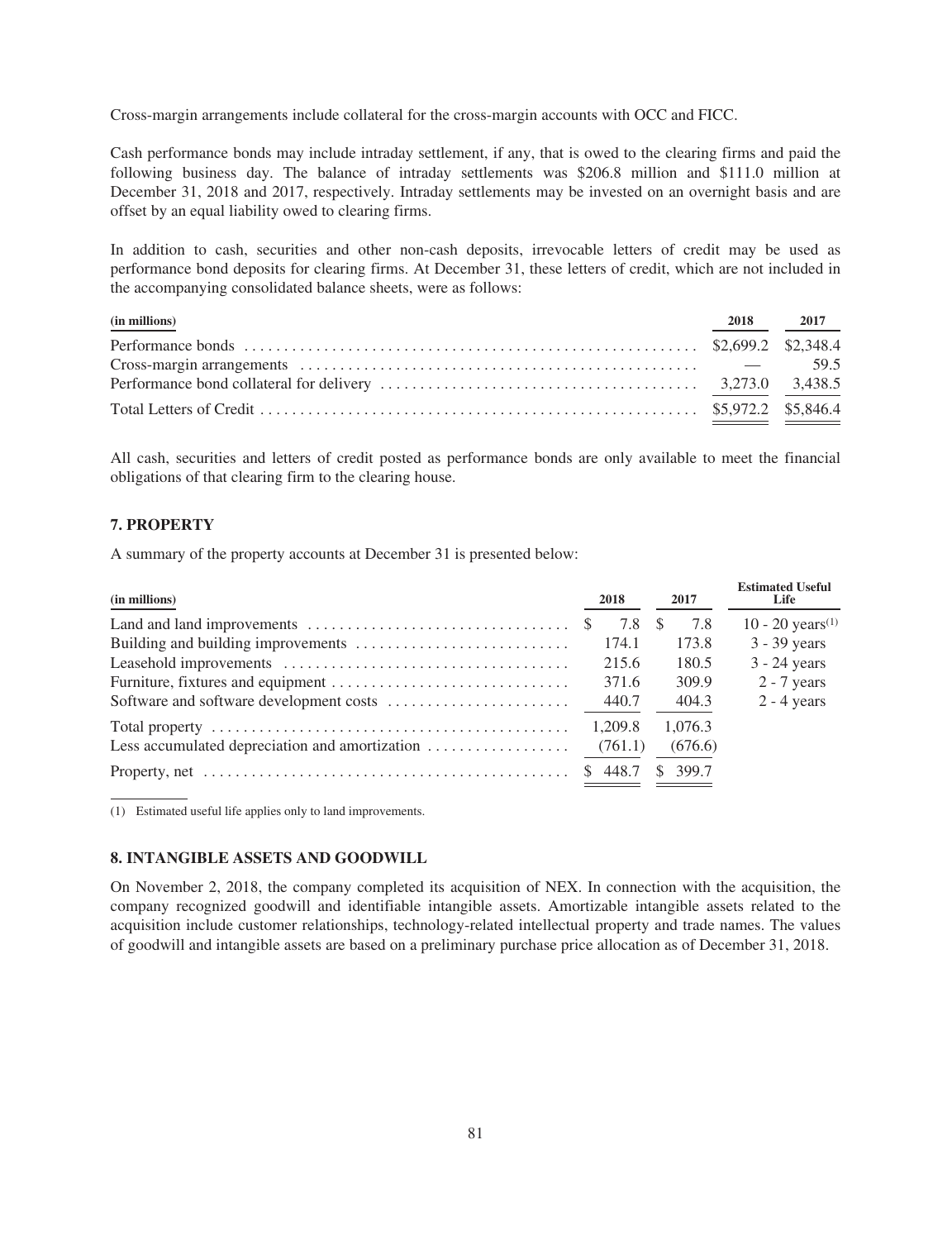Intangible assets consisted of the following at December 31:

|                                                          |                                 | 2018                                      |                                               |                                 |                                    |                                 |
|----------------------------------------------------------|---------------------------------|-------------------------------------------|-----------------------------------------------|---------------------------------|------------------------------------|---------------------------------|
| (in millions)                                            | <b>Assigned</b><br><b>Value</b> | <b>Accumulated</b><br><b>Amortization</b> | <b>Net Book</b><br><b>Value</b>               | <b>Assigned</b><br><b>Value</b> | Accumulated<br><b>Amortization</b> | <b>Net Book</b><br><b>Value</b> |
| Amortizable Intangible Assets:                           |                                 |                                           |                                               |                                 |                                    |                                 |
| Clearing firm, market data and other                     |                                 |                                           |                                               |                                 |                                    |                                 |
| $\alpha$ customer relationships $\dots \dots \dots$      | \$5,862.5                       |                                           | $\{(1,065.6) \quad $4,796.9 \quad $2,838.8\}$ |                                 | \$ (943.7)                         | \$1,895.1                       |
| Technology-related intellectual                          |                                 |                                           |                                               |                                 |                                    |                                 |
| property $\dots\dots\dots\dots\dots\dots\dots\dots\dots$ | 179.1                           | (25.6)                                    | 153.5                                         | 29.4                            | (29.4)                             |                                 |
| Other                                                    | 102.8                           | (3.1)                                     | 99.7                                          | 2.4                             | (1.2)                              | 1.2                             |
| Total Amortizable Intangible                             |                                 |                                           |                                               |                                 |                                    |                                 |
|                                                          | \$6,144.4                       | \$(1,094.3)                               | 5.050.1                                       | \$2,870.6                       | \$ (974.3)                         | 1,896.3                         |
| Indefinite-Lived Intangible Assets:                      |                                 |                                           |                                               |                                 |                                    |                                 |
| Trade names $\ldots \ldots \ldots \ldots \ldots$         |                                 |                                           | 450.0                                         |                                 |                                    | 450.0                           |
| Total Intangible Assets-Other,                           |                                 |                                           |                                               |                                 |                                    |                                 |
| $Net \ldots \ldots \ldots \ldots \ldots \ldots \ldots$   |                                 |                                           | \$5,500.1                                     |                                 |                                    | \$2,346.3                       |
| Trading products $(1)$                                   |                                 |                                           | \$17,175.3                                    |                                 |                                    | \$17,175.3                      |

(1) Trading products represent futures and options products acquired in our business combinations with CBOT Holdings, Inc., NYMEX Holdings, Inc. and The Board of Trade of Kansas City, Missouri, Inc. Clearing and transaction fees are generated through the trading of these products. These trading products, most of which have traded for decades, require authorization from the CFTC. Product authorizations from the CFTC have no term limits.

The originally assigned useful lives for the amortizable intangible assets as of December 31, 2018 are as follows:

Total amortization expense for intangible assets was \$130.0 million, \$95.5 million and \$96.1 million for the years ended December 31, 2018, 2017 and 2016, respectively. As of December 31, 2018, the future estimated amortization expense related to amortizable intangible assets is expected to be as follows:

### **(in millions)**

| Thereafter $\ldots$ and $\ldots$ and $\ldots$ and $\ldots$ and $\ldots$ and $\ldots$ and $\ldots$ and $\ldots$ and $\ldots$ and $\ldots$ and $\ldots$ and $\ldots$ and $\ldots$ and $\ldots$ and $\ldots$ and $\ldots$ and $\ldots$ and $\ldots$ and $\ldots$ and $\ldots$ and $\ldots$ and |  |
|---------------------------------------------------------------------------------------------------------------------------------------------------------------------------------------------------------------------------------------------------------------------------------------------|--|

Goodwill activity consisted of the following for the years ended December 31, 2018 and 2017:

| (in millions)                                                                                         | Balance at the state of the state of the state of the state of the state of the state of the state of the state of the state of the state of the state of the state of the state of the state of the state of the state of the<br><b>Business</b><br>December 31.<br><b>Combinations</b><br>2017 |                        |  |                                            |  |         |  |  |  |  | <b>Balance at</b><br>December 31,<br>2018 |
|-------------------------------------------------------------------------------------------------------|--------------------------------------------------------------------------------------------------------------------------------------------------------------------------------------------------------------------------------------------------------------------------------------------------|------------------------|--|--------------------------------------------|--|---------|--|--|--|--|-------------------------------------------|
|                                                                                                       |                                                                                                                                                                                                                                                                                                  |                        |  |                                            |  | 5.066.4 |  |  |  |  |                                           |
| NYMEX Holdings $\ldots \ldots \ldots \ldots \ldots \ldots \ldots \ldots \ldots \ldots \ldots$ 2,462.2 |                                                                                                                                                                                                                                                                                                  |                        |  | <b>Contract Contract Contract Contract</b> |  | 2.462.2 |  |  |  |  |                                           |
|                                                                                                       |                                                                                                                                                                                                                                                                                                  | $\sim$ 100 $-$ 100 $-$ |  | 3.236.3                                    |  | 3,236.3 |  |  |  |  |                                           |
|                                                                                                       |                                                                                                                                                                                                                                                                                                  | 40.4                   |  |                                            |  | 40.4    |  |  |  |  |                                           |
|                                                                                                       |                                                                                                                                                                                                                                                                                                  |                        |  |                                            |  |         |  |  |  |  |                                           |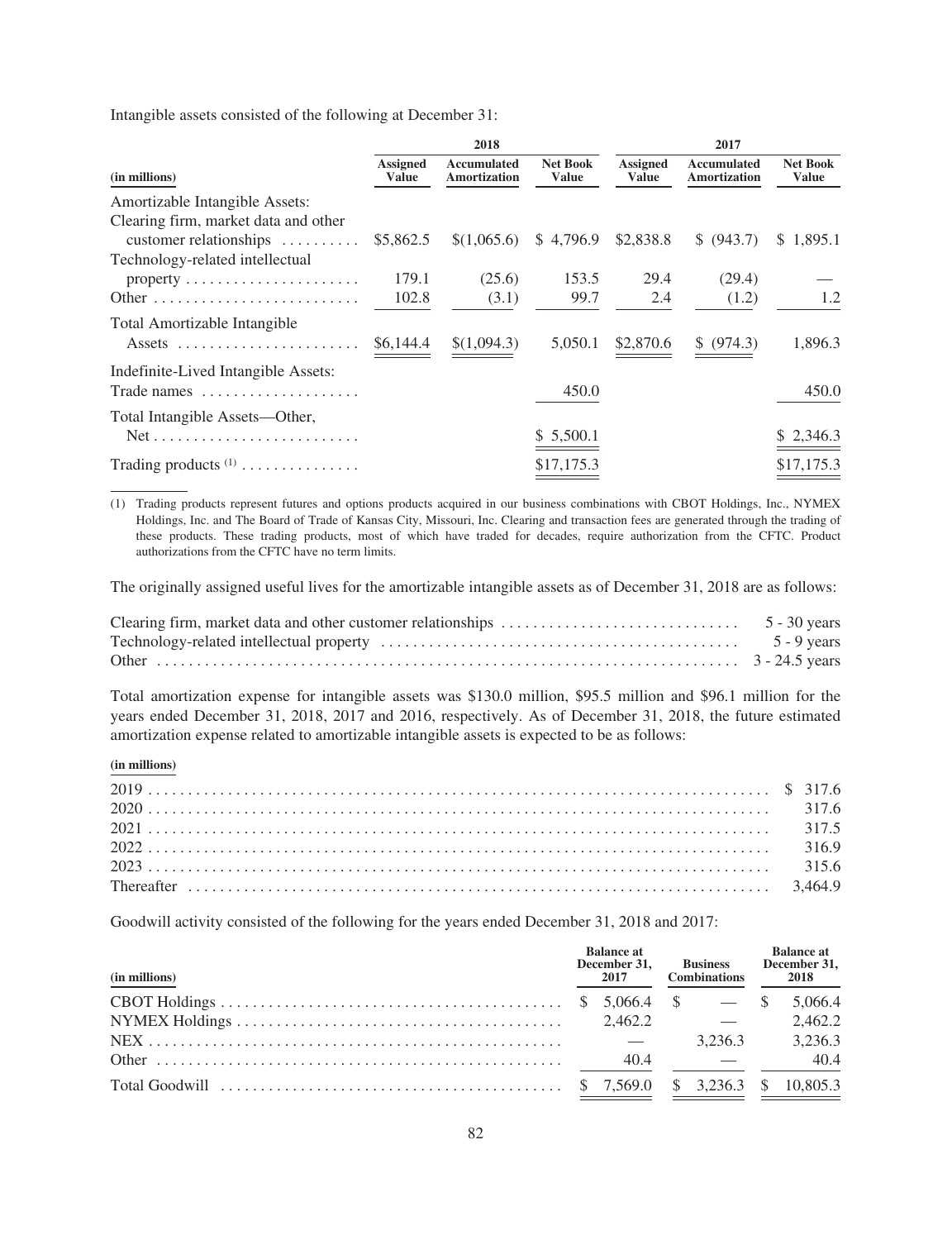| (in millions) |  | December 31, Business<br>2016 |  | <b>Balance at</b><br><b>Combinations</b> |  | <b>Balance at</b><br>December 31,<br>2017 |  |
|---------------|--|-------------------------------|--|------------------------------------------|--|-------------------------------------------|--|
|               |  |                               |  |                                          |  |                                           |  |
|               |  |                               |  | the control of the control of            |  | 2.462.2                                   |  |
|               |  | 40.4                          |  |                                          |  | 40.4                                      |  |
|               |  |                               |  |                                          |  |                                           |  |

# **9. LONG-TERM INVESTMENTS**

The company maintains various long-term investments as described below. The investments are recorded in other assets on the consolidated balance sheets.

**Bursa Malaysia Derivatives Berhad.** The company owns a 25% interest in Bursa Malaysia Derivatives Berhad (Bursa Malaysia), and accounts for its investment in Bursa Malaysia using the equity method of accounting. The company's investment in Bursa Malaysia was \$27.1 million at December 31, 2018. The company and Bursa Malaysia have entered into several agreements including agreements to provide licensing, order routing and trade matching services.

**DME Holdings Limited.** The company owns an approximate 50% interest in DME Holdings Limited (DME Holdings), and accounts for its investment in DME Holdings using the equity method of accounting. The company's investment in DME Holdings was \$16.8 million at December 31, 2018. The company and DME Holdings maintain an agreement for Dubai Mercantile Exchange futures contracts to be exclusively traded on the CME Globex platform.

**S&P/DJI Indices LLC.** The company owns a 27% interest in S&P/Dow Jones Indices LLC (S&P/DJI) and accounts for its investment in S&P/DJI using the equity method of accounting. The company's investment in S&P/DJI was \$987.7 million at December 31, 2018. The company has long-term exclusive licensing agreements with S&P/DJI to list products based on the Standard & Poor's Indices and Dow Jones Indices.

### **10. DEBT**

In June 2018, the company completed offerings of \$500.0 million of 3.75% fixed rate notes due June 2028 and \$700.0 million of 4.15% fixed rate notes due June 2048. The company used the net proceeds from the offering, together with cash on hand, to finance the cash consideration for the acquisition of NEX in November 2018.

On November 2, 2018, the company completed its acquisition of NEX. As part of the acquisition, the company assumed euro-denominated fixed rate notes, an outstanding balance on a revolving credit facility denominated in British pounds and U.S. dollars and a term loan denominated in Japanese yen. Prior to December 31, 2018, the company paid down the outstanding balance on the revolving credit facility and the facility was terminated.

Short-term debt outstanding consisted of the following at December 31 (in U.S. dollar equivalent):

| (in millions)                                                                                     | 2018 | 2017       |
|---------------------------------------------------------------------------------------------------|------|------------|
| €350.0 million fixed rate notes due March 2019, stated rate of 3.13% <sup>(1)</sup> \$ 400.7 \$ — |      |            |
|                                                                                                   |      | $\sim$ $-$ |
|                                                                                                   |      |            |

<sup>(1)</sup> The company maintains a cross-currency swap contract, which swaps a euro-based stated interest rate of 3.13% for a pound-based interest rate of 4.40% and a euro-based principal repayment for a pound-based principal repayment on €250.0 million fixed rate notes.

<sup>(2)</sup> The company maintains a hedge contract to fix the exchange rate for the maturing principal and interest at a fixed British pound to Japanese yen exchange rate.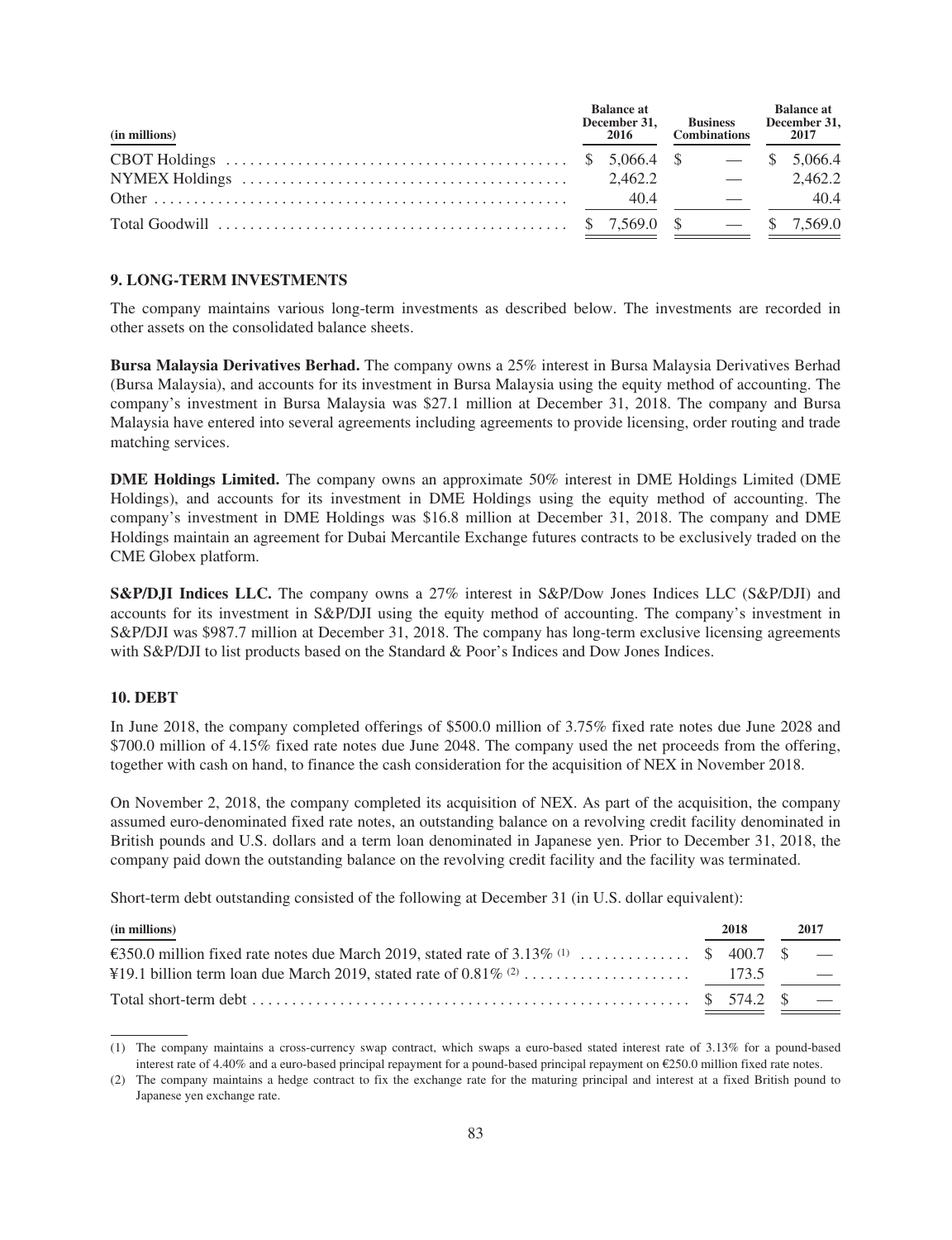Long-term debt outstanding consisted of the following at December 31 (in U.S. dollar equivalent):

| (in millions)                                                                    | 2018  | 2017                     |
|----------------------------------------------------------------------------------|-------|--------------------------|
|                                                                                  |       | 746.0<br>S.              |
|                                                                                  | 16.6  |                          |
| \$750.0 million fixed rate notes due March 2025, stated rate of $3.00\%$ (2)     | 745.6 | 744.9                    |
|                                                                                  | 495.9 |                          |
| \$750.0 million fixed rate notes due September 2043, stated rate of $5.30\%$ (3) | 742.4 | 742.2                    |
|                                                                                  | 689.5 |                          |
|                                                                                  | 389.9 | $\overline{\phantom{a}}$ |
|                                                                                  |       | \$2,233.1                |

<sup>(1)</sup> The company maintains a forward-starting interest rate swap agreement that modified the interest obligation associated with these notes so that the interest payable on the notes effectively became fixed at a rate of 3.32%.

Commercial paper with an aggregate par value of \$3.3 billion and maturities ranging from 3 to 23 days was issued during 2018. The weighted average discount rate of commercial paper outstanding at December 31, 2018 was 2.54%. The weighted average balance of commercial paper outstanding during the year was \$122.6 million.

Long-term debt maturities, at par value (in U.S. dollar equivalent), were as follows as of December 31, 2018:

| $\left($ in millions) | <b>Par Value</b> |
|-----------------------|------------------|
|                       |                  |
|                       |                  |
|                       |                  |
|                       |                  |
|                       |                  |
|                       |                  |

Commercial paper is considered to mature in 2022 because it is backed by the five-year multi-currency revolving credit facility, which expires in 2022.

<sup>(2)</sup> The company maintains a forward-starting interest rate swap agreement that modified the interest obligation associated with these notes so that the interest payable on the notes effectively became fixed at a rate of 3.11%.

<sup>(3)</sup> The company maintains a forward-starting interest rate swap agreement that modified the interest obligation associated with these notes so that the interest payable on the notes effectively became fixed at a rate of 4.73%.

<sup>(4)</sup> The commercial paper is backed by the five-year multi-currency revolving credit facility.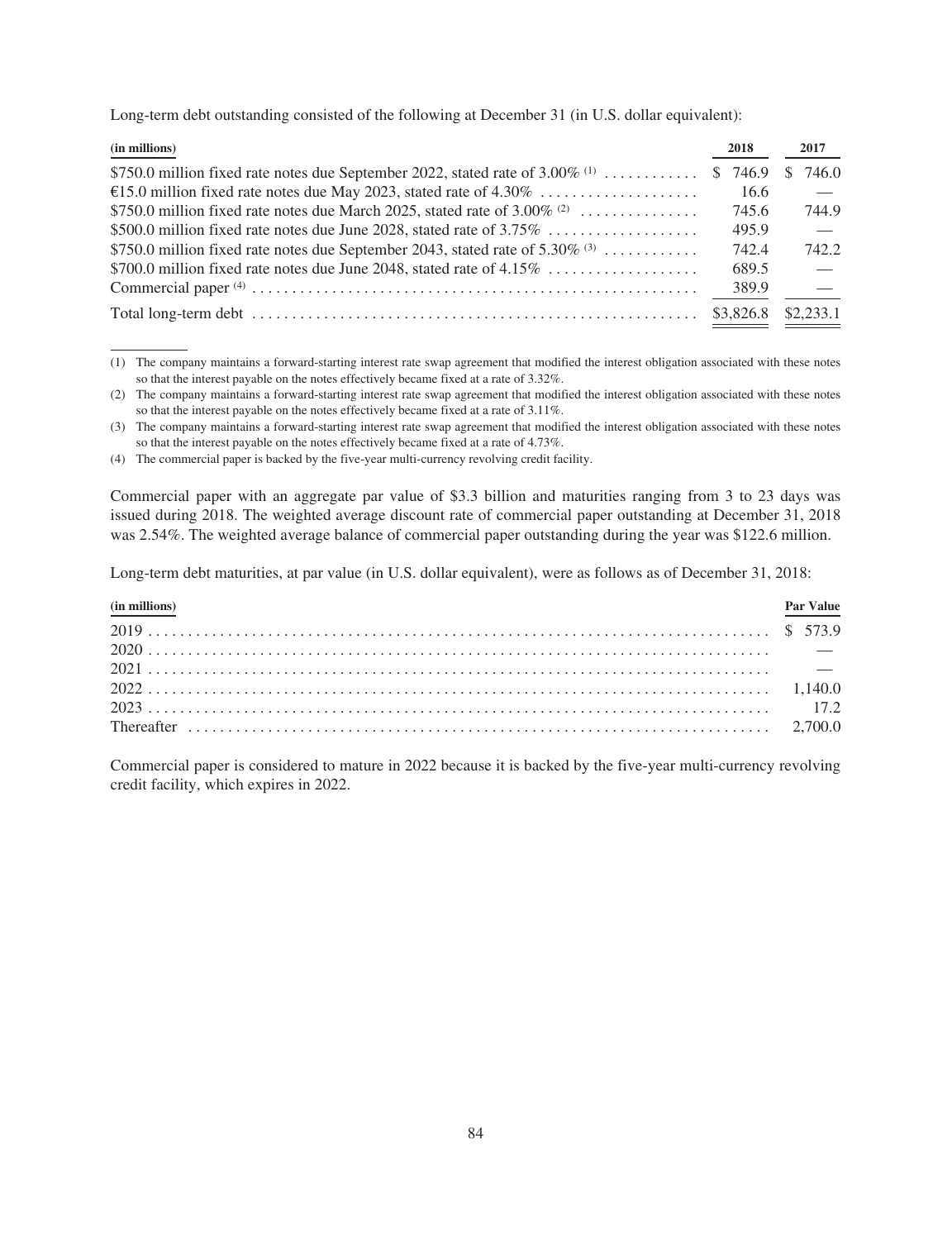#### **11. INCOME TAXES**

The company is subject to regulation under a wide variety of U.S., federal, state and foreign tax laws and regulations. Income before income taxes and the income tax provision consisted of the following for the years ended December 31:

| (in millions)               | 2018        | 2017                             | 2016        |
|-----------------------------|-------------|----------------------------------|-------------|
| Income before income taxes: |             |                                  |             |
|                             | \$2,716.8   | \$2,464.2                        | \$2,221.8   |
|                             | 61.0        | 62.1                             | 65.8        |
|                             |             | $$2,777.8$ $$2,526.3$ $$2,287.6$ |             |
| Income tax provision:       |             |                                  |             |
| Current:                    |             |                                  |             |
|                             | \$ 524.8 \$ | 783.7                            | 684.4<br>S. |
|                             | 154.2       | 85.7                             | 118.6       |
|                             | 20.8        | 39.1                             | 33.5        |
|                             | 699.8       | 908.5                            | 836.5       |
| Deferred:                   |             |                                  |             |
|                             | (9.3)       | (2,576.3)                        | (95.4)      |
|                             | 127.8       | 130.8                            | 10.0        |
|                             | (4.2)       | (0.1)                            | 2.4         |
|                             | 114.3       | (2,445.6)                        | (83.0)      |
|                             | \$ 814.1    | \$(1,537.1)                      | \$753.5     |

Reconciliation of the statutory U.S. federal income tax rate to the effective tax rate is as follows:

|                                                            | 2018                          | 2017       | 2016  |
|------------------------------------------------------------|-------------------------------|------------|-------|
|                                                            | 21.0%                         | 35.0%      | 35.0% |
|                                                            | 4.5                           | 2.1        | 3.7   |
|                                                            |                               | (1.0)      | (1.3) |
| Increase (decrease) in domestic valuation allowance        | $\overbrace{\phantom{aaaaa}}$ | (0.1)      | (4.7) |
| Impact of revised state and local apportionment estimates  | 3.5                           | 3.1        | 0.5   |
| Reclassification of accumulated other comprehensive income | $\overline{\phantom{0}}$      | 3.5        |       |
|                                                            | (0.2)                         | (101.6)    |       |
|                                                            | 0.5                           | (1.8)      | (0.3) |
|                                                            | 29.3%                         | $(60.8)\%$ | 32.9% |

In 2018, the effective rate was higher than the statutory tax rate primarily due to the NEX acquisition impact on state tax expense.

In 2017, the effective rate was lower than the statutory tax rate due to the remeasurement of the deferred tax liabilities as a result of the 2017 Tax Act. This decrease was partially offset by an increase in the state apportionment impact of the Illinois income tax rate change on deferred tax liabilities as well as the reclassification of income tax expense from accumulated other comprehensive income related to the disposal of BM&FBOVESPA shares.

In 2016, the effective rate was lower than the statutory tax rate largely due to the release of the valuation allowances related to the sale of BM&FBOVESPA shares. The decrease was partially offset by an increase in state tax expense and the state apportionment impact on deferred tax liabilities.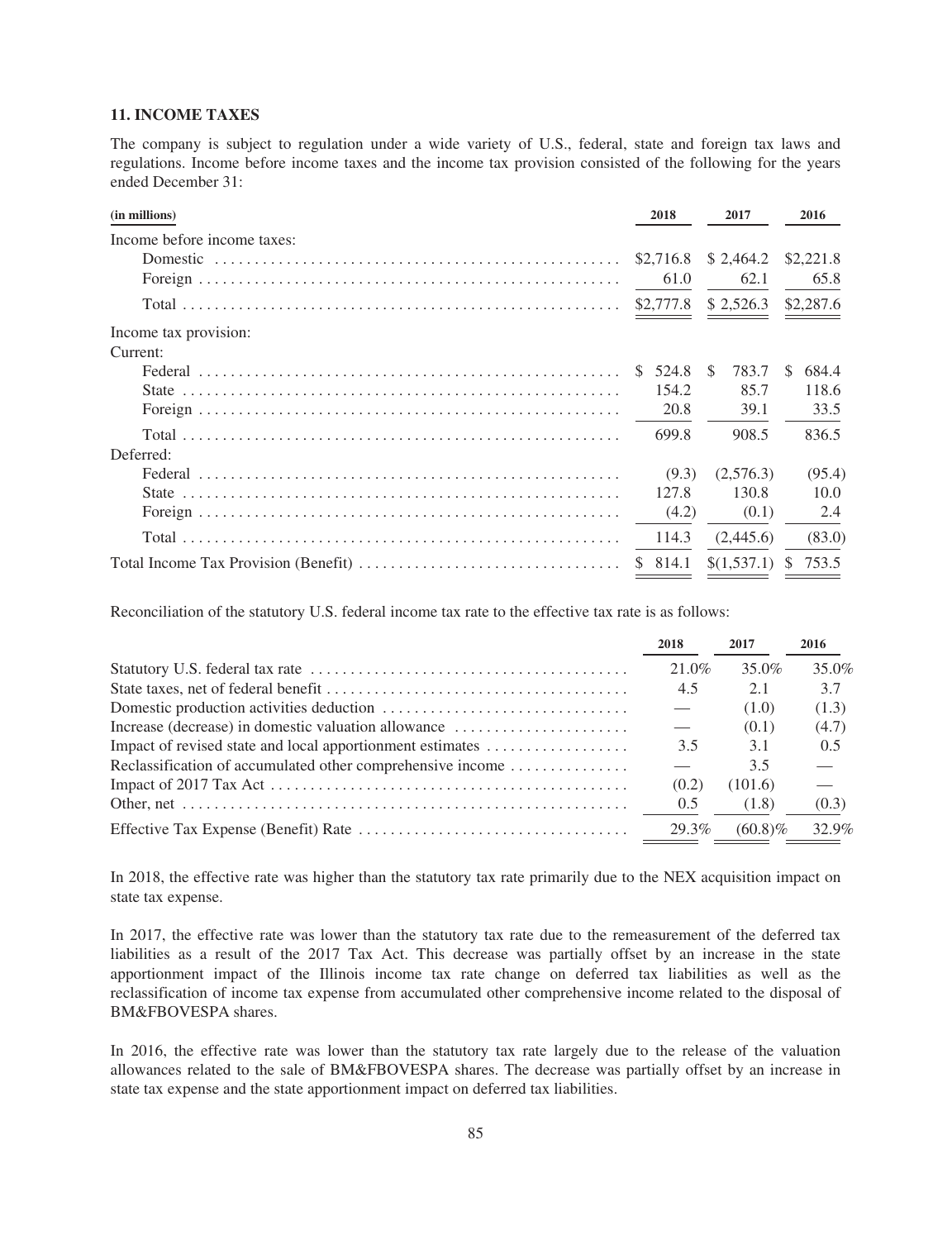| (in millions)                                                                                                                            | 2018                     | 2017       |
|------------------------------------------------------------------------------------------------------------------------------------------|--------------------------|------------|
| Deferred Income Tax Assets:                                                                                                              |                          |            |
|                                                                                                                                          | 42.1                     | 13.0<br>-S |
|                                                                                                                                          | 0.3                      | 5.5        |
|                                                                                                                                          | 32.6                     | 37.2       |
|                                                                                                                                          | 75.0                     | 55.7       |
|                                                                                                                                          | (10.7)                   | (11.2)     |
| Deferred Income Tax Liabilities:                                                                                                         | 64.3                     | 44.5       |
|                                                                                                                                          |                          | (4,902.2)  |
| Total deferred income tax liabilities $\ldots \ldots \ldots \ldots \ldots \ldots \ldots \ldots \ldots \ldots \ldots$ (5,700.6) (4,902.2) |                          |            |
|                                                                                                                                          |                          |            |
| Reported as:                                                                                                                             |                          |            |
|                                                                                                                                          | 29.6                     |            |
|                                                                                                                                          |                          | (4,857.7)  |
|                                                                                                                                          | $$(5,636.3) \$(4,857.7)$ |            |

At December 31, deferred income tax assets (liabilities) consisted of the following:

A valuation allowance is recorded when it is more-likely-than-not that some portion or all of the deferred income tax assets may not be realized. The ultimate realization of the deferred income tax assets depends on the ability to generate sufficient taxable income of the appropriate character in the future and in the appropriate taxing jurisdictions.

At December 31, 2018 and 2017, the company had domestic and foreign income tax loss carry forwards of \$226.0 million and \$73.3 million, respectively. These amounts primarily related to losses from the acquisition of NEX Group plc, Swapstream Limited and its affiliates, the acquisition of Pivot, Inc., losses incurred in the operation of various foreign entities and capital losses from the sales of securities. At December 31, 2018 and 2017, the company determined that it was not more-likely-than-not that deferred income tax assets related to the acquisition of Swapstream Limited and its affiliates and other deferred income tax assets created from the start-up of various foreign operations will be fully realized.

As a result, valuation allowances of \$10.7 million and \$11.2 million were recorded at December 31, 2018 and 2017, respectively.

The following is a summary of the company's unrecognized tax benefits:

| (in millions)                                                                            | 2018  | 2017  | 2016  |
|------------------------------------------------------------------------------------------|-------|-------|-------|
|                                                                                          |       |       |       |
| Unrecognized tax benefits, net of tax impacts in other jurisdictions $\dots \dots \dots$ | 367.9 | 276.0 | 216.1 |
| Unrecognized interest and penalties related to uncertain tax positions $\dots \dots$     | 63.5  | 34.0  | 32.7  |
| Interest and penalties recognized on the consolidated statements of income $\dots$       | 29.5  | 13    | 132   |

The company does not believe it is reasonably possible that within the next twelve months, unrecognized tax benefits will change by a significant amount.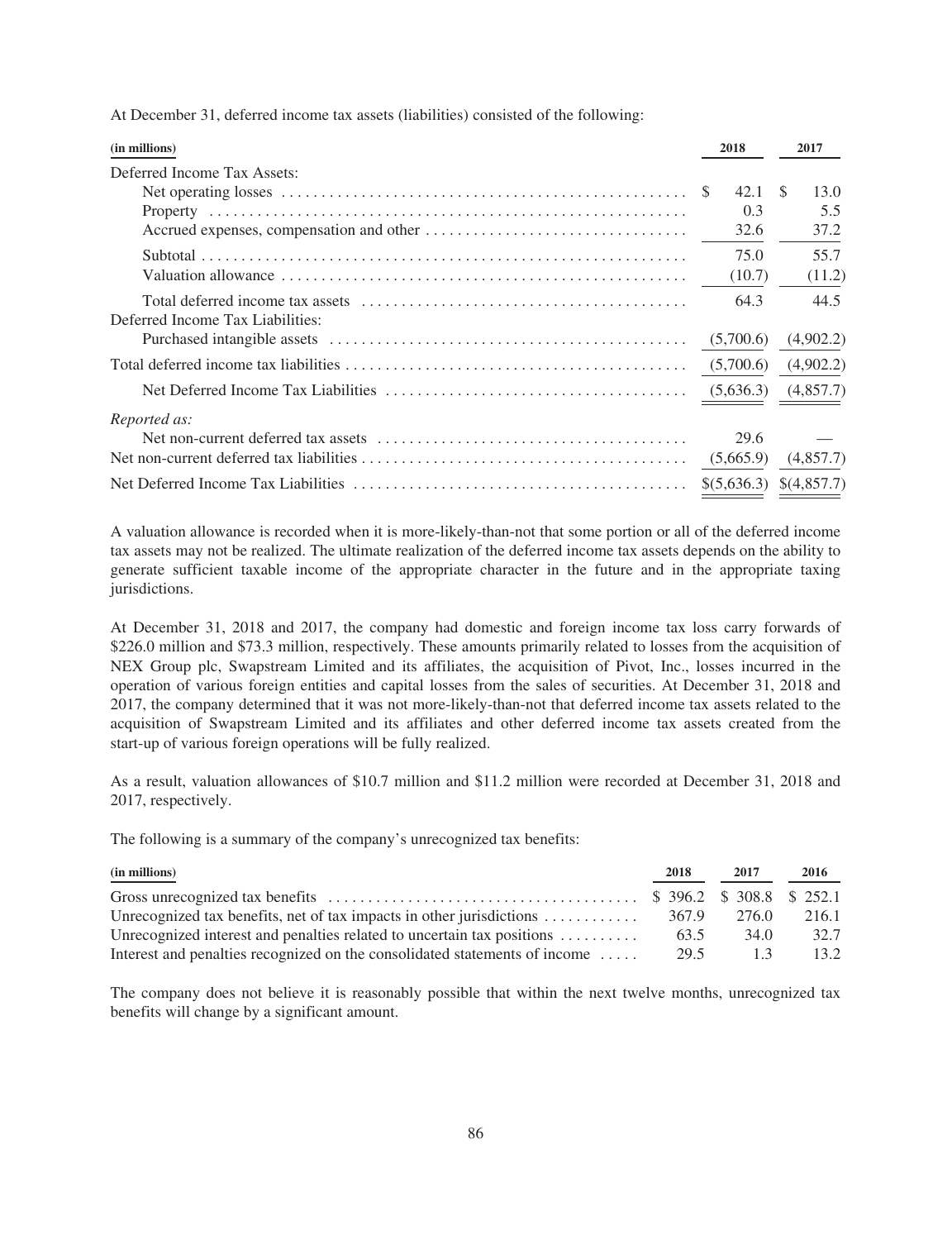A reconciliation of the beginning and ending amounts of unrecognized tax benefits is as follows:

| (in millions)                                                  | 2018     | 2017     | 2016                     |
|----------------------------------------------------------------|----------|----------|--------------------------|
|                                                                | \$ 308.8 | \$252.1  | \$206.9                  |
| Additions based on tax positions related to the current year   | 27.2     | 41.8     | 29.6                     |
| Unrecognized tax benefits acquired at date of acquisition      | 58.4     |          |                          |
|                                                                | 7.7      | 47.7     | 18.5                     |
|                                                                | (0.3)    | (8.7)    | (2.8)                    |
| Reductions resulting from the lapse of statutes of limitations | (3.1)    | (2.1)    | (0.1)                    |
|                                                                | (2.5)    | (22.0)   | $\overline{\phantom{m}}$ |
|                                                                | \$ 396.2 | \$ 308.8 | \$ 252.1                 |

The company is subject to U.S. federal income tax as well as income taxes in Illinois and multiple other state, local and foreign jurisdictions. As of December 31, 2018, substantially all federal and state income tax matters had been concluded through 2007 and 2006, respectively.

### **12. EMPLOYEE BENEFIT PLANS**

**Pension Plans.** CME maintains a non-contributory defined benefit cash balance pension plan for eligible employees. CME's plan provides for a pay-based credit added to the cash balance account based on age and earnings and includes salary and cash bonuses in the definition of earnings. Employees who have completed a continuous 12-month period of employment and have reached the age of 21 are eligible to participate. Participant cash balance accounts receive an interest credit equal to the greater of the one-year constant maturity yield for U.S. Treasury notes or 4.0%. Participants become vested in their accounts after three years of service. The measurement date used for the plan is December 31.

The following is a summary of the change in projected benefit obligation:

| (in millions)                 | 2018 2017 |  |
|-------------------------------|-----------|--|
|                               |           |  |
|                               |           |  |
|                               |           |  |
|                               |           |  |
| Benefits paid $(14.9)$ (10.6) |           |  |
|                               |           |  |

The aggregate accumulated benefit obligation was \$240.9 million and \$245.4 million at December 31, 2018 and 2017, respectively.

The following is a summary of the change in fair value of plan assets:

| (in millions)                                                                                                | $2018$ $2017$ $2016$ |                    |
|--------------------------------------------------------------------------------------------------------------|----------------------|--------------------|
|                                                                                                              |                      |                    |
|                                                                                                              |                      |                    |
| Employer contributions $\ldots \ldots \ldots \ldots \ldots \ldots \ldots \ldots \ldots \ldots \ldots \ldots$ |                      | $90.0 \qquad 15.0$ |
|                                                                                                              |                      |                    |
|                                                                                                              |                      |                    |

The plan assets are classified into a fair value hierarchy in their entirety based on the lowest level of input that is significant to each asset or liability's fair value measurement. Valuation techniques for level 2 assets use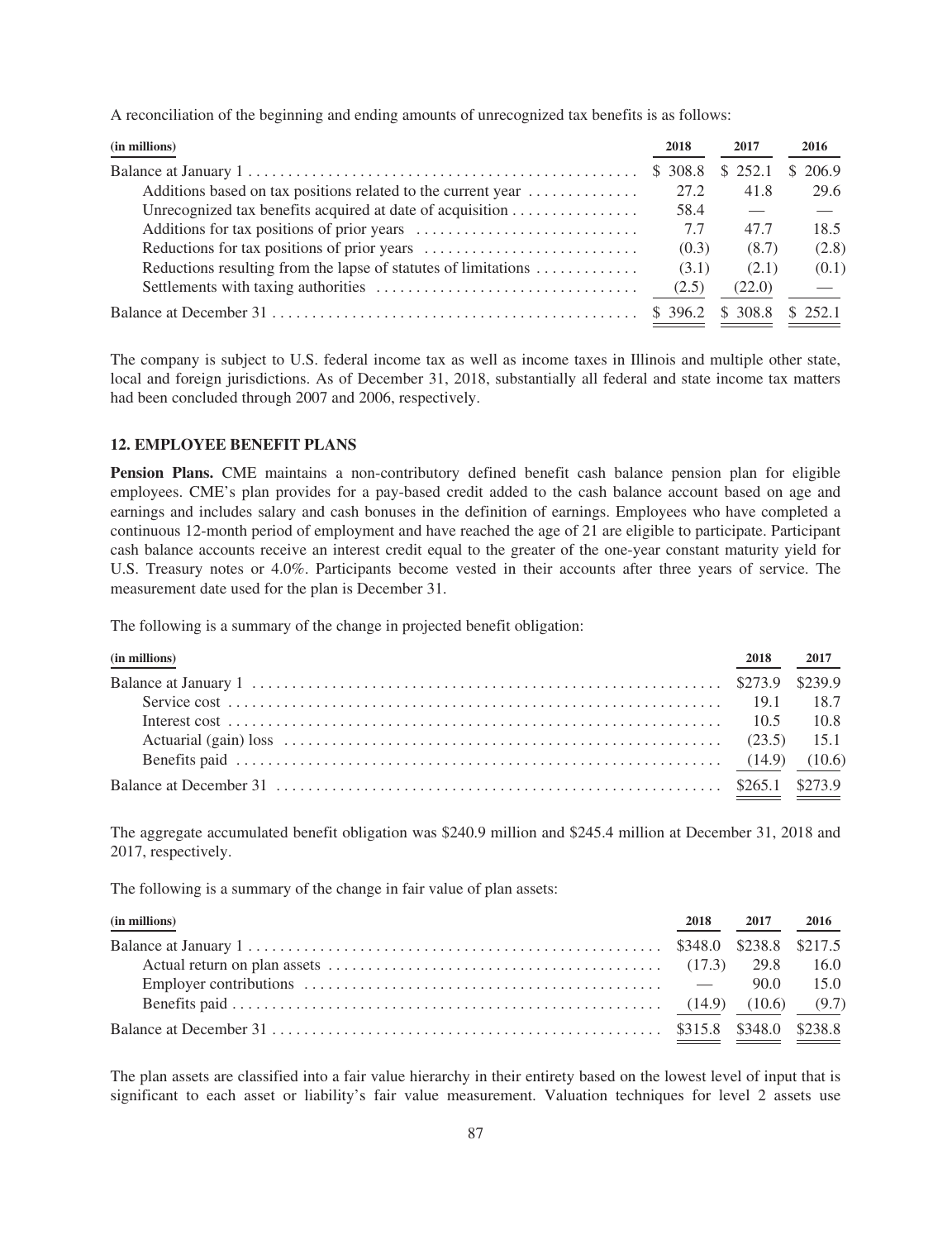significant observable inputs such as quoted prices for similar assets, quoted market prices in inactive markets and other inputs that are observable or can be supported by observable market data.

The fair value of each major category of plan assets as of December 31 is indicated below:

| $(in$ millions) | 2018 | 2017  |
|-----------------|------|-------|
| Level 2:        |      |       |
|                 |      |       |
| Mutual funds:   |      |       |
|                 |      | 109.7 |
|                 |      | 83.6  |
|                 |      | 58.9  |
|                 |      |       |

At December 31, 2018 and 2017, the fair value of pension plan assets exceeded the projected benefit obligation by \$50.7 million and \$74.1 million, respectively, and the excess was recorded as a non-current pension asset in other assets.

CME's funding goal is to have its pension plan 100% funded at each year-end on a projected benefit obligation basis, while also satisfying any minimum required contribution and obtaining the maximum tax deduction. Year-end 2018 assumptions have been used to project the assets and liabilities from December 31, 2018 to December 31, 2019. The result of this projection is that estimated liabilities would not exceed the fair value of the plan assets at December 31, 2019. Accordingly, the company anticipates based on this projection that no additional contribution in 2019 will be necessary for it to meet its funding goal. However, the amount of the actual contribution is contingent on various factors, including the actual rate of return on the plan assets during 2019 and the December 31, 2019 discount rate.

The components of net pension expense and the assumptions used to determine the end-of-year projected benefit obligation and net pension expense in aggregate are indicated below:

| (in millions)                                                 | 2018   | 2017                    | 2016   |
|---------------------------------------------------------------|--------|-------------------------|--------|
| Components of Net Pension Expense:                            |        |                         |        |
|                                                               | \$19.1 | \$18.7                  | \$16.7 |
|                                                               | 10.5   | 10.8                    | 10.3   |
|                                                               | (22.1) | (15.1)                  | (15.7) |
|                                                               | 2.7    | 2.9                     | 3.2    |
|                                                               |        | $$10.2$ $$17.3$ $$14.5$ |        |
| Assumptions Used to Determine End-of-Year Benefit Obligation: |        |                         |        |
|                                                               | 4.40%  | 3.70%                   | 4.30%  |
|                                                               | 5.00   | 5.00                    | 5.00   |
|                                                               | 4.00   | 4.00                    | 4.00   |
| Assumptions Used to Determine Net Pension Expense:            |        |                         |        |
|                                                               | 3.70%  | 4.30%                   | 4.60%  |
|                                                               | 5.00   | 5.00                    | 5.00   |
|                                                               | 6.50   | 6.50                    | 7.50   |
|                                                               | 4.00   | 4.00                    | 4.00   |

The discount rate for the plan was determined based on the market value of a theoretical settlement bond portfolio. This portfolio consisted of U.S. dollar denominated Aa-rated corporate bonds across the full maturity spectrum. A single equivalent discount rate was determined to align the present value of the required cash flow with that settlement value. The resulting discount rate was reflective of both the current interest rate environment and the plan's distinct liability characteristics.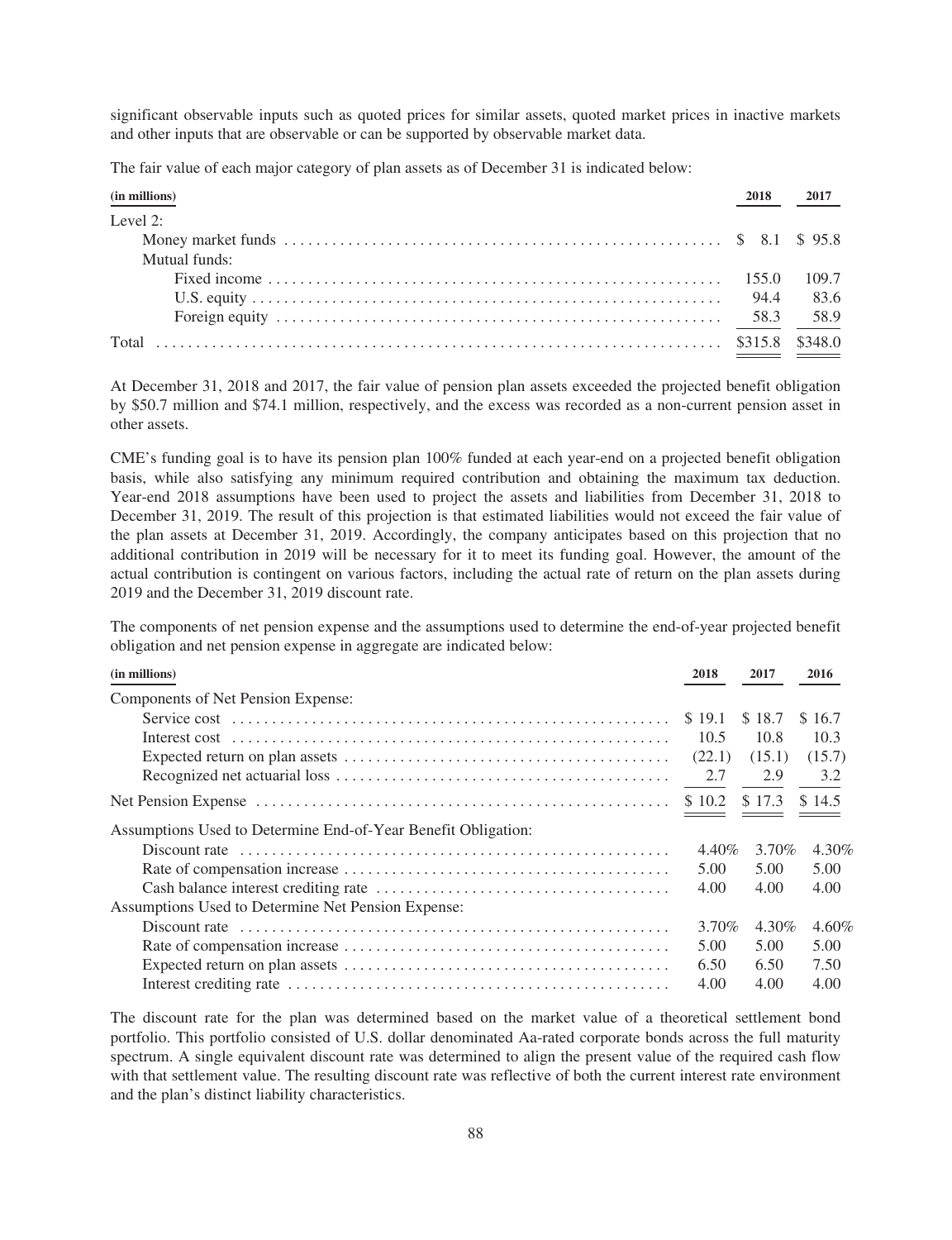The basis for determining the expected rate of return on plan assets for the plan is comprised of three components: historical returns, industry peers and forecasted return. The plan's total return is expected to equal the composite performance of the security markets over the long term. The security markets are represented by the returns on various domestic and international stock, bond and commodity indexes. These returns are weighted according to the allocation of plan assets to each market and measured individually.

The overall objective of the plan is to achieve required long-term rates of return in order to meet future benefit payments. The component of the investment policy for the plan that has the most significant impact on returns is the asset mix. The asset mix has a minimum and maximum range depending on asset class. The plan assets are diversified to minimize the risk of large losses by any one or more individual assets. Such diversification is accomplished, in part, through the selection of asset mix and investment management. The asset allocation for the plan, by asset category, at December 31 was as follows:

| 2018 | 2017 |
|------|------|
|      |      |
|      |      |
| 29.9 | 24.0 |
| 18.5 | 169  |

The range of target allocation percentages for 2019 is as follows:

| Minimum Maximum |           |
|-----------------|-----------|
| 50.0%           | 50.0%     |
|                 | $-40.0\%$ |
| 5.0             | 13.0      |
| 5.0             | 10.0      |
|                 | 20.0      |
|                 | 5.0       |
|                 | 5.0       |

At times, the company may determine that it is necessary to place some assets in cash equivalent investments in order to pay expected plan liabilities. Given this, the actual asset allocation for the plan may not fall within the target allocation ranges from time to time.

According to the plan's investment policy, the plan is not allowed to invest in securities that compromise independence, short sales of securities directly owned by the plan, securities purchased on margin or other uses of borrowed funds, derivatives not used for hedging purposes, restricted stock or illiquid securities or any other transaction prohibited by employment laws. If the plan directly invests in short-term and long-term debt obligations, the investments are limited to obligations rated at the highest rating category by Standard & Poor's or Moody's.

The pre-tax balance and activity of actuarial losses for the pension plan, which are included in other comprehensive income (loss), for 2018 are as follows:

| (in millions)                                                                                                              | Actuarial<br>Loss |
|----------------------------------------------------------------------------------------------------------------------------|-------------------|
|                                                                                                                            |                   |
|                                                                                                                            |                   |
| Recognized as a component of net pension expense $\dots \dots \dots \dots \dots \dots \dots \dots \dots \dots \dots$ (2.7) |                   |
|                                                                                                                            |                   |

The company expects to amortize \$4.6 million of actuarial loss and prior service costs from accumulated other comprehensive income (loss) into net periodic benefit costs in 2019.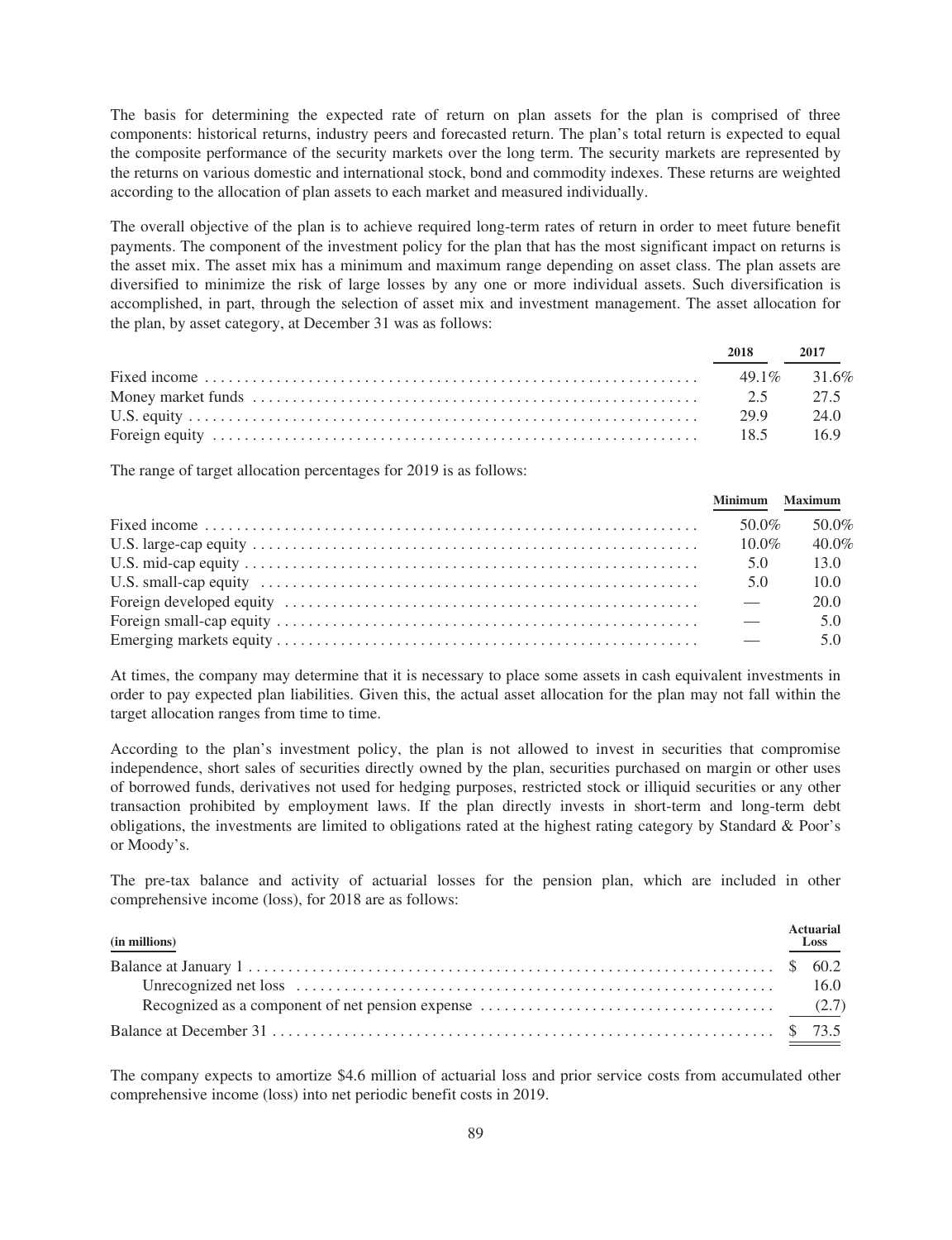At December 31, 2018, anticipated benefit payments from the plan in future years are as follows:

**(in millions)**

| $\frac{(\text{m minions})}{(\text{m minions})}$ |  |  |  |  |  |  |  |  |  |  |  |  |  |  |  |  |  |  |  |  |  |  |  |  |  |  |  |  |  |  |
|-------------------------------------------------|--|--|--|--|--|--|--|--|--|--|--|--|--|--|--|--|--|--|--|--|--|--|--|--|--|--|--|--|--|--|
|                                                 |  |  |  |  |  |  |  |  |  |  |  |  |  |  |  |  |  |  |  |  |  |  |  |  |  |  |  |  |  |  |
|                                                 |  |  |  |  |  |  |  |  |  |  |  |  |  |  |  |  |  |  |  |  |  |  |  |  |  |  |  |  |  |  |
|                                                 |  |  |  |  |  |  |  |  |  |  |  |  |  |  |  |  |  |  |  |  |  |  |  |  |  |  |  |  |  |  |
|                                                 |  |  |  |  |  |  |  |  |  |  |  |  |  |  |  |  |  |  |  |  |  |  |  |  |  |  |  |  |  |  |
|                                                 |  |  |  |  |  |  |  |  |  |  |  |  |  |  |  |  |  |  |  |  |  |  |  |  |  |  |  |  |  |  |
|                                                 |  |  |  |  |  |  |  |  |  |  |  |  |  |  |  |  |  |  |  |  |  |  |  |  |  |  |  |  |  |  |

**Savings Plans.** CME maintains a defined contribution savings plan pursuant to Section 401(k) of the Internal Revenue Code, whereby all U.S. employees are participants and have the option to contribute to this plan. CME matches employee contributions up to 3% of the employee's base salary and may make additional discretionary contributions.

In addition to the plan for U.S. employees, the company maintains defined contribution savings plans for employees in international locations, including employees for NEX beginning on November 3, 2018.

Aggregate expense for all of the defined contribution savings plans amounted to \$13.8 million, \$11.8 million and \$11.3 million in 2018, 2017 and 2016, respectively.

**CME Non-Qualified Plans.** CME maintains non-qualified plans, under which participants may make assumed investment choices with respect to amounts contributed on their behalf. Although not required to do so, CME invests such contributions in assets that mirror the assumed investment choices. The balances in these plans are subject to the claims of general creditors of the company and totaled \$52.7 million and \$68.9 million at December 31, 2018 and 2017 respectively. Although the value of the plans is recorded as an asset in marketable securities on the consolidated balance sheets, there is an equal and offsetting liability. The investment results of these plans have no impact on net income as the investment results are recorded in equal amounts to both investment income and compensation and benefits expense. The non-qualified plans include the following:

*Supplemental Savings Plan.* CME maintains a supplemental plan to provide benefits for employees who have been impacted by statutory limits under the provisions of the qualified pension and savings plan. Employees in this plan are subject to the vesting requirements of the underlying qualified plans.

*Deferred Compensation Plan.* A deferred compensation plan is maintained by CME, under which eligible employees and members of the board of directors may contribute a percentage of their compensation and defer income taxes thereon until the time of distribution.

**COMEX Members' Retirement Plan and Benefits.** COMEX maintains a non-qualified retirement and benefit plan under the COMEX MRRP. This plan provides benefits to certain members of the COMEX division based on long-term membership, and participation is limited to individuals who were COMEX division members prior to NYMEX's acquisition of COMEX in 1994. No new participants were permitted into the plan after the date of this acquisition. All benefits to be paid under the MRRP are based on reasonable actuarial assumptions which are based upon the amounts that are available and are expected to be available to pay benefits. There were no contributions to the plan in 2018 and 2017. Total contributions to the plan were \$3.0 million in 2016. At December 31, 2018 and 2017, the obligation for the MRRP totaled \$16.5 million and \$18.6 million, respectively. Assets with a fair value of \$19.2 million and \$21.6 million have been allocated to this plan at December 31, 2018 and 2017, respectively, and are included in marketable securities and cash and cash equivalents on the consolidated balance sheets. The balances in this plan are subject to the claims of general creditors of COMEX.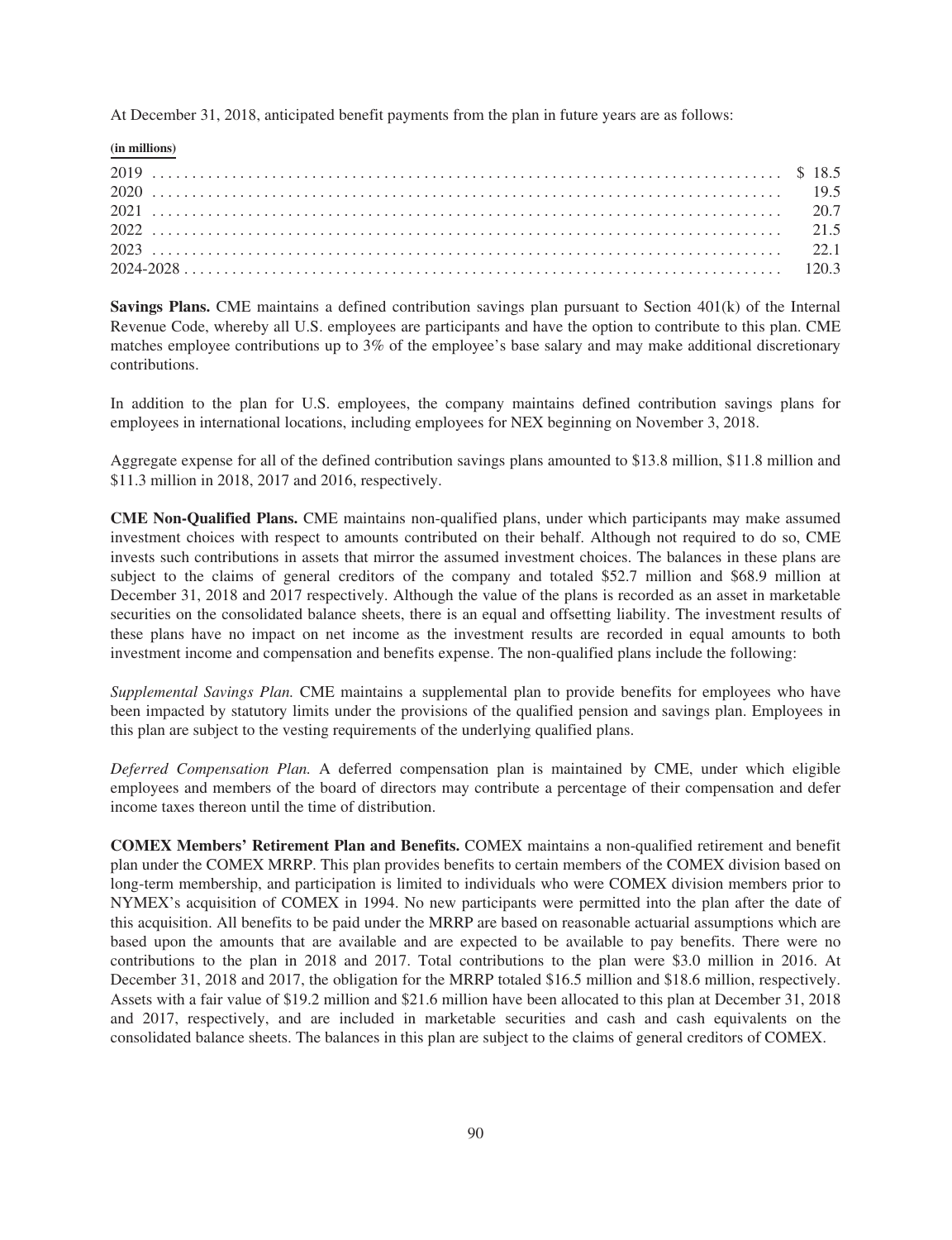### **13. COMMITMENTS**

**Operating Leases.** CME Group has entered into various non-cancellable operating lease agreements, with the most significant being as follows:

- In connection with the NEX acquisition, we assumed the leasing arrangements associated with office space in New York and London. The New York office lease expires in October 2032, and includes options for lease term extension as well as space expansion to other floors within the building. For the two London offices, Broadgate expires in April 2019 whereas the London Fruit and Wool Exchange lease expires in April 2038, subject to a renewal option.
- In March 2016, the company sold its datacenter and leased back a portion of the property. The sale leaseback transaction was recognized under the financing method and not as a sale leaseback arrangement. The operating lease, which has an initial lease term ending in March 2031, contains two consecutive renewal options for five years.
- In November 2013, the company sold a building in New York and leased back a portion of the property. The operating lease, which has an initial lease term ending on December 31, 2028, contains two consecutive renewal options for five years.
- In April 2012, the company sold two buildings in Chicago at 141 W. Jackson and leased back a portion of the property. The operating lease, which has an initial lease term ending on April 30, 2027, contains four consecutive renewal options for five years.
- In January 2011, the company entered into an operating lease for office space in London. The initial lease term terminates on March 24, 2026, with an option to terminate without penalty in January 2021.
- The company maintains an operating lease for its headquarters at 20 South Wacker Drive in Chicago. In January 2018, the company signed a lease extension. The new lease expires in 2032 and contains two consecutive renewal options for five years each.
- In August 2006, the company entered into an operating lease for additional office space in Chicago. The initial lease term ends on November 30, 2023. The lease contains two 5-year renewal options beginning in 2023.

At December 31, 2018, future minimum payments under non-cancellable operating leases were payable as follows (in millions):

**Year**

Total rental expense, including equipment rental, was \$48.1 million in 2018, \$41.7 million in 2017 and \$47.9 million in 2016.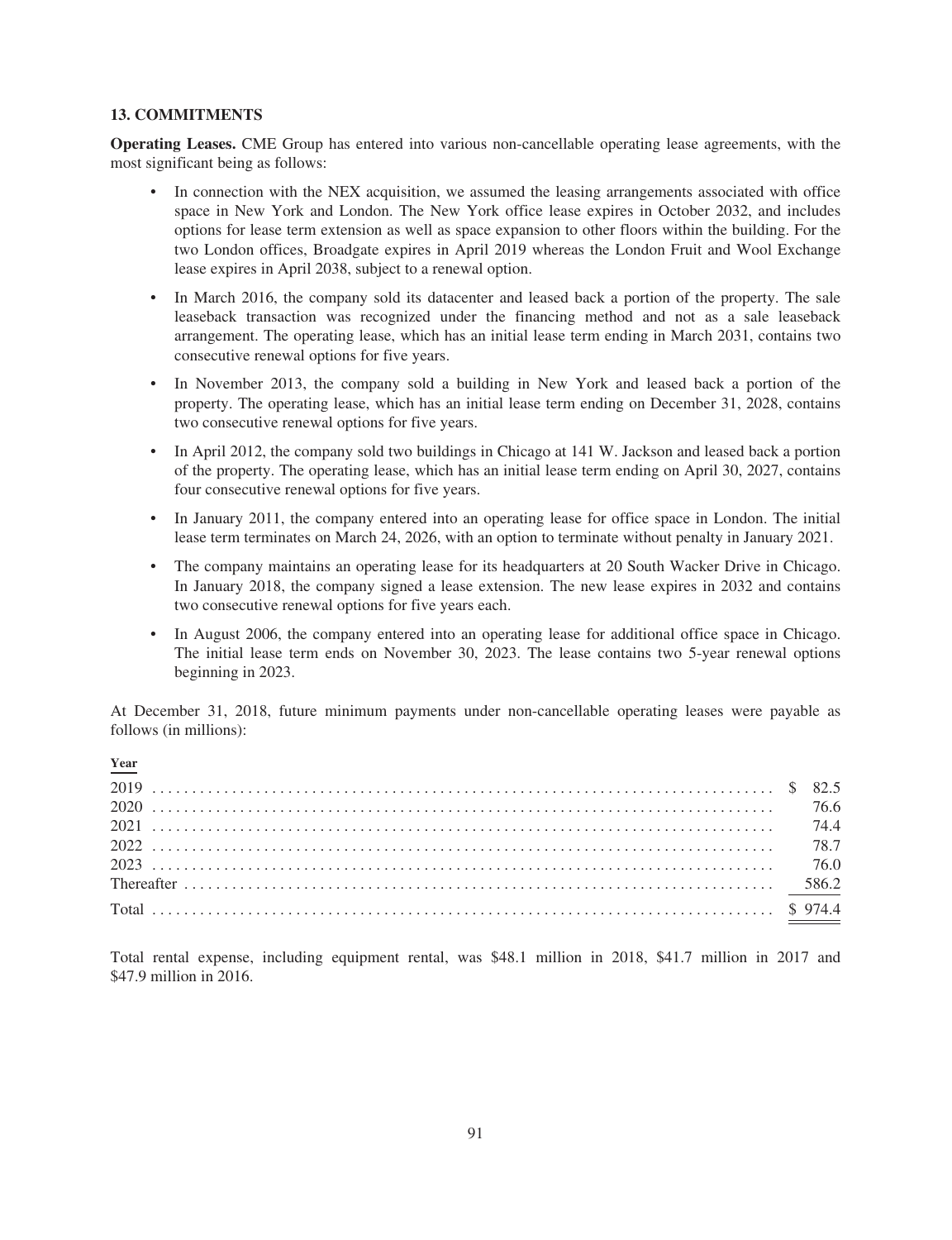**Other Commitments.** Commitments include material contractual purchase obligations that are non-cancellable. Purchase obligations relate to advertising, licensing, hardware, software and maintenance as well as telecommunication services. At December 31, 2018, future minimum payments due under purchase obligations were payable as follows (in millions):

#### **Year**

### **14. CONTINGENCIES**

*Legal and Regulatory Matters.* In 2013, the CFTC filed suit against NYMEX and two former employees alleging disclosure of confidential customer information in violation of the Commodity Exchange Act. NYMEX's motion to dismiss was denied in 2014. Based on its investigation to date and advice from legal counsel, the company believes that it has strong factual and legal defenses to the claim.

In 2003, the U.S. Futures Exchange, L.L.C. (Eurex U.S.) and U.S. Exchange Holdings, Inc. filed suit in federal court alleging that CBOT and CME violated the antitrust laws and tortuously interfered with the business relationship and contract between Eurex U.S. and The Clearing Corporation. On October 31, 2018, the Court granted CBOT's and CME's motion for summary judgment and dismissed the case in its entirety. Eurex has appealed this decision.

In the normal course of business, the company discusses matters with its regulators raised during regulatory examinations or otherwise subject to their inquiry and oversight. These matters could result in censures, fines, penalties or other sanctions. Management believes the outcome of any resulting actions will not have a material impact on its consolidated financial position or results of operations. However, the company is unable to predict the outcome or the timing of the ultimate resolution of these matters, or the potential fines, penalties or injunctive or other equitable relief, if any, that may result from these matters.

In addition, the company is a defendant in, and has potential for, various other legal proceedings arising from its regular business activities. While the ultimate results of such proceedings against the company cannot be predicted with certainty, the company believes that the resolution of any of these matters on an individual or aggregate basis will not have a material impact on its consolidated financial position or results of operations.

No accrual was required for legal and regulatory matters as none were probable and estimable as of December 31, 2018 and 2017.

*Intellectual Property Indemnifications.* Certain agreements with customers and other third parties related to accessing the CME platforms, utilizing market data services and licensing CME SPAN software may contain indemnifications from intellectual property claims that may be made against them as a result of their use of the applicable products and/or services. The potential future claims relating to these indemnifications cannot be estimated and therefore no liability has been recorded.

# **15. GUARANTEES**

*Mutual Offset Agreement.* CME and Singapore Exchange Limited (SGX) have a mutual offset agreement with a current term through October 2019. This agreement enables market participants to open a futures position on one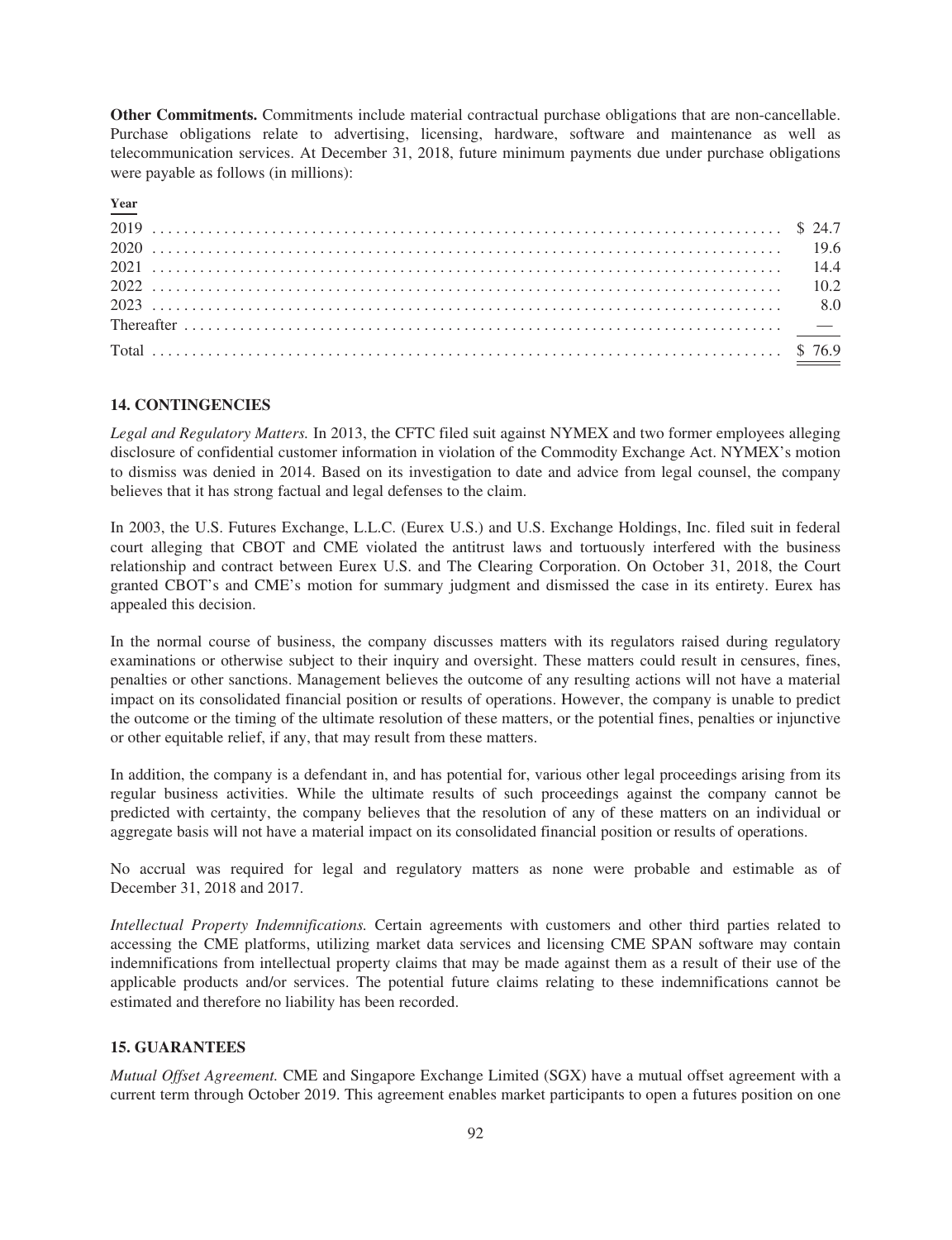exchange and liquidate it on the other. The term of the agreement will automatically renew for a one-year period unless either party provides advance notice of its intent to terminate. CME can maintain collateral in the form of U.S. Treasury securities or irrevocable, standby letters of credit. At December 31, 2018, CME was contingently liable to SGX on irrevocable letters of credit totaling \$285.0 million. Regardless of the collateral, CME guarantees all cleared transactions submitted through SGX and would initiate procedures designed to satisfy these financial obligations in the event of a default, such as the use of performance bonds and guaranty fund contributions of the defaulting clearing firm. The company believes that its guarantee liability is immaterial and therefore has not recorded any liability at December 31, 2018.

*Family Farmer and Rancher Protection Fund.* In 2012, the company established the Family Farmer and Rancher Protection Fund (the Fund). The Fund is designed to provide payments, up to certain maximum levels, to family farmers, ranchers and other agricultural industry participants who use the company's agricultural products and who suffer losses to their segregated account balances due to their CME clearing member becoming insolvent. Under the terms of the Fund, farmers and ranchers are eligible for up to \$25,000 per participant. Farming and ranching cooperatives are eligible for up to \$100,000 per cooperative. The Fund has an aggregate maximum payment amount of \$100.0 million. Since its establishment, the Fund has made payments of approximately \$2.0 million, which leaves \$98.0 million available for future claims. If payments to participants were to exceed this amount, payments would be pro-rated. Clearing members and customers must register in advance with the company and provide certain documentation in order to substantiate their eligibility. The company believes that its guarantee liability is immaterial and therefore has not recorded any liability at December 31, 2018.

# **16. CAPITAL STOCK**

**Shares Outstanding.** The following table presents information regarding capital stock:

|                                                                                                 |         | December 31, |
|-------------------------------------------------------------------------------------------------|---------|--------------|
| (in thousands)                                                                                  | 2018    | 2017         |
|                                                                                                 |         | 1,000,000    |
|                                                                                                 | 356.824 | 339,235      |
| Class B-1 common stock authorized, issued and outstanding $\dots\dots\dots\dots\dots\dots\dots$ | 0.6     | 0.6          |
| Class B-2 common stock authorized, issued and outstanding                                       | 0.8     | 0.8          |
| Class B-3 common stock authorized, issued and outstanding                                       | 1.3     | 1.3          |
| Class B-4 common stock authorized, issued and outstanding $\dots\dots\dots\dots\dots\dots\dots$ | 0.4     | 0.4          |

CME Group has no shares of preferred stock issued and outstanding.

**Associated Trading Rights.** Members of CME, CBOT, NYMEX and COMEX own or lease trading rights which entitle them to access open outcry trading, discounts on trading fees and the right to vote on certain matters as provided for by the rules of the particular exchange and CME Group's or the subsidiaries' organizational documents. Each class of CME Group Class B common stock is associated with a membership in a specific division for trading at CME. A CME trading right is a separate asset that is not part of or evidenced by the associated share of Class B common stock of CME Group. The Class B common stock of CME Group is intended only to ensure that the Class B shareholders of CME Group retain rights with respect to the election of six members to the board of directors and approval rights with respect to the core rights described below.

Trading rights at CBOT are evidenced by Class B memberships in CBOT, at NYMEX by Class A memberships in NYMEX and at COMEX by COMEX Division Memberships. Members of CBOT, NYMEX and COMEX do not have any rights to elect members of the board of directors and are not entitled to receive dividends or other distributions on their memberships or trading permits.

**Core Rights.** Holders of CME Group Class B common shares have the right to approve changes in specified rights relating to the trading privileges at CME associated with those shares. These core rights relate primarily to trading right protections, certain trading fee protections and certain membership benefit protections. Votes on changes to these core rights are weighted by class. Each class of Class B common stock has the following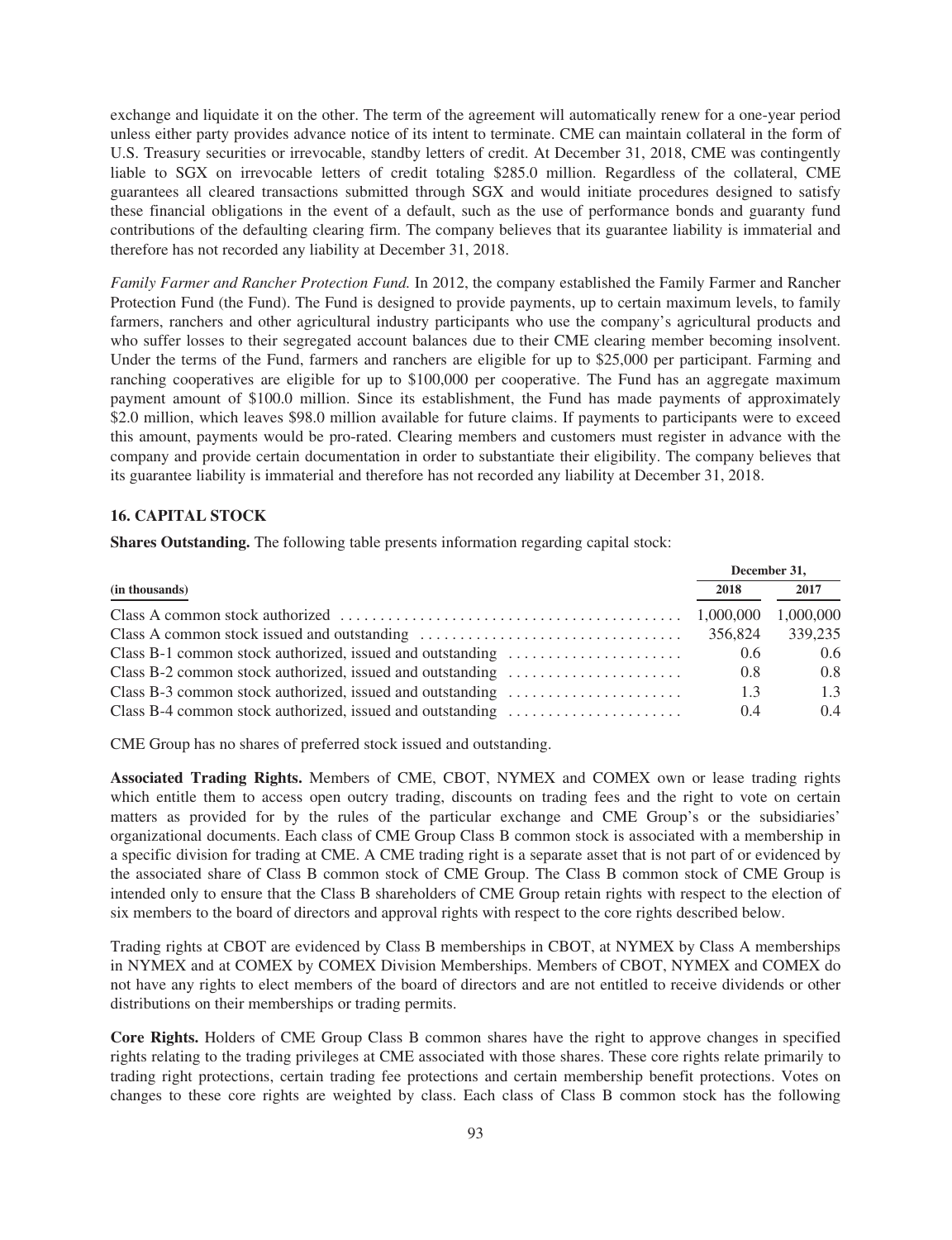number of votes on matters relating to core rights: Class B-1, six votes per share; Class B-2, two votes per share; Class B-3, one vote per share; and Class B-4, 1/6th of one vote per share. The approval of a majority of the votes cast by the holders of shares of Class B common stock is required in order to approve any changes to core rights. Holders of shares of Class A common stock do not have the right to vote on changes to core rights.

**Voting Rights.** With the exception of the matters reserved to holders of CME Group Class B common stock, holders of CME Group common stock vote together on all matters for which a vote of common shareholders is required. In these votes, each holder of shares of Class A or Class B common stock of CME Group has one vote per share.

**Transfer Restrictions.** Each class of CME Group Class B common stock is subject to transfer restrictions contained in the Certificate of Incorporation of CME Group. These transfer restrictions prohibit the sale or transfer of any shares of Class B common stock separate from the sale of the associated trading rights.

**Election of Directors.** The CME Group Board of Directors is currently comprised of 21 members. Holders of Class B-1, Class B-2 and Class B-3 common stock have the right to elect six directors, of which three are elected by Class B-1 shareholders, two are elected by Class B-2 shareholders and one is elected by Class B-3 shareholders. The remaining directors are elected by the Class A and Class B shareholders voting as a single class.

**Dividends.** Holders of Class A and Class B common stock of CME Group are entitled to receive proportionately such dividends, if any, as may be declared by the CME Group board of directors.

**CME Group Omnibus Stock Plan.** CME Group has adopted an Omnibus Stock Plan under which stock-based awards may be made to employees. A total of 40.2 million Class A common stock shares have been reserved for awards under the plan. Awards totaling 24.2 million shares have been granted and are outstanding or have been exercised under this plan at December 31, 2018 (note 17).

**Director Stock Plan.** CME Group has adopted a Director Stock Plan under which awards are made to non-executive directors as part of their annual compensation. A total of 625,000 Class A shares have been reserved under this plan, and approximately 383,000 shares have been awarded through December 31, 2018.

**Employee Stock Purchase Plan.** CME Group has adopted an Employee Stock Purchase Plan (ESPP) under which employees may purchase Class A shares at 90% of the market value of the shares using after-tax payroll deductions. A total of 500,000 Class A shares have been reserved under this plan, of which approximately 282,000 shares have been purchased through December 31, 2018 (note 17).

# **17. STOCK-BASED PAYMENTS**

CME Group adopted an Omnibus Stock Plan under which stock-based awards may be made to employees. A total of 40.2 million Class A shares have been reserved for awards under the plan. Awards totaling 24.2 million shares have been granted and are outstanding or have been exercised under the plan as of December 31, 2018. Awards granted generally vest over a four-year period, with 25% vesting one year after the grant date and on that same date in each of the following three years.

Total compensation expense for stock-based payments and total income tax benefit recognized on the consolidated statements of income for stock-based awards were as follows:

| (in millions) | 2018 2017 2016 |  |  |
|---------------|----------------|--|--|
|               |                |  |  |
|               |                |  |  |

At December 31, 2018, there was \$138.3 million of total unrecognized compensation expense related to employee stock-based compensation arrangements that had not yet vested. The total unrecognized expense is expected to be recognized over a weighted average period of 2.0 years.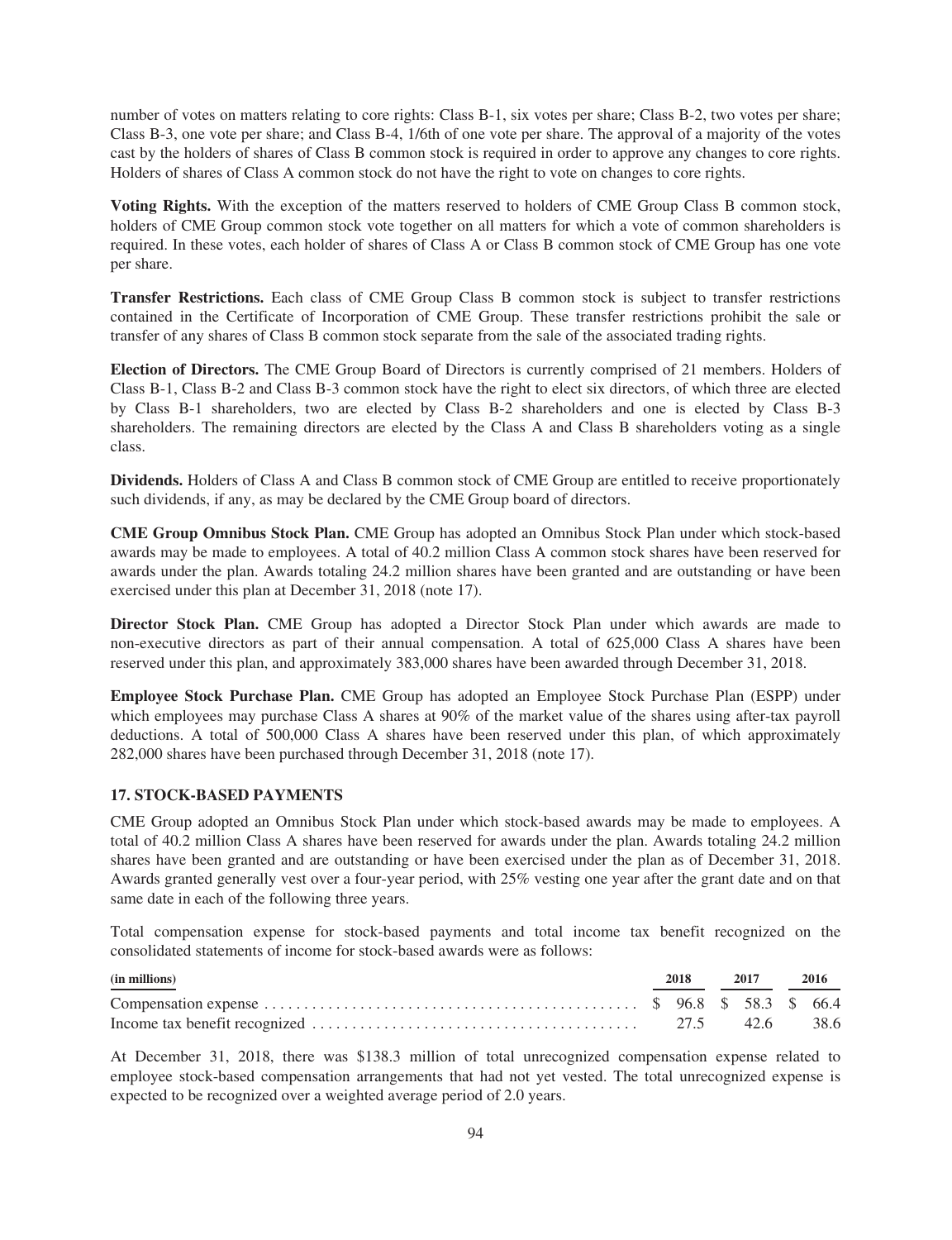Stock options have not been granted since 2012. The following table summarizes stock option activity for 2018. Aggregate intrinsic value is in millions.

|                                  | <b>Number of Shares</b> | Weighted<br>Average<br><b>Exercise</b><br>Price | Weighted<br>Average<br><b>Remaining</b><br>Contractual<br>Life (in<br>years) |    | Aggregate<br><b>Intrinsic</b><br>Value |
|----------------------------------|-------------------------|-------------------------------------------------|------------------------------------------------------------------------------|----|----------------------------------------|
|                                  | 572.976                 | 58                                              | 2.7                                                                          | S. | 50.3                                   |
|                                  | (175, 224)              | 66                                              |                                                                              |    |                                        |
|                                  | (525)                   | 84                                              |                                                                              |    |                                        |
|                                  | 397,227                 | 55                                              | 2.0                                                                          |    | 53.0                                   |
| Exercisable at December 31, 2018 | 397,227                 | 55                                              | 2.0                                                                          |    | 53.0                                   |

The total intrinsic value of options exercised during 2018, 2017 and 2016 was \$17.8 million, \$20.4 million and \$19.9 million, respectively.

In 2018, the company granted 334,634 shares of restricted Class A common stock and 7,696 shares of restricted stock units. Restricted common stock and restricted stock units generally have a vesting period of two to four years. The fair value related to these grants was \$59.2 million, which is recognized as compensation expense on an accelerated basis over the vesting period. Dividends are accrued on restricted Class A common stock and restricted stock units and are paid once the restricted stock vests. In 2018, the company also granted 171,447 performance shares. The fair value related to these grants was \$31.1 million, which is recognized as compensation expense on a straight-lined basis over the vesting period. The vesting of these shares is contingent on meeting stated performance or market conditions.

The following table summarizes restricted stock, restricted stock units, and performance shares activity for 2018:

| <b>Number of Shares</b> | Weighted<br>Average<br><b>Grant Date</b><br><b>Fair Value</b> |
|-------------------------|---------------------------------------------------------------|
| $1.559.231$ \$          | 116                                                           |
| 513,777                 | 176                                                           |
| (449.012)               | 103                                                           |
| (262.768)               | 108                                                           |
| 1.361.228               | 144                                                           |

The total fair value of restricted stock, restricted stock units, and performance shares that vested during 2018, 2017 and 2016 was \$76.6 million, \$66.0 million and \$59.8 million, respectively.

Under the ESPP, eligible employees may acquire shares of Class A common stock using after-tax payroll deductions made during consecutive offering periods of approximately six months in duration. Shares are purchased at the end of each offering period at a price of 90% of the closing price of the Class A common stock as reported on the NASDAQ Global Select Market. Compensation expense is recognized on the dates of purchase for the discount from the closing price. In 2018, 2017 and 2016, a total of 22,249, 19,936 and 19,858 shares, respectively, of Class A common stock were issued to participating employees. These shares are subject to a six-month holding period. Annual expense of \$0.4 million for the purchase discount was recognized in 2018, \$0.3 million was recognized in 2017 and \$0.2 million was recognized in 2016.

During 2018, the board approved an increase in non-executive director compensation. In 2018, non-executive directors received a pro rata annual award of Class A common stock with a value equal to \$115,000. Non-executive directors also could elect to receive some or all of the cash portion of their annual stipend, up to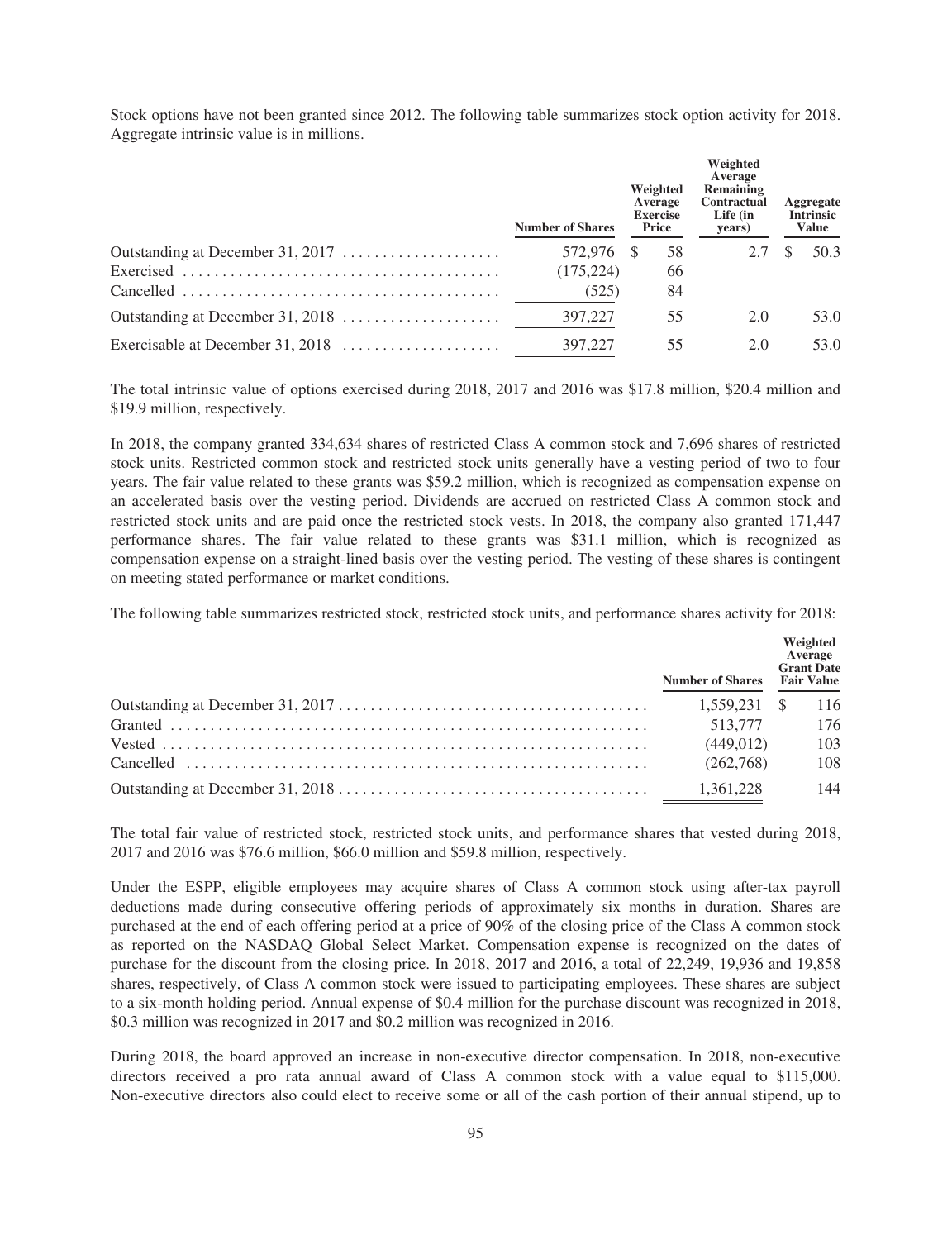\$75,000, in shares of stock based on the closing price at the date of distribution. As a result, 16,640 shares, 19,736 shares and 26,439 shares of Class A common stock were issued to non-executive directors during 2018, 2017 and 2016, respectively. These shares are not subject to any vesting restrictions. Expense of \$2.6 million, \$2.5 million and \$2.4 million related to these stock-based payments was recognized for the years ended December 31, 2018, 2017 and 2016, respectively. Beginning in 2019, non-executive directors will receive an annual award of Class A common stock with a value equal to \$120,000 and also may elect to receive some or all of the cash portion of their annual stipend, up to \$80,000, in shares of stock.

### **18. ACCUMULATED OTHER COMPREHENSIVE INCOME (LOSS)**

The following tables present changes in the accumulated balances for each component of other comprehensive income (loss), including current period other comprehensive income and reclassifications out of accumulated other comprehensive income (loss):

| (in millions)                                                                                                                          | Investment<br><b>Securities</b> |    | <b>Defined</b><br>Benefit<br><b>Plans</b> | <b>Derivative</b><br><b>Investments Translation</b> | Foreign<br><b>Currency</b> | <b>Total</b> |
|----------------------------------------------------------------------------------------------------------------------------------------|---------------------------------|----|-------------------------------------------|-----------------------------------------------------|----------------------------|--------------|
| Balance at December 31, 2017 $\ldots \ldots \ldots \ldots \ldots \ldots$                                                               | 0.6 <sup>°</sup>                |    | $(36.1)$ \$                               | 58.0 \$                                             | $(8.2)$ \$                 | 14.3         |
| Other comprehensive income before reclassifications and<br>income tax benefit (expense)<br>Amounts reclassified from accumulated other | (0.8)                           |    | (15.3)                                    | 0.9                                                 | (2.5)                      | (17.7)       |
|                                                                                                                                        |                                 |    | 2.6                                       | (1.2)                                               |                            | 1.4          |
|                                                                                                                                        | 0.2                             |    | 3.2                                       | 0.1                                                 |                            | 3.5          |
| Net current period other comprehensive income $\dots \dots$                                                                            | (0.6)                           |    | (9.5)                                     | (0.2)                                               | (2.5)                      | (12.8)       |
| Impact of adoption of standards update on tax effects related<br>to accumulated other comprehensive income $\dots \dots \dots$         | 0.1 <sup>5</sup>                |    | $(8.2)$ \$                                | 11.9 S                                              |                            | 3.8          |
|                                                                                                                                        | 0.1                             | -S | $(53.8)$ \$                               | 69.7 \$                                             | $(10.7)$ \$                | 5.3          |

| (in millions)                                                                                                                                                                      | <b>Investment</b><br><b>Securities</b> | <b>Defined</b><br>Benefit<br><b>Plans</b> | Derivative Currency<br><b>Investments Translation</b> | Foreign    | <b>Total</b> |
|------------------------------------------------------------------------------------------------------------------------------------------------------------------------------------|----------------------------------------|-------------------------------------------|-------------------------------------------------------|------------|--------------|
| Balance at December 31, 2016 $\dots \dots \dots \dots \dots \dots \dots$                                                                                                           |                                        |                                           | $(19.5)$ \$ $(37.8)$ \$ 58.9 \$ $(15.7)$ \$ $(14.1)$  |            |              |
| Other comprehensive income before reclassifications and<br>income tax benefit (expense) $\dots \dots \dots \dots \dots \dots \dots$<br>Amounts reclassified from accumulated other | 30.2                                   | 0.3                                       |                                                       | 10.4       | 40.9         |
|                                                                                                                                                                                    | (89.5)                                 | 2.9                                       | (1.2)                                                 |            | (87.8)       |
| Income tax benefit (expense) $\dots \dots \dots \dots \dots \dots \dots$                                                                                                           | 79.4                                   | (1.5)                                     | 0.3                                                   | (2.9)      | 75.3         |
| Net current period other comprehensive income                                                                                                                                      | 20.1                                   | 1.7                                       | (0.9)                                                 | 7.5        | 28.4         |
|                                                                                                                                                                                    | 0.6 <sup>°</sup>                       | $(36.1)$ \$                               | 58.0 \$                                               | $(8.2)$ \$ | 14.3         |

| (in millions)                                                                | <b>Investment</b><br><b>Securities</b> | <b>Defined</b><br>Benefit<br><b>Plans</b> | Derivative Currency<br><b>Investments Translation</b> | Foreign     | <b>Total</b> |
|------------------------------------------------------------------------------|----------------------------------------|-------------------------------------------|-------------------------------------------------------|-------------|--------------|
|                                                                              | $(95.0)$ \$                            | $(36.6)$ \$                               | 59.6 \$                                               | $(8.8)$ \$  | (80.8)       |
| Other comprehensive income before reclassifications and                      |                                        |                                           |                                                       |             |              |
| income tax benefit (expense) $\dots \dots \dots \dots \dots \dots \dots$     | 170.0                                  | (5.1)                                     |                                                       | (8.2)       | 156.7        |
| Amounts reclassified from accumulated other                                  |                                        |                                           |                                                       |             |              |
|                                                                              | (48.7)                                 | 3.2                                       | (1.2)                                                 |             | (46.7)       |
| Income tax benefit (expense) $\dots\dots\dots\dots\dots\dots\dots\dots\dots$ | (45.8)                                 | 0.7                                       | 0.5                                                   | 1.3         | (43.3)       |
| Net current period other comprehensive income                                | 75.5                                   | (1.2)                                     | (0.7)                                                 | (6.9)       | 66.7         |
| Balance at December 31, 2016 $\dots \dots \dots \dots \dots \dots \dots$     | $(19.5)$ \$                            | $(37.8)$ \$                               | 58.9 \$                                               | $(15.7)$ \$ | (14.1)       |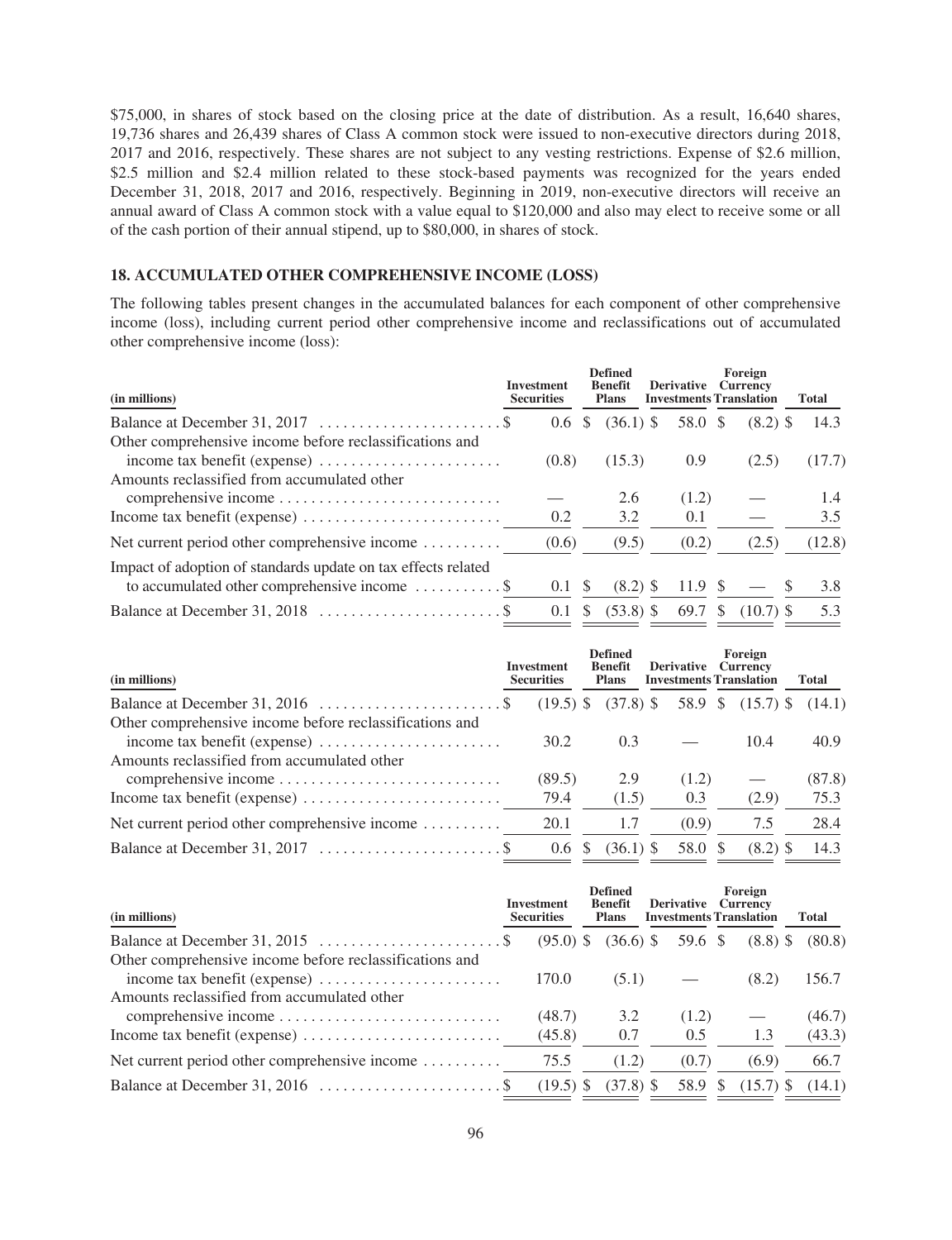# **19. FAIR VALUE MEASUREMENTS**

The company uses a three-level classification hierarchy of fair value measurements for disclosure purposes:

- Level 1 inputs, which are considered the most reliable evidence of fair value, consist of quoted prices (unadjusted) for identical assets or liabilities in active markets.
- Level 2 inputs consist of observable market data, other than level 1 inputs, such as quoted prices for similar assets and liabilities in active markets or inputs other than quoted prices that are directly observable.
- Level 3 inputs consist of unobservable inputs which are derived and cannot be corroborated by market data or other entity-specific inputs.

Level 1 assets and liabilities generally include investments in publicly traded mutual funds, equity securities, corporate debt securities and certain debt notes with quoted market prices. In general, the company uses quoted prices in active markets for identical assets to determine the fair value of marketable securities.

Assets and liabilities included in level 2 generally consist of asset-backed securities, derivative contracts, certain privately-held equity investments and debt notes. Asset-backed securities are measured at fair value based on matrix pricing using prices of similar securities with similar inputs such as maturity dates, interest rates and credit ratings. Derivative contracts, including a foreign currency cross-currency swap on euro-based debt and a hedge to fix the exchange rate on maturing principal and interest payments for the Yen-based debt, were measured at fair value using standard valuation models with market-based observable inputs including forward exchange rates and interest rate curves. The fair values of the equity investments were based on quoted market prices for similar assets and long-term debt notes were based on quoted market prices in an inactive market. The derivative contracts outstanding are recognized within other current assets and other current liabilities on the consolidated balance sheets.

Level 3 liabilities include contingent consideration. The contingent consideration liabilities are considered level 3 liabilities because management used significant unobservable inputs, including discount rates of 4%. The fair value of the liabilities are determined using a discounted cash flow model to calculate the present value of the expected future payouts. Significant changes in these observable inputs may have a material impact on the fair value of the contingent consideration liabilities as these amounts affect the timing and extent of cash flows under contract. Changes to the discount rate assumption do not have a material impact on the fair value of the liability. Under the valuation model, the estimated fair values ranged from \$0.4 million to \$17.5 million, depending on assumptions used. Level 3 assets also include certain intangible assets, fixed assets and privately-held equity investments that were impaired. Changes in the fair value of the contingent consideration flow through the income statement.

*Recurring Fair Value Measurements.* Financial assets and liabilities recorded at fair value on the consolidated balance sheets as of December 31, 2018 and 2017 were classified in their entirety based on the lowest level of input that was significant to each asset or liability's fair value measurement.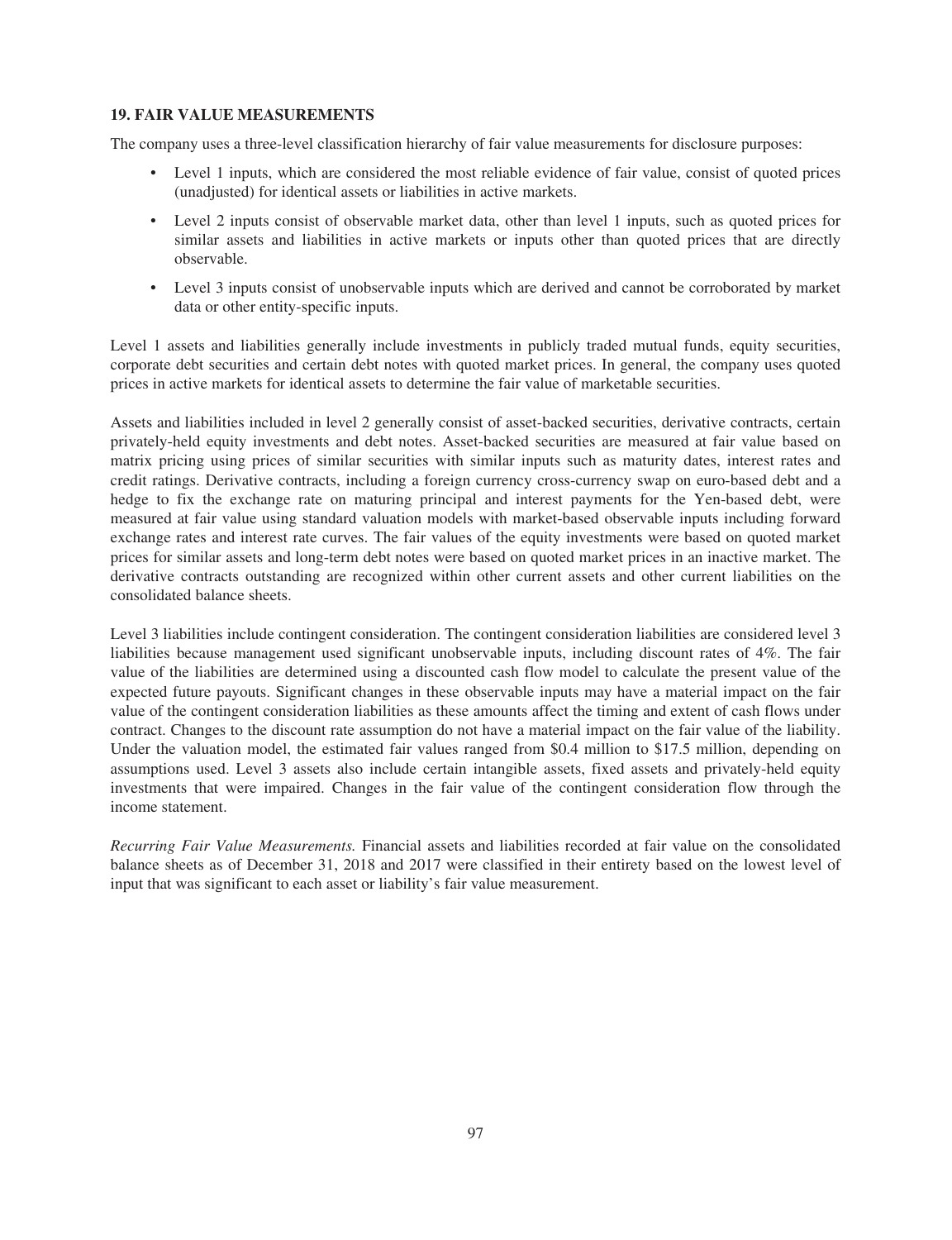|                                                                                       | December 31, 2018 |             |               |                          |         |     |               |              |  |  |  |
|---------------------------------------------------------------------------------------|-------------------|-------------|---------------|--------------------------|---------|-----|---------------|--------------|--|--|--|
| (in millions)                                                                         | Level 1           |             | Level 2       |                          | Level 3 |     |               | <b>Total</b> |  |  |  |
| Assets at Fair Value:                                                                 |                   |             |               |                          |         |     |               |              |  |  |  |
| Marketable securities:                                                                |                   |             |               |                          |         |     |               |              |  |  |  |
|                                                                                       | <sup>\$</sup>     | 18.1        | \$            |                          | \$.     |     | \$            | 18.1         |  |  |  |
| Municipal bonds                                                                       |                   | 1.7         |               |                          |         |     |               | 1.7          |  |  |  |
| Mutual funds $\ldots, \ldots, \ldots, \ldots, \ldots, \ldots, \ldots, \ldots, \ldots$ |                   | 52.7<br>0.1 |               |                          |         |     |               | 52.7<br>0.1  |  |  |  |
| Equity securities<br>Asset-backed securities                                          |                   |             |               | 0.3                      |         |     |               | 0.3          |  |  |  |
|                                                                                       |                   | 72.6        |               | 0.3                      |         |     |               | 72.9         |  |  |  |
|                                                                                       |                   |             |               | 37.7                     |         |     |               | 37.7         |  |  |  |
| Total Assets at Fair Value                                                            | \$                | 72.6        | \$            | 38.0                     | \$.     |     | \$            | 110.6        |  |  |  |
| Liabilities at Fair Value:                                                            |                   |             |               |                          |         |     |               |              |  |  |  |
|                                                                                       | \$                |             | \$            | 6.7                      | \$.     |     | S.            | 6.7          |  |  |  |
|                                                                                       |                   |             |               |                          |         | 6.7 |               | 6.7          |  |  |  |
| Total Liabilities at Fair Value                                                       | \$                |             | \$            | 6.7                      | \$      | 6.7 | \$            | 13.4         |  |  |  |
|                                                                                       |                   |             |               | <b>December 31, 2017</b> |         |     |               |              |  |  |  |
| (in millions)                                                                         |                   | Level 1     |               | Level 2                  | Level 3 |     | <b>Total</b>  |              |  |  |  |
| Assets at Fair Value:                                                                 |                   |             |               |                          |         |     |               |              |  |  |  |
| Marketable securities:                                                                |                   |             |               |                          |         |     |               |              |  |  |  |
|                                                                                       | <sup>S</sup>      | 20.8        | <sup>\$</sup> |                          | £.      |     | <sup>\$</sup> | 20.8         |  |  |  |
|                                                                                       |                   | 68.9        |               |                          |         |     |               | 68.9         |  |  |  |
|                                                                                       |                   | 0.1         |               |                          |         |     |               | 0.1          |  |  |  |
| Asset-backed securities                                                               |                   |             |               | 0.3                      |         |     |               | 0.3          |  |  |  |
|                                                                                       |                   | 89.8        |               | 0.3                      |         |     |               | 90.1         |  |  |  |
| Total Assets at Fair Value                                                            | S                 | 89.8        | S             | 0.3                      | S       |     | \$            | 90.1         |  |  |  |

#### **Financial Instruments Measured at Fair Value on a Recurring Basis:**

There were no other level 3 assets or liabilities valued at fair value on a recurring basis during 2018 and 2017.

*Non-Recurring Fair Value Measurements.* During 2018, the company recognized mark-to-market increases in fair value of \$82.6 million related to certain privately-held equity investments based on observable market price changes for an identical or similar investment of the same issuer. The fair values of these investments totaled \$92.6 million and were considered level 2 and nonrecurring.

During 2018, the company recognized impairment charges totaling \$13.4 million on the intangible assets and certain fixed assets related to our operations of Pivot, Inc as well as other software assets. The fair value of the intangible assets and fixed assets were estimated to be zero at the impairment date. During 2018, the company also recognized impairment charges of \$4.7 million related to some of its privately-held equity investments. The fair values of the investments were estimated to be zero at the impairment date. All of these assessments were based on qualitative indications of impairment. The fair values of the intangible assets, fixed assets and privatelyheld equity investment are considered level 3 and non-recurring.

*Fair Values of Debt Notes.* The following presents the estimated fair values of long-term debt notes, which are carried at amortized cost on the consolidated balance sheets. The fair values below that are classified as level 1 under the fair value hierarchy were estimated using quoted market prices. The fair values below that are classified as level 2 under the fair value hierarchy were estimated using quoted market prices in inactive markets.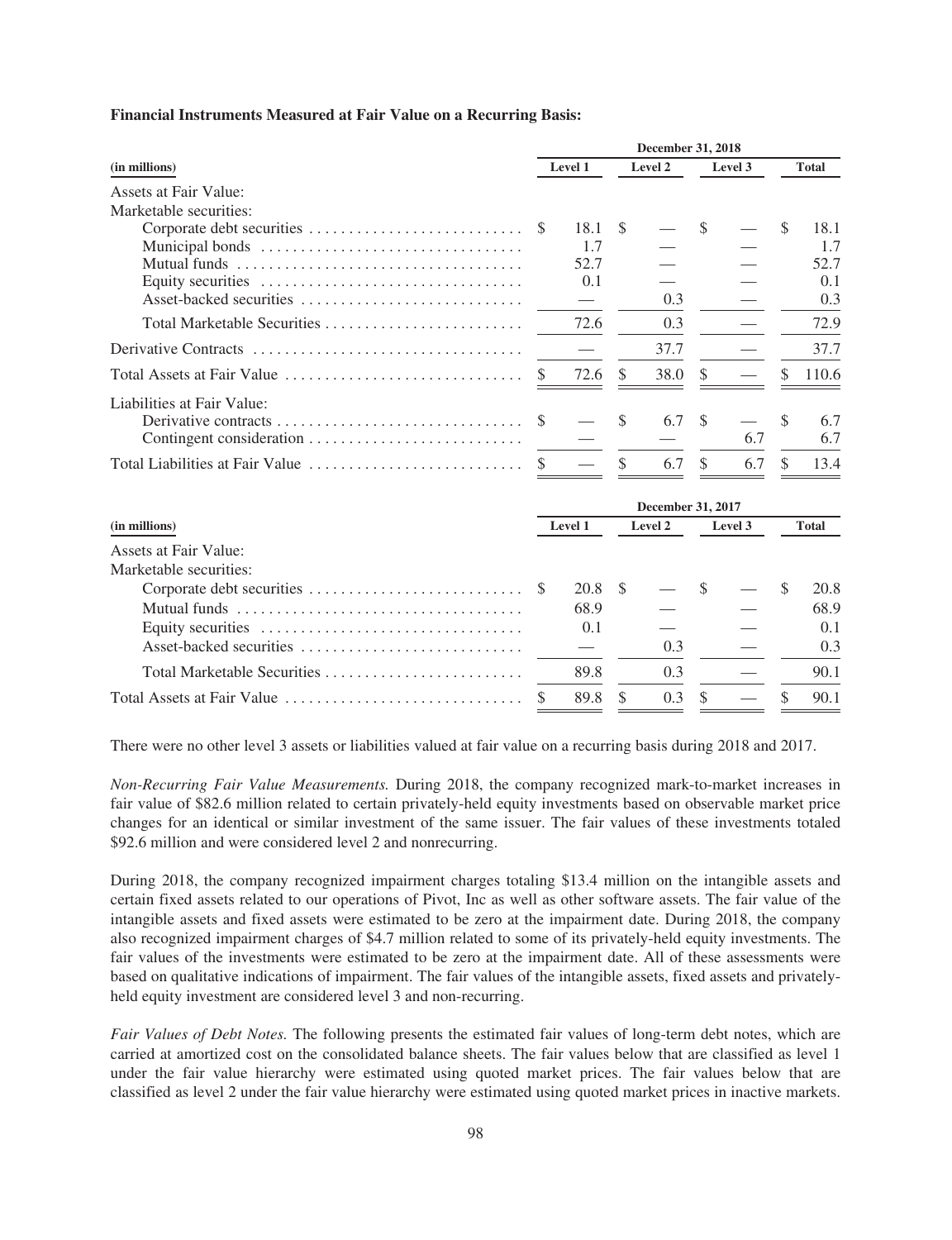The fair values of debt facilities that were classified as level 3 under the fair value hierarchy were estimated based on assumptions made by management regarding expectations of future settlement of the debt.

At December 31, 2018, the fair values (in U.S. dollar equivalents) were as follows:

| (in millions)                                        |  | <b>Fair Value</b> Level |
|------------------------------------------------------|--|-------------------------|
|                                                      |  |                         |
|                                                      |  |                         |
|                                                      |  | 746.6 Level 2           |
|                                                      |  | 19.0 Level 2            |
|                                                      |  | 726.0 Level 2           |
|                                                      |  | 504.7 Level 2           |
| \$750.0 million fixed rates notes due September 2043 |  | 881.3 Level 2           |
|                                                      |  | 711.0 Level 2           |
|                                                      |  | 389.9 Level 3           |

### **20. EARNINGS PER SHARE**

Basic earnings per share is computed by dividing net income by the weighted average number of shares of all classes of common stock outstanding for each reporting period. Diluted earnings per share reflects the increase in shares using the treasury stock method to reflect the impact of an equivalent number of shares of common stock if stock options were exercised and restricted stock awards were converted into common stock. Anti-dilutive stock options and stock awards were as follows for the years presented:

| (in thousands) | 2018 | 2017 | 2016 |
|----------------|------|------|------|
|                |      |      | 171. |
|                | 70   | 104  | 138  |
|                | 70   | 104  | 309. |

The following table presents the earnings per share calculation for the years presented:

|                                                            | 2018    | 2017          | 2016    |
|------------------------------------------------------------|---------|---------------|---------|
|                                                            |         |               |         |
| Weighted Average Common Shares Outstanding (in thousands): |         |               |         |
|                                                            | 342,344 | 338,707       | 337,496 |
|                                                            |         | 1,519         | 1,470   |
|                                                            | 343,737 | 340,226       | 338,966 |
| Earnings per Common Share Attributable to CME Group:       |         |               |         |
|                                                            | 5.73    | -S<br>12.00 S | 4.55    |
|                                                            | 5 7 1   | 11 94         | 4.53    |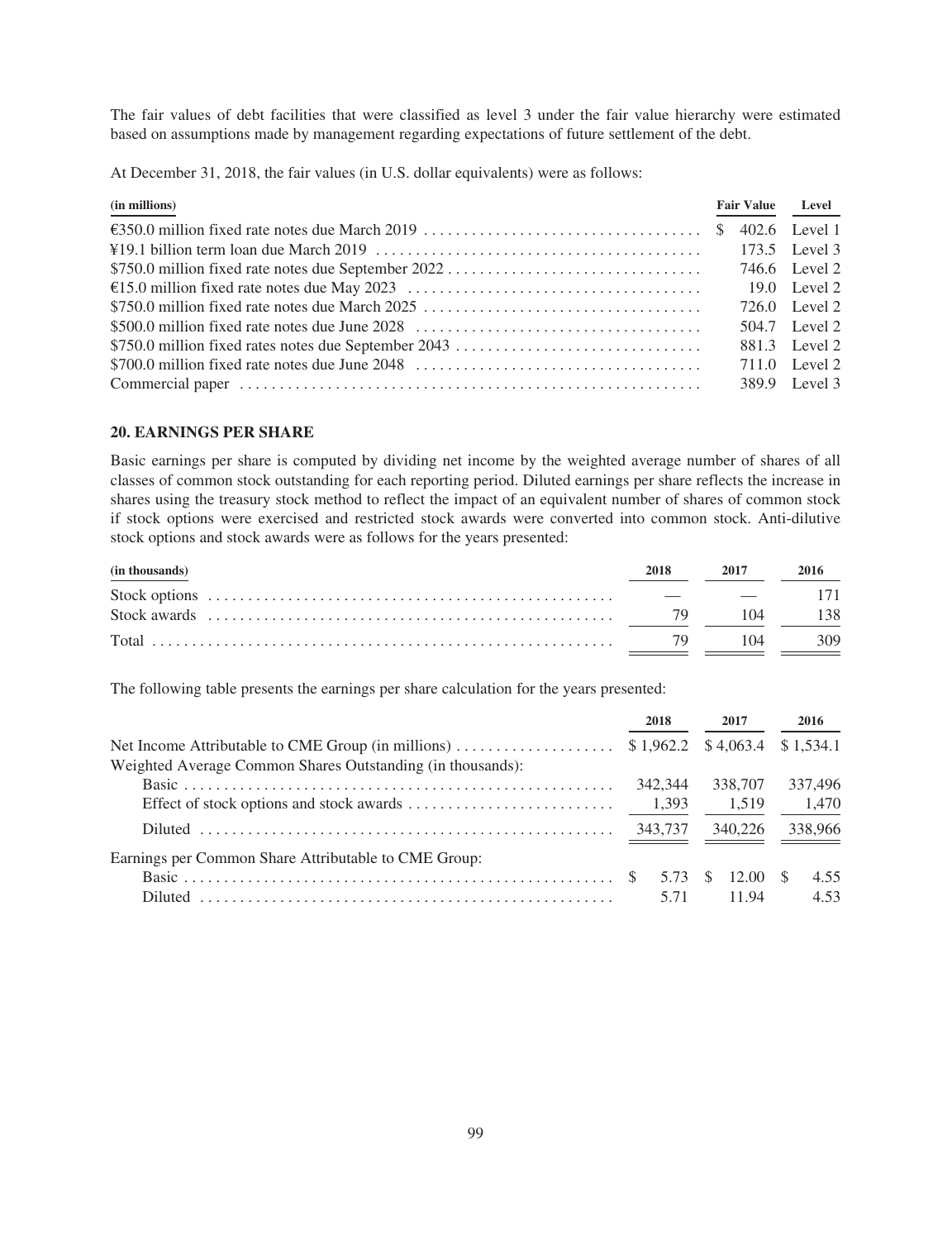# **21. QUARTERLY INFORMATION (UNAUDITED)**

| (in millions, except per share data)                                  | <b>Ouarter</b> |           | <b>First</b>  |           |               | <b>Second</b><br><b>Ouarter</b> |               | <b>Third</b><br><b>Ouarter</b> |       | Fourth<br><b>Ouarter</b> |         | <b>Year to</b><br>Date |
|-----------------------------------------------------------------------|----------------|-----------|---------------|-----------|---------------|---------------------------------|---------------|--------------------------------|-------|--------------------------|---------|------------------------|
| Year Ended December 31, 2018                                          |                |           |               |           |               |                                 |               |                                |       |                          |         |                        |
|                                                                       |                | \$1,109.0 |               | \$1,059.6 | <sup>\$</sup> | 904.2                           |               | \$1,236.6                      |       | \$4,309.4                |         |                        |
|                                                                       |                | 740.9     |               | 666.9     |               |                                 |               | 549.9                          |       | 649.9                    |         | 2,607.6                |
| Non-operating income (expense)                                        | 47.8           |           |               | 89.9      |               | 11.9                            |               | 20.6                           | 170.2 |                          |         |                        |
| Income before income taxes                                            |                | 788.7     | 756.8         |           |               |                                 |               | 561.8                          |       | 670.5                    | 2,777.8 |                        |
| Net income attributable to CME Group                                  |                | 598.8     | 566.1         |           |               | 411.8                           |               | 385.5                          |       | 1,962.2                  |         |                        |
| Earnings per common share attributable to CME Group:                  |                |           |               |           |               |                                 |               |                                |       |                          |         |                        |
|                                                                       | <sup>\$</sup>  | 1.76      | \$.           | 1.67      | <sup>\$</sup> | 1.21                            | S.            | 1.10                           | S.    | 5.73                     |         |                        |
|                                                                       |                | 1.76      |               | 1.66      |               | 1.21                            |               | 1.09                           |       | 5.71                     |         |                        |
| Year Ended December 31, 2017                                          |                |           |               |           |               |                                 |               |                                |       |                          |         |                        |
|                                                                       | <sup>S</sup>   | 929.3     | \$.           | 924.6     | <sup>\$</sup> | 890.8                           | <sup>S</sup>  | 900.0                          |       | \$3,644.7                |         |                        |
|                                                                       |                | 600.9     |               | 605.2     |               | 567.6                           |               | 536.9                          |       | 2,310.6                  |         |                        |
| Non-operating income (expense)                                        |                | 106.1     |               | 32.1      |               | 39.7                            |               | 37.8                           |       | 215.7                    |         |                        |
| Income before income taxes $\dots\dots\dots\dots\dots\dots\dots\dots$ |                | 707.0     |               | 637.3     |               | 607.3                           |               | 574.7                          |       | 2,526.3                  |         |                        |
| Net income attributable to CME Group $\dots\dots\dots\dots$           |                | 399.8     |               | 415.8     |               | 308.6                           |               | 2.939.2                        |       | 4,063.4                  |         |                        |
| Earnings per common share attributable to CME Group:                  |                |           |               |           |               |                                 |               |                                |       |                          |         |                        |
|                                                                       | <sup>\$</sup>  | 1.18      | <sup>\$</sup> | 1.23      | <sup>\$</sup> | 0.91                            | <sup>\$</sup> | 8.67                           | S.    | 12.00                    |         |                        |
|                                                                       |                | 1.18      |               | 1.22      |               | 0.91                            |               | 8.63                           |       | 11.94                    |         |                        |

# **22. SUBSEQUENT EVENTS**

The company has evaluated subsequent events through the date the financial statements were issued. The company has determined that there were no subsequent events that require disclosure.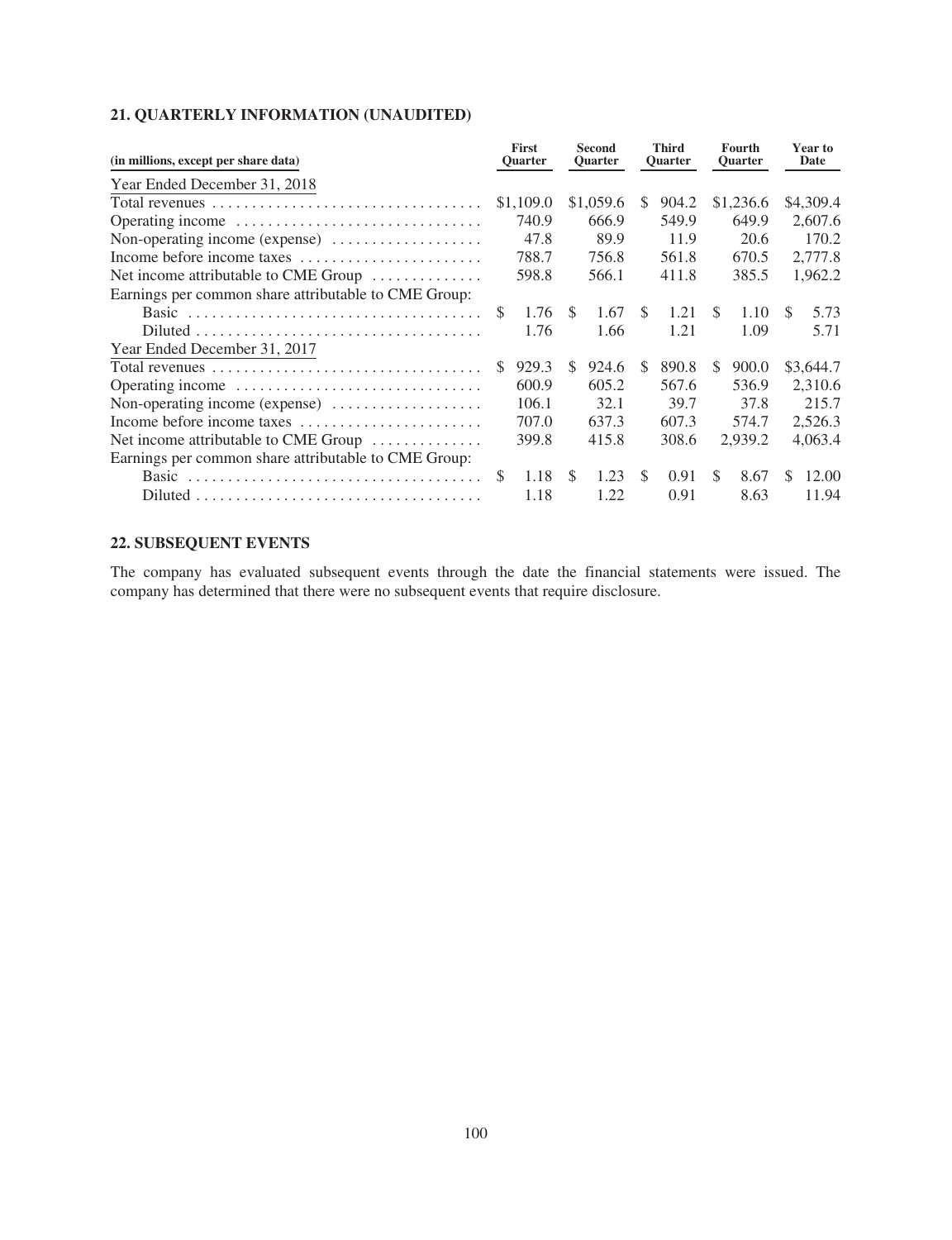# **ITEM 9. CHANGES IN AND DISAGREEMENTS WITH ACCOUNTANTS ON ACCOUNTING AND FINANCIAL DISCLOSURE**

Not applicable.

### **ITEM 9A.CONTROLS AND PROCEDURES**

#### *Evaluation of Disclosure Controls and Procedures*

Our management, with the participation of our Chief Executive Officer and Chief Financial Officer, has evaluated the effectiveness of our disclosure controls and procedures (as such term is defined in Rules 13a-15(e) and 15d-15(e) under the Securities Exchange Act of 1934, as amended (Exchange Act)) as of the end of the period covered by this Annual Report on Form 10-K. Based on such evaluation, our Chief Executive Officer and Chief Financial Officer have concluded that, as of the end of such period, our disclosure controls and procedures are effective.

#### *Changes in Internal Control over Financial Reporting*

As required by Rule 13a-15(d) under the Exchange Act, the company's management, including the company's Chief Executive Officer and Chief Financial Officer, have evaluated the company's internal control over financial reporting (as such term is defined in Rules 13a-15(f) and 15d-15(f) under the Exchange Act) to determine whether any changes occurred during the fourth quarter of 2018 that have materially affected, or are reasonably likely to materially affect, the company's internal control over financial reporting. During the fourth quarter of 2018, we acquired NEX and are in the process of integrating the acquired business into our overall internal control over financial reporting process. As permitted under applicable regulations, we have excluded NEX from the assessment of internal control over financial reporting as of December 31, 2018. There were no other changes in the company's internal control over financial reporting which occurred during 2018, that have materially affected, or are reasonably likely to materially affect, the company's internal control over financial reporting.

#### *Management's Annual Report on Internal Control over Financial Reporting*

Management is responsible for establishing and maintaining adequate internal control over financial reporting. Our internal control system has been designed to provide reasonable assurance to management and the board of directors regarding the preparation and fair presentation of published financial statements.

Management assessed the effectiveness of the Company's internal control over financial reporting as of December 31, 2018. Management based its assessment on criteria for effective internal control over financial reporting described in Internal Control-Integrated Framework issued by the Committee of Sponsoring Organizations of the Treadway Commission (2013 framework). Management's assessment included evaluating the design of our internal control over financial reporting and testing the operational effectiveness of our internal control over financial reporting. The results of its assessment were reviewed with the audit committee of the board of directors.

Based on this assessment, management believes that, as of December 31, 2018, our internal control over financial reporting is effective. The effectiveness of our internal control over financial reporting as of December 31, 2018 has been audited by Ernst & Young LLP, an independent registered public accounting firm, as stated in the report on page 103.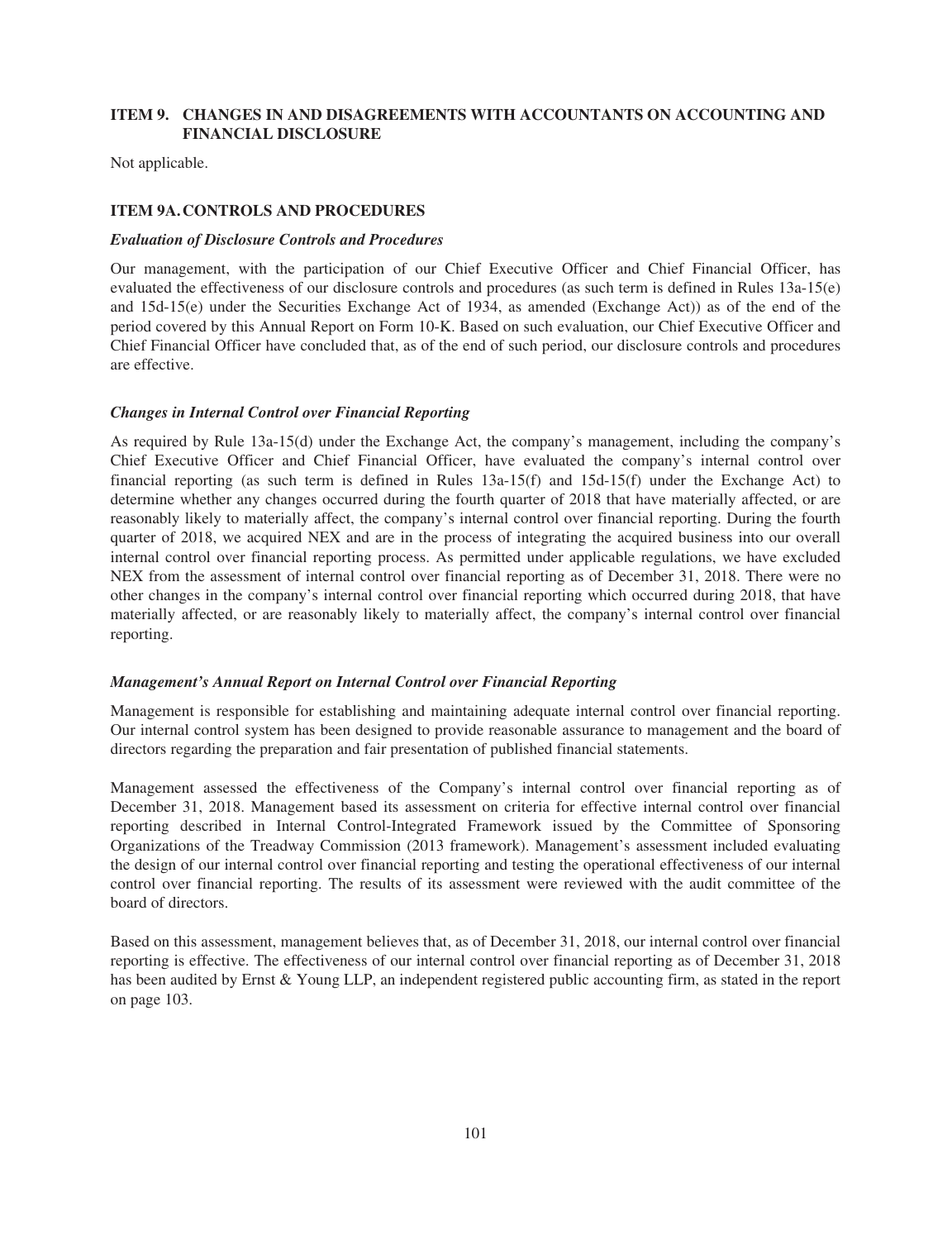### **Report of Independent Registered Public Accounting Firm**

To the Shareholders and the Board of Directors of CME Group Inc. and Subsidiaries

### **Opinion on the Financial Statements**

We have audited the accompanying consolidated balance sheets of CME Group Inc. and subsidiaries (the Company) as of December 31, 2018 and 2017, the related consolidated statements of income, comprehensive income, equity, and cash flows for each of the three years in the period ended December 31, 2018, and the related notes and financial statement schedule listed in the Index at Item 15(a) (collectively referred to as the "consolidated financial statements"). In our opinion, the consolidated financial statements present fairly, in all material respects, the financial position of the Company at December 31, 2018 and 2017, and the results of its operations and its cash flows for each of the three years in the period ended December 31, 2018, in conformity with U.S. generally accepted accounting principles.

We also have audited, in accordance with the standards of the Public Company Accounting Oversight Board (United States) (PCAOB), the Company's internal control over financial reporting as of December 31, 2018, based on criteria established in Internal Control-Integrated Framework issued by the Committee of Sponsoring Organizations of the Treadway Commission (2013 framework) and our report dated February 28, 2019 expressed an unqualified opinion thereon.

### **Basis for Opinion**

These financial statements are the responsibility of the Company's management. Our responsibility is to express an opinion on the Company's financial statements based on our audits. We are a public accounting firm registered with the PCAOB and are required to be independent with respect to the Company in accordance with the U.S. federal securities laws and the applicable rules and regulations of the Securities and Exchange Commission and the PCAOB.

We conducted our audits in accordance with the standards of the PCAOB. Those standards require that we plan and perform the audit to obtain reasonable assurance about whether the financial statements are free of material misstatement, whether due to error or fraud. Our audit included performing procedures to assess the risks of material misstatement of the financial statements, whether due to error or fraud, and performing procedures that respond to those risks. Such procedures included examining, on a test basis, evidence regarding the amounts and disclosures in the financial statements. Our audits also included evaluating the accounting principles used and significant estimates made by management, as well as evaluating the overall presentation of the financial statements. We believe that our audits provides a reasonable basis for our opinion.

/s/ Ernst & Young LLP

We have served as the Company's auditor since 2002.

Chicago, Illinois February 28, 2019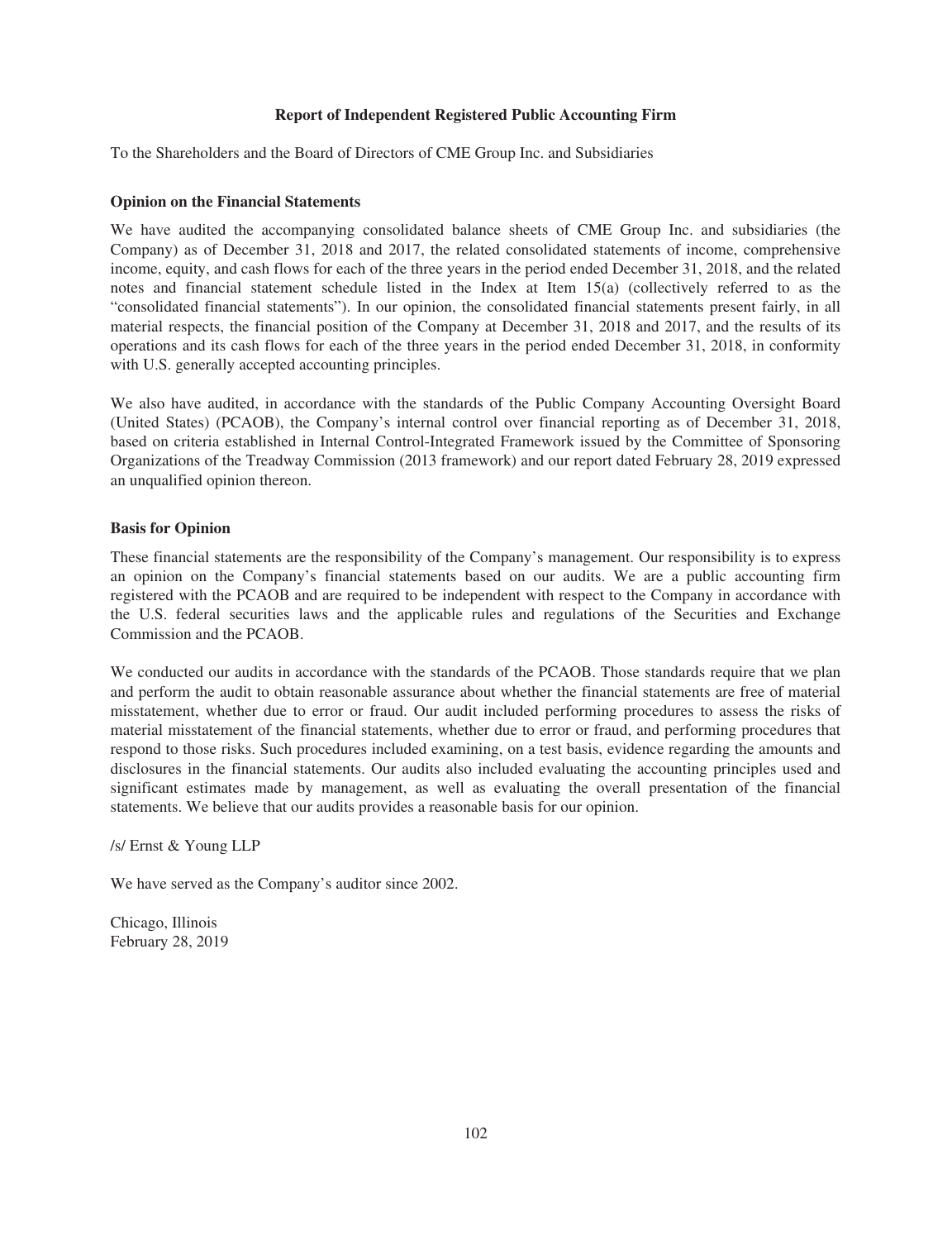#### **Report of Independent Registered Public Accounting Firm**

To the Shareholders and the Board of Directors of CME Group Inc. and Subsidiaries

#### **Opinion on Internal Control over Financial Reporting**

We have audited CME Group Inc. and subsidiaries' internal control over financial reporting as of December 31, 2018, based on criteria established in Internal Control-Integrated Framework issued by the Committee of Sponsoring Organizations of the Treadway Commission (2013 framework) (the COSO criteria). In our opinion, CME Group Inc. and subsidiaries (the Company) maintained, in all material respects, effective internal control over financial reporting as December 31, 2018, based on the COSO criteria.

As indicated in the accompanying Management's Annual Report on Internal Control over Financial Reporting, management's assessment of and conclusion on the effectiveness of internal control over financial reporting did not include the internal controls of NEX Group Plc, which is included in the 2018 consolidated financial statements of the Company and constituted 10% and 18% of total and net assets, respectively, as of December 31, 2018 and 3% and -2% of revenues and net income, respectively, for the year then ended. Our audit of internal control over financial reporting of the Company also did not include an evaluation of the internal control over financial reporting of NEX Group Plc.

We also have audited, in accordance with the standards of the Public Company Accounting Oversight Board (United States) (PCAOB), the consolidated balance sheets of CME Group Inc. and subsidiaries as of December 31, 2018 and 2017, the related consolidated statements of income, comprehensive income, equity and cash flows for each of the three years in the period ended December 31, 2018, and the related notes and financial statement schedule listed in the Index at Item 15(a) and our report dated February 28, 2019 expressed an unqualified opinion thereon.

#### **Basis for Opinion**

The Company's management is responsible for maintaining effective internal control over financial reporting and for its assessment of the effectiveness of internal control over financial reporting included in the accompanying Management's Annual Report on Internal Control over Financial Reporting. Our responsibility is to express an opinion on the Company's internal control over financial reporting based on our audit. We are a public accounting firm registered with the PCAOB and are required to be independent with respect to the Company in accordance with the U.S. federal securities laws and the applicable rules and regulations of the Securities and Exchange Commission and the PCAOB.

We conducted our audit in accordance with the standards of the PCAOB. Those standards require that we plan and perform the audit to obtain reasonable assurance about whether effective internal control over financial reporting was maintained in all material respects.

Our audit included obtaining an understanding of internal control over financial reporting, assessing the risk that a material weakness exists, testing and evaluating the design and operating effectiveness of internal control based on the assessed risk, and performing such other procedures as we considered necessary in the circumstances. We believe that our audit provides a reasonable basis for our opinion.

#### **Definition and Limitations of Internal Control Over Financial Reporting**

A company's internal control over financial reporting is a process designed to provide reasonable assurance regarding the reliability of financial reporting and the preparation of financial statements for external purposes in accordance with generally accepted accounting principles. A company's internal control over financial reporting includes those policies and procedures that (1) pertain to the maintenance of records that, in reasonable detail,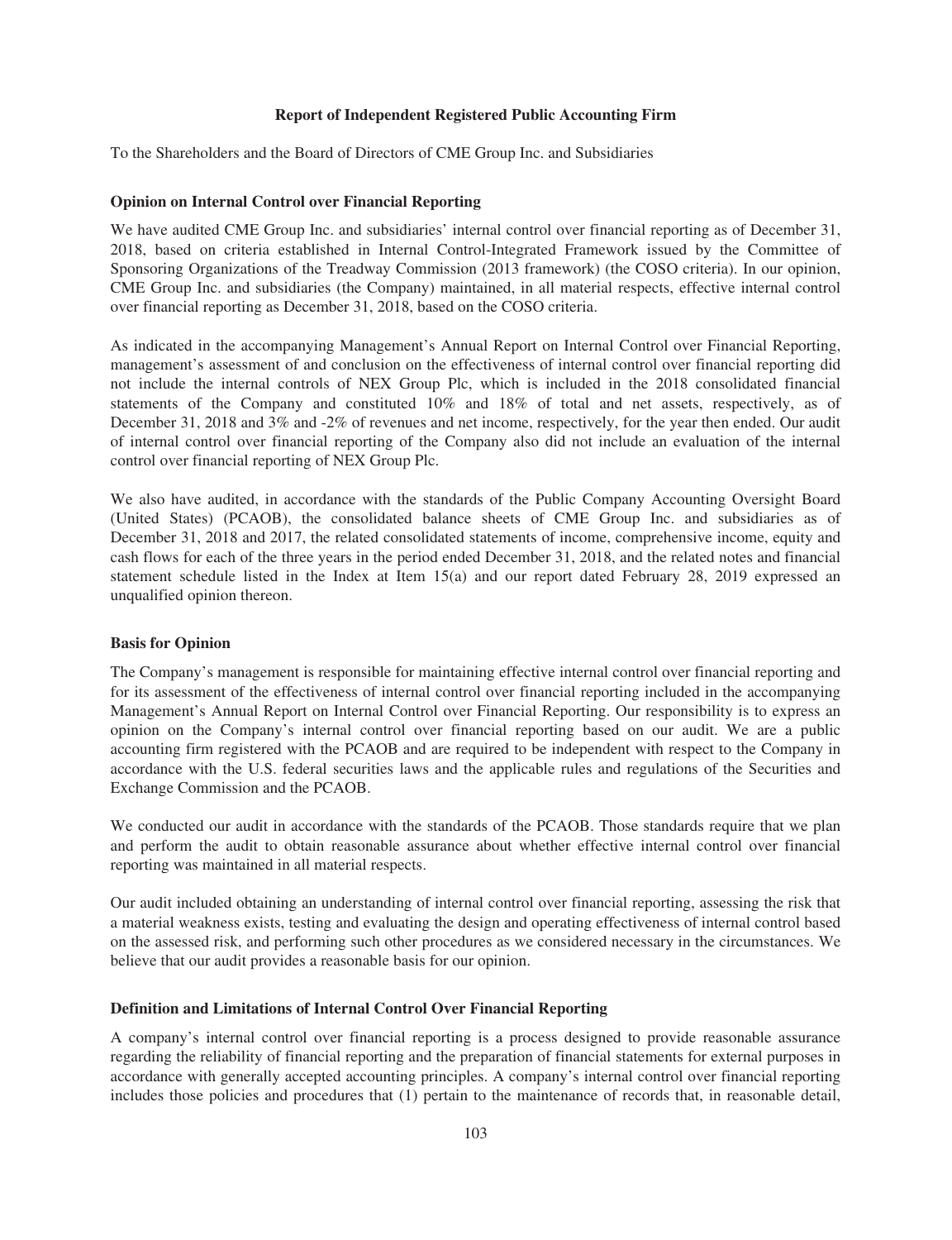accurately and fairly reflect the transactions and dispositions of the assets of the company; (2) provide reasonable assurance that transactions are recorded as necessary to permit preparation of financial statements in accordance with generally accepted accounting principles, and that receipts and expenditures of the company are being made only in accordance with authorizations of management and directors of the company; and (3) provide reasonable assurance regarding prevention or timely detection of unauthorized acquisition, use, or disposition of the company's assets that could have a material effect on the financial statements.

Because of its inherent limitations, internal control over financial reporting may not prevent or detect misstatements. Also, projections of any evaluation of effectiveness to future periods are subject to the risk that controls may become inadequate because of changes in conditions, or that the degree of compliance with the policies or procedures may deteriorate.

/s/ Ernst & Young LLP

Chicago, Illinois February 28, 2019

### **ITEM 9B. OTHER INFORMATION**

Not applicable.

#### **PART III**

#### **ITEM 10. DIRECTORS, EXECUTIVE OFFICERS AND CORPORATE GOVERNANCE**

We have adopted written codes of conduct applicable to all of our employees, including our Chairman and Chief Executive Officer, President, Chief Financial Officer, Chief Accounting Officer and other senior financial officers. In accordance with SEC rules and regulations, copies of these codes of conduct are available on our website at *www.cmegroup.com* under the "Investor Relations — Corporate Governance" link. In accordance with SEC rules and regulations and the listing requirements of Nasdaq, we intend to disclose promptly on the website and location specified above any substantive amendments to these codes of conduct and any waivers granted to our executive officers or Board members. In addition, we have adopted Corporate Governance Principles which govern the practices of our board of directors. You may also obtain a copy of our codes of conduct and our Corporate Governance Principles by following the instructions in the section of this Annual Report on Form 10-K entitled "Item 1. Business — Available Information."

Certain of the information called for by this item is hereby incorporated herein by reference to the relevant portions of CME Group's definitive proxy statement for the Annual Meeting of Shareholders to be held on May 8, 2019, to be filed by CME Group with the SEC pursuant to Regulation 14A within 120 days after December 31, 2018 (Proxy Statement). Additional information called for by this item is contained in Item 1 of this Annual Report on Form 10-K under the caption "Employees — Executive Officers."

#### **ITEM 11. EXECUTIVE COMPENSATION**

Certain of the information called for by this item is hereby incorporated herein by reference to the relevant portions of the Proxy Statement.

# **ITEM 12. SECURITY OWNERSHIP OF CERTAIN BENEFICIAL OWNERS AND MANAGEMENT AND RELATED SHAREHOLDER MATTERS**

Certain of the information called for by this item relating to the security ownership of certain beneficial owners and management is hereby incorporated herein by reference to the relevant portions of the Proxy Statement.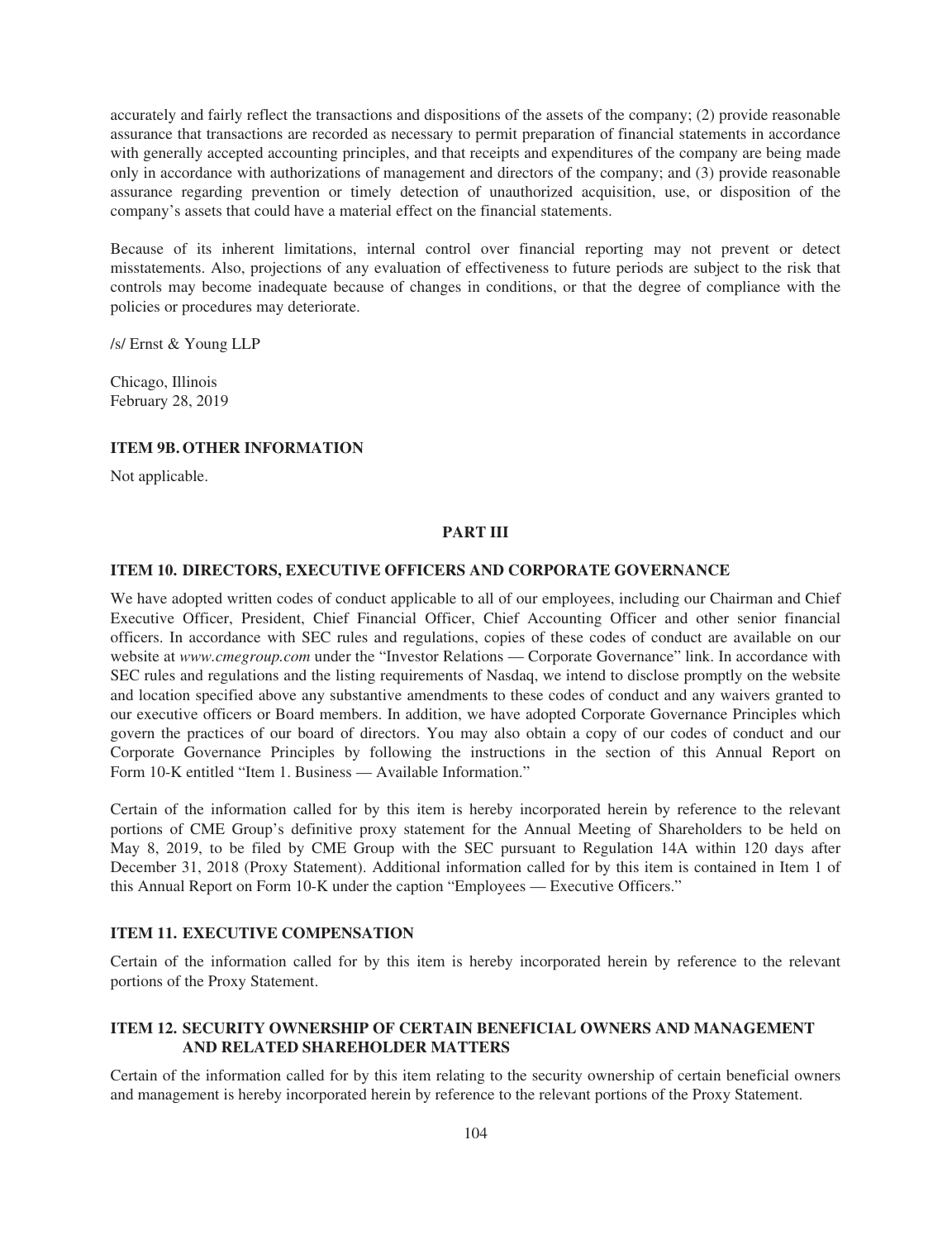#### **EQUITY COMPENSATION PLAN INFORMATION**

We currently maintain the following equity compensation plans: CME Group Inc. Amended and Restated Omnibus Stock Plan, CME Group Inc. Director Stock Plan and CME Group Inc. Amended and Restated Employee Stock Purchase Plan. We do not maintain any equity compensation plans not approved by shareholders. A description of each of these plans and the number of shares authorized and available for future awards is included in note 16 of the notes to consolidated financial statements. The numbers in the following table are as of December 31, 2018.

| <b>Plan Category</b>                               | Number of<br><b>Securities</b><br>to be Issued<br><b>Upon</b><br><b>Exercise of</b><br>Outstanding<br>Options (a) |    | Weighted-<br>Average<br><b>Exercise</b><br><b>Price of</b><br>Outstanding<br><b>Options</b> | <b>Number of Securities</b><br><b>Remaining Available for</b><br><b>Future Issuance Under</b><br><b>Equity Compensation</b><br><b>Plans (excluding securities)</b><br>reflected in column $(a)$ ) |  |  |
|----------------------------------------------------|-------------------------------------------------------------------------------------------------------------------|----|---------------------------------------------------------------------------------------------|---------------------------------------------------------------------------------------------------------------------------------------------------------------------------------------------------|--|--|
| Equity compensation plans approved by security     |                                                                                                                   |    |                                                                                             |                                                                                                                                                                                                   |  |  |
| holders.                                           | 397.227                                                                                                           | -S | 54.81                                                                                       | 16,487,029                                                                                                                                                                                        |  |  |
| Equity compensation plans not approved by security |                                                                                                                   |    |                                                                                             |                                                                                                                                                                                                   |  |  |
| holders                                            |                                                                                                                   |    |                                                                                             |                                                                                                                                                                                                   |  |  |
| Total                                              | 397,227                                                                                                           |    |                                                                                             | 16.487.029                                                                                                                                                                                        |  |  |
|                                                    |                                                                                                                   |    |                                                                                             |                                                                                                                                                                                                   |  |  |

The foregoing table does not include awards related to NEX's 2016 Global Sharesave Plan. Under this plan, NEX employees were offered the opportunity to purchase shares of NEX by electing to participate in a specific grant of options to purchase shares of NEX at the end of the grant period. The last grant period will end six months from the date of the close. Elections received during this period will be calculated using the merger exchange rate and the current price of CME Group shares. As of December 31, 2018, there were approximately 1.3 million NEX options outstanding under this plan.

# **ITEM 13. CERTAIN RELATIONSHIPS, RELATED TRANSACTIONS AND DIRECTOR INDEPENDENCE**

Certain of the information called for by this item is hereby incorporated herein by reference to the relevant portions of the Proxy Statement.

# **ITEM 14. PRINCIPAL ACCOUNTANT FEES AND SERVICES**

Certain of the information called for by this item is hereby incorporated herein by reference to the relevant portions of the Proxy Statement.

#### **PART IV**

#### **ITEM 15. EXHIBITS AND FINANCIAL STATEMENT SCHEDULES**

#### **(a) Financial Statements, Financial Statement Schedules and Exhibits**

(1) Financial Statements

The following Consolidated Financial Statements and related Notes included within Item 8, together with the Reports of Independent Registered Public Accounting Firm with respect thereto and included within Item 9A, are hereby incorporated by reference:

Reports of Independent Registered Public Accounting Firm

Consolidated Balance Sheets at December 31, 2018 and 2017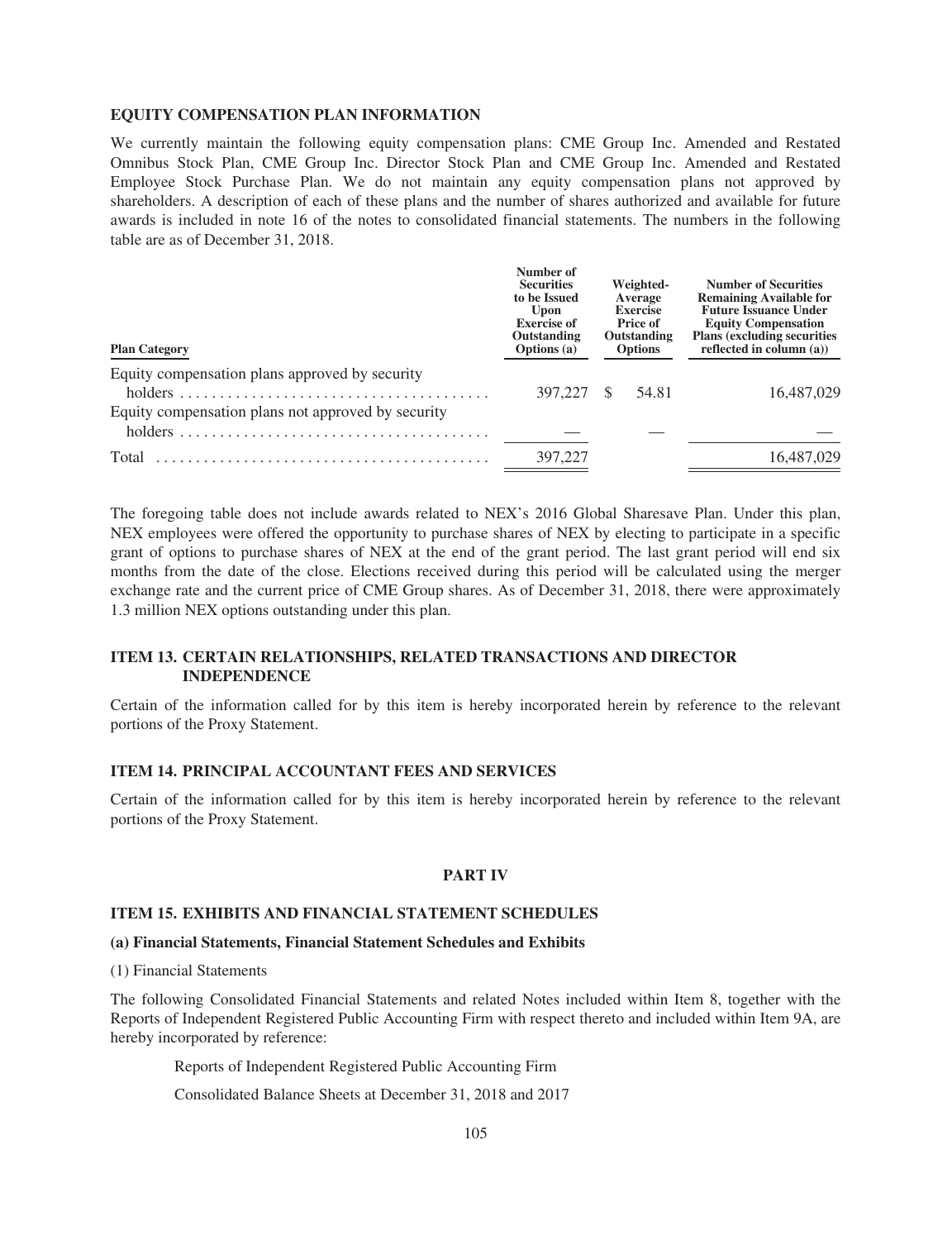Consolidated Statements of Income for the Years Ended December 31, 2018, 2017 and 2016

Consolidated Statements of Comprehensive Income for the Years Ended December 31, 2018, 2017 and 2016

Consolidated Statements of Equity for the Years Ended December 31, 2018, 2017 and 2016

Consolidated Statements of Cash Flows for the Years Ended December 31, 2018, 2017 and 2016

Notes to Consolidated Financial Statements

(2) Financial Statement Schedules

The following Financial Statement Schedule is filed as part of this Annual Report on Form 10-K:

# **CME Group Inc. and Subsidiaries Schedule II—Valuation and Qualifying Accounts For the Years Ended December 31, 2018, 2017 and 2016** (dollars in millions)

**Balance at beginning of year Charged (credited) to costs and**  $expenses$  Other<sup>(1)</sup> **Balance at end of year Year Ended December 31, 2018** Allowance for doubtful accounts . . . . . . . . . . . . . . . . . . . . . . . \$ 2.2 \$ 0.6 \$ (0.1) \$ 2.7 Allowance for deferred tax assets ...................... 11.2 (0.5) — 10.7 **Year Ended December 31, 2017** Allowance for doubtful accounts . . . . . . . . . . . . . . . . . . . . . . . \$ 3.5 \$ 0.6 \$ (1.9) \$ 2.2 Allowance for deferred tax assets ...................... 14.9 (3.7) — 11.2 **Year Ended December 31, 2016** Allowance for doubtful accounts . . . . . . . . . . . . . . . . . . . . . . . \$ 1.9 \$ 2.4 \$ (0.8) \$ 3.5 Allowance for deferred tax assets ...................... 122.3 (107.4) — 14.9

(1) Includes write-offs of doubtful accounts, foreign currency and additions to allowance for deferred tax assets through accumulated other comprehensive income (loss).

All other schedules have been omitted because the information required to be set forth in those schedules is not applicable or is shown on the consolidated financial statements or notes thereto.

(3) Exhibits

See (b) Exhibits below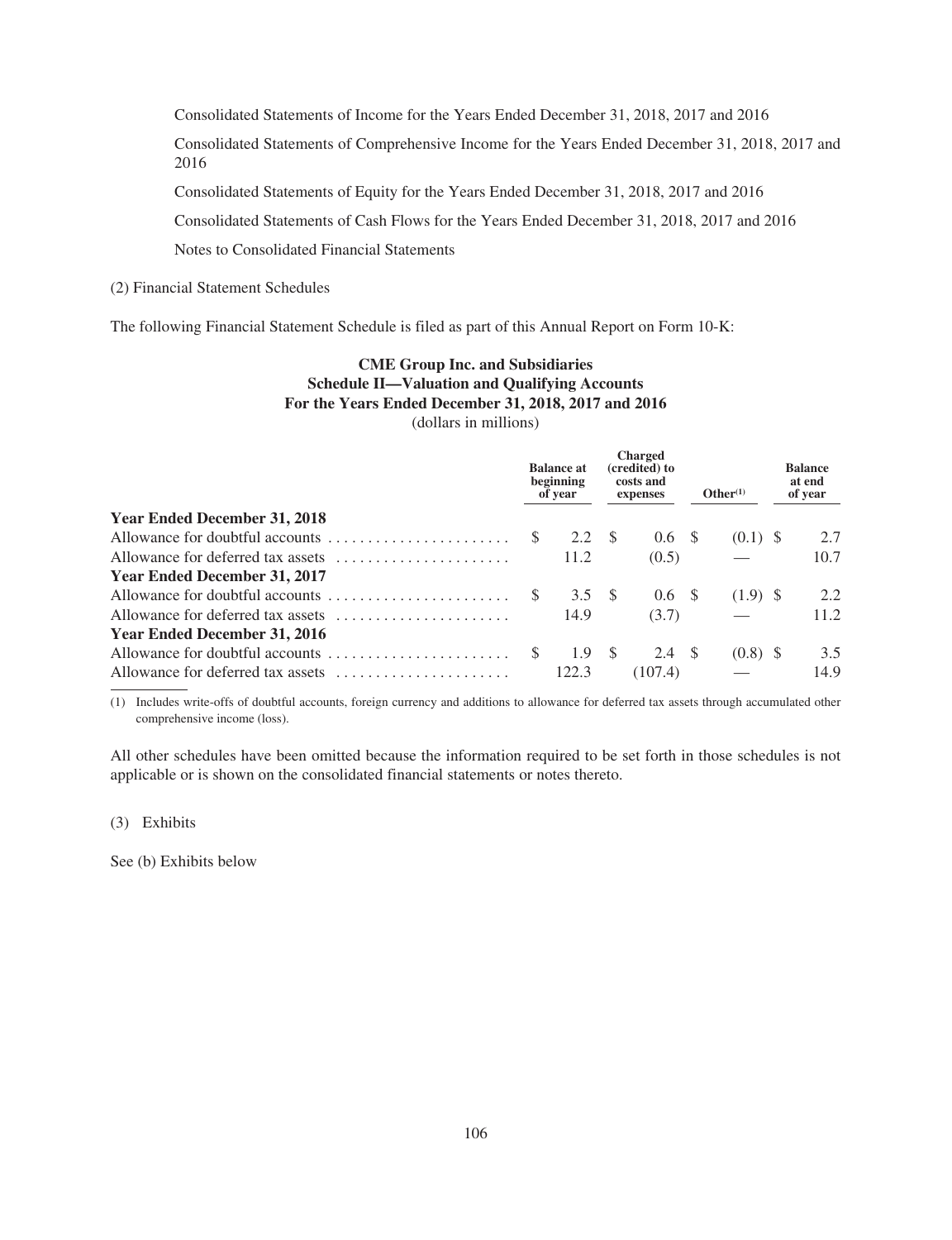#### **(b) Exhibits**

**Exhibit Description of Exhibit** 

### *3. Articles of Incorporation and Bylaws*

- 3.1 Fourth Amended and Restated Certificate of Incorporation of CME Group Inc. (incorporated by reference to Exhibit 3.1 to CME Group Inc.'s Current Report on Form 8-K, filed with the SEC on May 29, 2012).
- 3.2 Fourteenth Amended and Restated Bylaws of CME Group Inc. (incorporated by reference to Exhibit 3.1 to CME Group Inc.'s Current Report on Form 8-K, filed with the SEC on November 15, 2017).

### *4. Instruments Defining the Rights of Security Holders*

- 4.1 Amended and Restated Commercial Paper Dealer Agreement, dated as of October 20, 2014, among CME Group Inc., as Issuer, and Barclays Capital Inc., as Dealer (incorporated by reference to Exhibit 4.1 to CME Group's 10-K, filed with the SEC on February 26, 2015).
- 4.2 Commercial Paper Issuing and Paying Agency Agreement, dated as of September 26, 2014, between CME Group Inc. and Bank of America, National Association, as Issuing and Paying Agent (incorporated by reference to Exhibit 4.2 to CME Group's 10-K, filed with the SEC on February 26, 2015).
- 4.3 Amended and Restated Commercial Paper Dealer Agreement, dated as of October 20, 2014, between CME Group Inc., as Issuer, and Merrill Lynch, Pierce, Fenner & Smith Incorporated, as Dealer (incorporated by reference to Exhibit 4.3 to CME Group's 10-K, filed with the SEC on February 26, 2015).
- 4.4 Amended and Restated Commercial Paper Dealer Agreement, dated as of October 20, 2014, between CME Group Inc., as Issuer, and Goldman, Sachs & Co., as Dealer (incorporated by reference to Exhibit 4.4 to CME Group's 10-K, filed with the SEC on February 26, 2015).
- 4.5 Indenture, dated August 12, 2008, between CME Group Inc. and U.S. Bank National Association (incorporated by reference to Exhibit 4.1 to CME Group Inc.'s Current Report on Form 8-K, filed with the SEC on August 13, 2008).
- 4.6 Fifth Supplemental Indenture (including the form of 3.00% note due 2022), dated September 10, 2012, between CME Group Inc. and U.S. Bank National Association (incorporated by reference to Exhibit 4.2 to CME Group Inc.'s Current Report on Form 8-K, filed with the SEC on September 10, 2012).
- 4.7 Sixth Supplemental Indenture (including the form of 5.300% note due 2043), dated as of September 9, 2013, between CME Group Inc. and U.S. Bank National Association (incorporated by reference to Exhibit 4.2 to CME Group Inc.'s Current Report on Form 8-K, filed with the SEC on September 9, 2013).
- 4.8 Seventh Supplemental Indenture (including the form of 3.000% note due 2025), dated as of March 9, 2015, between CME Group Inc. and U.S. Bank National Association (incorporated by reference to Exhibit 4.2 to CME Group Inc.'s Current Report on Form 8-K, filed with the SEC on March 9, 2015).
- 4.9 Eighth Supplemental Indenture (including the form of 3.750% note due 2028), dated as of June 21, 2018, between CME Group Inc. and U.S. Bank National Association (incorporated by reference to Exhibit 4.2 to CME Group Inc.'s Current Report on Form 8-K, filed with the SEC on June 21, 2018).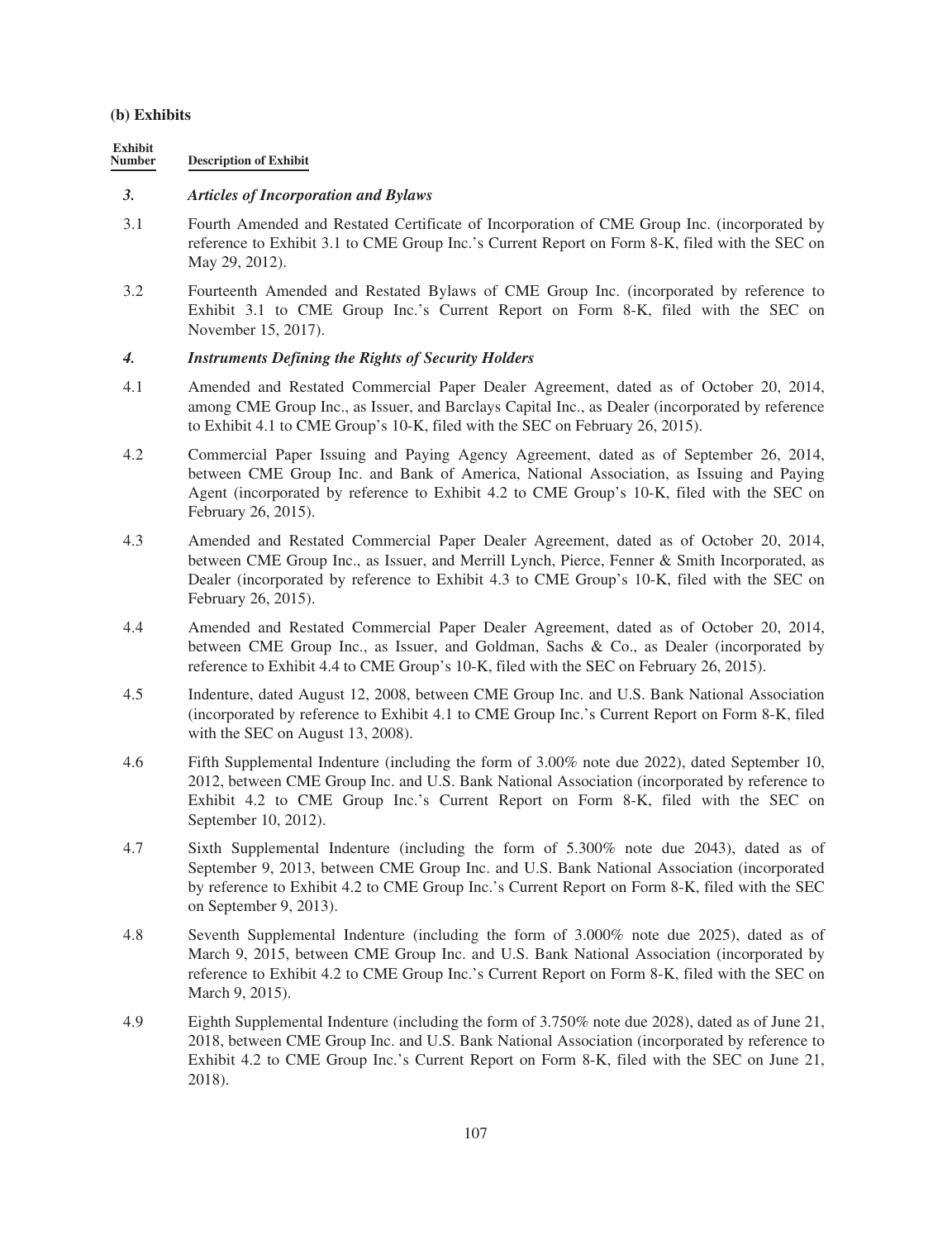#### **Exhibit Description of Exhibit**

4.10 Ninth Supplemental Indenture (including the form of 4.150% note due 2048), dated as of June 21, 2018, between CME Group Inc. and U.S. Bank National Association (incorporated by reference to Exhibit 4.3 to CME Group Inc.'s Current Report on Form 8-K, filed with the SEC on June 21, 2018).

#### *10. Material Contracts*

- 10.1 (1) CME Group Inc. Second Amended and Restated Omnibus Stock Plan, amended and restated effective as of May 24, 2017 (incorporated by reference to Exhibit 10.2 to CME Group Inc.'s Form 8-K, filed with the SEC on May 30, 2017).
- 10.2 (1) Form of Equity Grant Letter for Restricted Shares (incorporated by reference to Exhibit 10.2 to CME Group's 10-K, filed with the SEC on March 1, 2018).
- 10.3 (1) Form of Equity Grant Letter for Annual Grant of Performance Shares (incorporated by reference to Exhibit 10.3 to CME Group's 10-K, filed with the SEC on March 1, 2018).
- 10.4 (1) CME Group Inc. Director Stock Plan, amended and restated effective as of May 21, 2014 (incorporated by reference to Exhibit 10.1 to CME Group Inc.'s Current Report on Form 8-K, filed with the SEC on May 28, 2014).
- 10.5 (1) Form of Equity Stipend Grant Letter for Non-Executive Directors (incorporated by reference to Exhibit 10.5 to CME Group's 10-K, filed with the SEC on March 1, 2018).
- 10.6 (1) CME Group Inc.'s Amended and Restated Employee Stock Purchase Plan, amended and restated as of May 23, 2012 (incorporated by reference to Exhibit 10.2 to CME Group Inc.'s Form 8-K, filed with the SEC on May 29, 2012; First Amendment to the Amended and Restated Employee Stock Purchase Plan, effective as of December 5, 2012 (incorporated by reference to Exhibit 10.7 to CME Group Inc.'s Form 10-K, filed with the SEC on February 28, 2013).
- 10.7 (1) Chicago Mercantile Exchange Inc. Senior Management Supplemental Deferred Savings Plan (SMSDSP), Amended and Restated as of January 1, 2017 (incorporated by reference to Exhibit 10.1 to CME Group Inc.'s Form 10-Q, filed with the SEC on August 2, 2017).
- 10.8 (1) Chicago Mercantile Exchange Inc. Directors' Deferred Compensation Plan, amended and restated as of January 1, 2009 (incorporated by reference to Exhibit 10.9 to CME Group Inc.'s Form 10-K, filed with the SEC on March 2, 2009).
- 10.9 (1) Chicago Mercantile Exchange Inc. Supplemental Executive Retirement Plan consisting of the Grandfathered Supplemental Retirement Plan, amended and restated as of January 1, 2008, and the Amended and Restated 409A Supplemental Executive Retirement Plan, amended and restated as of January 1, 2008 (incorporated by reference to Exhibit 10.9 to CME Group Inc.'s Form 10-K, filed with the SEC on February 28, 2008).
- 10.10<sup>(1)</sup> Chicago Mercantile Exchange Inc. Supplemental Executive Retirement Trust; First Amendment thereto, dated September 7, 1993 (incorporated by reference to Exhibit 10.5 to Chicago Mercantile Exchange Inc.'s Form S-4, filed with the SEC on February 24, 2000).
- 10.11<sup>(1)</sup> Recognition and Retention Plan for Members of the COMEX Division of New York Mercantile Exchange (incorporated by reference to Exhibit 10.11 to NYMEX Holdings, Inc.'s Form 10-K, filed with the SEC on March 29, 2001); Amendment to the Recognition and Retention Plan for Members of the COMEX Division of the New York Mercantile Exchange, dated October 22, 2015 (incorporated by reference to Exhibit 10.1 to CME Group's Form 10-Q, filed with the SEC on November 6, 2015).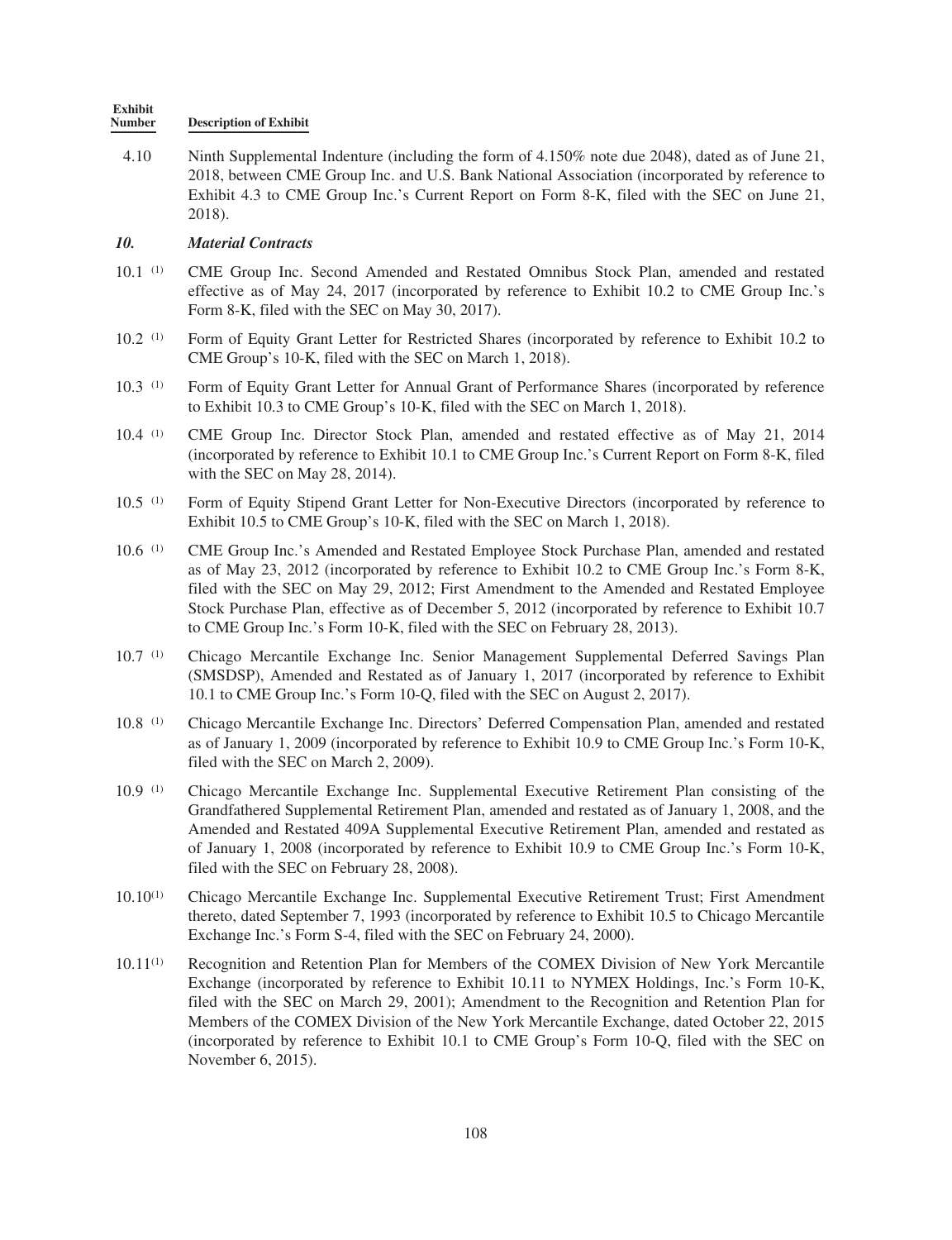## **Exhibit Description of Exhibit**

- 10.12(1) Second Amended and Restated CME Group Inc. Incentive Plan for Named Executive Officers (Amended and Restated as of May 24, 2017) (incorporated by reference to Exhibit 10.1 to CME Group Inc.'s Form 8-K, filed with the SEC on May 30, 2017).
- 10.13(1) CME Group Inc. Severance Plan for Eligible Executives, amended and restated effective January 1, 2013 (incorporated by reference to Exhibit 10.16 to CME Group Inc.'s Form 10-K, filed with the SEC on February 28, 2014); First Amendment to CME Group Inc. Severance Plan for Eligible Executives, effective as of October 13, 2014 (incorporated by reference to Exhibit 10.16 to CME Group's 10-K, filed with the SEC on February 26, 2015).
- 10.14(1) CME Group Inc. Severance Plan, amended and restated effective January 1, 2013 (incorporated by reference to Exhibit 10.17 to CME Group Inc.'s Form 10-K, filed with the SEC on February 28, 2014); First Amendment to the Amended and Restated CME Group Inc. Severance Plan, effective October 13, 2014 (incorporated by reference to Exhibit 10.17 to CME Group's 10-K, filed with the SEC on February 26, 2015).
- 10.15(1) Form of Severance Protection Agreement (incorporated by reference to Exhibit 10.2 to CME Group Inc.'s Form 8-K, filed with the SEC on December 9, 2016).
- 10.16(1) Amended and Restated Agreement, effective as of May 8, 2018, between CME Group Inc. and Terrence A. Duffy (incorporated by reference to Exhibit 10.1 to CME Group Inc.'s Form 8-K, filed with the SEC on May 9, 2018).
- 10.17(1) Consulting Agreement between Leo Melamed and CME Group Inc., dated June 26, 2009 (incorporated by reference to Exhibit 10.2 to CME Group Inc.'s Form 10-Q, filed with the SEC on August 6, 2009).
- 10.18(1) Consulting Agreement between Leo Melamed and Chicago Mercantile Exchange Holdings Inc., dated November 14, 2005 (incorporated by reference to Exhibit 10.28 to Chicago Mercantile Exchange Holdings Inc.'s Form 10-K filed with the SEC on March 6, 2006); Amendment, dated as of June 21, 2012 (incorporated by reference to Exhibit 10.4 to CME Group Inc.'s Form 10-Q, filed with the SEC on August 8, 2012).
- 10.19(1) Consulting Agreement between Leo Melamed and CME Group Inc., dated April 27, 2018 (incorporated by reference to Exhibit 10.1 to CME Group Inc.'s Form 10-Q, filed with the SEC on May 3, 2018).
- 10.20(1) Consulting Agreement between John F. Sandner and CME Group Inc., dated April 23, 2018 (incorporated by reference to Exhibit 10.2 to CME Group Inc.'s Form 10-Q, filed with the SEC on May 3, 2018).
- 10.21(1) Amendment Deed, dated November 2, 2018, by and among CME Group Inc., NEX Group plc and Michael Spencer (incorporated by reference to Exhibit 10.1 to CME Group Inc.'s Form 8-K, filed with the SEC on November 8, 2018).
- 10.22<sup>(2)</sup> License Agreement, dated June 29, 2012, between Standard & Poor's Financial Services LLC and Chicago Mercantile Exchange Inc. (incorporated by reference to Exhibit 10.6 to CME Group Inc.'s Form 10-Q, filed with the SEC on August 8, 2012).
- 10.23 \$2,250,000,000 Credit Agreement, dated as of November 21, 2017, among CME Group Inc., certain lenders, agents, arrangers, bookrunners and Bank of America, N.A., as Administrative Agent (incorporated by reference to Exhibit 10.1 to CME Group Inc.'s Form 8-K, filed with the SEC on November 27, 2017).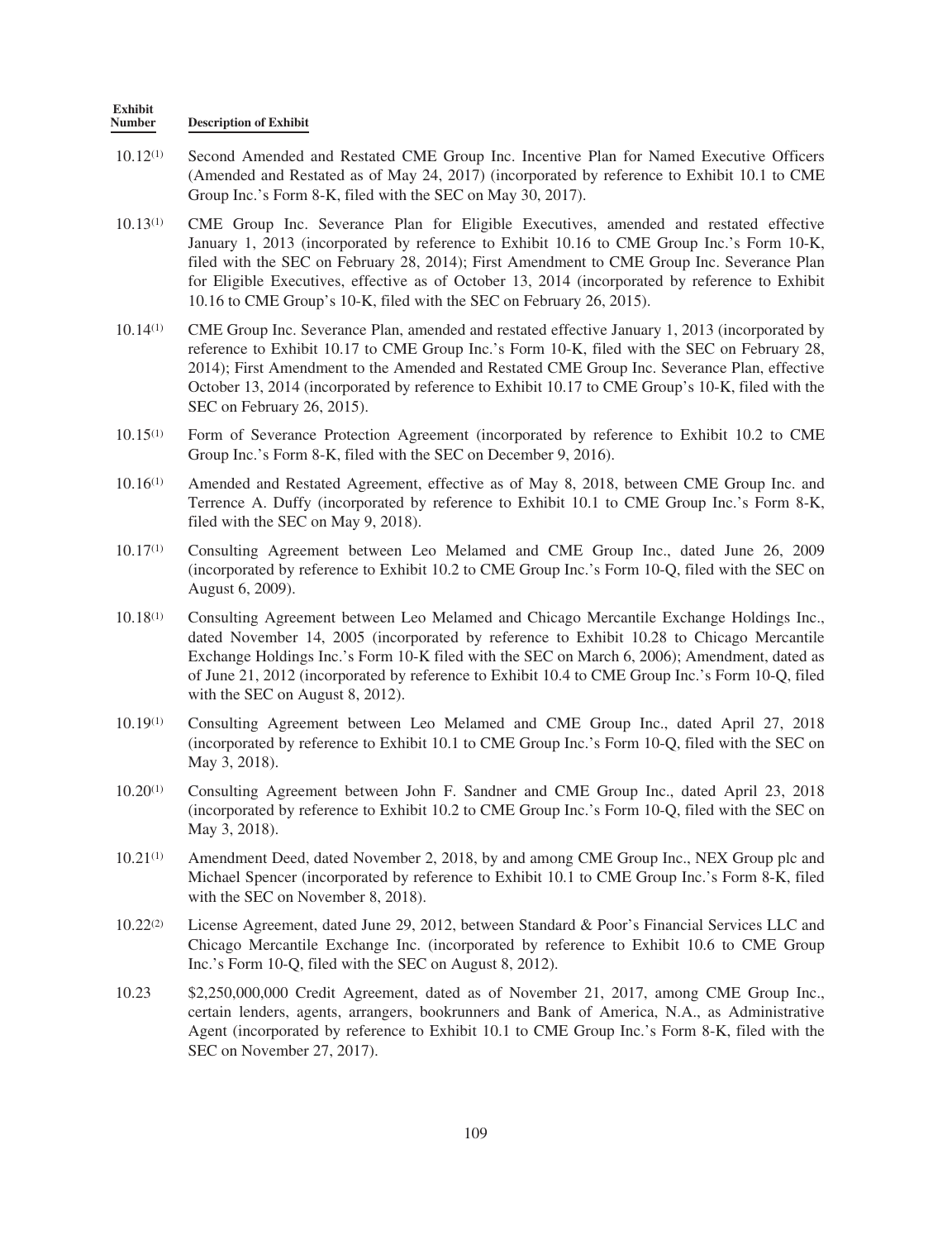## **Exhibit Description of Exhibit**

- 10.24 Amendment No. 1 to Credit Agreement and Bank Joinder Agreement, dated as of November 1, 2018, among Chicago Mercantile Exchange Inc., Bank of America, N.A., in its capacity as administrative agent, Citibank, N.A., in its capacity as Collateral Agent, and certain banks (incorporated by reference to Exhibit 10.1 to CME Group Inc.'s Form 8-K, filed with the SEC on November 7, 2018).
- 10.25 Amended and Restated Commercial Paper Dealer Agreement, dated as of October 20, 2014, among CME Group Inc., as Issuer, and Barclays Capital Inc., as Dealer (incorporated by reference to Exhibit 4.1 above).
- 10.26 Commercial Paper Issuing and Paying Agency Agreement, dated as of September 26, 2014, between CME Group Inc. and Bank of America, National Association, as Issuing and Paying Agent (incorporated by reference to Exhibit 4.2 above).
- 10.27 Amended and Restated Commercial Paper Dealer Agreement, dated as of October 20, 2014, between CME Group Inc., as Issuer, and Merrill Lynch, Pierce, Fenner & Smith Incorporated, as Dealer (incorporated by reference to Exhibit 4.3 above).
- 10.28 Amended and Restated Commercial Paper Dealer Agreement, dated as of October 20, 2014, between CME Group Inc., as Issuer, and Goldman, Sachs & Co., as Dealer (incorporated by reference to Exhibit 4.4 above).
- 21.1 \* List of Subsidiaries of CME Group Inc.
- 23.1 \* Consent of Ernst & Young LLP.
- 31.1 \* Section 302—Certification of Terrence A. Duffy.
- 31.2 \* Section 302—Certification of John W. Pietrowicz.
- 32.1 \* Certification Pursuant to 18 U.S.C. Section 1350, as Adopted Pursuant to Section 906 of the Sarbanes-Oxley Act of 2002.
- 101.INS \* XBRL Instance Document
- 101.SCH\* XBRL Taxonomy Extension Schema Document
- 101.CAL\* XBRL Taxonomy Extension Calculation Linkbase Document
- 101.DEF \* XBRL Taxonomy Extension Definition Linkbase
- 101.LAB\* XBRL Taxonomy Extension Label Linkbase Document
- 101.PRE \* XBRL Taxonomy Extension Presentation Linkbase Document

(1) Management contract or compensatory plan or arrangement.

Filed herewith.

<sup>(2)</sup> Confidential treatment pursuant to Rule 406 of the Securities Act has been previously granted by the SEC for portions of this exhibit.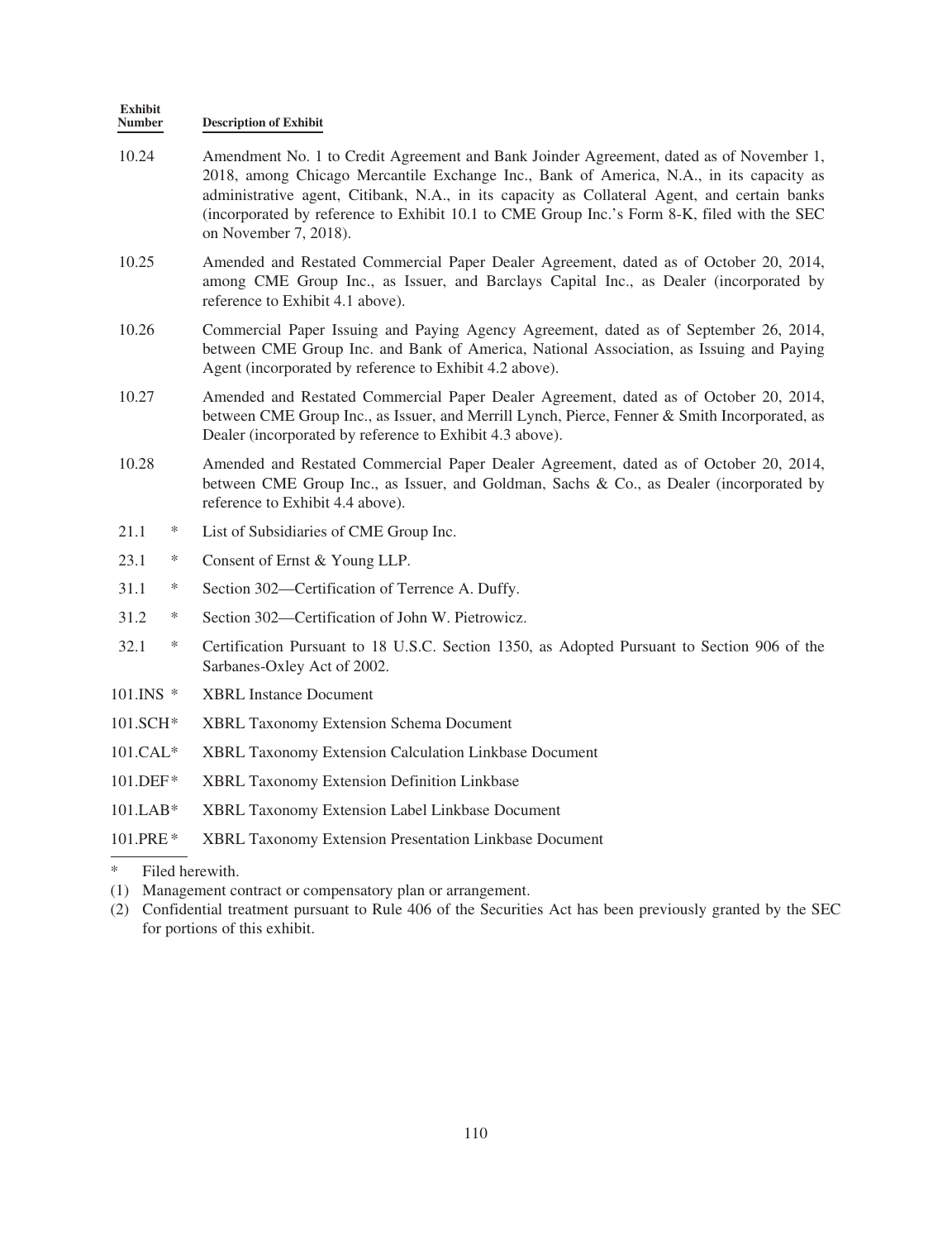## **ITEM 16. FORM 10-K SUMMARY**

None.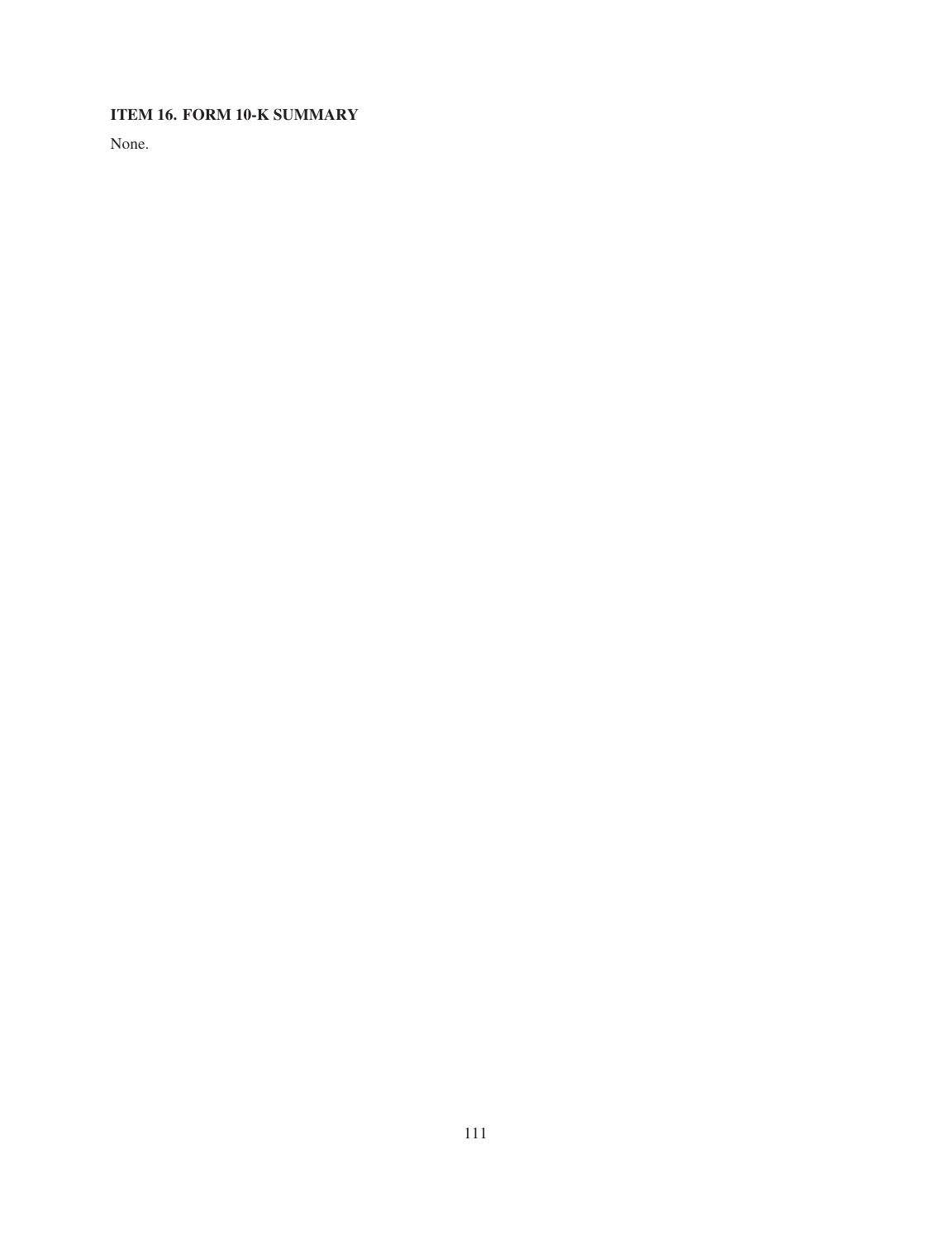## **SIGNATURES**

**Pursuant to the requirements of Section 13 or 15(d) of the Securities Exchange Act of 1934, the registrant has duly caused this report to be signed on its behalf by the undersigned, thereunto duly authorized, in the City of Chicago and State of Illinois on the 28th day of February, 2019.**

a.

|                                                           | <b>CME</b> Group Inc.                                          |  |
|-----------------------------------------------------------|----------------------------------------------------------------|--|
|                                                           | /S/<br><b>JOHN W. PIETROWICZ</b><br>By:                        |  |
|                                                           | John W. Pietrowicz                                             |  |
|                                                           | <b>Senior Managing Director and Chief Financial Officer</b>    |  |
| <b>Signature</b>                                          | <b>Title</b>                                                   |  |
| /S/<br>TERRENCE A. DUFFY                                  | Chairman of the Board, Director and Chief Executive<br>Officer |  |
| <b>Terrence A. Duffy</b>                                  |                                                                |  |
| /S/<br>JOHN W. PIETROWICZ                                 | Senior Managing Director and Chief Financial<br>Officer        |  |
| John W. Pietrowicz                                        |                                                                |  |
| <b>JACK TOBIN</b><br>/S/                                  | Managing Director and Chief Accounting Officer                 |  |
| <b>Jack Tobin</b>                                         |                                                                |  |
| JEFFREY M. BERNACCHI<br>/S/                               | Director                                                       |  |
| Jeffrey M. Bernacchi                                      |                                                                |  |
| /S/<br>TIMOTHY S. BITSBERGER                              | Director                                                       |  |
| <b>Timothy S. Bitsberger</b>                              |                                                                |  |
|                                                           |                                                                |  |
| /S/<br><b>CHARLES P. CAREY</b><br><b>Charles P. Carey</b> | Director                                                       |  |
|                                                           |                                                                |  |
| DENNIS H. CHOOKASZIAN<br>/S/                              | Director                                                       |  |
| Dennis H. Chookaszian                                     |                                                                |  |
| /S/<br>ELIZABETH A. COOK                                  | Director                                                       |  |
| Elizabeth A. Cook                                         |                                                                |  |
| <b>ANA DUTRA</b><br>/S/                                   | Director                                                       |  |
| Ana Dutra                                                 |                                                                |  |
| /S/<br><b>MARTIN J. GEPSMAN</b>                           | Director                                                       |  |
| Martin J. Gepsman                                         |                                                                |  |
| /S/ LARRY G. GERDES                                       | Lead Director                                                  |  |
| Larry G. Gerdes                                           |                                                                |  |
| DANIEL R. GLICKMAN<br>/S/                                 | Director                                                       |  |
| Daniel R. Glickman                                        |                                                                |  |
|                                                           |                                                                |  |
| /S/<br><b>GEDON HERTSHTEN</b>                             | Director                                                       |  |
| <b>Gedon Hertshten</b>                                    |                                                                |  |